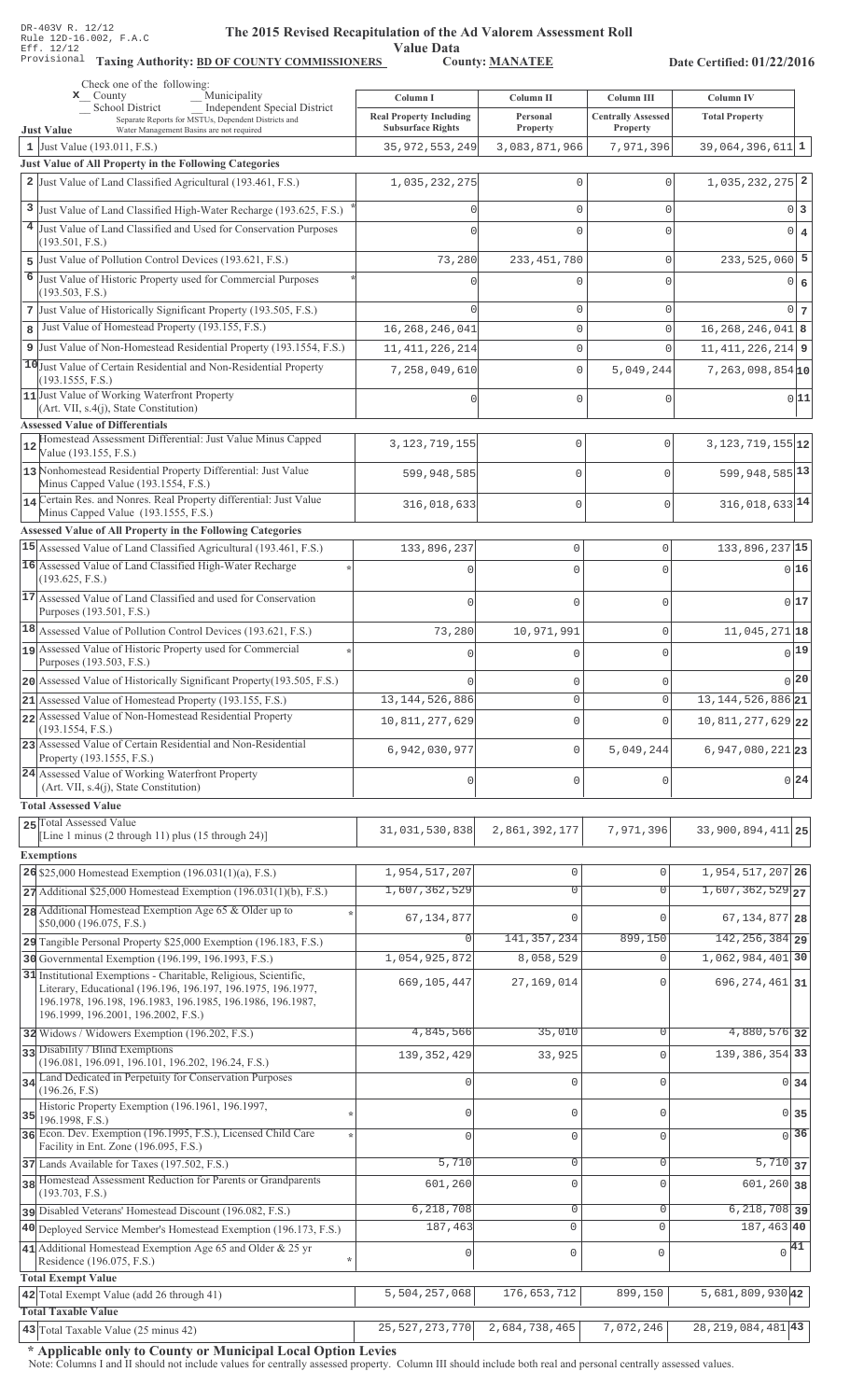## County: **MANATEE**

## Taxing Authority: **BD OF COUNTY COMMISSIONERS**

#### Reconciliation of Preliminary and Final Tax Roll

|                | conciliation of Preliminary and Final Tax Roll                              | <b>Taxable Value</b> |
|----------------|-----------------------------------------------------------------------------|----------------------|
| 1              | Operating Taxable Value as Shown on Preliminary Tax Roll                    | 28,089,361,787       |
| $\overline{a}$ | Additions to Operating Taxable Value Resulting from Petitions to the VAB    |                      |
| 3              | Deductions from Operating Taxable Value Resulting from Petitions to the VAB | 359,004              |
| 4              | Subtotal $(1 + 2 - 3 = 4)$                                                  | 28,089,002,783       |
| 5              | Other Additions to Operating Taxable Value                                  | 406, 110, 658        |
| 6              | Other Deductions from Operating Taxable Value                               | 276,028,960          |
|                | Operating Taxable Value Shown on Final Tax Roll $(4 + 5 - 6 = 7)$           | 28, 219, 084, 481    |

## **Selected Just Values**

|    | Just Value of Subsurface Rights (this amount included in Line 1, Column I, Page One) 193.481, F.S. | 979,089   |
|----|----------------------------------------------------------------------------------------------------|-----------|
|    | Just Value of Centrally Assessed Railroad Property Value                                           | 6,422,918 |
| 10 | Just Value of Centrally Assessed Private Car Line Property Value                                   | 1,548,478 |

Note: Sum of items 9 and 10 should equal centrally assessed just value on page 1, line 1, column III.

### Homestead Portability

|    | 11   # of Parcels Receiving Transfer of Homestead Differential | .612       |
|----|----------------------------------------------------------------|------------|
| 12 | Value of Transferred Homestead Differential                    | 40,344,047 |

|                                            | Column 1             | Column 2                 |  |
|--------------------------------------------|----------------------|--------------------------|--|
|                                            | <b>Real Property</b> | <b>Personal Property</b> |  |
| <b>Total Parcels or Accounts</b>           | Parcels              | Accounts                 |  |
| $\vert 13 \vert$ Total Parcels or Accounts | 175,601              | 27,276                   |  |

#### **Property with Reduced Assessed Value**

| 14 | Land Classified Agricultural (193.461, F.S.)                                                    | 2,376    |              |
|----|-------------------------------------------------------------------------------------------------|----------|--------------|
| 15 | *<br>Land Classified High-Water Recharge (193.625, F.S.)                                        | 0        | 0            |
| 16 | Land Classified and Used for Conservation Purposes (193.501, F.S.)                              | $\Omega$ | 0            |
| 17 | Pollution Control Devices (193.621, F.S.)                                                       |          | 22           |
| 18 | Historic Property used for Commercial Purposes (193.503, F.S.) *                                | $\Omega$ | <sup>0</sup> |
| 19 | Historically Significant Property (193.505, F.S.)                                               | $\Omega$ | $\Omega$     |
| 20 | Homestead Property; Parcels with Capped Value (193.155, F.S.)                                   | 69,982   | 0            |
| 21 | Non-Homestead Residential Property; Parcels with Capped Value (193.1554, F.S.)                  | 36,534   | <sup>n</sup> |
| 22 | Certain Residential and Non-Residential Property; Parcels with Capped Value<br>(193.1555, F.S.) | 3,692    |              |
| 23 | Working Waterfront Property (Art. VII, s.4(j), State Constitution)                              | $\Omega$ | 0            |

#### **Other Reductions in Assessed Value**

| 24 | Lands Available for Taxes (197.502, F.S.)                                  |    |  |
|----|----------------------------------------------------------------------------|----|--|
| 25 | Homestead Assessment Reduction for Parents or Grandparents (193.703, F.S.) | 14 |  |
| 26 | Disabled Veterans' Homestead Discount (196.082, F.S.)                      |    |  |

\* Applicable only to County or Municipal Local Option Levies

#### Date Certified: 01/22/2016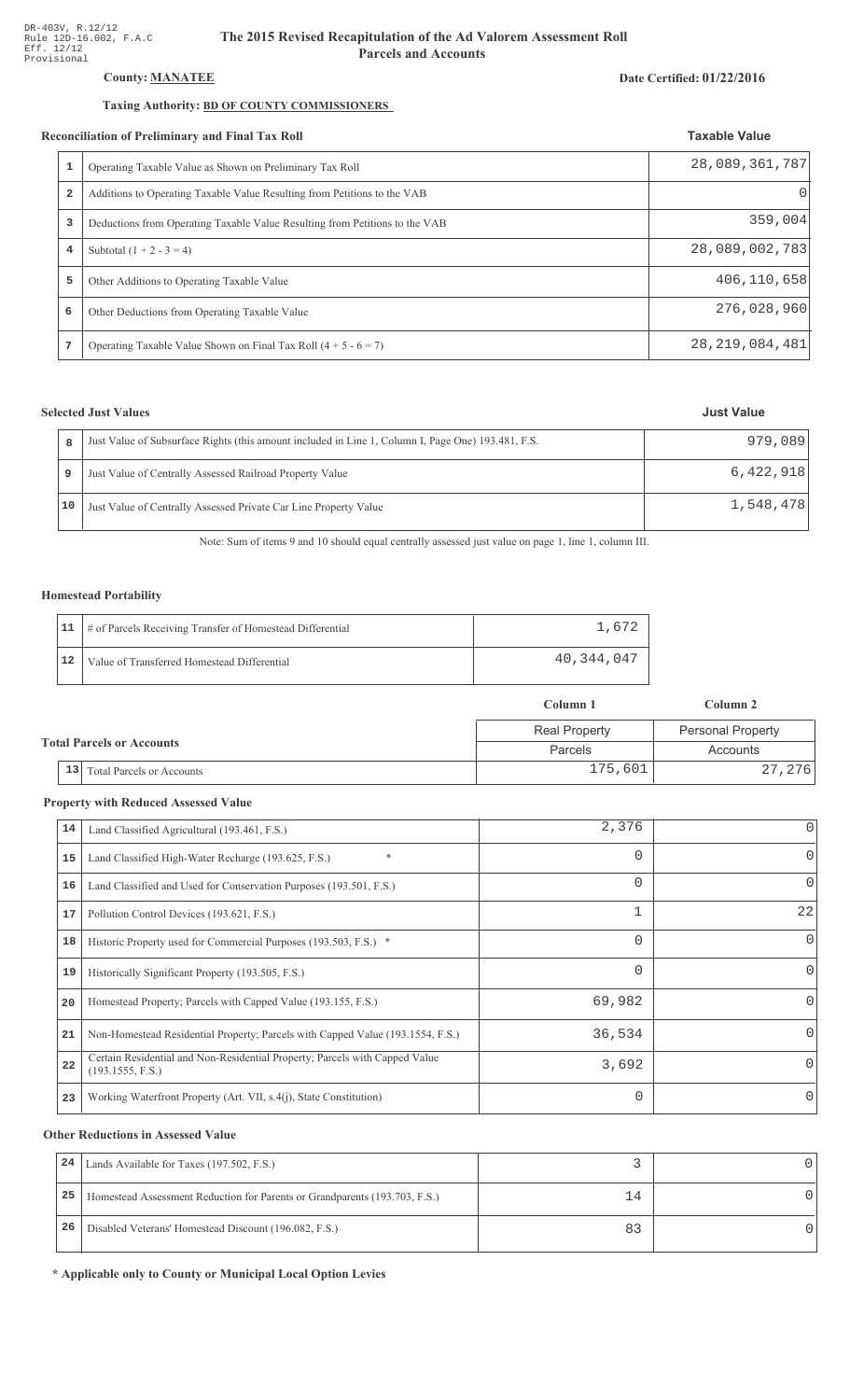Value Data<br>County: MANATEE

Taxing Authority: BD OF COUNTY COMM-UNINCORP County: MANATEE

Date Certified: 01/22/2016

| Check one of the following:<br>Municipality<br>$\mathbf{x}$ County                                                                                                | Column I                                      | Column II                          | Column III                | Column IV                               |                   |
|-------------------------------------------------------------------------------------------------------------------------------------------------------------------|-----------------------------------------------|------------------------------------|---------------------------|-----------------------------------------|-------------------|
| <b>Independent Special District</b><br><b>School District</b><br>Separate Reports for MSTUs, Dependent Districts and                                              | <b>Real Property Including</b>                | Personal                           | <b>Centrally Assessed</b> | <b>Total Property</b>                   |                   |
| Water Management Basins are not required<br><b>Just Value</b><br>1 Just Value (193.011, F.S.)                                                                     | <b>Subsurface Rights</b><br>25, 975, 459, 667 | Property<br>2,671,551,108          | Property<br>6,828,321     | $28,653,839,096$ 1                      |                   |
| Just Value of All Property in the Following Categories                                                                                                            |                                               |                                    |                           |                                         |                   |
| 2 Just Value of Land Classified Agricultural (193.461, F.S.)                                                                                                      | 1,028,866,568                                 | $\mathbf{0}$                       | $\Omega$                  | 1,028,866,568 2                         |                   |
| 3 Just Value of Land Classified High-Water Recharge (193.625, F.S.)                                                                                               |                                               | $\mathbf 0$                        | $\mathbf 0$               |                                         | 0 3               |
| 4 Just Value of Land Classified and Used for Conservation Purposes                                                                                                |                                               | $\Omega$                           | $\Omega$                  |                                         | $0 \mid 4$        |
| (193.501, F.S.)<br>5 Just Value of Pollution Control Devices (193.621, F.S.)                                                                                      | 73,280                                        | 228,949,313                        | $\mathbf 0$               | $229,022,593$ 5                         |                   |
| 6 Just Value of Historic Property used for Commercial Purposes                                                                                                    |                                               | $\Omega$                           | $\Omega$                  |                                         | 0 6               |
| (193.503, F.S.)                                                                                                                                                   |                                               |                                    |                           |                                         |                   |
| 7 Just Value of Historically Significant Property (193.505, F.S.)<br>Just Value of Homestead Property (193.155, F.S.)                                             |                                               | $\mathsf{O}\xspace$                | $\mathbf 0$<br>$\Omega$   |                                         | $0\vert 7$        |
| 8<br>9 Just Value of Non-Homestead Residential Property (193.1554, F.S.)                                                                                          | 13,080,146,647<br>6,821,134,639               | $\mathsf{O}\xspace$<br>$\mathbb O$ | $\Omega$                  | $13,080,146,647$ 8<br>$6,821,134,639$ 9 |                   |
| 10 Just Value of Certain Residential and Non-Residential Property                                                                                                 | 5,045,512,704                                 | $\mathsf{O}\xspace$                | 4,304,199                 | 5,049,816,90310                         |                   |
| (193.1555, F.S.)<br>11 Just Value of Working Waterfront Property                                                                                                  |                                               |                                    |                           |                                         |                   |
| (Art. VII, s.4(j), State Constitution)                                                                                                                            |                                               | $\mathbf 0$                        | $\Omega$                  |                                         | 0 11              |
| <b>Assessed Value of Differentials</b>                                                                                                                            |                                               |                                    |                           |                                         |                   |
| Homestead Assessment Differential: Just Value Minus Capped<br>12<br>Value (193.155, F.S.)                                                                         | 2,373,746,665                                 | 0                                  | $\mathbf 0$               | $2,373,746,665$ <sup>12</sup>           |                   |
| 13 Nonhomestead Residential Property Differential: Just Value<br>Minus Capped Value (193.1554, F.S.)                                                              | 309, 439, 142                                 | 0                                  | $\mathbf 0$               | $309, 439, 142$ <sup>13</sup>           |                   |
| 14 Certain Res. and Nonres. Real Property differential: Just Value<br>Minus Capped Value (193.1555, F.S.)                                                         | 174,400,919                                   | 0                                  | $\mathbf 0$               | 174,400,919 14                          |                   |
| Assessed Value of All Property in the Following Categories                                                                                                        |                                               |                                    |                           |                                         |                   |
| 15 Assessed Value of Land Classified Agricultural (193.461, F.S.)                                                                                                 | 133,660,304                                   | $\mathbf 0$                        | 0                         | $133,660,304$ 15                        |                   |
| 16 Assessed Value of Land Classified High-Water Recharge                                                                                                          |                                               | $\Omega$                           | O                         |                                         | 016               |
| (193.625, F.S.)<br>17 Assessed Value of Land Classified and used for Conservation                                                                                 |                                               |                                    |                           |                                         | 017               |
| Purposes (193.501, F.S.)                                                                                                                                          | $\Omega$                                      | $\mathbf 0$                        | O                         |                                         |                   |
| 18 Assessed Value of Pollution Control Devices (193.621, F.S.)                                                                                                    | 73,280                                        | 10,521,745                         | 0                         | $10,595,025$ <sup>18</sup>              |                   |
| 19 Assessed Value of Historic Property used for Commercial<br>Purposes (193.503, F.S.)                                                                            |                                               | $\Omega$                           | 0                         |                                         | $0$ <sup>19</sup> |
| 20 Assessed Value of Historically Significant Property (193.505, F.S.)                                                                                            | n                                             | $\mathbf 0$                        | 0                         |                                         | 0 20              |
| 21 Assessed Value of Homestead Property (193.155, F.S.)                                                                                                           | 10,706,399,982                                | $\Omega$                           | $\Omega$                  | $10,706,399,982$ <sub>21</sub>          |                   |
| 22 Assessed Value of Non-Homestead Residential Property<br>(193.1554, F.S.)                                                                                       | 6,511,695,497                                 | $\mathbf{0}$                       | U                         | $6, 511, 695, 497$ 22                   |                   |
| 23 Assessed Value of Certain Residential and Non-Residential<br>Property (193.1555, F.S.)                                                                         | 4,871,111,785                                 | $\mathbb O$                        | 4,304,199                 | 4,875,415,984 23                        |                   |
| 24 Assessed Value of Working Waterfront Property<br>(Art. VII, s.4(j), State Constitution)                                                                        | $\mathbf 0$                                   | $\mathbf 0$                        | U                         |                                         | 0 24              |
| <b>Total Assessed Value</b>                                                                                                                                       |                                               |                                    |                           |                                         |                   |
| 25 Total Assessed Value                                                                                                                                           | 22, 222, 666, 677                             | 2, 453, 123, 540                   | 6,828,321                 | 24,682,618,538 25                       |                   |
| [Line 1 minus (2 through 11) plus (15 through 24)]                                                                                                                |                                               |                                    |                           |                                         |                   |
| <b>Exemptions</b><br>26 \$25,000 Homestead Exemption (196.031(1)(a), F.S.)                                                                                        | 1,588,042,666                                 | $\mathbf 0$                        | $\mathbf{0}$              | 1,588,042,666 26                        |                   |
| 27 Additional \$25,000 Homestead Exemption (196.031(1)(b), F.S.)                                                                                                  | 1, 323, 129, 891                              | $\overline{0}$                     | $\overline{0}$            | $1,323,129,891$ <sub>27</sub>           |                   |
| 28 Additional Homestead Exemption Age 65 & Older up to                                                                                                            | 49,753,190                                    | $\mathbf{0}$                       | $\mathbf 0$               | 49, 753, 190 28                         |                   |
| \$50,000 (196.075, F.S.)                                                                                                                                          | O                                             | 106,503,903                        | 752,820                   | $\overline{107, 256, 723}$ 29           |                   |
| 29 Tangible Personal Property \$25,000 Exemption (196.183, F.S.)<br>30 Governmental Exemption (196.199, 196.1993, F.S.)                                           | 674,664,367                                   | 6,067,365                          | $\Omega$                  | 680, 731, 732 30                        |                   |
| 31 Institutional Exemptions - Charitable, Religious, Scientific,                                                                                                  | 398,666,958                                   | 19,404,093                         | $\Omega$                  | 418,071,051 31                          |                   |
| Literary, Educational (196.196, 196.197, 196.1975, 196.1977,<br>196.1978, 196.198, 196.1983, 196.1985, 196.1986, 196.1987,<br>196.1999, 196.2001, 196.2002, F.S.) |                                               |                                    |                           |                                         |                   |
| 32 Widows / Widowers Exemption (196.202, F.S.)                                                                                                                    | 3,610,328                                     | 32,060                             | $\mathbf 0$               | 3,642,388 32                            |                   |
| 33 Disability / Blind Exemptions                                                                                                                                  | 116, 178, 344                                 | 33,005                             | $\Omega$                  | 116, 211, 349 33                        |                   |
| (196.081, 196.091, 196.101, 196.202, 196.24, F.S.)<br>34 Land Dedicated in Perpetuity for Conservation Purposes                                                   | 0                                             | $\mathbf 0$                        | $\mathbf 0$               | 0 <sub>34</sub>                         |                   |
| (196.26, F.S)                                                                                                                                                     |                                               |                                    |                           |                                         |                   |
| Historic Property Exemption (196.1961, 196.1997,<br>35<br>196.1998, F.S.)                                                                                         |                                               | 0                                  | $\Omega$                  | $0$ 35                                  |                   |
| 36 Econ. Dev. Exemption (196.1995, F.S.), Licensed Child Care<br>Facility in Ent. Zone (196.095, F.S.)                                                            |                                               | $\mathbf 0$                        | $\mathbf 0$               | $\overline{0}$ 36                       |                   |
| 37 Lands Available for Taxes (197.502, F.S.)                                                                                                                      | 5,710                                         | 0                                  | $\Omega$                  | $5,710$ 37                              |                   |
| 38 Homestead Assessment Reduction for Parents or Grandparents                                                                                                     | 583,329                                       | $\mathbf 0$                        | $\Omega$                  | 583, 329 38                             |                   |
| (193.703, F.S.)<br>pisabled Veterans' Homestead Discount (196.082, F.S.)                                                                                          | 5,070,265                                     | $\mathbf 0$                        | $\mathbf 0$               | $\overline{5,070,265}$ 39               |                   |
| 40 Deployed Service Member's Homestead Exemption (196.173, F.S.)                                                                                                  | 187,463                                       | $\mathbf 0$                        | $\mathbf 0$               | $187,463$ 40                            |                   |
| 41 Additional Homestead Exemption Age 65 and Older $& 25$ yr                                                                                                      | 0                                             | $\mathsf 0$                        | $\mathbf 0$               | $\sqrt{41}$                             |                   |
| Residence (196.075, F.S.)<br><b>Total Exempt Value</b>                                                                                                            |                                               |                                    |                           |                                         |                   |
| 42 Total Exempt Value (add 26 through 41)                                                                                                                         | 4, 159, 892, 511                              | 132,040,426                        | 752,820                   | 4, 292, 685, 757 42                     |                   |
| <b>Total Taxable Value</b>                                                                                                                                        |                                               |                                    |                           |                                         |                   |
| 43 Total Taxable Value (25 minus 42)                                                                                                                              | 18,062,774,166                                | 2,321,083,114                      | 6,075,501                 | 20,389,932,781 43                       |                   |

\* Applicable only to County or Municipal Local Option Levies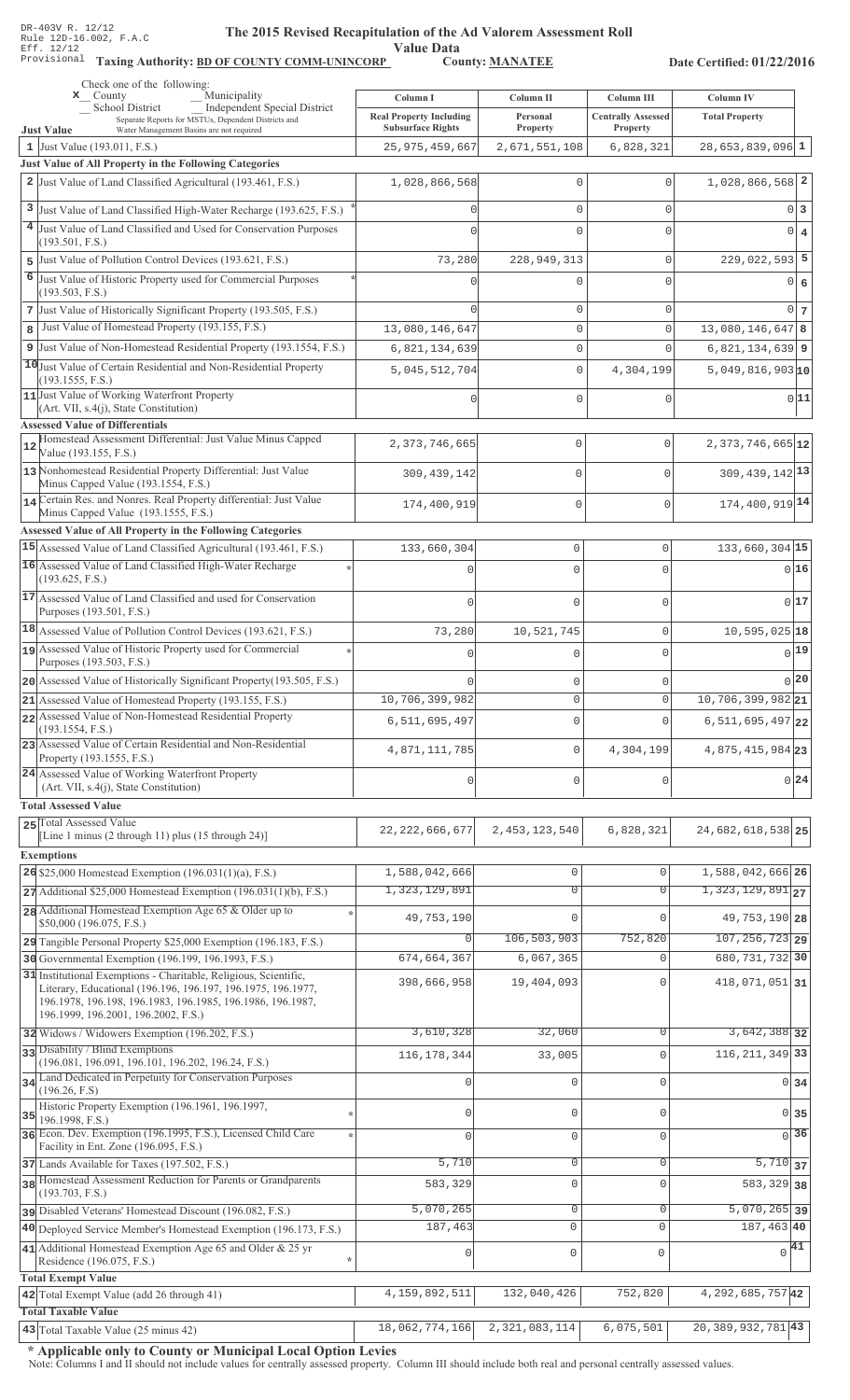## County: **MANATEE**

## Taxing Authority: **BD OF COUNTY COMM-UNINCORP**

#### Reconciliation of Preliminary and Final Tax Roll

|                         | Operating Taxable Value as Shown on Preliminary Tax Roll                    | 20, 268, 372, 655 |  |
|-------------------------|-----------------------------------------------------------------------------|-------------------|--|
| $\overline{\mathbf{2}}$ | Additions to Operating Taxable Value Resulting from Petitions to the VAB    |                   |  |
| 3                       | Deductions from Operating Taxable Value Resulting from Petitions to the VAB | 75,000            |  |
| 4                       | Subtotal $(1 + 2 - 3 = 4)$                                                  | 20, 268, 297, 655 |  |
| 5                       | Other Additions to Operating Taxable Value                                  | 326, 961, 173     |  |
| 6                       | Other Deductions from Operating Taxable Value                               | 205, 326, 047     |  |
| 7                       | Operating Taxable Value Shown on Final Tax Roll $(4 + 5 - 6 = 7)$           | 20, 389, 932, 781 |  |

## **Selected Just Values**

|    | Just Value of Subsurface Rights (this amount included in Line 1, Column I, Page One) 193.481, F.S. | 978, 273  |
|----|----------------------------------------------------------------------------------------------------|-----------|
|    | Just Value of Centrally Assessed Railroad Property Value                                           | 5,523,236 |
| 10 | Just Value of Centrally Assessed Private Car Line Property Value                                   | 1,305,085 |

Note: Sum of items 9 and 10 should equal centrally assessed just value on page 1, line 1, column III.

## Homestead Portability

|    | 11   # of Parcels Receiving Transfer of Homestead Differential |            |
|----|----------------------------------------------------------------|------------|
| 12 | Value of Transferred Homestead Differential                    | 31,971,586 |

|                                        | Column 1             | Column 2                 |  |
|----------------------------------------|----------------------|--------------------------|--|
|                                        | <b>Real Property</b> | <b>Personal Property</b> |  |
| <b>Total Parcels or Accounts</b>       | Parcels              | Accounts                 |  |
| 13<br><b>Total Parcels or Accounts</b> | 135,889              | 20,962                   |  |

#### **Property with Reduced Assessed Value**

| 14 | Land Classified Agricultural (193.461, F.S.)                                                    | 2,353    | 0            |
|----|-------------------------------------------------------------------------------------------------|----------|--------------|
| 15 | $\ast$<br>Land Classified High-Water Recharge (193.625, F.S.)                                   | $\Omega$ | 0            |
| 16 | Land Classified and Used for Conservation Purposes (193.501, F.S.)                              | $\Omega$ | 0            |
| 17 | Pollution Control Devices (193.621, F.S.)                                                       |          | 19           |
| 18 | Historic Property used for Commercial Purposes (193.503, F.S.) *                                | $\Omega$ | $\Omega$     |
| 19 | Historically Significant Property (193.505, F.S.)                                               | $\Omega$ | 0            |
| 20 | Homestead Property; Parcels with Capped Value (193.155, F.S.)                                   | 56,885   | <sup>0</sup> |
| 21 | Non-Homestead Residential Property; Parcels with Capped Value (193.1554, F.S.)                  | 25,774   | <sup>0</sup> |
| 22 | Certain Residential and Non-Residential Property; Parcels with Capped Value<br>(193.1555, F.S.) | 2,439    | 0            |
| 23 | Working Waterfront Property (Art. VII, s.4(j), State Constitution)                              | $\Omega$ | $\Omega$     |

#### **Other Reductions in Assessed Value**

| 24 | Lands Available for Taxes (197.502, F.S.)                                  |    |  |
|----|----------------------------------------------------------------------------|----|--|
| 25 | Homestead Assessment Reduction for Parents or Grandparents (193.703, F.S.) |    |  |
| 26 | Disabled Veterans' Homestead Discount (196.082, F.S.)                      | 70 |  |

\* Applicable only to County or Municipal Local Option Levies

#### Date Certified: 01/22/2016

**Taxable Value**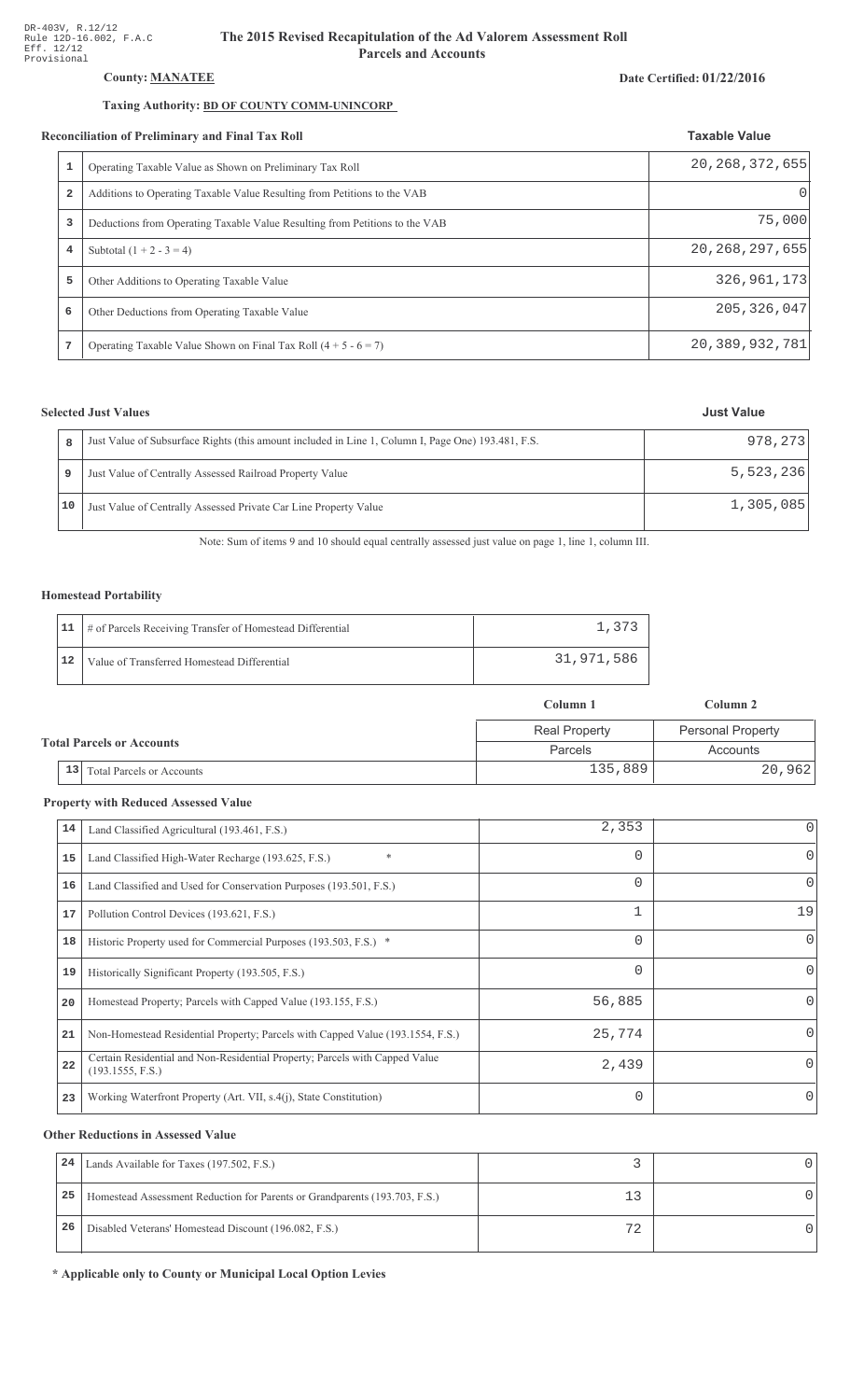**Taxing Auth** 

#### **Th** e 2015 Revised Recapitulation of the Ad Valorem Assessment Roll

**Value Data** ,%\$ \*\$ 0 ",\$1\*\*

Date Certified: 01/22/2016

|              | Check one of the following:<br>Municipality<br>$\mathbf{x}$ County                                                                                                      | Column I                                                   | Column II            | Column III                            | Column IV                  |                 |
|--------------|-------------------------------------------------------------------------------------------------------------------------------------------------------------------------|------------------------------------------------------------|----------------------|---------------------------------------|----------------------------|-----------------|
|              | Independent Special District<br>School District<br>Separate Reports for MSTUs, Dependent Districts and<br>Water Management Basins are not required<br><b>Just Value</b> | <b>Real Property Including</b><br><b>Subsurface Rights</b> | Personal<br>Property | <b>Centrally Assessed</b><br>Property | <b>Total Property</b>      |                 |
|              | 1 Just Value $(193.011, F.S.)$                                                                                                                                          | 507, 522, 829                                              | 0                    | $\Omega$                              | 507, 522, 829 $1$          |                 |
|              | Just Value of All Property in the Following Categories                                                                                                                  |                                                            |                      |                                       |                            |                 |
|              | 2 Just Value of Land Classified Agricultural (193.461, F.S.)                                                                                                            | 0                                                          | 0                    | 0                                     |                            | $0\vert 2$      |
|              | 3 Just Value of Land Classified High-Water Recharge (193.625, F.S.)                                                                                                     | U                                                          | 0                    | 0                                     |                            | 0 3             |
|              | 4 Just Value of Land Classified and Used for Conservation Purposes                                                                                                      | $\Omega$                                                   | $\mathbf 0$          | 0                                     |                            | $0 \mid 4$      |
|              | (193.501, F.S.)                                                                                                                                                         |                                                            |                      |                                       |                            | $0\overline{5}$ |
|              | 5 Just Value of Pollution Control Devices (193.621, F.S.)<br>6 Just Value of Historic Property used for Commercial Purposes                                             | $\Omega$                                                   | 0                    | 0                                     |                            |                 |
|              | (193.503, F.S.)                                                                                                                                                         | $\Omega$                                                   | 0                    | $\Omega$                              |                            | 0 6             |
|              | 7 Just Value of Historically Significant Property (193.505, F.S.)                                                                                                       | $\cap$                                                     | $\mathbb O$          | 0                                     |                            | $0\vert 7$      |
| $\mathbf{8}$ | Just Value of Homestead Property (193.155, F.S.)                                                                                                                        | 283, 841, 262                                              | $\mathbb O$          | 0                                     | 283, 841, 262 8            |                 |
|              | 9 Just Value of Non-Homestead Residential Property (193.1554, F.S.)                                                                                                     | 174,583,764                                                | $\mathbb O$          | 0                                     | $174,583,764$ 9            |                 |
|              | 10 Just Value of Certain Residential and Non-Residential Property<br>(193.1555, F.S.)                                                                                   | 49,097,803                                                 | $\mathbf{0}$         | $\Omega$                              | $49,097,803$ <sub>10</sub> |                 |
|              | 11 Just Value of Working Waterfront Property<br>(Art. VII, s.4(j), State Constitution)                                                                                  |                                                            | 0                    | 0                                     |                            | 0 11            |
|              | <b>Assessed Value of Differentials</b>                                                                                                                                  |                                                            |                      |                                       |                            |                 |
| 12           | Homestead Assessment Differential: Just Value Minus Capped<br>Value (193.155, F.S.)                                                                                     | 52,429,309                                                 | $\mathbf{0}$         | $\mathbf 0$                           | $52,429,309$ 12            |                 |
|              | 13 Nonhomestead Residential Property Differential: Just Value<br>Minus Capped Value (193.1554, F.S.)                                                                    | 10,919,098                                                 | 0                    | $\Omega$                              | 10,919,098 13              |                 |
|              | 14 Certain Res. and Nonres. Real Property differential: Just Value<br>Minus Capped Value (193.1555, F.S.)                                                               | 36,161                                                     | $\mathbf{0}$         | $\mathbf{0}$                          | $36,161$ <sup>14</sup>     |                 |
|              | Assessed Value of All Property in the Following Categories                                                                                                              |                                                            |                      |                                       |                            |                 |
|              | 15 Assessed Value of Land Classified Agricultural (193.461, F.S.)                                                                                                       | $\mathsf 0$                                                | $\mathbf 0$          | 0                                     |                            | $0$ 15          |
|              | 16 Assessed Value of Land Classified High-Water Recharge<br>(193.625, F.S.)                                                                                             | $\Omega$                                                   | $\cap$               | 0                                     |                            | 016             |
|              | 17 Assessed Value of Land Classified and used for Conservation<br>Purposes (193.501, F.S.)                                                                              | $\Omega$                                                   | $\mathbf 0$          | 0                                     |                            | 017             |
|              | 18 Assessed Value of Pollution Control Devices (193.621, F.S.)                                                                                                          | $\mathbf 0$                                                | $\mathbf 0$          | 0                                     |                            | 0 18            |
|              | 19 Assessed Value of Historic Property used for Commercial                                                                                                              | $\Omega$                                                   | $\mathbf 0$          | 0                                     |                            | $_{0} 19 $      |
|              | Purposes (193.503, F.S.)                                                                                                                                                |                                                            |                      |                                       |                            |                 |
|              | 20 Assessed Value of Historically Significant Property (193.505, F.S.)                                                                                                  |                                                            | $\mathbf 0$          | 0                                     |                            | 0 20            |
|              | 21 Assessed Value of Homestead Property (193.155, F.S.)<br>22 Assessed Value of Non-Homestead Residential Property                                                      | 231, 411, 953                                              | $\Omega$             | $\circ$                               | $231, 411, 953$ 21         |                 |
|              | (193.1554, F.S.)                                                                                                                                                        | 163,664,666                                                | $\mathbf 0$          | 0                                     | 163,664,666 22             |                 |
|              | 23 Assessed Value of Certain Residential and Non-Residential<br>Property (193.1555, F.S.)                                                                               | 49,061,642                                                 | $\mathbf 0$          | 0                                     | 49,061,642 23              |                 |
|              | 24 Assessed Value of Working Waterfront Property<br>(Art. VII, s.4(j), State Constitution)                                                                              | 0                                                          | $\mathbf 0$          | $\mathbf 0$                           |                            | 0 24            |
|              | <b>Total Assessed Value</b>                                                                                                                                             |                                                            |                      |                                       |                            |                 |
|              | 25 Total Assessed Value<br>[Line 1 minus $(2 \text{ through } 11)$ plus $(15 \text{ through } 24)$ ]                                                                    | 444, 138, 261                                              | 0                    | $\mathbf 0$                           | 444, 138, 261 25           |                 |
|              | <b>Exemptions</b>                                                                                                                                                       |                                                            |                      |                                       |                            |                 |
|              | $26$ \$25,000 Homestead Exemption (196.031(1)(a), F.S.)                                                                                                                 | 35, 225, 000                                               | $\mathbb O$          | $\mathbf 0$                           | 35, 225, 000 26            |                 |
|              | $27$ Additional \$25,000 Homestead Exemption (196.031(1)(b), F.S.)                                                                                                      | 33, 256, 151                                               | $\overline{0}$       | $\Omega$                              | $33, 256, 151$ 27          |                 |
|              | 28 Additional Homestead Exemption Age 65 & Older up to                                                                                                                  | 1,283,318                                                  | $\mathbb O$          | $\mathbf{0}$                          | 1, 283, 318 28             |                 |
|              | \$50,000 (196.075, F.S.)                                                                                                                                                | 0                                                          | $\mathbf 0$          | 0                                     | 0 29                       |                 |
|              | 29 Tangible Personal Property \$25,000 Exemption (196.183, F.S.)<br>30 Governmental Exemption (196.199, 196.1993, F.S.)                                                 | 100                                                        | $\mathbb O$          | $\mathbf{0}$                          | 100 30                     |                 |
|              | 31 Institutional Exemptions - Charitable, Religious, Scientific,                                                                                                        |                                                            | $\mathbf 0$          |                                       |                            |                 |
|              | Literary, Educational (196.196, 196.197, 196.1975, 196.1977,<br>196.1978, 196.198, 196.1983, 196.1985, 196.1986, 196.1987,<br>196.1999, 196.2001, 196.2002, F.S.)       |                                                            |                      |                                       | $0\overline{31}$           |                 |
|              | 32 Widows / Widowers Exemption (196.202, F.S.)                                                                                                                          | 135,000                                                    | 0                    | $\Omega$                              | $135,000$ 32               |                 |
|              | 33 Disability / Blind Exemptions<br>(196.081, 196.091, 196.101, 196.202, 196.24, F.S.)                                                                                  | 2,874,071                                                  | $\mathbb O$          | $\Omega$                              | 2,874,071 33               |                 |
|              | 34 Land Dedicated in Perpetuity for Conservation Purposes                                                                                                               | $\Omega$                                                   | $\mathbb O$          | $\Omega$                              | 0 34                       |                 |
|              | (196.26, F.S)<br>Historic Property Exemption (196.1961, 196.1997,                                                                                                       | $\mathbf{0}$                                               | $\mathbf 0$          | $\mathbf{0}$                          | $0\overline{35}$           |                 |
|              | $35$ 196.1998, F.S.)<br>36 Econ. Dev. Exemption (196.1995, F.S.), Licensed Child Care                                                                                   | $\mathbf{0}$                                               | $\mathbb O$          | $\mathbf{0}$                          | $\overline{0}$ 36          |                 |
|              | Facility in Ent. Zone (196.095, F.S.)<br>37 Lands Available for Taxes (197.502, F.S.)                                                                                   | $\Omega$                                                   | $\mathbb O$          | $\mathbf{0}$                          | $\overline{0}$ 37          |                 |
|              | 38 Homestead Assessment Reduction for Parents or Grandparents                                                                                                           | 52,392                                                     | $\mathbf 0$          | $\mathbf{0}$                          | $52,392$ 38                |                 |
|              | (193.703, F.S.)<br>pisabled Veterans' Homestead Discount (196.082, F.S.)                                                                                                | 334,714                                                    | $\mathsf{O}\xspace$  | $\mathsf{O}\xspace$                   | $334,714$ 39               |                 |
|              | 40 Deployed Service Member's Homestead Exemption (196.173, F.S.)                                                                                                        | U                                                          | $\circ$              | $\mathbf{0}$                          | $0\vert 40$                |                 |
|              | 41 Additional Homestead Exemption Age 65 and Older & 25 yr                                                                                                              | $\mathbb O$                                                | $\mathsf{O}\xspace$  | $\mathbf 0$                           | $\sqrt{41}$                |                 |
|              | Residence (196.075, F.S.)                                                                                                                                               |                                                            |                      |                                       |                            |                 |
|              | <b>Total Exempt Value</b><br>42 Total Exempt Value (add 26 through 41)                                                                                                  | 73,160,746                                                 | $\mathsf{O}\xspace$  | $\mathsf{O}\xspace$                   | 73, 160, 746 42            |                 |
|              | <b>Total Taxable Value</b>                                                                                                                                              |                                                            |                      |                                       |                            |                 |
|              | $ 43 $ Total Taxable Value (25 minus 42)                                                                                                                                | 370, 977, 515                                              | $\mathsf{O}\xspace$  | $\mathsf{O}$                          | 370, 977, 515   43         |                 |

\* Applicable only to County or Municipal Local Option Levies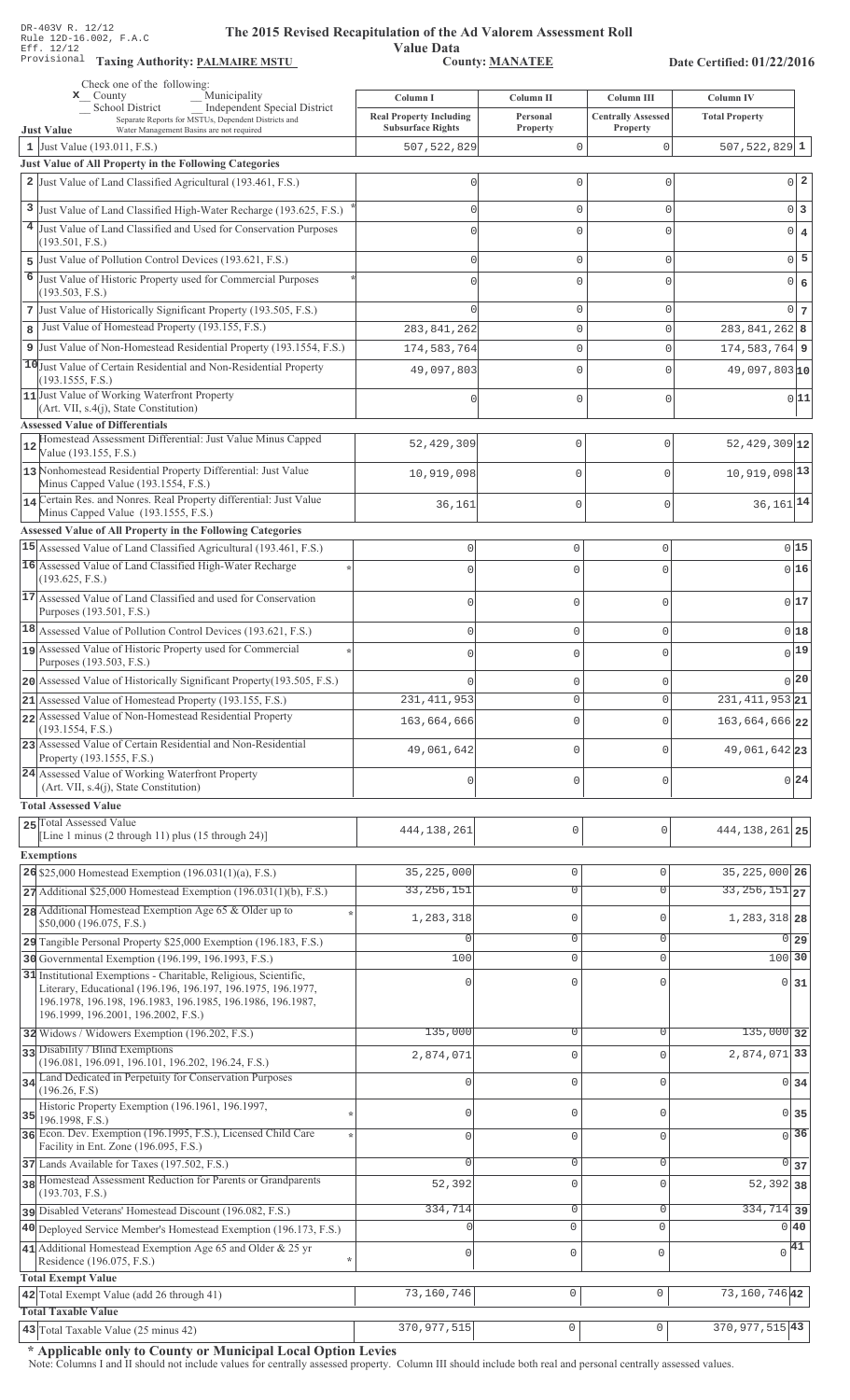# **County: MANATEE**

### Taxing Authority: PALMAIRE MSTU

#### **Reconciliation of Preliminary and Final Tax Roll**

| Date Certified: 01/22/2016 |  |
|----------------------------|--|
|----------------------------|--|

|                | econciliation of Preliminary and Final Tax Roll                             | <b>Taxable Value</b> |
|----------------|-----------------------------------------------------------------------------|----------------------|
|                | Operating Taxable Value as Shown on Preliminary Tax Roll                    | 371,052,578          |
| $\overline{2}$ | Additions to Operating Taxable Value Resulting from Petitions to the VAB    |                      |
|                | Deductions from Operating Taxable Value Resulting from Petitions to the VAB | 25,000               |
| $\overline{4}$ | Subtotal $(1 + 2 - 3 = 4)$                                                  | 371,027,578          |
| 5              | Other Additions to Operating Taxable Value                                  | 287,465              |
| 6              | Other Deductions from Operating Taxable Value                               | 337,528              |
| 7              | Operating Taxable Value Shown on Final Tax Roll $(4 + 5 - 6 = 7)$           | 370, 977, 515        |

## **Selected Just Values**

|  | <b>Just Value</b> |
|--|-------------------|
|  |                   |

| 8  | Just Value of Subsurface Rights (this amount included in Line 1, Column I, Page One) 193.481, F.S. |  |
|----|----------------------------------------------------------------------------------------------------|--|
| 9  | Just Value of Centrally Assessed Railroad Property Value                                           |  |
| 10 | Just Value of Centrally Assessed Private Car Line Property Value                                   |  |

Note: Sum of items 9 and 10 should equal centrally assessed just value on page 1, line 1, column III.

### **Homestead Portability**

|    | 11   # of Parcels Receiving Transfer of Homestead Differential |         |
|----|----------------------------------------------------------------|---------|
| 12 | Value of Transferred Homestead Differential                    | 441,599 |

|                                  |                                        | Column 1             | Column 2                 |  |
|----------------------------------|----------------------------------------|----------------------|--------------------------|--|
| <b>Total Parcels or Accounts</b> |                                        | <b>Real Property</b> | <b>Personal Property</b> |  |
|                                  |                                        | Parcels              | Accounts                 |  |
|                                  | 13<br><b>Total Parcels or Accounts</b> | 2,809                |                          |  |

## **Property with Reduced Assessed Value**

| 14 | Land Classified Agricultural (193.461, F.S.)                                                    | 0              |          |
|----|-------------------------------------------------------------------------------------------------|----------------|----------|
| 15 | $\ast$<br>Land Classified High-Water Recharge (193.625, F.S.)                                   | 0              |          |
| 16 | Land Classified and Used for Conservation Purposes (193.501, F.S.)                              | 0              | O        |
| 17 | Pollution Control Devices (193.621, F.S.)                                                       | 0              | $\Omega$ |
| 18 | Historic Property used for Commercial Purposes (193.503, F.S.) *                                | 0              | 0        |
| 19 | Historically Significant Property (193.505, F.S.)                                               | 0              | $\Omega$ |
| 20 | Homestead Property; Parcels with Capped Value (193.155, F.S.)                                   | 1,347          |          |
| 21 | Non-Homestead Residential Property; Parcels with Capped Value (193.1554, F.S.)                  | 1,014          |          |
| 22 | Certain Residential and Non-Residential Property; Parcels with Capped Value<br>(193.1555, F.S.) | $\overline{4}$ | $\Omega$ |
| 23 | Working Waterfront Property (Art. VII, s.4(j), State Constitution)                              | $\Omega$       | $\Omega$ |

## **Other Reductions in Assessed Value**

| 24 | Lands Available for Taxes (197.502, F.S.)                                  |  |
|----|----------------------------------------------------------------------------|--|
| 25 | Homestead Assessment Reduction for Parents or Grandparents (193.703, F.S.) |  |
| 26 | Disabled Veterans' Homestead Discount (196.082, F.S.)                      |  |

\* Applicable only to County or Municipal Local Option Levies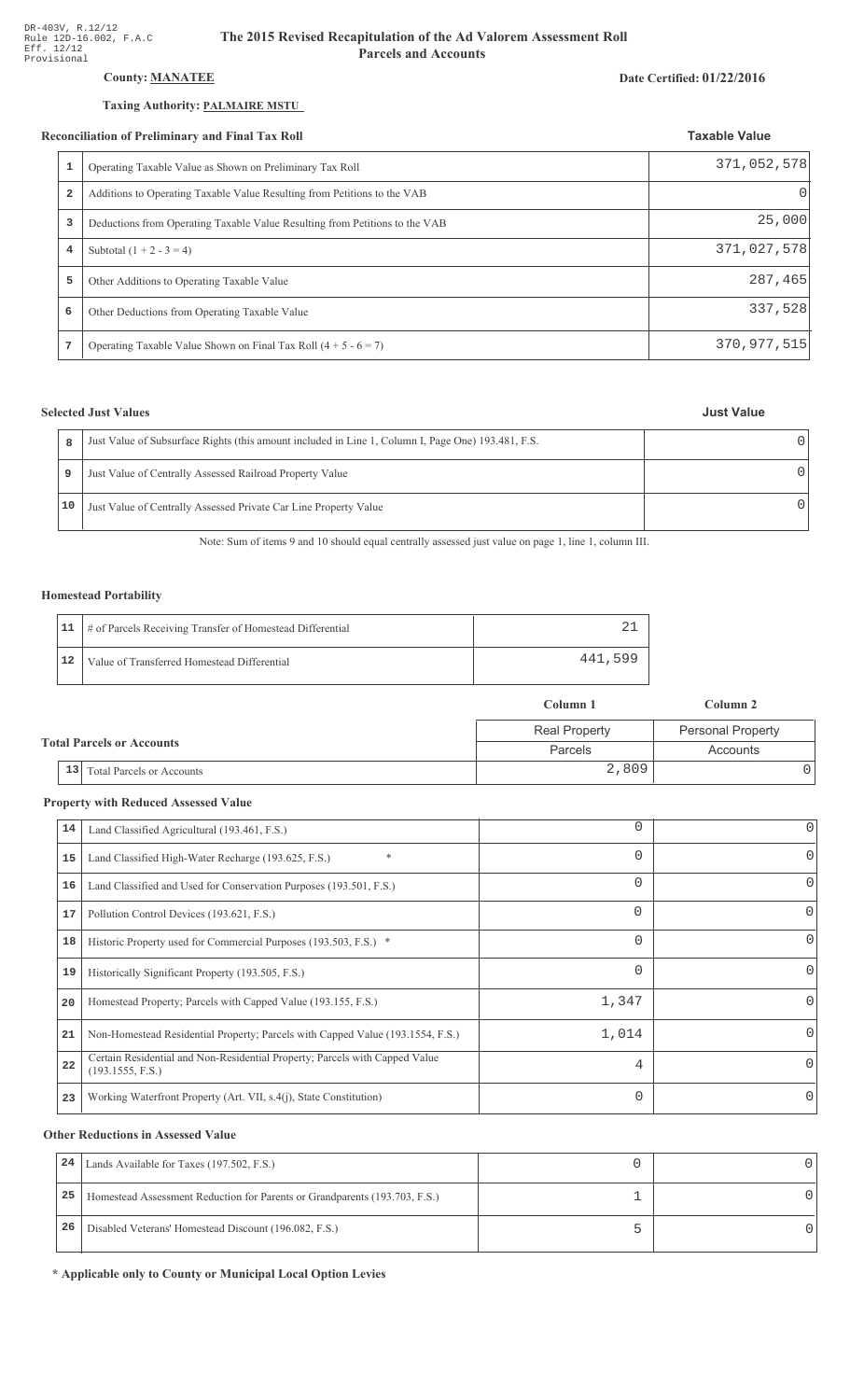Value Data<br>County: MANATEE

Taxing Authority: CITY OF ANNA MARIA County: MANATEE

Date Certified: 01/22/2016

| Check one of the following:<br>$\mathbf x$ Municipality<br>County                                                          | Column I                                  | Column II             | Column III                     | <b>Column IV</b>               |
|----------------------------------------------------------------------------------------------------------------------------|-------------------------------------------|-----------------------|--------------------------------|--------------------------------|
| School District<br>Independent Special District<br>Separate Reports for MSTUs, Dependent Districts and                     | <b>Real Property Including</b>            | Personal              | <b>Centrally Assessed</b>      | <b>Total Property</b>          |
| Water Management Basins are not required<br><b>Just Value</b><br>1 Just Value (193.011, F.S.)                              | <b>Subsurface Rights</b><br>1,065,615,883 | Property<br>5,714,221 | <b>Property</b><br>$\mathbf 0$ | $1,071,330,104$ 1              |
| Just Value of All Property in the Following Categories                                                                     |                                           |                       |                                |                                |
| 2 Just Value of Land Classified Agricultural (193.461, F.S.)                                                               | 0                                         | 0                     | 0                              | $0\vert 2$                     |
| 3 Just Value of Land Classified High-Water Recharge (193.625, F.S.)                                                        | $\Omega$                                  | 0                     | 0                              | $0\vert 3$                     |
| 4 Just Value of Land Classified and Used for Conservation Purposes                                                         | $\Omega$                                  | 0                     | 0                              | $0 \mid 4$                     |
| (193.501, F.S.)                                                                                                            |                                           |                       |                                |                                |
| 5 Just Value of Pollution Control Devices (193.621, F.S.)                                                                  | $\Omega$                                  | 0                     | 0                              | $0\overline{5}$                |
| 6<br>Just Value of Historic Property used for Commercial Purposes<br>(193.503, F.S.)                                       | U                                         | 0                     | 0                              | 0 6                            |
| 7 Just Value of Historically Significant Property (193.505, F.S.)                                                          | $\cap$                                    | 0                     | 0                              | 0 <sub>7</sub>                 |
| Just Value of Homestead Property (193.155, F.S.)<br>8                                                                      | 341,042,238                               | 0                     | 0                              | $341,042,238$ 8                |
| 9 Just Value of Non-Homestead Residential Property (193.1554, F.S.)                                                        | 650, 583, 845                             | 0                     | 0                              | $650, 583, 845$   9            |
| 10 Just Value of Certain Residential and Non-Residential Property                                                          | 73,989,800                                | 0                     | 0                              | $73,989,800 $ 10               |
| (193.1555, F.S.)<br>11 Just Value of Working Waterfront Property                                                           |                                           | 0                     | 0                              | 0 11                           |
| (Art. VII, s.4(j), State Constitution)                                                                                     |                                           |                       |                                |                                |
| <b>Assessed Value of Differentials</b><br>Homestead Assessment Differential: Just Value Minus Capped                       |                                           |                       |                                |                                |
| 12<br>Value (193.155, F.S.)                                                                                                | 132, 323, 344                             | $\mathbf 0$           | $\Omega$                       | $132, 323, 344$ 12             |
| 13 Nonhomestead Residential Property Differential: Just Value<br>Minus Capped Value (193.1554, F.S.)                       | 70,959,079                                | $\mathbf 0$           | $\Omega$                       | 70,959,079 13                  |
| 14 Certain Res. and Nonres. Real Property differential: Just Value                                                         | 15, 123, 164                              | $\mathbf 0$           | $\mathbf 0$                    | 15, 123, 164 14                |
| Minus Capped Value (193.1555, F.S.)<br><b>Assessed Value of All Property in the Following Categories</b>                   |                                           |                       |                                |                                |
| 15 Assessed Value of Land Classified Agricultural (193.461, F.S.)                                                          | $\mathbf 0$                               | $\circ$               | $\mathsf{O}\xspace$            | 015                            |
| 16 Assessed Value of Land Classified High-Water Recharge                                                                   | $\bigcap$                                 | $\Omega$              | $\Omega$                       | 016                            |
| (193.625, F.S.)                                                                                                            |                                           |                       |                                |                                |
| 17 Assessed Value of Land Classified and used for Conservation<br>Purposes (193.501, F.S.)                                 | $\bigcap$                                 | $\mathbf 0$           | $\Omega$                       | 017                            |
| 18 Assessed Value of Pollution Control Devices (193.621, F.S.)                                                             | $\mathbf{0}$                              | $\circ$               | $\mathsf{O}\xspace$            | 018                            |
| 19 Assessed Value of Historic Property used for Commercial                                                                 | $\bigcap$                                 | $\mathbf 0$           | 0                              | 0 19                           |
| Purposes (193.503, F.S.)                                                                                                   |                                           |                       |                                |                                |
| 20 Assessed Value of Historically Significant Property (193.505, F.S.)                                                     |                                           | 0                     | 0                              | 0 20                           |
| 21 Assessed Value of Homestead Property (193.155, F.S.)<br>22 Assessed Value of Non-Homestead Residential Property         | 208,718,894                               | $\mathbf 0$           | $\circ$                        | 208, 718, 894 21               |
| (193.1554, F.S.)                                                                                                           | 579,624,766                               | $\mathbf{0}$          | $\Omega$                       | $579,624,766$  22              |
| 23 Assessed Value of Certain Residential and Non-Residential<br>Property (193.1555, F.S.)                                  | 58,866,636                                | $\mathbf 0$           | $\cap$                         | 58,866,636 23                  |
| 24 Assessed Value of Working Waterfront Property<br>(Art. VII, s.4(j), State Constitution)                                 | $\mathbf{0}$                              | $\mathbf{0}$          | $\mathbf 0$                    | 0 24                           |
| <b>Total Assessed Value</b>                                                                                                |                                           |                       |                                |                                |
| 25 Total Assessed Value<br>[Line 1 minus $(2 \text{ through } 11)$ plus $(15 \text{ through } 24)$ ]                       | 847, 210, 296                             | 5,714,221             | 0                              | 852, 924, 517 25               |
| <b>Exemptions</b>                                                                                                          |                                           |                       |                                |                                |
| 26 \$25,000 Homestead Exemption (196.031(1)(a), F.S.)                                                                      | 12,350,000                                | $\mathbb O$           | $\circ$                        | 12,350,000 26                  |
| $27$ Additional \$25,000 Homestead Exemption (196.031(1)(b), F.S.)                                                         | 12,311,336                                | $\overline{0}$        | $\Omega$                       | $12,311,336$ <sub>27</sub>     |
| 28 Additional Homestead Exemption Age 65 & Older up to                                                                     |                                           | 0                     | $\cap$                         |                                |
| \$50,000 (196.075, F.S.)                                                                                                   | 390,085                                   |                       |                                | 390,085 28                     |
| 29 Tangible Personal Property \$25,000 Exemption (196.183, F.S.)                                                           |                                           | 896,783               | 0                              | 896, 783 29<br>25, 389, 148 30 |
| 30 Governmental Exemption (196.199, 196.1993, F.S.)<br>31 Institutional Exemptions - Charitable, Religious, Scientific,    | 25, 389, 148                              | $\mathbf 0$           | $\mathbf{0}$                   |                                |
| Literary, Educational (196.196, 196.197, 196.1975, 196.1977,<br>196.1978, 196.198, 196.1983, 196.1985, 196.1986, 196.1987, | 5,952,259                                 | 47,820                | $\Omega$                       | $6,000,079$ 31                 |
| 196.1999, 196.2001, 196.2002, F.S.)                                                                                        |                                           |                       |                                |                                |
| 32 Widows / Widowers Exemption (196.202, F.S.)                                                                             | 43,500                                    | $\mathbf 0$           | $\Omega$                       | $43,500$ 32                    |
| 33 Disability / Blind Exemptions<br>(196.081, 196.091, 196.101, 196.202, 196.24, F.S.)                                     | 1,012,002                                 | $\mathbf 0$           | $\Omega$                       | $1,012,002$ 33                 |
| 34 Land Dedicated in Perpetuity for Conservation Purposes                                                                  |                                           | $\mathbf 0$           | $\cap$                         | $0 \overline{\smash{34}}$      |
| (196.26, F.S)<br>Historic Property Exemption (196.1961, 196.1997,                                                          |                                           |                       |                                |                                |
| 35<br>196.1998, F.S.)                                                                                                      | 0                                         | $\mathbf 0$           | $\Omega$                       | 0 35                           |
| 36 Econ. Dev. Exemption (196.1995, F.S.), Licensed Child Care<br>Facility in Ent. Zone (196.095, F.S.)                     | 0                                         | $\mathbf 0$           | $\Omega$                       | $\overline{0}$ 36              |
| 37 Lands Available for Taxes (197.502, F.S.)                                                                               | 0                                         | $\mathbf 0$           | $\mathbf{0}$                   | $\circ$<br>37                  |
| 38 Homestead Assessment Reduction for Parents or Grandparents                                                              | $\Omega$                                  | $\mathbf 0$           | $\Omega$                       | $\overline{0}$<br>38           |
| (193.703, F.S.)<br>pisabled Veterans' Homestead Discount (196.082, F.S.)                                                   | 77,820                                    | $\overline{0}$        | $\mathsf 0$                    | $77,820$ 39                    |
| 40 Deployed Service Member's Homestead Exemption (196.173, F.S.)                                                           |                                           | $\circ$               | $\Omega$                       | $0\vert 40$                    |
| 41 Additional Homestead Exemption Age 65 and Older & 25 yr                                                                 |                                           |                       |                                | $\sqrt{41}$                    |
| Residence (196.075, F.S.)                                                                                                  | 0<br>$\star$                              | $\mathsf{O}\xspace$   | $\mathbf 0$                    |                                |
| <b>Total Exempt Value</b>                                                                                                  |                                           |                       |                                |                                |
| 42 Total Exempt Value (add 26 through 41)<br><b>Total Taxable Value</b>                                                    | 57, 526, 150                              | 944,603               | $\mathsf{O}\xspace$            | 58, 470, 753 42                |
| 43 Total Taxable Value $(25 \text{ minus } 42)$                                                                            | 789,684,146                               | 4,769,618             | 0                              | $794, 453, 764$ 43             |

\* Applicable only to County or Municipal Local Option Levies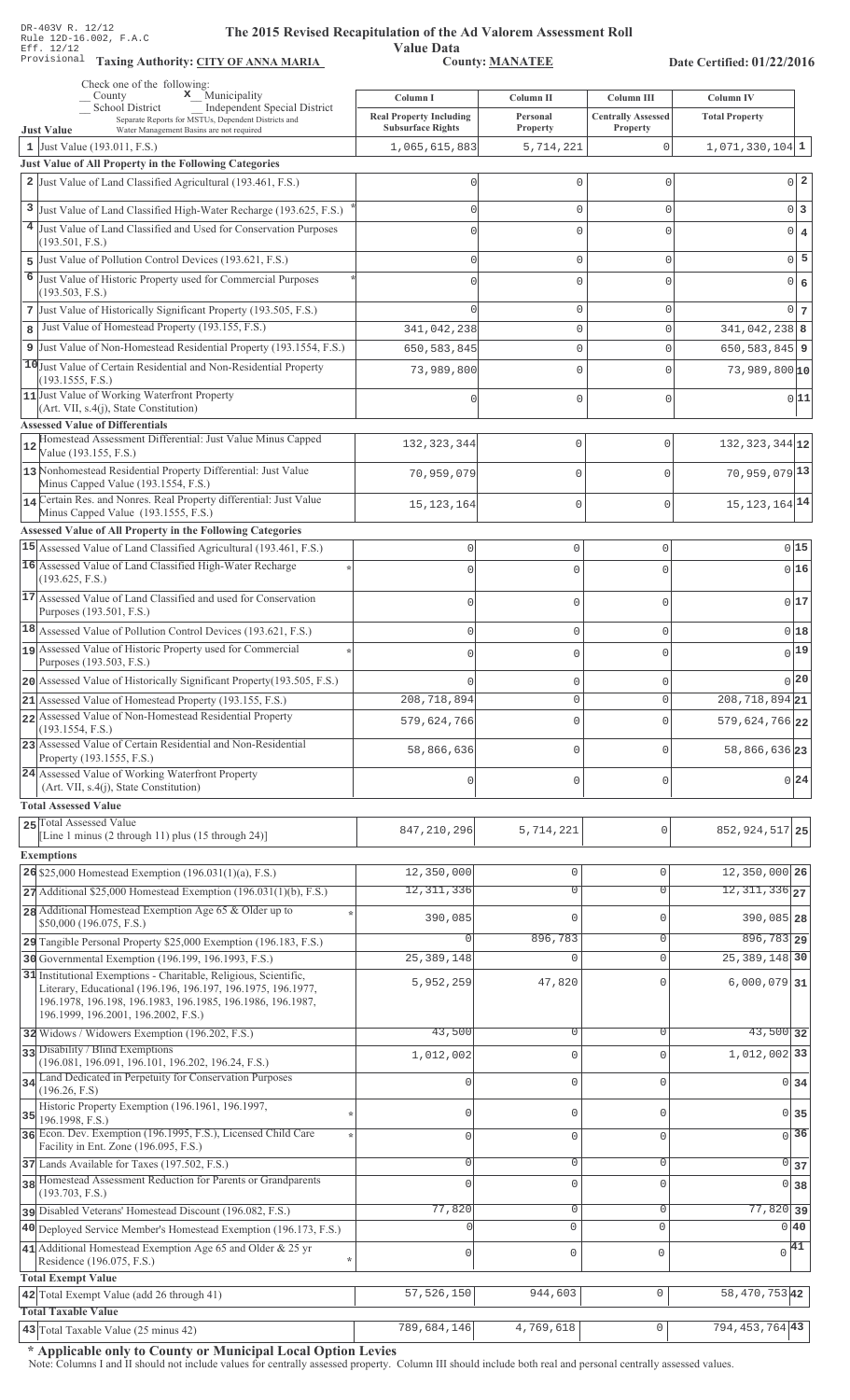# **County: MANATEE**

## Taxing Authority: CITY OF ANNA MARIA

#### Reconciliation of Preliminary and Final Tax Roll

| conciliation of Preliminary and Final Tax Roll |                                                                             | <b>Taxable Value</b> |
|------------------------------------------------|-----------------------------------------------------------------------------|----------------------|
| 1                                              | Operating Taxable Value as Shown on Preliminary Tax Roll                    | 793, 412, 508        |
| $\overline{a}$                                 | Additions to Operating Taxable Value Resulting from Petitions to the VAB    | 0                    |
| 3                                              | Deductions from Operating Taxable Value Resulting from Petitions to the VAB | 197,024              |
| 4                                              | Subtotal $(1 + 2 - 3 = 4)$                                                  | 793, 215, 484        |
| 5                                              | Other Additions to Operating Taxable Value                                  | 4,183,924            |
| 6                                              | Other Deductions from Operating Taxable Value                               | 2,945,644            |
|                                                | Operating Taxable Value Shown on Final Tax Roll $(4 + 5 - 6 = 7)$           | 794, 453, 764        |

# **Selected Just Values**

| 8  | Just Value of Subsurface Rights (this amount included in Line 1, Column I, Page One) 193.481, F.S. |  |
|----|----------------------------------------------------------------------------------------------------|--|
|    | Just Value of Centrally Assessed Railroad Property Value                                           |  |
| 10 | Just Value of Centrally Assessed Private Car Line Property Value                                   |  |

Note: Sum of items 9 and 10 should equal centrally assessed just value on page 1, line 1, column III.

### **Homestead Portability**

|    | 11   # of Parcels Receiving Transfer of Homestead Differential |         |
|----|----------------------------------------------------------------|---------|
| 12 | Value of Transferred Homestead Differential                    | 950,809 |

|  |    |                                  | Column 2<br>Column 1 |                          |  |
|--|----|----------------------------------|----------------------|--------------------------|--|
|  |    |                                  | <b>Real Property</b> | <b>Personal Property</b> |  |
|  |    | <b>Total Parcels or Accounts</b> | Parcels              | Accounts                 |  |
|  | 13 | Total Parcels or Accounts        | 1,669                | .461                     |  |

## **Property with Reduced Assessed Value**

| 14 |                                                                                                 | $\Omega$ | 0 |
|----|-------------------------------------------------------------------------------------------------|----------|---|
|    | Land Classified Agricultural (193.461, F.S.)                                                    |          |   |
| 15 | Land Classified High-Water Recharge (193.625, F.S.)<br>$\ast$                                   | $\Omega$ | 0 |
| 16 | Land Classified and Used for Conservation Purposes (193.501, F.S.)                              | $\Omega$ |   |
| 17 | Pollution Control Devices (193.621, F.S.)                                                       | 0        | 0 |
| 18 | Historic Property used for Commercial Purposes (193.503, F.S.) *                                | $\Omega$ |   |
| 19 | Historically Significant Property (193.505, F.S.)                                               | $\Omega$ | 0 |
| 20 | Homestead Property; Parcels with Capped Value (193.155, F.S.)                                   | 472      | 0 |
| 21 | Non-Homestead Residential Property; Parcels with Capped Value (193.1554, F.S.)                  | 725      | 0 |
| 22 | Certain Residential and Non-Residential Property; Parcels with Capped Value<br>(193.1555, F.S.) | 69       | 0 |
| 23 | Working Waterfront Property (Art. VII, s.4(j), State Constitution)                              | $\Omega$ |   |

## **Other Reductions in Assessed Value**

| 24 | Lands Available for Taxes (197.502, F.S.)                                  |  |
|----|----------------------------------------------------------------------------|--|
| 25 | Homestead Assessment Reduction for Parents or Grandparents (193.703, F.S.) |  |
| 26 | Disabled Veterans' Homestead Discount (196.082, F.S.)                      |  |

\* Applicable only to County or Municipal Local Option Levies

### **Just Value**

Date Certified: 01/22/2016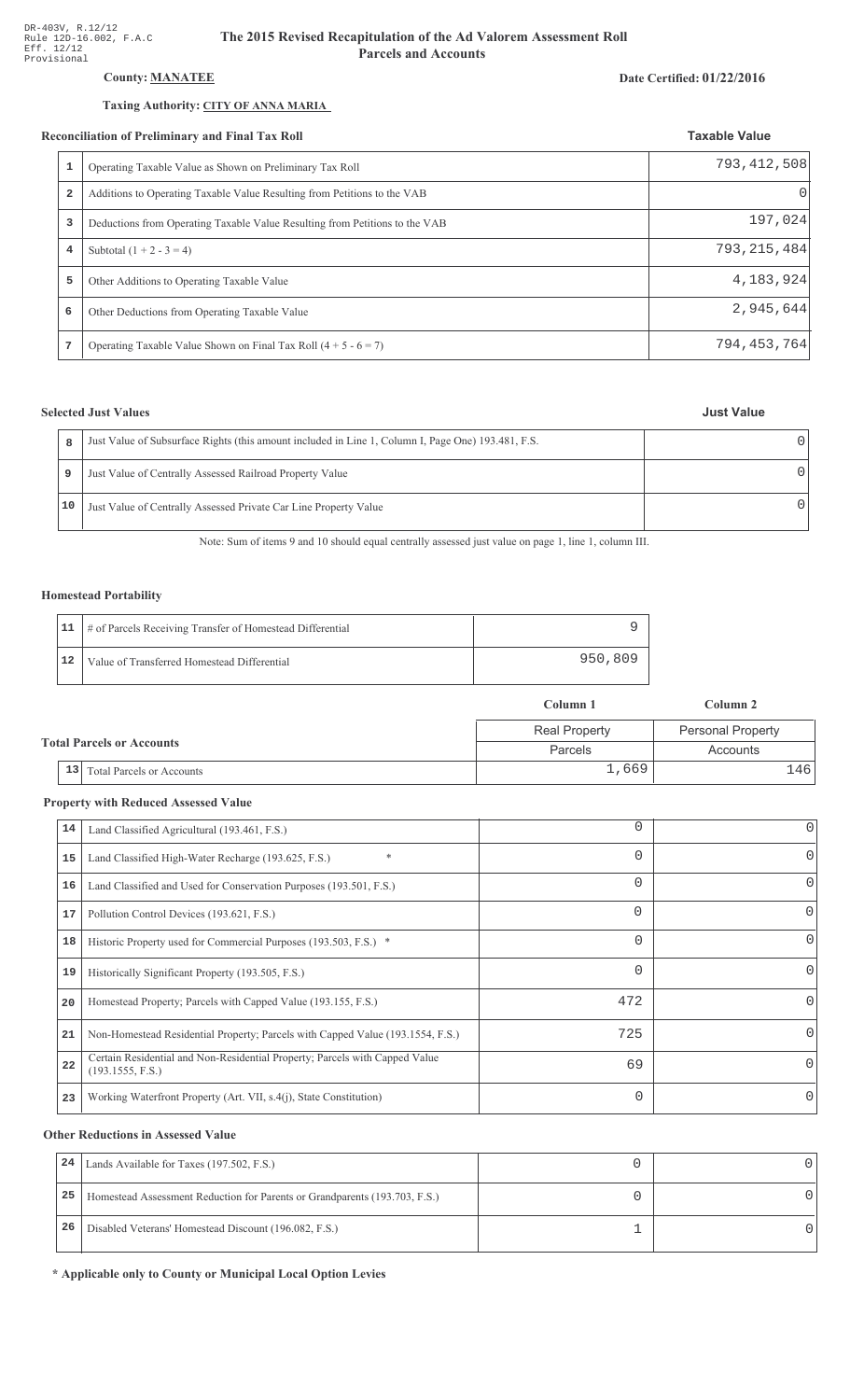Value Data<br>County: MANATEE Taxing Authority: CITY OF BRADENTON BEACH County: MANATEE

Date Certified: 01/22/2016

| Check one of the following:<br>$\mathbf{x}$ Municipality<br>County                                                                                                                                                                    | Column I                                                   | Column II            | Column III                            | Column IV                        |
|---------------------------------------------------------------------------------------------------------------------------------------------------------------------------------------------------------------------------------------|------------------------------------------------------------|----------------------|---------------------------------------|----------------------------------|
| Independent Special District<br><b>School District</b><br>Separate Reports for MSTUs, Dependent Districts and<br>Water Management Basins are not required                                                                             | <b>Real Property Including</b><br><b>Subsurface Rights</b> | Personal<br>Property | <b>Centrally Assessed</b><br>Property | <b>Total Property</b>            |
| <b>Just Value</b><br>1 Just Value $(193.011, F.S.)$                                                                                                                                                                                   | 597,636,050                                                | 6,881,283            | 0                                     | $604, 517, 333$ 1                |
| Just Value of All Property in the Following Categories                                                                                                                                                                                |                                                            |                      |                                       |                                  |
| 2 Just Value of Land Classified Agricultural (193.461, F.S.)                                                                                                                                                                          |                                                            | 0                    | $\mathbf{0}$                          | $0\vert 2$                       |
| 3 Just Value of Land Classified High-Water Recharge (193.625, F.S.)                                                                                                                                                                   |                                                            | $\Omega$             | $\mathbf{0}$                          | $0\vert 3$                       |
| 4 Just Value of Land Classified and Used for Conservation Purposes                                                                                                                                                                    |                                                            | U                    | C                                     | $\bf{4}$<br> 0                   |
| (193.501, F.S.)                                                                                                                                                                                                                       |                                                            |                      |                                       |                                  |
| Just Value of Pollution Control Devices (193.621, F.S.)<br>5                                                                                                                                                                          |                                                            | 0                    | $\Omega$                              | $0\overline{5}$                  |
| 6<br>Just Value of Historic Property used for Commercial Purposes<br>(193.503, F.S.)                                                                                                                                                  |                                                            | $\Omega$             | $\Omega$                              | $\epsilon$<br> 0                 |
| 7 Just Value of Historically Significant Property (193.505, F.S.)                                                                                                                                                                     |                                                            | 0                    | $\mathbf{0}$                          | $0\overline{7}$                  |
| Just Value of Homestead Property (193.155, F.S.)<br>8                                                                                                                                                                                 | 81,280,841                                                 | 0                    | $\mathbf{0}$                          | $81,280,841$ 8                   |
| 9 Just Value of Non-Homestead Residential Property (193.1554, F.S.)                                                                                                                                                                   | 408,623,384                                                | 0                    | $\mathbf{0}$                          | $408,623,384$ 9                  |
| 10 Just Value of Certain Residential and Non-Residential Property                                                                                                                                                                     | 107, 731, 825                                              | 0                    | $\mathbf{0}$                          | $107,731,825$ <sup>10</sup>      |
| (193.1555, F.S.)<br>11 Just Value of Working Waterfront Property                                                                                                                                                                      |                                                            |                      |                                       |                                  |
| (Art. VII, s.4(j), State Constitution)                                                                                                                                                                                                |                                                            | 0                    | $\circ$                               | 0 11                             |
| <b>Assessed Value of Differentials</b>                                                                                                                                                                                                |                                                            |                      |                                       |                                  |
| Homestead Assessment Differential: Just Value Minus Capped<br>12<br>Value (193.155, F.S.)                                                                                                                                             | 22,733,273                                                 | 0                    | $\Omega$                              | 22, 733, 273 12                  |
| 13 Nonhomestead Residential Property Differential: Just Value<br>Minus Capped Value (193.1554, F.S.)                                                                                                                                  | 28, 498, 924                                               | $\mathbf 0$          | $\bigcap$                             | 28, 498, 924 13                  |
| 14 Certain Res. and Nonres. Real Property differential: Just Value                                                                                                                                                                    | 13,581,214                                                 | $\mathbf 0$          | $\mathbf{0}$                          | 13, 581, 214 14                  |
| Minus Capped Value (193.1555, F.S.)                                                                                                                                                                                                   |                                                            |                      |                                       |                                  |
| <b>Assessed Value of All Property in the Following Categories</b><br>15 Assessed Value of Land Classified Agricultural (193.461, F.S.)                                                                                                | $\mathbb O$                                                | 0                    | $\circ$                               | 0 15                             |
| 16 Assessed Value of Land Classified High-Water Recharge                                                                                                                                                                              |                                                            |                      |                                       |                                  |
| (193.625, F.S.)                                                                                                                                                                                                                       | $\Omega$                                                   | 0                    | $\Omega$                              | 016                              |
| 17 Assessed Value of Land Classified and used for Conservation<br>Purposes (193.501, F.S.)                                                                                                                                            | $\Omega$                                                   | 0                    | $\circ$                               | 017                              |
| 18 Assessed Value of Pollution Control Devices (193.621, F.S.)                                                                                                                                                                        | $\Omega$                                                   | 0                    | $\mathbf{0}$                          | 0 18                             |
| 19 Assessed Value of Historic Property used for Commercial                                                                                                                                                                            | $\Omega$                                                   | 0                    | $\Omega$                              | $0$ 19                           |
| Purposes (193.503, F.S.)                                                                                                                                                                                                              |                                                            |                      |                                       | 0 20                             |
| 20 Assessed Value of Historically Significant Property (193.505, F.S.)<br>21 Assessed Value of Homestead Property (193.155, F.S.)                                                                                                     | 58, 547, 568                                               | 0<br>0               | $\mathbf 0$<br>$\Omega$               | 58, 547, 568 21                  |
| 22 Assessed Value of Non-Homestead Residential Property                                                                                                                                                                               |                                                            |                      |                                       |                                  |
| (193.1554, F.S.)                                                                                                                                                                                                                      | 380, 124, 460                                              | 0                    | 0                                     | 380, 124, 460 22                 |
| 23 Assessed Value of Certain Residential and Non-Residential<br>Property (193.1555, F.S.)                                                                                                                                             | 94, 150, 611                                               | 0                    | $\Omega$                              | 94, 150, 611 23                  |
| 24 Assessed Value of Working Waterfront Property                                                                                                                                                                                      | $\Omega$                                                   | 0                    | $\Omega$                              | 0 24                             |
| (Art. VII, s.4(j), State Constitution)                                                                                                                                                                                                |                                                            |                      |                                       |                                  |
| <b>Total Assessed Value</b><br>25 Total Assessed Value                                                                                                                                                                                |                                                            |                      |                                       |                                  |
| [Line 1 minus (2 through 11) plus (15 through 24)]                                                                                                                                                                                    | 532,822,639                                                | 6,881,283            | 0                                     | 539, 703, 922 25                 |
| <b>Exemptions</b>                                                                                                                                                                                                                     |                                                            |                      |                                       |                                  |
| $26$ \$25,000 Homestead Exemption (196.031(1)(a), F.S.)                                                                                                                                                                               | 6,375,000                                                  | $\mathbb O$          | $\mathbf{0}$                          | 6,375,000 26                     |
| $27$ Additional \$25,000 Homestead Exemption (196.031(1)(b), F.S.)                                                                                                                                                                    | 5,963,094                                                  | $\overline{0}$       | $\overline{0}$                        | $5,963,094$ <sub>27</sub>        |
| 28 Additional Homestead Exemption Age 65 & Older up to<br>\$50,000 (196.075, F.S.)                                                                                                                                                    | 250,000                                                    | $\mathbf{0}$         | $\Omega$                              | $250,000$ 28                     |
| 29 Tangible Personal Property \$25,000 Exemption (196.183, F.S.)                                                                                                                                                                      | $\circ$                                                    | 1,075,731            | $\overline{0}$                        | $1,075,731$ 29                   |
| 30 Governmental Exemption (196.199, 196.1993, F.S.)                                                                                                                                                                                   | 55,630,333                                                 | 0                    | $\mathbf{0}$                          | 55,630,333 30                    |
| 31 Institutional Exemptions - Charitable, Religious, Scientific,<br>Literary, Educational (196.196, 196.197, 196.1975, 196.1977,<br>196.1978, 196.198, 196.1983, 196.1985, 196.1986, 196.1987,<br>196.1999, 196.2001, 196.2002, F.S.) | 1,735,692                                                  | $\mathbf 0$          | $\cap$                                | 1,735,692 31                     |
| 32 Widows / Widowers Exemption (196.202, F.S.)                                                                                                                                                                                        | 25,500                                                     | $\overline{0}$       | $\Omega$                              | $25,500$ 32                      |
| 33 Disability / Blind Exemptions                                                                                                                                                                                                      | 912,572                                                    | $\mathbf{0}$         | $\Omega$                              | 912, 572 33                      |
| (196.081, 196.091, 196.101, 196.202, 196.24, F.S.)<br>34 Land Dedicated in Perpetuity for Conservation Purposes                                                                                                                       |                                                            |                      |                                       |                                  |
| (196.26, F.S)                                                                                                                                                                                                                         | O                                                          | $\mathbf 0$          | $\Omega$                              | $0 \overline{\smash{34}}$        |
| Historic Property Exemption (196.1961, 196.1997,<br>35<br>196.1998, F.S.)                                                                                                                                                             | $\Omega$                                                   | $\mathbb O$          | $\mathbf{0}$                          | $0 \overline{\smash{\big)}\ 35}$ |
| 36 Econ. Dev. Exemption (196.1995, F.S.), Licensed Child Care                                                                                                                                                                         | $\mathbf{0}$                                               | $\mathsf{O}\xspace$  | $\mathbf{0}$                          | $\overline{0}$ 36                |
| Facility in Ent. Zone (196.095, F.S.)                                                                                                                                                                                                 | $\Omega$                                                   | $\circ$              | $\mathbf{0}$                          |                                  |
| 37 Lands Available for Taxes (197.502, F.S.)<br>38 Homestead Assessment Reduction for Parents or Grandparents                                                                                                                         | $\Omega$                                                   | $\mathbf 0$          | $\Omega$                              | $\overline{0}$ 37                |
| (193.703, F.S.)                                                                                                                                                                                                                       |                                                            |                      |                                       | 0 38                             |
| pisabled Veterans' Homestead Discount (196.082, F.S.)                                                                                                                                                                                 | 0                                                          | $\mathsf{O}\xspace$  | $\mathbf{0}$                          | $\overline{0}$ 39                |
| 40 Deployed Service Member's Homestead Exemption (196.173, F.S.)                                                                                                                                                                      | $\Omega$                                                   | $\mathbf 0$          | $\Omega$                              | 0 40                             |
| 41 Additional Homestead Exemption Age 65 and Older & 25 yr<br>Residence (196.075, F.S.)                                                                                                                                               | $\mathbf{0}$                                               | $\mathsf{O}\xspace$  | $\mathbf 0$                           | $\sqrt{41}$                      |
| <b>Total Exempt Value</b>                                                                                                                                                                                                             |                                                            |                      |                                       |                                  |
| 42 Total Exempt Value (add 26 through 41)                                                                                                                                                                                             | 70,892,191                                                 | 1,075,731            | $\mathbb O$                           | 71,967,92242                     |
| <b>Total Taxable Value</b>                                                                                                                                                                                                            |                                                            |                      |                                       |                                  |
| 43 Total Taxable Value (25 minus 42)                                                                                                                                                                                                  | 461,930,448                                                | 5,805,552            | 0                                     | 467, 736, 000 43                 |

\* Applicable only to County or Municipal Local Option Levies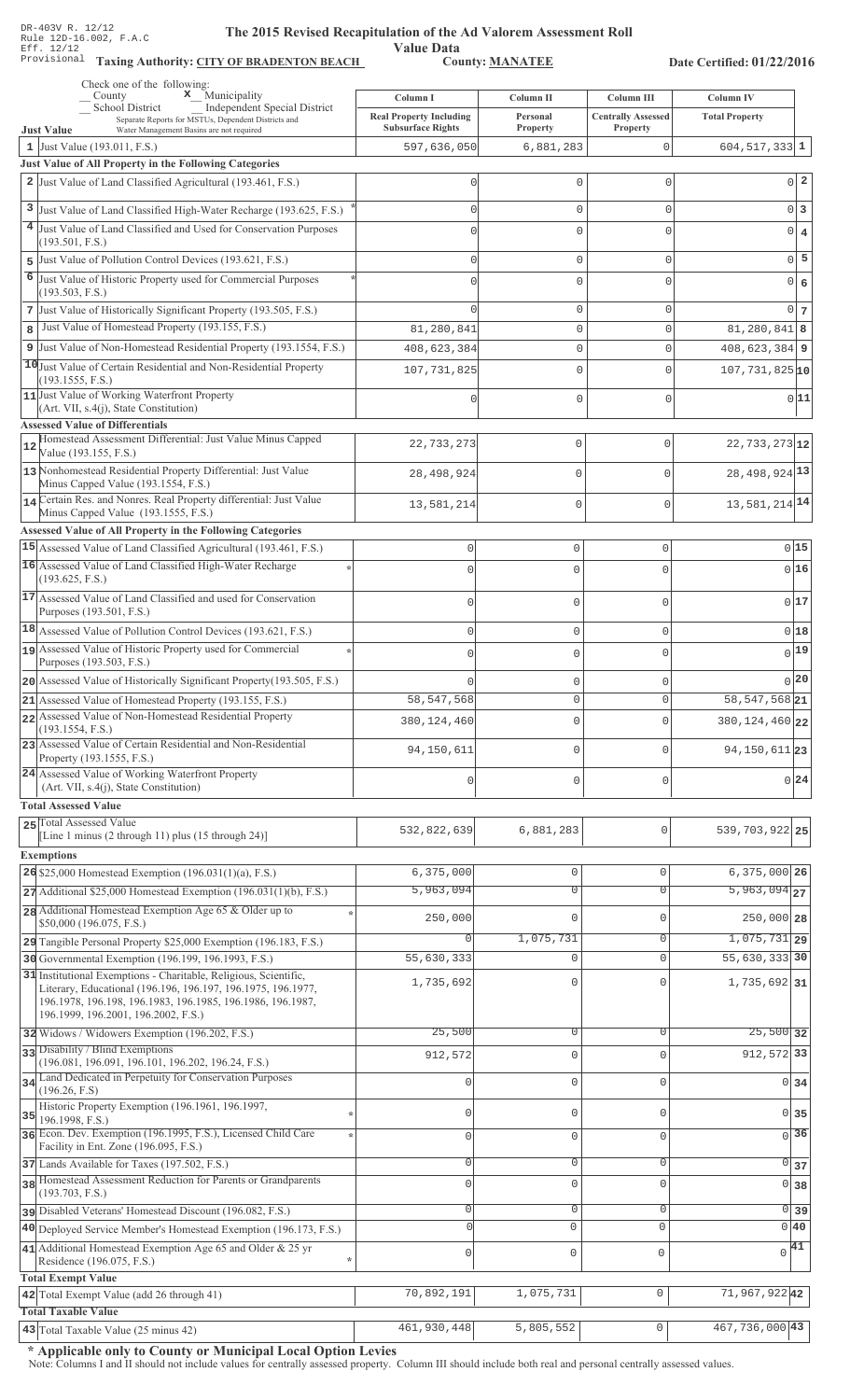## **County: MANATEE**

## Taxing Authority: CITY OF BRADENTON BEACH

#### Reconciliation of Preliminary and Final Tax Roll

| conciliation of Preliminary and Final Tax Roll |                                                                             | <b>Taxable Value</b> |  |
|------------------------------------------------|-----------------------------------------------------------------------------|----------------------|--|
|                                                | Operating Taxable Value as Shown on Preliminary Tax Roll                    | 468,027,107          |  |
| $\overline{\mathbf{2}}$                        | Additions to Operating Taxable Value Resulting from Petitions to the VAB    | 0                    |  |
| 3                                              | Deductions from Operating Taxable Value Resulting from Petitions to the VAB | 01                   |  |
| 4                                              | Subtotal $(1 + 2 - 3 = 4)$                                                  | 468,027,107          |  |
| 5                                              | Other Additions to Operating Taxable Value                                  | 1,107,362            |  |
| 6                                              | Other Deductions from Operating Taxable Value                               | 1,398,469            |  |
| ⇁                                              | Operating Taxable Value Shown on Final Tax Roll $(4 + 5 - 6 = 7)$           | 467,736,000          |  |

## **Selected Just Values**

| 8  | Just Value of Subsurface Rights (this amount included in Line 1, Column I, Page One) 193.481, F.S. |  |
|----|----------------------------------------------------------------------------------------------------|--|
| 9  | Just Value of Centrally Assessed Railroad Property Value                                           |  |
| 10 | Just Value of Centrally Assessed Private Car Line Property Value                                   |  |

Note: Sum of items 9 and 10 should equal centrally assessed just value on page 1, line 1, column III.

### **Homestead Portability**

|    | 11   # of Parcels Receiving Transfer of Homestead Differential |         |
|----|----------------------------------------------------------------|---------|
| 12 | Value of Transferred Homestead Differential                    | 183,604 |

|  |    |                                  | Column 1             | Column 2                 |
|--|----|----------------------------------|----------------------|--------------------------|
|  |    |                                  | <b>Real Property</b> | <b>Personal Property</b> |
|  |    | <b>Total Parcels or Accounts</b> | Parcels              | Accounts                 |
|  | 13 | <b>Total Parcels or Accounts</b> | 1,842                | 249                      |

## **Property with Reduced Assessed Value**

| 14 | Land Classified Agricultural (193.461, F.S.)                                                    | 0        | 0        |
|----|-------------------------------------------------------------------------------------------------|----------|----------|
|    |                                                                                                 |          |          |
| 15 | Land Classified High-Water Recharge (193.625, F.S.)<br>$\ast$                                   | $\Omega$ | 0        |
| 16 | Land Classified and Used for Conservation Purposes (193.501, F.S.)                              | $\Omega$ |          |
| 17 | Pollution Control Devices (193.621, F.S.)                                                       | 0        | 0        |
| 18 | Historic Property used for Commercial Purposes (193.503, F.S.) *                                | $\Omega$ |          |
| 19 | Historically Significant Property (193.505, F.S.)                                               | $\Omega$ | 0        |
| 20 | Homestead Property; Parcels with Capped Value (193.155, F.S.)                                   | 239      | 0        |
| 21 | Non-Homestead Residential Property; Parcels with Capped Value (193.1554, F.S.)                  | 873      | 0        |
| 22 | Certain Residential and Non-Residential Property; Parcels with Capped Value<br>(193.1555, F.S.) | 89       | $\Omega$ |
| 23 | Working Waterfront Property (Art. VII, s.4(j), State Constitution)                              | $\Omega$ |          |

## **Other Reductions in Assessed Value**

| 24 | Lands Available for Taxes (197.502, F.S.)                                  |  |
|----|----------------------------------------------------------------------------|--|
| 25 | Homestead Assessment Reduction for Parents or Grandparents (193.703, F.S.) |  |
| 26 | Disabled Veterans' Homestead Discount (196.082, F.S.)                      |  |

\* Applicable only to County or Municipal Local Option Levies

#### Date Certified: 01/22/2016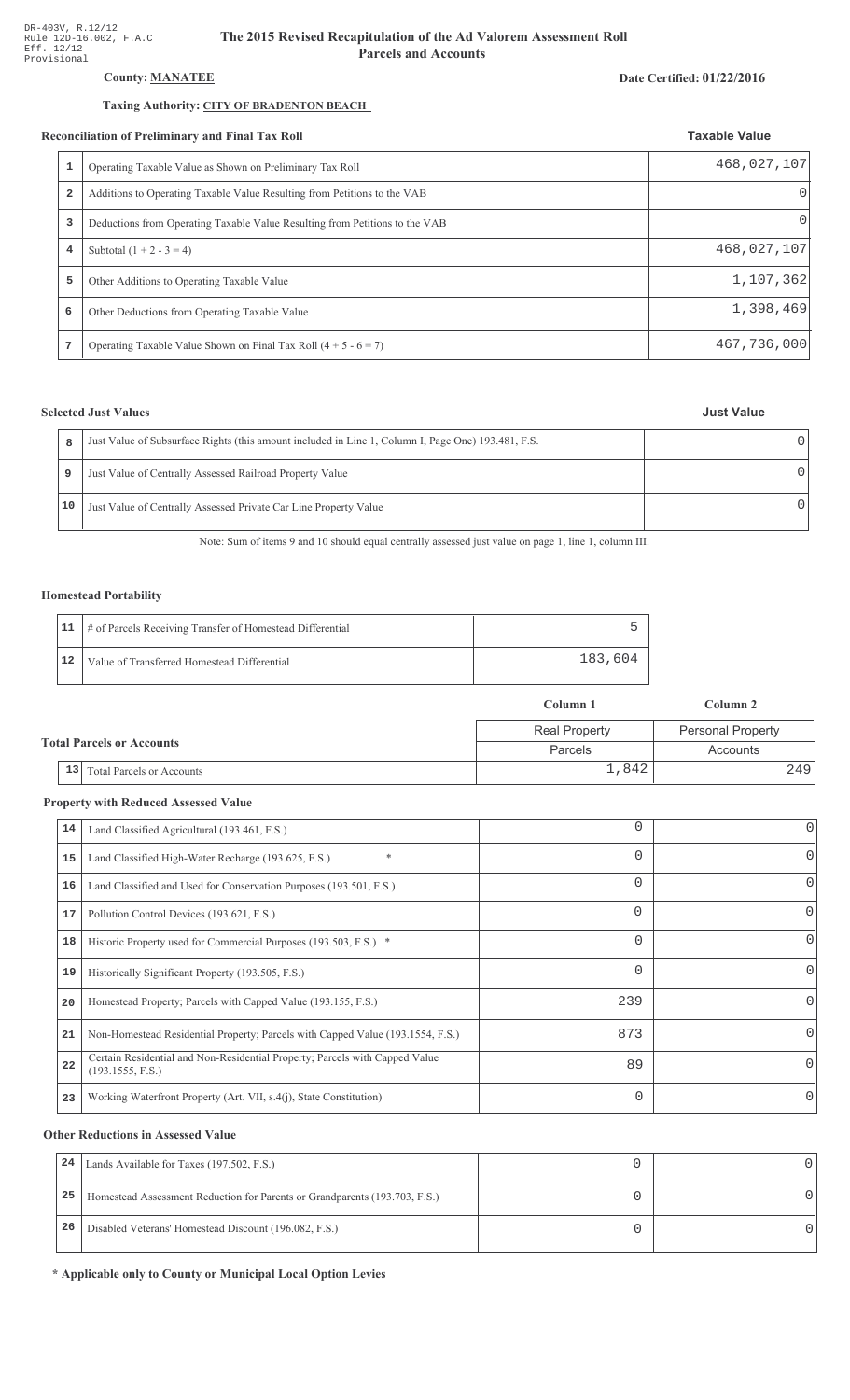**Taxing Auth** 

#### **The 2015 Rev** ised Recapitulation of the Ad Valorem Assessment Roll

**Value Data** ority: <u>CITY OF BRADENTON</u> County: MANATEE

Date Certified: 01/22/2016

| Check one of the following:<br>$\mathbf x$ Municipality<br>County                                                                                                                                                                     | Column I                                                   | Column II                     | Column III                            | Column IV                          |                 |
|---------------------------------------------------------------------------------------------------------------------------------------------------------------------------------------------------------------------------------------|------------------------------------------------------------|-------------------------------|---------------------------------------|------------------------------------|-----------------|
| School District<br>Independent Special District<br>Separate Reports for MSTUs, Dependent Districts and<br>Water Management Basins are not required<br><b>Just Value</b>                                                               | <b>Real Property Including</b><br><b>Subsurface Rights</b> | Personal<br>Property          | <b>Centrally Assessed</b><br>Property | <b>Total Property</b>              |                 |
| 1 Just Value $(193.011, F.S.)$                                                                                                                                                                                                        | 3,647,305,056                                              | 323, 331, 285                 | 475,623                               | $3,971,111,964$ 1                  |                 |
| Just Value of All Property in the Following Categories                                                                                                                                                                                |                                                            |                               |                                       |                                    |                 |
| 2 Just Value of Land Classified Agricultural (193.461, F.S.)                                                                                                                                                                          | 1,507,652                                                  | 0                             | $\mathbf{0}$                          | $1,507,652$ 2                      |                 |
| 3 Just Value of Land Classified High-Water Recharge (193.625, F.S.)                                                                                                                                                                   |                                                            | 0                             | $\mathbf{0}$                          |                                    | 0 3             |
| 4 Just Value of Land Classified and Used for Conservation Purposes                                                                                                                                                                    |                                                            | $\mathbf 0$                   | $\mathbf 0$                           |                                    | $0 \mid 4$      |
| (193.501, F.S.)                                                                                                                                                                                                                       |                                                            |                               |                                       |                                    |                 |
| 5 Just Value of Pollution Control Devices (193.621, F.S.)                                                                                                                                                                             |                                                            | 4, 451, 762                   | $\mathbf{0}$                          | $4,451,762$ 5                      |                 |
| 6 Just Value of Historic Property used for Commercial Purposes<br>(193.503, F.S.)                                                                                                                                                     |                                                            | 0                             | $\mathbf{0}$                          |                                    | 0 6             |
| 7 Just Value of Historically Significant Property (193.505, F.S.)                                                                                                                                                                     |                                                            | 0                             | $\mathbf 0$                           |                                    | $0\overline{7}$ |
| 8 Just Value of Homestead Property (193.155, F.S.)                                                                                                                                                                                    | 1,219,804,509                                              | $\mathbf 0$                   | $\mathbf{0}$                          | $1,219,804,509$ 8                  |                 |
| 9 Just Value of Non-Homestead Residential Property (193.1554, F.S.)                                                                                                                                                                   | 971,616,394                                                | 0                             | $\Omega$                              | $971, 616, 394$ 9                  |                 |
| 10 Just Value of Certain Residential and Non-Residential Property<br>(193.1555, F.S.)                                                                                                                                                 | 1,454,376,501                                              | $\mathbf 0$                   | 311,410                               | $1,454,687,911$ <sup>10</sup>      |                 |
| 11 Just Value of Working Waterfront Property                                                                                                                                                                                          |                                                            | 0                             | $\mathbf 0$                           |                                    | 0 11            |
| $(Art. VII, s.4(j), State Constitution)$<br><b>Assessed Value of Differentials</b>                                                                                                                                                    |                                                            |                               |                                       |                                    |                 |
| Homestead Assessment Differential: Just Value Minus Capped<br>12<br>Value (193.155, F.S.)                                                                                                                                             | 198, 453, 321                                              | $\mathbf 0$                   | 0                                     | $198, 453, 321$ <sub>12</sub>      |                 |
| 13 Nonhomestead Residential Property Differential: Just Value<br>Minus Capped Value (193.1554, F.S.)                                                                                                                                  | 46,601,461                                                 | $\mathbf 0$                   | 0                                     | $46,601,461$ <sup>13</sup>         |                 |
| 14 Certain Res. and Nonres. Real Property differential: Just Value<br>Minus Capped Value (193.1555, F.S.)                                                                                                                             | 55,635,851                                                 | $\mathbf 0$                   | $\overline{0}$                        | $55,635,851$ <sup>14</sup>         |                 |
| Assessed Value of All Property in the Following Categories                                                                                                                                                                            |                                                            |                               |                                       |                                    |                 |
| 15 Assessed Value of Land Classified Agricultural (193.461, F.S.)                                                                                                                                                                     | 105,472                                                    | $\mathbb O$                   | 0                                     | 105,472 15                         |                 |
| 16 Assessed Value of Land Classified High-Water Recharge<br>(193.625, F.S.)                                                                                                                                                           | $\Omega$                                                   | $\mathbf 0$                   | $\Omega$                              | 0 16                               |                 |
| 17 Assessed Value of Land Classified and used for Conservation<br>Purposes (193.501, F.S.)                                                                                                                                            | $\mathbf 0$                                                | $\mathbf 0$                   | $\Omega$                              | 0 17                               |                 |
| 18 Assessed Value of Pollution Control Devices (193.621, F.S.)                                                                                                                                                                        | $\mathsf 0$                                                | 445,176                       | $\mathbf 0$                           | 445, 176 18                        |                 |
| 19 Assessed Value of Historic Property used for Commercial                                                                                                                                                                            | $\mathbf 0$                                                | $\mathbf 0$                   | $\Omega$                              | $0$ 19                             |                 |
| Purposes (193.503, F.S.)                                                                                                                                                                                                              |                                                            |                               |                                       | 0 20                               |                 |
| 20 Assessed Value of Historically Significant Property (193.505, F.S.)                                                                                                                                                                | 1,021,351,188                                              | $\mathbf 0$<br>$\mathbf 0$    | 0<br>0                                | $1,021,351,188$ <sub>21</sub>      |                 |
| 21 Assessed Value of Homestead Property (193.155, F.S.)<br>22 Assessed Value of Non-Homestead Residential Property                                                                                                                    |                                                            |                               |                                       |                                    |                 |
| (193.1554, F.S.)                                                                                                                                                                                                                      | 925,014,933                                                | $\mathbf 0$                   | $\Omega$                              | 925, 014, 933 22                   |                 |
| 23 Assessed Value of Certain Residential and Non-Residential<br>Property (193.1555, F.S.)                                                                                                                                             | 1,398,740,650                                              | $\mathbf 0$                   | 311,410                               | 1,399,052,060 23                   |                 |
| 24 Assessed Value of Working Waterfront Property<br>(Art. VII, s.4(j), State Constitution)                                                                                                                                            | 0                                                          | $\mathbf 0$                   | 0                                     |                                    | 0 24            |
| <b>Total Assessed Value</b>                                                                                                                                                                                                           |                                                            |                               |                                       |                                    |                 |
| 25 Total Assessed Value<br>[Line 1 minus (2 through 11) plus (15 through 24)]                                                                                                                                                         | 3, 345, 212, 243                                           | 319, 324, 699                 | 475,623                               | 3,665,012,565 25                   |                 |
| <b>Exemptions</b>                                                                                                                                                                                                                     |                                                            |                               |                                       |                                    |                 |
| 26 \$25,000 Homestead Exemption $(196.031(1)(a), F.S.)$                                                                                                                                                                               | 238, 224, 594                                              | $\circ$                       | $\mathbf 0$                           | 238, 224, 594 26                   |                 |
| $27$ Additional \$25,000 Homestead Exemption (196.031(1)(b), F.S.)                                                                                                                                                                    | 173,663,194                                                | $\overline{0}$                | $\overline{0}$                        | $173,663,194$ <sub>27</sub>        |                 |
| 28 Additional Homestead Exemption Age 65 & Older up to                                                                                                                                                                                |                                                            | $\Omega$                      | $\Omega$                              | 0 28                               |                 |
| \$50,000 (196.075, F.S.)<br>29 Tangible Personal Property \$25,000 Exemption (196.183, F.S.)                                                                                                                                          | $\Omega$                                                   | 22,849,421                    | 54,711                                | $22,904,132$ 29                    |                 |
| 30 Governmental Exemption (196.199, 196.1993, F.S.)                                                                                                                                                                                   | 196,817,202                                                | 1,991,164                     | $\circ$                               | 198,808,366 30                     |                 |
| 31 Institutional Exemptions - Charitable, Religious, Scientific,<br>Literary, Educational (196.196, 196.197, 196.1975, 196.1977,<br>196.1978, 196.198, 196.1983, 196.1985, 196.1986, 196.1987,<br>196.1999, 196.2001, 196.2002, F.S.) | 170,099,948                                                | 5,841,570                     | $\Omega$                              | 175, 941, 518 31                   |                 |
| 32 Widows / Widowers Exemption (196.202, F.S.)                                                                                                                                                                                        | 801,238                                                    | 1,880                         | $\Omega$                              | $803,118$ 32                       |                 |
| 33 Disability / Blind Exemptions<br>(196.081, 196.091, 196.101, 196.202, 196.24, F.S.)                                                                                                                                                | 12,522,223                                                 | 0                             | $\mathbf{0}$                          | 12,522,223 33                      |                 |
| Land Dedicated in Perpetuity for Conservation Purposes<br>34                                                                                                                                                                          |                                                            | 0                             | $\mathbf 0$                           | $0 \overline{\smash{34}}$          |                 |
| (196.26, F.S)<br>Historic Property Exemption (196.1961, 196.1997,                                                                                                                                                                     | $\Omega$                                                   | 0                             | $\circ$                               | $0 \overline{\smash)35}$           |                 |
| 35<br>196.1998, F.S.)<br>36 Econ. Dev. Exemption (196.1995, F.S.), Licensed Child Care                                                                                                                                                | $\Omega$                                                   | $\mathbb O$                   | $\mathbf 0$                           | $\overline{0}$ 36                  |                 |
| Facility in Ent. Zone (196.095, F.S.)<br>37 Lands Available for Taxes (197.502, F.S.)                                                                                                                                                 | $\mathbf 0$                                                | $\mathbb O$                   | $\circ$                               | $\overline{0}$ 37                  |                 |
| 38 Homestead Assessment Reduction for Parents or Grandparents                                                                                                                                                                         |                                                            | $\mathbf 0$                   | $\mathbf 0$                           | 0 38                               |                 |
| (193.703, F.S.)                                                                                                                                                                                                                       | 201,909                                                    |                               |                                       |                                    |                 |
| pisabled Veterans' Homestead Discount (196.082, F.S.)<br>40 Deployed Service Member's Homestead Exemption (196.173, F.S.)                                                                                                             |                                                            | $\overline{0}$<br>$\mathbf 0$ | $\mathbf 0$<br>$\mathbf 0$            | $\overline{201,909}$ 39<br>$0\,40$ |                 |
| 41 Additional Homestead Exemption Age 65 and Older & 25 yr                                                                                                                                                                            |                                                            |                               |                                       | $\sqrt{41}$                        |                 |
| Residence (196.075, F.S.)                                                                                                                                                                                                             | 0<br>$\star$                                               | $\mathbb O$                   | $\mathsf{O}\xspace$                   |                                    |                 |
| <b>Total Exempt Value</b><br>42 Total Exempt Value (add 26 through 41)                                                                                                                                                                | 792,330,308                                                | 30,684,035                    | 54,711                                | 823,069,054 42                     |                 |
| <b>Total Taxable Value</b>                                                                                                                                                                                                            |                                                            |                               |                                       |                                    |                 |
| $ 43 $ Total Taxable Value (25 minus 42)                                                                                                                                                                                              | 2,552,881,935                                              | 288,640,664                   | 420,912                               | $\boxed{2,841,943,511}$ 43         |                 |

\* Applicable only to County or Municipal Local Option Levies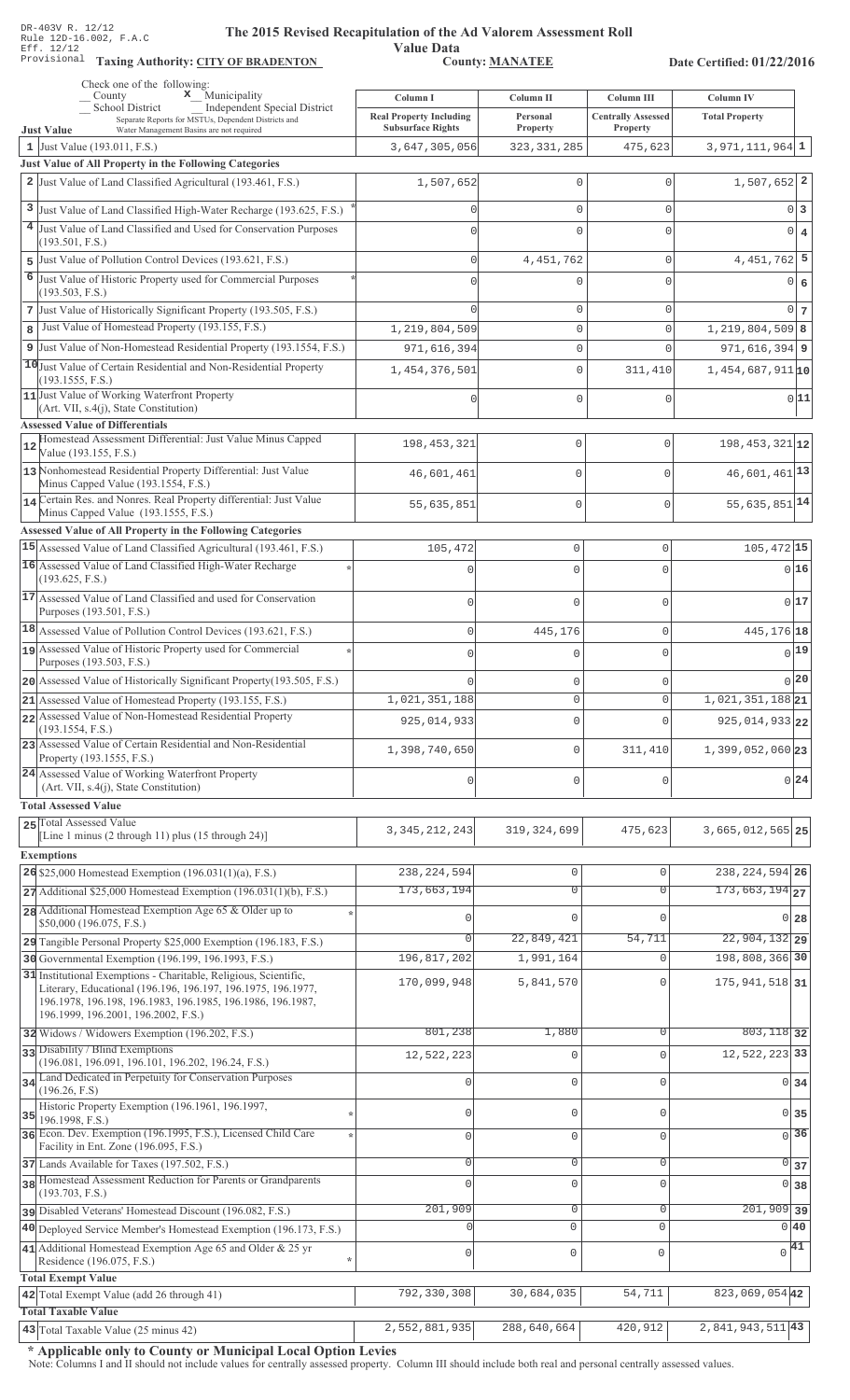# County: **MANATEE**

#### Taxing Authority: CITY OF BRADENTON

#### Reconciliation of Preliminary and Final Tax Roll

| 1              | Operating Taxable Value as Shown on Preliminary Tax Roll                    | 2,827,992,733 |
|----------------|-----------------------------------------------------------------------------|---------------|
| $\overline{2}$ | Additions to Operating Taxable Value Resulting from Petitions to the VAB    | O             |
| 3              | Deductions from Operating Taxable Value Resulting from Petitions to the VAB | 86,980        |
| $\overline{4}$ | Subtotal $(1 + 2 - 3 = 4)$                                                  | 2,827,905,753 |
| 5              | Other Additions to Operating Taxable Value                                  | 59,953,621    |
| 6              | Other Deductions from Operating Taxable Value                               | 45, 915, 863  |
| 7              | Operating Taxable Value Shown on Final Tax Roll $(4 + 5 - 6 = 7)$           | 2,841,943,511 |

### **Selected Just Values**

|    | Just Value of Subsurface Rights (this amount included in Line 1, Column I, Page One) 193.481, F.S. | 777     |
|----|----------------------------------------------------------------------------------------------------|---------|
|    | Just Value of Centrally Assessed Railroad Property Value                                           | 385,149 |
| 10 | Just Value of Centrally Assessed Private Car Line Property Value                                   | 90,474  |

Note: Sum of items 9 and 10 should equal centrally assessed just value on page 1, line 1, column III.

### Homestead Portability

|    | 11   # of Parcels Receiving Transfer of Homestead Differential | $+9r$     |
|----|----------------------------------------------------------------|-----------|
| 12 | Value of Transferred Homestead Differential                    | 3,956,235 |

|                                  |                                        | Column 1             | Column 2                 |  |
|----------------------------------|----------------------------------------|----------------------|--------------------------|--|
| <b>Total Parcels or Accounts</b> |                                        | <b>Real Property</b> | <b>Personal Property</b> |  |
|                                  |                                        | <b>Parcels</b>       | Accounts                 |  |
|                                  | 13<br><b>Total Parcels or Accounts</b> | 22,247               | 3, 239                   |  |

#### **Property with Reduced Assessed Value**

| 14 | Land Classified Agricultural (193.461, F.S.)                                                    | 13       | 0        |
|----|-------------------------------------------------------------------------------------------------|----------|----------|
| 15 | $\ast$<br>Land Classified High-Water Recharge (193.625, F.S.)                                   | 0        | 0        |
| 16 | Land Classified and Used for Conservation Purposes (193.501, F.S.)                              | $\Omega$ | 0        |
| 17 | Pollution Control Devices (193.621, F.S.)                                                       | 0        |          |
| 18 | Historic Property used for Commercial Purposes (193.503, F.S.) *                                | 0        |          |
| 19 | Historically Significant Property (193.505, F.S.)                                               | $\Omega$ | 0        |
| 20 | Homestead Property; Parcels with Capped Value (193.155, F.S.)                                   | 8,505    |          |
| 21 | Non-Homestead Residential Property; Parcels with Capped Value (193.1554, F.S.)                  | 5,487    | 0        |
| 22 | Certain Residential and Non-Residential Property; Parcels with Capped Value<br>(193.1555, F.S.) | 572      | 0        |
| 23 | Working Waterfront Property (Art. VII, s.4(j), State Constitution)                              | $\Omega$ | $\Omega$ |

#### **Other Reductions in Assessed Value**

| 24 | Lands Available for Taxes (197.502, F.S.)                                  |  |
|----|----------------------------------------------------------------------------|--|
| 25 | Homestead Assessment Reduction for Parents or Grandparents (193.703, F.S.) |  |
| 26 | Disabled Veterans' Homestead Discount (196.082, F.S.)                      |  |

\* Applicable only to County or Municipal Local Option Levies

#### **Taxable Value**

Date Certified: 01/22/2016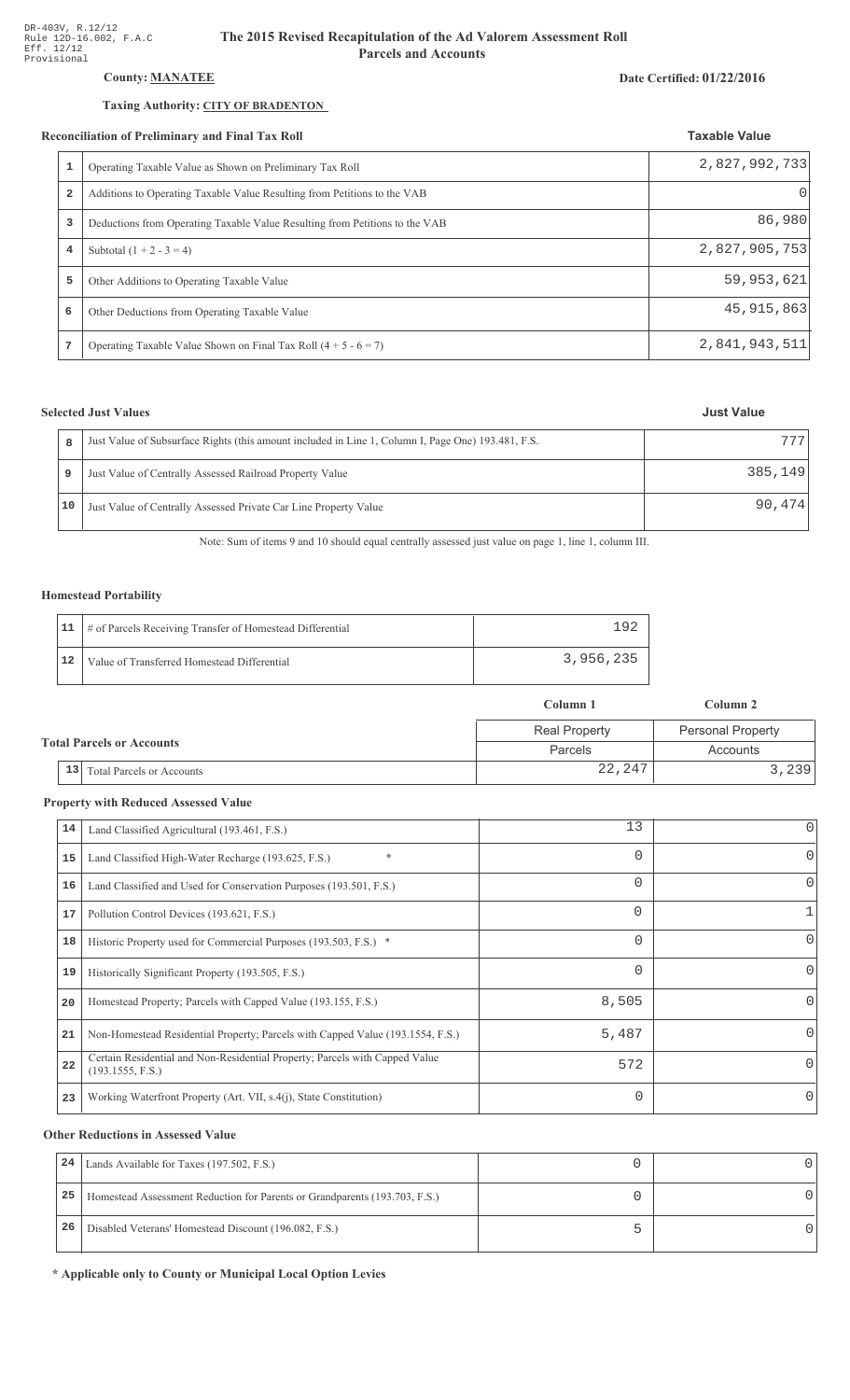Value Data<br>County: MANATEE Taxing Authority: CITY OF HOLMES BEACH County: MANATEE

Date Certified: 01/22/2016

|                | Check one of the following:<br>$\mathbf x$ Municipality<br>County                                                          | Column I                                                   | Column II            | Column III                            | Column IV                        |
|----------------|----------------------------------------------------------------------------------------------------------------------------|------------------------------------------------------------|----------------------|---------------------------------------|----------------------------------|
|                | School District<br><b>Independent Special District</b><br>Separate Reports for MSTUs, Dependent Districts and              | <b>Real Property Including</b><br><b>Subsurface Rights</b> | Personal<br>Property | <b>Centrally Assessed</b><br>Property | <b>Total Property</b>            |
|                | <b>Just Value</b><br>Water Management Basins are not required<br>1 Just Value $(193.011, F.S.)$                            | 1,971,366,611                                              | 14,528,842           | 0                                     | $1,985,895,453$ 1                |
|                | Just Value of All Property in the Following Categories                                                                     |                                                            |                      |                                       |                                  |
|                | 2 Just Value of Land Classified Agricultural (193.461, F.S.)                                                               |                                                            | 0                    | $\mathbf 0$                           | $0\vert 2$                       |
|                | 3 Just Value of Land Classified High-Water Recharge (193.625, F.S.)                                                        |                                                            | 0                    | $\mathbf{0}$                          | $0\vert 3$                       |
|                | 4 Just Value of Land Classified and Used for Conservation Purposes                                                         |                                                            | $\Omega$             | C                                     | $0 \mid 4$                       |
|                | (193.501, F.S.)                                                                                                            |                                                            |                      |                                       |                                  |
| 5              | Just Value of Pollution Control Devices (193.621, F.S.)                                                                    |                                                            | 0                    | $\mathbf{0}$                          | $0\overline{5}$                  |
| $\overline{6}$ | Just Value of Historic Property used for Commercial Purposes<br>(193.503, F.S.)                                            |                                                            | 0                    | $\circ$                               | $\overline{0}$<br>$\epsilon$     |
|                | 7 Just Value of Historically Significant Property (193.505, F.S.)                                                          |                                                            | 0                    | $\mathbf{0}$                          | $0\overline{7}$                  |
| 8              | Just Value of Homestead Property (193.155, F.S.)                                                                           | 646,501,720                                                | 0                    | $\mathbf 0$                           | $646, 501, 720$ 8                |
|                | 9 Just Value of Non-Homestead Residential Property (193.1554, F.S.)                                                        | 1, 211, 240, 713                                           | 0                    | $\mathbf{0}$                          | $1, 211, 240, 713$ 9             |
|                | 10 Just Value of Certain Residential and Non-Residential Property                                                          | 113,624,178                                                | 0                    | $\mathbf 0$                           | $113,624,178$ <sup>10</sup>      |
|                | (193.1555, F.S.)                                                                                                           |                                                            |                      |                                       |                                  |
|                | 11 Just Value of Working Waterfront Property<br>(Art. VII, s.4(j), State Constitution)                                     |                                                            | 0                    | $\mathbf 0$                           | 0 11                             |
|                | <b>Assessed Value of Differentials</b>                                                                                     |                                                            |                      |                                       |                                  |
| 12             | Homestead Assessment Differential: Just Value Minus Capped<br>Value (193.155, F.S.)                                        | 217,691,193                                                | $\mathbf 0$          | $\mathbf{0}$                          | $217,691,193$ <sub>12</sub>      |
|                | 13 Nonhomestead Residential Property Differential: Just Value                                                              | 100,225,055                                                | $\mathbf 0$          | $\mathbf{0}$                          | $100, 225, 055$ <sup>13</sup>    |
|                | Minus Capped Value (193.1554, F.S.)                                                                                        |                                                            |                      |                                       |                                  |
|                | 14 Certain Res. and Nonres. Real Property differential: Just Value<br>Minus Capped Value (193.1555, F.S.)                  | 24,396,354                                                 | $\mathbf 0$          | $\mathbf{0}$                          | 24, 396, 354 14                  |
|                | Assessed Value of All Property in the Following Categories                                                                 |                                                            |                      |                                       |                                  |
|                | 15 Assessed Value of Land Classified Agricultural (193.461, F.S.)                                                          | $\mathsf 0$                                                | $\mathbf 0$          | $\mathbf{0}$                          | 0 15                             |
|                | 16 Assessed Value of Land Classified High-Water Recharge                                                                   | $\Omega$                                                   | $\mathbf 0$          | $\Omega$                              | 0 16                             |
|                | (193.625, F.S.)                                                                                                            |                                                            |                      |                                       |                                  |
|                | 17 Assessed Value of Land Classified and used for Conservation<br>Purposes (193.501, F.S.)                                 | 0                                                          | $\mathbf 0$          | 0                                     | 017                              |
|                | 18 Assessed Value of Pollution Control Devices (193.621, F.S.)                                                             | $\mathbf 0$                                                | $\mathbf 0$          | 0                                     | 018                              |
|                | 19 Assessed Value of Historic Property used for Commercial                                                                 | $\Omega$                                                   | $\mathbf 0$          | $\Omega$                              | $0$ <sup>19</sup>                |
|                | Purposes (193.503, F.S.)                                                                                                   |                                                            |                      |                                       |                                  |
|                | 20 Assessed Value of Historically Significant Property (193.505, F.S.)                                                     |                                                            | $\mathbf 0$          | O                                     | 0 20                             |
|                | 21 Assessed Value of Homestead Property (193.155, F.S.)<br>22 Assessed Value of Non-Homestead Residential Property         | 428,810,527                                                | $\mathbf 0$          | $\Omega$                              | $428,810,527$ 21                 |
|                | (193.1554, F.S.)                                                                                                           | 1, 111, 015, 658                                           | 0                    | 0                                     | 1, 111, 015, 658 22              |
|                | 23 Assessed Value of Certain Residential and Non-Residential<br>Property (193.1555, F.S.)                                  | 89, 227, 824                                               | $\mathbf 0$          | $\Omega$                              | 89, 227, 824 23                  |
|                | 24 Assessed Value of Working Waterfront Property                                                                           |                                                            |                      |                                       | 0 24                             |
|                | (Art. VII, s.4(j), State Constitution)                                                                                     | 0                                                          | $\mathbf 0$          | O                                     |                                  |
|                | <b>Total Assessed Value</b>                                                                                                |                                                            |                      |                                       |                                  |
|                | 25 Total Assessed Value<br>[Line 1 minus (2 through 11) plus (15 through 24)]                                              | 1,629,054,009                                              | 14,528,842           | $\mathbf 0$                           | 1,643,582,851 25                 |
|                | <b>Exemptions</b>                                                                                                          |                                                            |                      |                                       |                                  |
|                | 26 \$25,000 Homestead Exemption $(196.031(1)(a), F.S.)$                                                                    | 30,250,000                                                 | 0                    | $\mathbf{0}$                          | 30,250,000 26                    |
|                | 27 Additional \$25,000 Homestead Exemption (196.031(1)(b), F.S.)                                                           | 30,058,063                                                 | $\overline{0}$       | $\overline{0}$                        | $30,058,063$ <sub>27</sub>       |
|                | 28 Additional Homestead Exemption Age 65 & Older up to                                                                     | 1,000,000                                                  | 0                    | $\mathbf{0}$                          | $1,000,000$ 28                   |
|                | \$50,000 (196.075, F.S.)<br>29 Tangible Personal Property \$25,000 Exemption (196.183, F.S.)                               | $\Omega$                                                   | 2,412,053            | 0                                     | $\overline{2,412,053}$ 29        |
|                | 30 Governmental Exemption (196.199, 196.1993, F.S.)                                                                        | 10,381,342                                                 | 0                    | $\mathbf{0}$                          | 10, 381, 342 30                  |
|                | 31 Institutional Exemptions - Charitable, Religious, Scientific,                                                           |                                                            |                      |                                       |                                  |
|                | Literary, Educational (196.196, 196.197, 196.1975, 196.1977,<br>196.1978, 196.198, 196.1983, 196.1985, 196.1986, 196.1987, | 14,060,338                                                 | 0                    | $\mathbf 0$                           | 14,060,338 31                    |
|                | 196.1999, 196.2001, 196.2002, F.S.)                                                                                        |                                                            |                      |                                       |                                  |
|                | 32 Widows / Widowers Exemption (196.202, F.S.)                                                                             | 120,500                                                    | $\overline{0}$       | $\mathbf{0}$                          | $120,500$ 32                     |
|                | 33 Disability / Blind Exemptions<br>(196.081, 196.091, 196.101, 196.202, 196.24, F.S.)                                     | 2,061,766                                                  | 0                    | $\mathbf{0}$                          | 2,061,766 33                     |
|                | 34 Land Dedicated in Perpetuity for Conservation Purposes                                                                  |                                                            | 0                    | $\mathbf 0$                           | 0 <sub>34</sub>                  |
|                | (196.26, F.S)<br>Historic Property Exemption (196.1961, 196.1997,                                                          |                                                            |                      |                                       |                                  |
| 35             | 196.1998, F.S.)                                                                                                            | $\Omega$                                                   | 0                    | 0                                     | $0 \overline{\smash{\big)}\ 35}$ |
|                | 36 Econ. Dev. Exemption (196.1995, F.S.), Licensed Child Care<br>Facility in Ent. Zone (196.095, F.S.)                     | $\Omega$                                                   | 0                    | $\mathbf 0$                           | $\overline{0}$ 36                |
|                | 37 Lands Available for Taxes (197.502, F.S.)                                                                               | $\Omega$                                                   | 0                    | 0                                     | 0 37                             |
|                | 38 Homestead Assessment Reduction for Parents or Grandparents                                                              | 17,931                                                     | 0                    | $\mathbf 0$                           | $17,931$ 38                      |
|                | (193.703, F.S.)                                                                                                            |                                                            |                      |                                       |                                  |
|                | Disabled Veterans' Homestead Discount (196.082, F.S.)                                                                      | 364, 313                                                   | 0<br>$\circ$         | $\mathbf{0}$                          | $364, 313$ 39<br>0 40            |
|                | 40 Deployed Service Member's Homestead Exemption (196.173, F.S.)                                                           |                                                            |                      | $\mathbf{0}$                          |                                  |
|                | 41 Additional Homestead Exemption Age 65 and Older & 25 yr<br>Residence (196.075, F.S.)                                    | $\mathbf 0$                                                | 0                    | $\mathbf 0$                           | $\sqrt{41}$                      |
|                | <b>Total Exempt Value</b>                                                                                                  |                                                            |                      |                                       |                                  |
|                | 42 Total Exempt Value (add 26 through 41)                                                                                  | 88, 314, 253                                               | 2,412,053            | $\mathsf{O}\xspace$                   | 90,726,306 42                    |
|                | <b>Total Taxable Value</b>                                                                                                 |                                                            |                      |                                       |                                  |
|                | $\overline{43}$ Total Taxable Value (25 minus 42)                                                                          | 1,540,739,756                                              | 12, 116, 789         | $\mathsf{O}\xspace$                   | 1, 552, 856, 545 43              |

\* Applicable only to County or Municipal Local Option Levies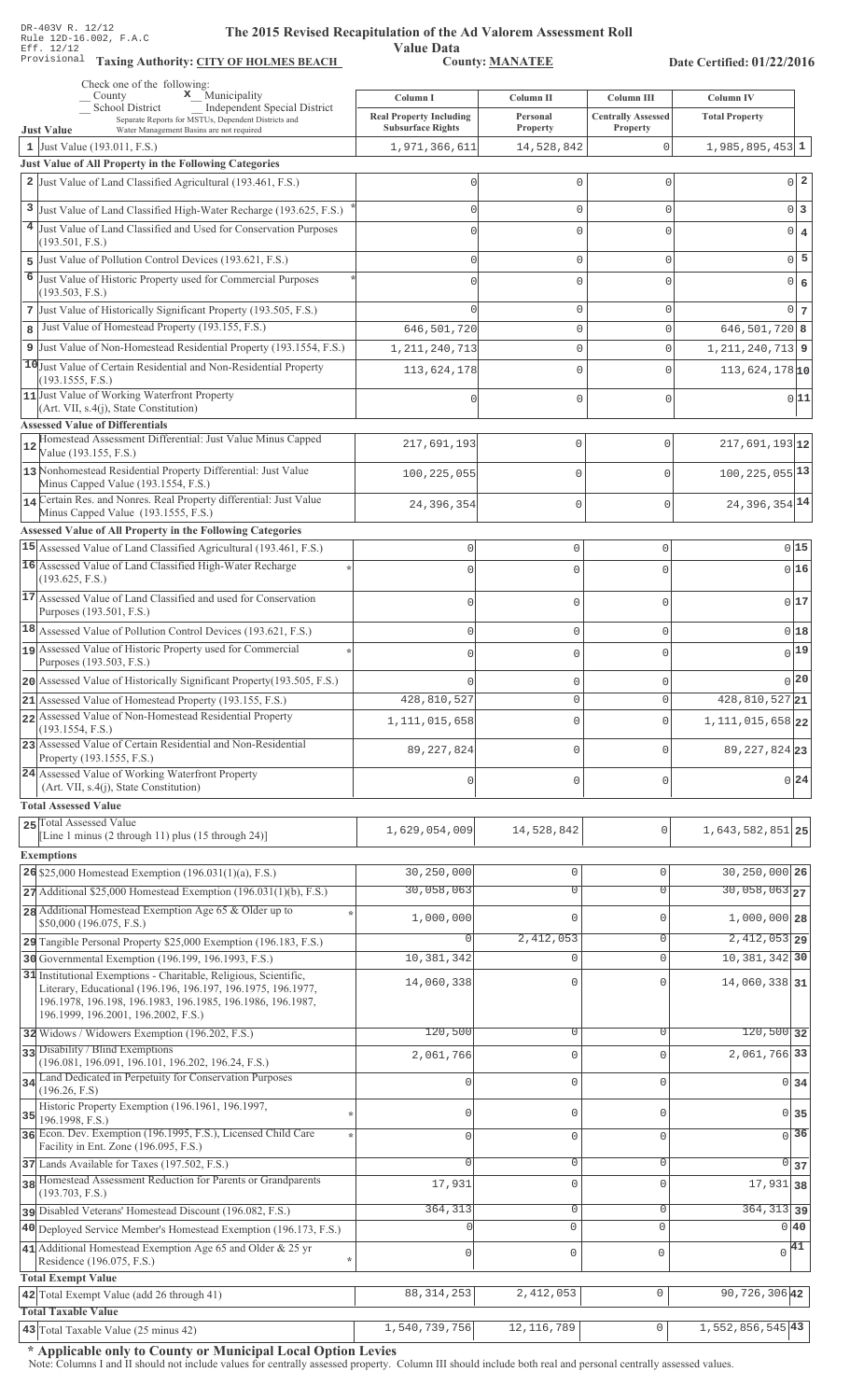# **County: MANATEE**

### Taxing Authority: CITY OF HOLMES BEACH

#### Reconciliation of Preliminary and Final Tax Roll

|                         | conciliation of Preliminary and Final Tax Roll                              | <b>Taxable Value</b> |  |
|-------------------------|-----------------------------------------------------------------------------|----------------------|--|
| 1                       | Operating Taxable Value as Shown on Preliminary Tax Roll                    | 1,557,952,748        |  |
| $\overline{\mathbf{2}}$ | Additions to Operating Taxable Value Resulting from Petitions to the VAB    |                      |  |
| 3                       | Deductions from Operating Taxable Value Resulting from Petitions to the VAB | $\Omega$             |  |
| 4                       | Subtotal $(1 + 2 - 3 = 4)$                                                  | 1,557,952,748        |  |
| 5                       | Other Additions to Operating Taxable Value                                  | 4,838,037            |  |
| 6                       | Other Deductions from Operating Taxable Value                               | 9,934,240            |  |
|                         | Operating Taxable Value Shown on Final Tax Roll $(4 + 5 - 6 = 7)$           | 1,552,856,545        |  |

## **Selected Just Values**

 $\bf 8$ 

9

 $10$ 

| Just Value of Subsurface Rights (this amount included in Line 1, Column I, Page One) 193.481, F.S. |  |
|----------------------------------------------------------------------------------------------------|--|
| Just Value of Centrally Assessed Railroad Property Value                                           |  |
| Just Value of Centrally Assessed Private Car Line Property Value                                   |  |

Note: Sum of items 9 and 10 should equal centrally assessed just value on page 1, line 1, column III.

### **Homestead Portability**

|    | 11   # of Parcels Receiving Transfer of Homestead Differential |           |
|----|----------------------------------------------------------------|-----------|
| 12 | Value of Transferred Homestead Differential                    | 1,349,803 |

|                                        | Column 1             | Column 2                 |
|----------------------------------------|----------------------|--------------------------|
|                                        | <b>Real Property</b> | <b>Personal Property</b> |
| <b>Total Parcels or Accounts</b>       | Parcels              | Accounts                 |
| 13<br><b>Total Parcels or Accounts</b> | 4,149                | 3761                     |

## **Property with Reduced Assessed Value**

| 14 | Land Classified Agricultural (193.461, F.S.)                                                    | 0        | 0 |
|----|-------------------------------------------------------------------------------------------------|----------|---|
| 15 | *<br>Land Classified High-Water Recharge (193.625, F.S.)                                        | 0        | 0 |
| 16 | Land Classified and Used for Conservation Purposes (193.501, F.S.)                              | 0        |   |
| 17 | Pollution Control Devices (193.621, F.S.)                                                       | 0        | 0 |
| 18 | Historic Property used for Commercial Purposes (193.503, F.S.) *                                | 0        |   |
| 19 | Historically Significant Property (193.505, F.S.)                                               | $\Omega$ | 0 |
| 20 | Homestead Property; Parcels with Capped Value (193.155, F.S.)                                   | 1,137    | 0 |
| 21 | Non-Homestead Residential Property; Parcels with Capped Value (193.1554, F.S.)                  | 1,571    | 0 |
| 22 | Certain Residential and Non-Residential Property; Parcels with Capped Value<br>(193.1555, F.S.) | 174      | 0 |
| 23 | Working Waterfront Property (Art. VII, s.4(j), State Constitution)                              | $\Omega$ |   |
|    |                                                                                                 |          |   |

### **Other Reductions in Assessed Value**

| 24 | Lands Available for Taxes (197.502, F.S.)                                  |  |
|----|----------------------------------------------------------------------------|--|
| 25 | Homestead Assessment Reduction for Parents or Grandparents (193.703, F.S.) |  |
| 26 | Disabled Veterans' Homestead Discount (196.082, F.S.)                      |  |

\* Applicable only to County or Municipal Local Option Levies

#### Date Certified: 01/22/2016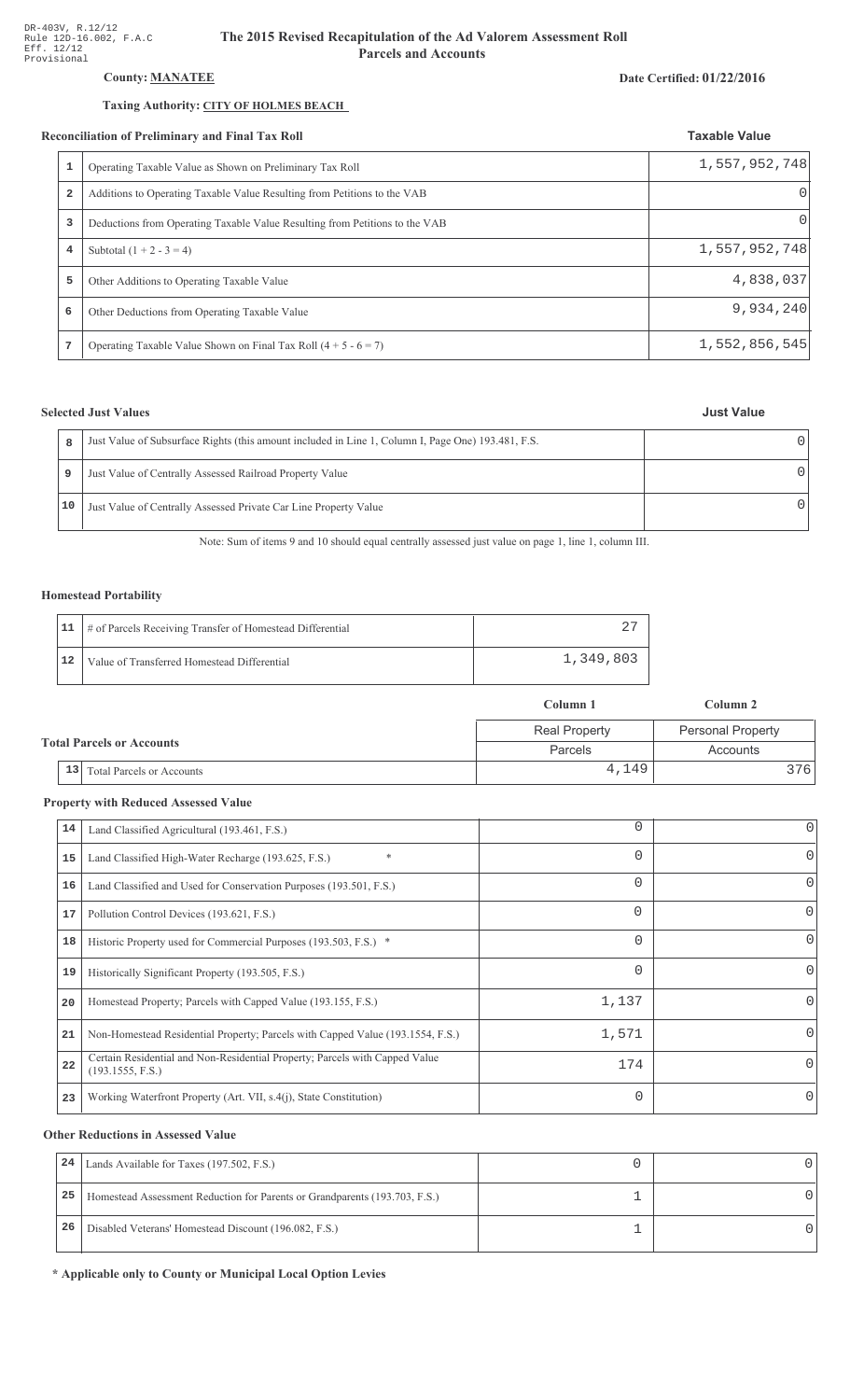Value Data<br>County: MANATEE

Taxing Authority: **TOWN OF LONGBOAT KEY** County: **MANATEE** 

Date Certified: 01/22/2016

|    | Check one of the following:<br>x Municipality<br>County                                                                    |                                            |                       |                                                |                                           |
|----|----------------------------------------------------------------------------------------------------------------------------|--------------------------------------------|-----------------------|------------------------------------------------|-------------------------------------------|
|    | <b>School District</b><br>Independent Special District                                                                     | Column I<br><b>Real Property Including</b> | Column II<br>Personal | <b>Column III</b><br><b>Centrally Assessed</b> | <b>Column IV</b><br><b>Total Property</b> |
|    | Separate Reports for MSTUs, Dependent Districts and<br><b>Just Value</b><br>Water Management Basins are not required       | <b>Subsurface Rights</b>                   | Property              | Property                                       |                                           |
|    | 1 Just Value $(193.011, F.S.)$                                                                                             | 1,710,360,467                              | 8,988,295             | $\mathbf{0}$                                   | $1,719,348,762$ 1                         |
|    | <b>Just Value of All Property in the Following Categories</b>                                                              |                                            |                       |                                                |                                           |
|    | 2 Just Value of Land Classified Agricultural (193.461, F.S.)                                                               | U                                          | 0                     | 0                                              | $0\vert 2$                                |
|    | 3 Just Value of Land Classified High-Water Recharge (193.625, F.S.)                                                        | Ω                                          | 0                     | 0                                              | 0 3                                       |
|    | 4 Just Value of Land Classified and Used for Conservation Purposes                                                         |                                            | $\Omega$              | $\Omega$                                       | $0 \mid 4$                                |
|    | (193.501, F.S.)                                                                                                            |                                            |                       |                                                |                                           |
| 5  | Just Value of Pollution Control Devices (193.621, F.S.)                                                                    | Ω                                          | 0                     | 0                                              | $0\overline{5}$                           |
| 6  | Just Value of Historic Property used for Commercial Purposes<br>(193.503, F.S.)                                            |                                            | $\Omega$              | 0                                              | $0 \big  6$                               |
|    | 7 Just Value of Historically Significant Property (193.505, F.S.)                                                          |                                            | 0                     | 0                                              | 0 <sub>7</sub>                            |
| 8  | Just Value of Homestead Property (193.155, F.S.)                                                                           | 552,877,029                                | 0                     | 0                                              | $552,877,029$ 8                           |
|    | 9 Just Value of Non-Homestead Residential Property (193.1554, F.S.)                                                        | 1,062,377,422                              | 0                     | 0                                              | $1,062,377,422$ 9                         |
|    | 10 Just Value of Certain Residential and Non-Residential Property                                                          | 95,106,016                                 | 0                     | 0                                              | $95, 106, 016$ <sub>10</sub>              |
|    | (193.1555, F.S.)                                                                                                           |                                            |                       |                                                |                                           |
|    | 11 Just Value of Working Waterfront Property<br>(Art. VII, s.4(j), State Constitution)                                     |                                            | 0                     | 0                                              | 0 11                                      |
|    | <b>Assessed Value of Differentials</b>                                                                                     |                                            |                       |                                                |                                           |
|    | Homestead Assessment Differential: Just Value Minus Capped                                                                 | 117, 731, 955                              | $\mathbf 0$           | $\mathbf 0$                                    | $117,731,955$ 12                          |
|    | Value (193.155, F.S.)                                                                                                      |                                            |                       |                                                |                                           |
|    | 13 Nonhomestead Residential Property Differential: Just Value<br>Minus Capped Value (193.1554, F.S.)                       | 31,678,333                                 | $\mathbf 0$           | $\Omega$                                       | $31,678,333$ <sup>13</sup>                |
|    | 14 Certain Res. and Nonres. Real Property differential: Just Value                                                         | 13,549,933                                 | $\mathbf{0}$          | $\mathbf 0$                                    | 13,549,933 14                             |
|    | Minus Capped Value (193.1555, F.S.)                                                                                        |                                            |                       |                                                |                                           |
|    | Assessed Value of All Property in the Following Categories                                                                 |                                            |                       |                                                |                                           |
|    | 15 Assessed Value of Land Classified Agricultural (193.461, F.S.)                                                          | $\Omega$                                   | $\mathbf 0$           | 0                                              | 015                                       |
|    | 16 Assessed Value of Land Classified High-Water Recharge<br>(193.625, F.S.)                                                |                                            | $\mathbf{0}$          | $\cap$                                         | 0 16                                      |
|    | 17 Assessed Value of Land Classified and used for Conservation                                                             |                                            |                       |                                                | 017                                       |
|    | Purposes (193.501, F.S.)                                                                                                   | $\bigcap$                                  | $\mathbf 0$           | $\Omega$                                       |                                           |
|    | 18 Assessed Value of Pollution Control Devices (193.621, F.S.)                                                             | $\mathbf{0}$                               | $\mathbf 0$           | $\Omega$                                       | 018                                       |
|    | 19 Assessed Value of Historic Property used for Commercial                                                                 | $\bigcap$                                  | $\mathbf 0$           |                                                | 0 19                                      |
|    | Purposes (193.503, F.S.)                                                                                                   |                                            |                       |                                                | 0 20                                      |
|    | 20 Assessed Value of Historically Significant Property (193.505, F.S.)                                                     |                                            | $\mathbf{0}$          |                                                | $435, 145, 074$ 21                        |
|    | $21$ Assessed Value of Homestead Property (193.155, F.S.)<br>22 Assessed Value of Non-Homestead Residential Property       | 435, 145, 074                              | 0                     | U                                              |                                           |
|    | (193.1554, F.S.)                                                                                                           | 1,030,699,089                              | $\Omega$              | $\Omega$                                       | 1,030,699,089 22                          |
|    | 23 Assessed Value of Certain Residential and Non-Residential<br>Property (193.1555, F.S.)                                  | 81,556,083                                 | $\mathbf{0}$          | $\Omega$                                       | $81,556,083$ 23                           |
|    | 24 Assessed Value of Working Waterfront Property<br>(Art. VII, s.4(j), State Constitution)                                 | 0                                          | $\mathbf 0$           | $\mathbf 0$                                    | 0 24                                      |
|    | <b>Total Assessed Value</b>                                                                                                |                                            |                       |                                                |                                           |
|    | 25 Total Assessed Value                                                                                                    |                                            |                       |                                                |                                           |
|    | [Line 1 minus $(2 \text{ through } 11)$ plus $(15 \text{ through } 24)$ ]                                                  | 1,547,400,246                              | 8,988,295             | 0                                              | 1,556,388,541 25                          |
|    | <b>Exemptions</b>                                                                                                          |                                            |                       |                                                |                                           |
|    | 26 \$25,000 Homestead Exemption $(196.031(1)(a), F.S.)$                                                                    | 23,950,000                                 | $\mathbf 0$           | $\Omega$                                       | $23,950,000$ 26                           |
|    | $27$ Additional \$25,000 Homestead Exemption (196.031(1)(b), F.S.)                                                         | 23,844,891                                 | $\overline{0}$        | $\Omega$                                       | $\overline{23,844,891}$ 27                |
|    | 28 Additional Homestead Exemption Age 65 & Older up to<br>\$50,000 (196.075, F.S.)                                         | 474,500                                    | $\mathbf 0$           | $\mathbf{0}$                                   | 474,500 28                                |
|    | 29 Tangible Personal Property \$25,000 Exemption (196.183, F.S.)                                                           |                                            | 1,138,123             | $\Omega$                                       | $1,138,123$ 29                            |
|    | 30 Governmental Exemption (196.199, 196.1993, F.S.)                                                                        | 21,465,090                                 | $\Omega$              | $\mathbf{0}$                                   | 21,465,090 30                             |
|    | 31 Institutional Exemptions - Charitable, Religious, Scientific,                                                           | 11,362,682                                 | 46,218                | $\Omega$                                       | $11,408,900$ 31                           |
|    | Literary, Educational (196.196, 196.197, 196.1975, 196.1977,<br>196.1978, 196.198, 196.1983, 196.1985, 196.1986, 196.1987, |                                            |                       |                                                |                                           |
|    | 196.1999, 196.2001, 196.2002, F.S.)                                                                                        |                                            |                       |                                                |                                           |
|    | 32 Widows / Widowers Exemption (196.202, F.S.)                                                                             | 99,500                                     | $\overline{0}$        | $\mathbf{0}$                                   | $99,500$ 32                               |
|    | 33 Disability / Blind Exemptions                                                                                           | 2,676,716                                  | $\mathbb O$           | $\Omega$                                       | 2,676,716 33                              |
|    | (196.081, 196.091, 196.101, 196.202, 196.24, F.S.)<br>Land Dedicated in Perpetuity for Conservation Purposes               |                                            |                       |                                                |                                           |
| 34 | (196.26, F.S)                                                                                                              | 0                                          | $\mathbb O$           | $\mathbf{0}$                                   | 0 34                                      |
| 35 | Historic Property Exemption (196.1961, 196.1997,                                                                           | 0                                          | $\mathbf 0$           | $\mathbf{0}$                                   | $0 \overline{\smash{\big)}\ 35}$          |
|    | 196.1998, F.S.)<br>36 Econ. Dev. Exemption (196.1995, F.S.), Licensed Child Care                                           |                                            |                       | $\Omega$                                       | $\overline{0}$ 36                         |
|    | Facility in Ent. Zone (196.095, F.S.)                                                                                      | $\Omega$                                   | $\mathbf 0$           |                                                |                                           |
|    | 37 Lands Available for Taxes (197.502, F.S.)                                                                               | 0                                          | $\mathbf 0$           | $\mathbf 0$                                    | $\overline{0}$<br>37                      |
|    | 38 Homestead Assessment Reduction for Parents or Grandparents<br>(193.703, F.S.)                                           | Λ                                          | $\mathbf 0$           | $\Omega$                                       | $\Omega$<br>38                            |
|    | pisabled Veterans' Homestead Discount (196.082, F.S.)                                                                      | 88,199                                     | $\mathbb O$           | 0                                              | $88,199$ 39                               |
|    | 40 Deployed Service Member's Homestead Exemption (196.173, F.S.)                                                           |                                            | $\circ$               | $\mathbf 0$                                    | 0 40                                      |
|    | 41 Additional Homestead Exemption Age 65 and Older & 25 yr                                                                 |                                            |                       |                                                |                                           |
|    | Residence (196.075, F.S.)                                                                                                  | 54,651                                     | $\mathbb O$           | $\mathbf{0}$                                   | $54,651$ <sup>41</sup>                    |
|    | <b>Total Exempt Value</b>                                                                                                  |                                            |                       |                                                |                                           |
|    | 42 Total Exempt Value (add 26 through 41)                                                                                  | 84,016,229                                 | 1,184,341             | 0                                              | 85, 200, 570 42                           |
|    | <b>Total Taxable Value</b>                                                                                                 | 1,463,384,017                              | 7,803,954             | $\mathbf 0$                                    | 1, 471, 187, 971 43                       |
|    | 43 Total Taxable Value (25 minus 42)                                                                                       |                                            |                       |                                                |                                           |

\* Applicable only to County or Municipal Local Option Levies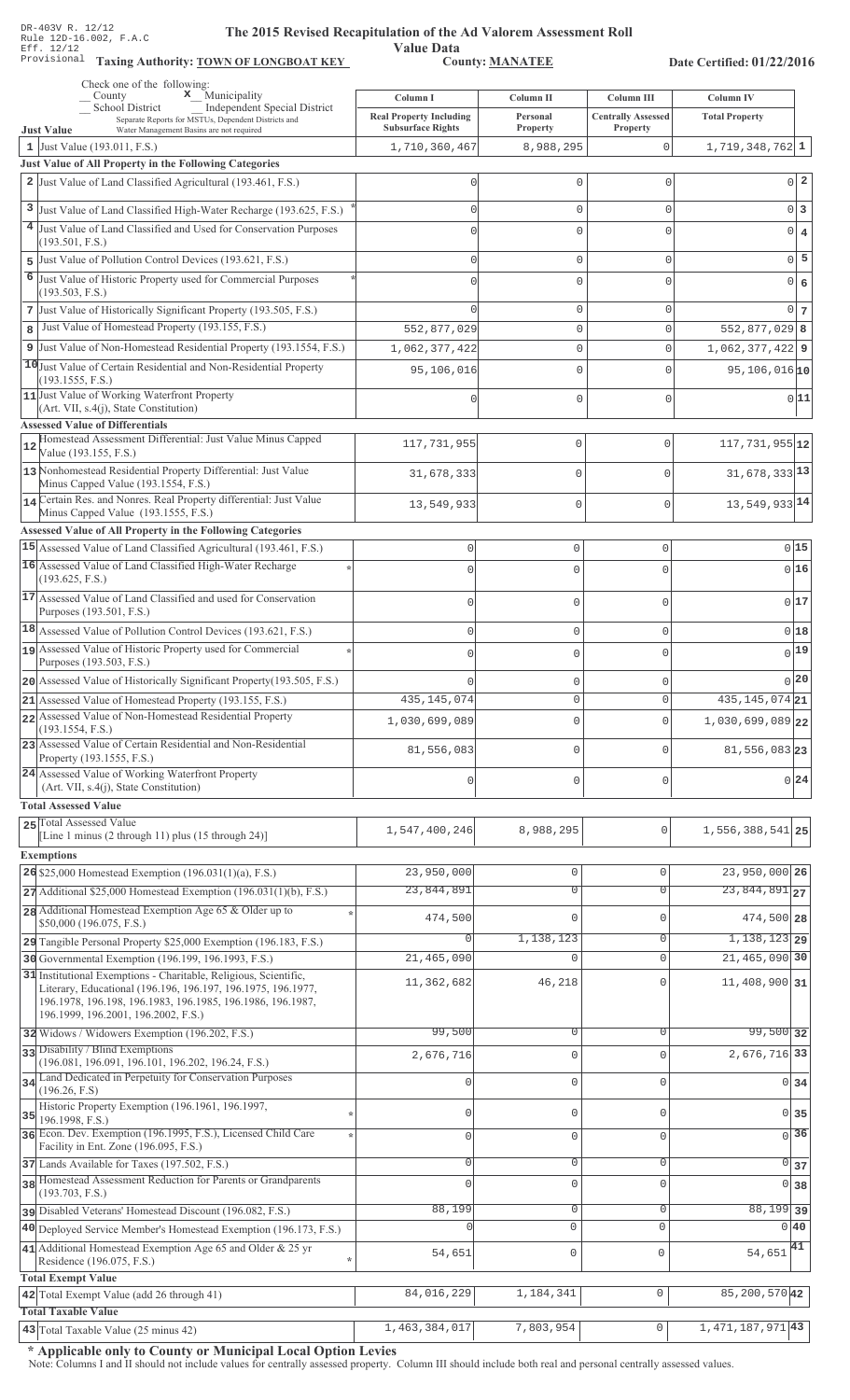# County: **MANATEE**

#### Taxing Authority: **TOWN OF LONGBOAT KEY**

#### Reconciliation of Preliminary and Final Tax Roll

|   | conciliation of Preliminary and Final Tax Roll                              | <b>Taxable Value</b> |
|---|-----------------------------------------------------------------------------|----------------------|
| 1 | Operating Taxable Value as Shown on Preliminary Tax Roll                    | 1,472,367,037        |
| 2 | Additions to Operating Taxable Value Resulting from Petitions to the VAB    | $\Omega$             |
| 3 | Deductions from Operating Taxable Value Resulting from Petitions to the VAB | $\left( \right)$     |
| 4 | Subtotal $(1 + 2 - 3 = 4)$                                                  | 1,472,367,037        |
| 5 | Other Additions to Operating Taxable Value                                  | 4,516,928            |
| 6 | Other Deductions from Operating Taxable Value                               | 5,695,994            |
| 7 | Operating Taxable Value Shown on Final Tax Roll $(4 + 5 - 6 = 7)$           | 1,471,187,971        |

## **Selected Just Values**

| 8  | Just Value of Subsurface Rights (this amount included in Line 1, Column I, Page One) 193.481, F.S. |  |
|----|----------------------------------------------------------------------------------------------------|--|
|    | Just Value of Centrally Assessed Railroad Property Value                                           |  |
| 10 | Just Value of Centrally Assessed Private Car Line Property Value                                   |  |

Note: Sum of items 9 and 10 should equal centrally assessed just value on page 1, line 1, column III.

### Homestead Portability

|    | 11   # of Parcels Receiving Transfer of Homestead Differential |         |
|----|----------------------------------------------------------------|---------|
| 12 | Value of Transferred Homestead Differential                    | 715,291 |

|                                  |    |                                  | Column 1             | Column 2                 |
|----------------------------------|----|----------------------------------|----------------------|--------------------------|
| <b>Total Parcels or Accounts</b> |    |                                  | <b>Real Property</b> | <b>Personal Property</b> |
|                                  |    |                                  | Parcels              | Accounts                 |
|                                  | 13 | <b>Total Parcels or Accounts</b> | 3,637                | 2051                     |

#### **Property with Reduced Assessed Value**

| 14 | Land Classified Agricultural (193.461, F.S.)                                                    | 0        | 0                |
|----|-------------------------------------------------------------------------------------------------|----------|------------------|
| 15 | $\ast$<br>Land Classified High-Water Recharge (193.625, F.S.)                                   | 0        | 0                |
| 16 | Land Classified and Used for Conservation Purposes (193.501, F.S.)                              | $\Omega$ | 0                |
| 17 | Pollution Control Devices (193.621, F.S.)                                                       | 0        | 0                |
| 18 | Historic Property used for Commercial Purposes (193.503, F.S.) *                                | 0        |                  |
| 19 | Historically Significant Property (193.505, F.S.)                                               | $\Omega$ | 0                |
| 20 | Homestead Property; Parcels with Capped Value (193.155, F.S.)                                   | 879      | $\left( \right)$ |
| 21 | Non-Homestead Residential Property; Parcels with Capped Value (193.1554, F.S.)                  | 1,174    | 0                |
| 22 | Certain Residential and Non-Residential Property; Parcels with Capped Value<br>(193.1555, F.S.) | 69       | 0                |
| 23 | Working Waterfront Property (Art. VII, s.4(j), State Constitution)                              | $\Omega$ | $\Omega$         |

#### **Other Reductions in Assessed Value**

| 24 | Lands Available for Taxes (197.502, F.S.)                                  |  |
|----|----------------------------------------------------------------------------|--|
| 25 | Homestead Assessment Reduction for Parents or Grandparents (193.703, F.S.) |  |
| 26 | Disabled Veterans' Homestead Discount (196.082, F.S.)                      |  |

\* Applicable only to County or Municipal Local Option Levies

# Date Certified: 01/22/2016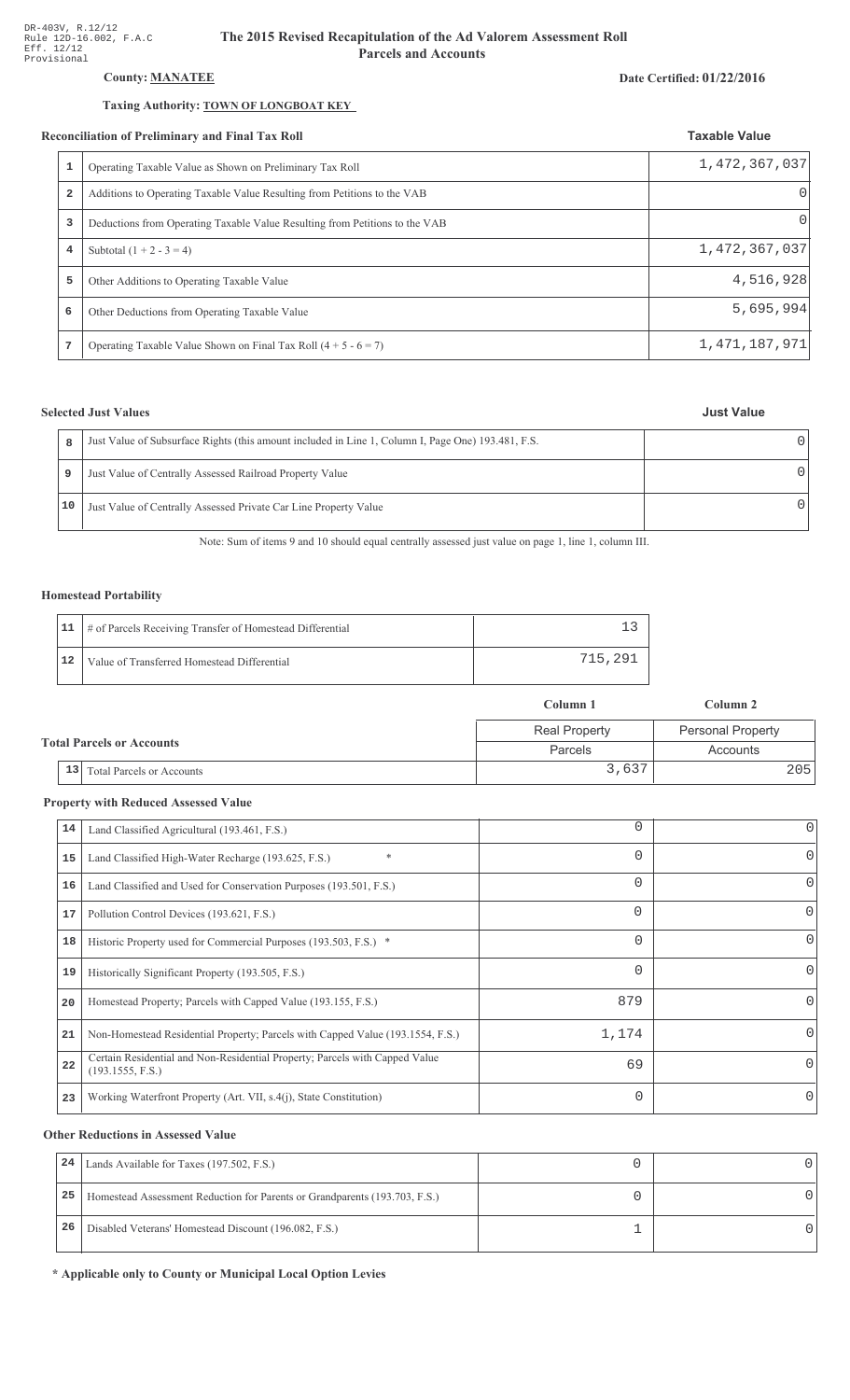#### The 2015 Revised Recapitulation of th The 2015 Revised Recapitulation of the Ad Valorem Assessment Roll **Value Data**

# Taxing Authority: LONGBOAT KEY BEACH EROSION DIST A County: MANATEE

Date Certified: 01/22/2016

| Check one of the following:<br>$\mathbf x$ Municipality<br>County                                                                      |                              | Column I                       | Column II                     | Column III                | <b>Column IV</b>                            |
|----------------------------------------------------------------------------------------------------------------------------------------|------------------------------|--------------------------------|-------------------------------|---------------------------|---------------------------------------------|
| School District<br>Separate Reports for MSTUs, Dependent Districts and                                                                 | Independent Special District | <b>Real Property Including</b> | Personal                      | <b>Centrally Assessed</b> | <b>Total Property</b>                       |
| Water Management Basins are not required<br><b>Just Value</b>                                                                          |                              | <b>Subsurface Rights</b>       | Property                      | <b>Property</b>           | $920, 566, 460$ 1                           |
| 1 Just Value (193.011, F.S.)<br>Just Value of All Property in the Following Categories                                                 |                              | 912, 216, 805                  | 8,349,655                     | 0                         |                                             |
| 2 Just Value of Land Classified Agricultural (193.461, F.S.)                                                                           |                              | 0                              | 0                             | 0                         | $0\vert 2$                                  |
| 3 Just Value of Land Classified High-Water Recharge (193.625, F.S.)                                                                    |                              | $\Omega$                       | 0                             | 0                         | $0\vert 3$                                  |
| 4 Just Value of Land Classified and Used for Conservation Purposes                                                                     |                              | $\Omega$                       | 0                             | 0                         | $0 \mid 4$                                  |
| (193.501, F.S.)                                                                                                                        |                              |                                |                               |                           |                                             |
| 5 Just Value of Pollution Control Devices (193.621, F.S.)                                                                              |                              | $\Omega$                       | 0                             | 0                         | $0\overline{5}$                             |
| 6<br>Just Value of Historic Property used for Commercial Purposes<br>(193.503, F.S.)                                                   |                              | U                              | 0                             | 0                         | 0 6                                         |
| 7 Just Value of Historically Significant Property (193.505, F.S.)                                                                      |                              | $\cap$                         | 0                             | 0                         | 0 <sub>7</sub>                              |
| Just Value of Homestead Property (193.155, F.S.)<br>8                                                                                  |                              | 210,538,544                    | 0                             | 0                         | $210,538,544$ 8                             |
| 9 Just Value of Non-Homestead Residential Property (193.1554, F.S.)                                                                    |                              | 633, 515, 180                  | 0                             | 0                         | $633, 515, 180$ 9                           |
| 10 Just Value of Certain Residential and Non-Residential Property<br>(193.1555, F.S.)                                                  |                              | 68,163,081                     | 0                             | 0                         | 68, 163, 081 10                             |
| 11 Just Value of Working Waterfront Property                                                                                           |                              | Ω                              | 0                             | 0                         | 0 11                                        |
| (Art. VII, s.4(j), State Constitution)<br><b>Assessed Value of Differentials</b>                                                       |                              |                                |                               |                           |                                             |
| Homestead Assessment Differential: Just Value Minus Capped                                                                             |                              | 36, 394, 607                   | $\mathbf 0$                   | $\Omega$                  | 36, 394, 607 12                             |
| 12<br>Value (193.155, F.S.)                                                                                                            |                              |                                |                               |                           |                                             |
| 13 Nonhomestead Residential Property Differential: Just Value<br>Minus Capped Value (193.1554, F.S.)                                   |                              | 18, 363, 624                   | $\mathbf 0$                   | $\Omega$                  | 18, 363, 624 13                             |
| 14 Certain Res. and Nonres. Real Property differential: Just Value                                                                     |                              | 4,690,597                      | $\mathbf{0}$                  | $\mathbf 0$               | $4,690,597$ <sup>14</sup>                   |
| Minus Capped Value (193.1555, F.S.)                                                                                                    |                              |                                |                               |                           |                                             |
| <b>Assessed Value of All Property in the Following Categories</b><br>15 Assessed Value of Land Classified Agricultural (193.461, F.S.) |                              | $\mathbf 0$                    | $\circ$                       | $\mathsf{O}\xspace$       | 015                                         |
| 16 Assessed Value of Land Classified High-Water Recharge                                                                               |                              | $\bigcap$                      | $\Omega$                      | $\Omega$                  | 016                                         |
| (193.625, F.S.)                                                                                                                        |                              |                                |                               |                           |                                             |
| 17 Assessed Value of Land Classified and used for Conservation<br>Purposes (193.501, F.S.)                                             |                              | $\bigcap$                      | $\mathbf 0$                   | $\Omega$                  | 017                                         |
| 18 Assessed Value of Pollution Control Devices (193.621, F.S.)                                                                         |                              | $\mathbf{0}$                   | $\mathbb O$                   | $\mathsf{O}\xspace$       | 018                                         |
| 19 Assessed Value of Historic Property used for Commercial                                                                             |                              | $\bigcap$                      | $\mathbf 0$                   | 0                         | 0 19                                        |
| Purposes (193.503, F.S.)                                                                                                               |                              |                                |                               |                           |                                             |
| 20 Assessed Value of Historically Significant Property (193.505, F.S.)                                                                 |                              |                                | 0                             | 0                         | 0 20                                        |
| 21 Assessed Value of Homestead Property (193.155, F.S.)<br>22 Assessed Value of Non-Homestead Residential Property                     |                              | 174, 143, 937                  | $\mathbf 0$                   | $\circ$                   | 174, 143, 937 21                            |
| (193.1554, F.S.)                                                                                                                       |                              | 615, 151, 556                  | $\mathbf 0$                   | $\Omega$                  | $615, 151, 556$  22                         |
| 23 Assessed Value of Certain Residential and Non-Residential<br>Property (193.1555, F.S.)                                              |                              | 63, 472, 484                   | $\mathbf 0$                   | $\cap$                    | 63, 472, 484 23                             |
| 24 Assessed Value of Working Waterfront Property                                                                                       |                              | $\Omega$                       | $\mathbf{0}$                  | $\mathbf 0$               | 0 24                                        |
| (Art. VII, s.4(j), State Constitution)<br><b>Total Assessed Value</b>                                                                  |                              |                                |                               |                           |                                             |
| 25 Total Assessed Value                                                                                                                |                              |                                |                               |                           |                                             |
| [Line 1 minus $(2 \text{ through } 11)$ plus $(15 \text{ through } 24)$ ]                                                              |                              | 852, 767, 977                  | 8,349,655                     | 0                         | 861, 117, 632 25                            |
| <b>Exemptions</b>                                                                                                                      |                              |                                |                               |                           |                                             |
| 26 \$25,000 Homestead Exemption (196.031(1)(a), F.S.)                                                                                  |                              | 6,325,000<br>6,325,000         | $\mathbb O$<br>$\overline{0}$ | 0<br>$\Omega$             | $6,325,000$ 26<br>$6,325,000$ <sub>27</sub> |
| $27$ Additional \$25,000 Homestead Exemption (196.031(1)(b), F.S.)<br>28 Additional Homestead Exemption Age 65 & Older up to           |                              |                                |                               |                           |                                             |
| \$50,000 (196.075, F.S.)                                                                                                               |                              |                                | 0                             | $\cap$                    | $0\vert 28$                                 |
| 29 Tangible Personal Property \$25,000 Exemption (196.183, F.S.)                                                                       |                              |                                | 872,849                       | 0                         | $872,849$ 29                                |
| 30 Governmental Exemption (196.199, 196.1993, F.S.)                                                                                    |                              | 15,075,894                     | 0                             | $\mathbf{0}$              | 15,075,894 30                               |
| 31 Institutional Exemptions - Charitable, Religious, Scientific,<br>Literary, Educational (196.196, 196.197, 196.1975, 196.1977,       |                              | 3, 162, 453                    | $\mathbf 0$                   |                           | $3,162,453$ 31                              |
| 196.1978, 196.198, 196.1983, 196.1985, 196.1986, 196.1987,<br>196.1999, 196.2001, 196.2002, F.S.)                                      |                              |                                |                               |                           |                                             |
| 32 Widows / Widowers Exemption (196.202, F.S.)                                                                                         |                              | 28,000                         | $\mathbf 0$                   | $\Omega$                  | $28,000$ 32                                 |
| 33 Disability / Blind Exemptions                                                                                                       |                              | 414,109                        | $\mathbf 0$                   | $\Omega$                  | 414, 109 33                                 |
| (196.081, 196.091, 196.101, 196.202, 196.24, F.S.)                                                                                     |                              |                                |                               |                           |                                             |
| 34 Land Dedicated in Perpetuity for Conservation Purposes<br>(196.26, F.S)                                                             |                              |                                | $\mathbf 0$                   | ∩                         | $0 \overline{\smash{34}}$                   |
| Historic Property Exemption (196.1961, 196.1997,<br>35                                                                                 |                              | 0                              | $\mathbf 0$                   | $\cap$                    | 0 35                                        |
| 196.1998, F.S.)<br>36 Econ. Dev. Exemption (196.1995, F.S.), Licensed Child Care                                                       |                              | 0                              | $\mathbf 0$                   | $\Omega$                  | $\overline{0}$ 36                           |
| Facility in Ent. Zone (196.095, F.S.)                                                                                                  |                              |                                |                               |                           |                                             |
| 37 Lands Available for Taxes (197.502, F.S.)<br>38 Homestead Assessment Reduction for Parents or Grandparents                          |                              | 0                              | $\mathbf 0$                   | $\mathbf{0}$              | $\circ$<br>37                               |
| (193.703, F.S.)                                                                                                                        |                              | 0                              | $\mathbf 0$                   | $\cap$                    | $\overline{0}$<br>38                        |
| pisabled Veterans' Homestead Discount (196.082, F.S.)                                                                                  |                              | 0                              | $\overline{0}$                | $\mathsf 0$               | $0\overline{)39}$                           |
| 40 Deployed Service Member's Homestead Exemption (196.173, F.S.)                                                                       |                              | $\cap$                         | $\circ$                       | $\Omega$                  | 0 40                                        |
| 41 Additional Homestead Exemption Age 65 and Older & 25 yr<br>Residence (196.075, F.S.)                                                | $\star$                      | 0                              | $\mathsf{O}\xspace$           | $\mathbf 0$               | $\sqrt{41}$                                 |
| <b>Total Exempt Value</b>                                                                                                              |                              |                                |                               |                           |                                             |
| 42 Total Exempt Value (add 26 through 41)                                                                                              |                              | 31,330,456                     | 872,849                       | $\mathsf{O}\xspace$       | 32, 203, 305 42                             |
| <b>Total Taxable Value</b>                                                                                                             |                              |                                |                               |                           |                                             |
| 43 Total Taxable Value $(25 \text{ minus } 42)$                                                                                        |                              | 821, 437, 521                  | 7,476,806                     | 0                         | 828, 914, 327 43                            |

\* Applicable only to County or Municipal Local Option Levies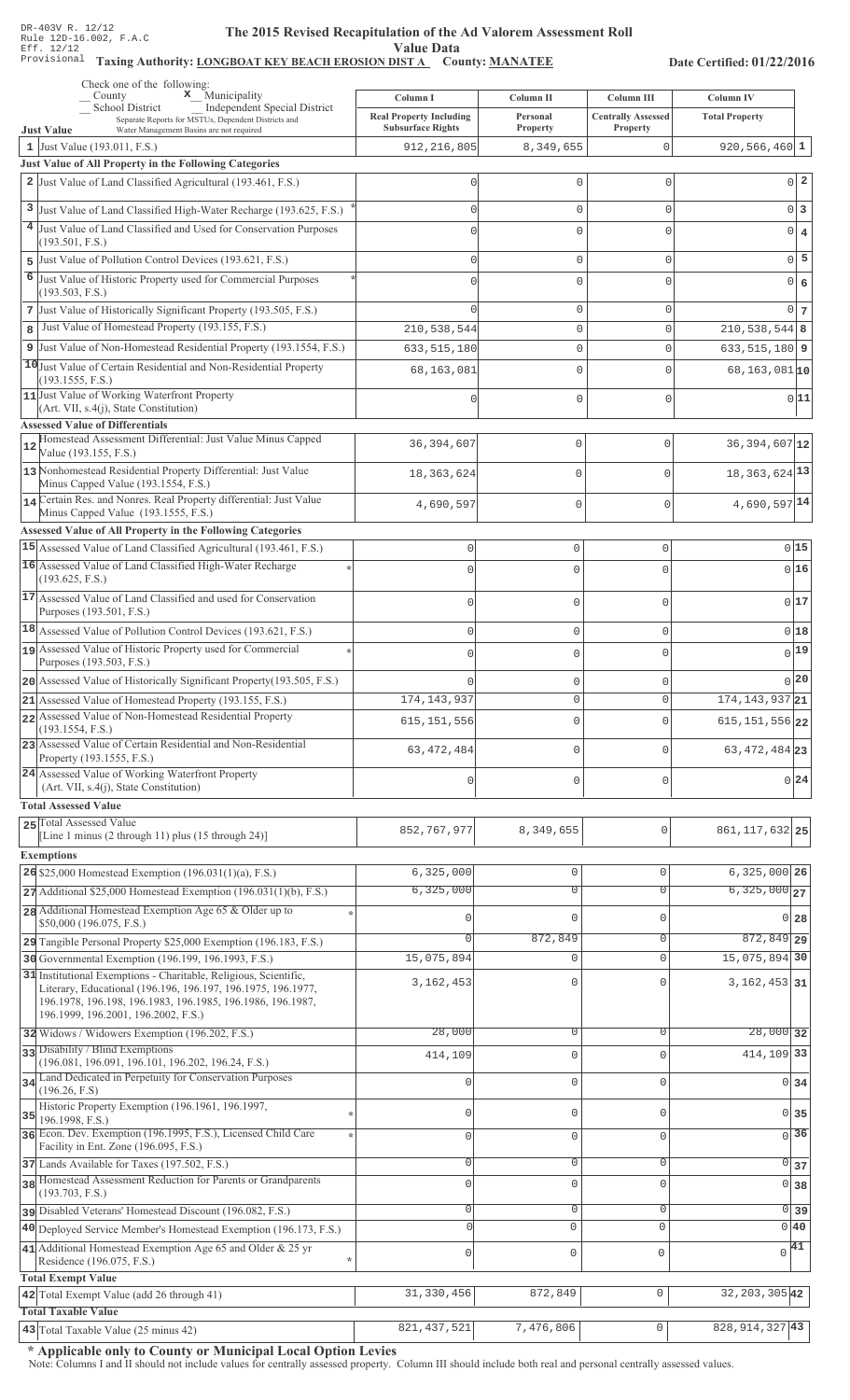## **County: MANATEE**

## Taxing Authority: **LONGBOAT KEY BEACH EROSION DIST A**

#### Reconciliation of Preliminary and Final Tax Roll

|   | conciliation of Preliminary and Final Tax Roll                              | <b>Taxable Value</b> |
|---|-----------------------------------------------------------------------------|----------------------|
|   | Operating Taxable Value as Shown on Preliminary Tax Roll                    | 828,760,845          |
| 2 | Additions to Operating Taxable Value Resulting from Petitions to the VAB    | 0                    |
| 3 | Deductions from Operating Taxable Value Resulting from Petitions to the VAB | $\left( \right)$     |
| 4 | Subtotal $(1 + 2 - 3 = 4)$                                                  | 828,760,845          |
| 5 | Other Additions to Operating Taxable Value                                  | 3,730,525            |
| 6 | Other Deductions from Operating Taxable Value                               | 3,577,043            |
| 7 | Operating Taxable Value Shown on Final Tax Roll $(4 + 5 - 6 = 7)$           | 828, 914, 327        |

## **Selected Just Values**

| 8  | Just Value of Subsurface Rights (this amount included in Line 1, Column I, Page One) 193.481, F.S. |  |
|----|----------------------------------------------------------------------------------------------------|--|
| 9  | Just Value of Centrally Assessed Railroad Property Value                                           |  |
| 10 | Just Value of Centrally Assessed Private Car Line Property Value                                   |  |

Note: Sum of items 9 and 10 should equal centrally assessed just value on page 1, line 1, column III.

### **Homestead Portability**

|    | 11   # of Parcels Receiving Transfer of Homestead Differential |        |
|----|----------------------------------------------------------------|--------|
| 12 | Value of Transferred Homestead Differential                    | 37.992 |

|                                  |                                        | Column 1             | Column 2                 |
|----------------------------------|----------------------------------------|----------------------|--------------------------|
|                                  |                                        | <b>Real Property</b> | <b>Personal Property</b> |
| <b>Total Parcels or Accounts</b> |                                        | Parcels              | Accounts                 |
|                                  | 13<br><b>Total Parcels or Accounts</b> | 1,553                |                          |

## **Property with Reduced Assessed Value**

| 14 | Land Classified Agricultural (193.461, F.S.)                                                    | 0        | 0 |
|----|-------------------------------------------------------------------------------------------------|----------|---|
| 15 | *<br>Land Classified High-Water Recharge (193.625, F.S.)                                        | 0        | 0 |
| 16 | Land Classified and Used for Conservation Purposes (193.501, F.S.)                              | 0        |   |
| 17 | Pollution Control Devices (193.621, F.S.)                                                       | 0        | 0 |
| 18 | Historic Property used for Commercial Purposes (193.503, F.S.) *                                | 0        |   |
| 19 | Historically Significant Property (193.505, F.S.)                                               | $\Omega$ | 0 |
| 20 | Homestead Property; Parcels with Capped Value (193.155, F.S.)                                   | 231      | 0 |
| 21 | Non-Homestead Residential Property; Parcels with Capped Value (193.1554, F.S.)                  | 570      | 0 |
| 22 | Certain Residential and Non-Residential Property; Parcels with Capped Value<br>(193.1555, F.S.) | 24       | 0 |
| 23 | Working Waterfront Property (Art. VII, s.4(j), State Constitution)                              | $\Omega$ |   |
|    |                                                                                                 |          |   |

## **Other Reductions in Assessed Value**

| 24 | Lands Available for Taxes (197.502, F.S.)                                  |  |
|----|----------------------------------------------------------------------------|--|
| 25 | Homestead Assessment Reduction for Parents or Grandparents (193.703, F.S.) |  |
| 26 | Disabled Veterans' Homestead Discount (196.082, F.S.)                      |  |

\* Applicable only to County or Municipal Local Option Levies

#### Date Certified: 01/22/2016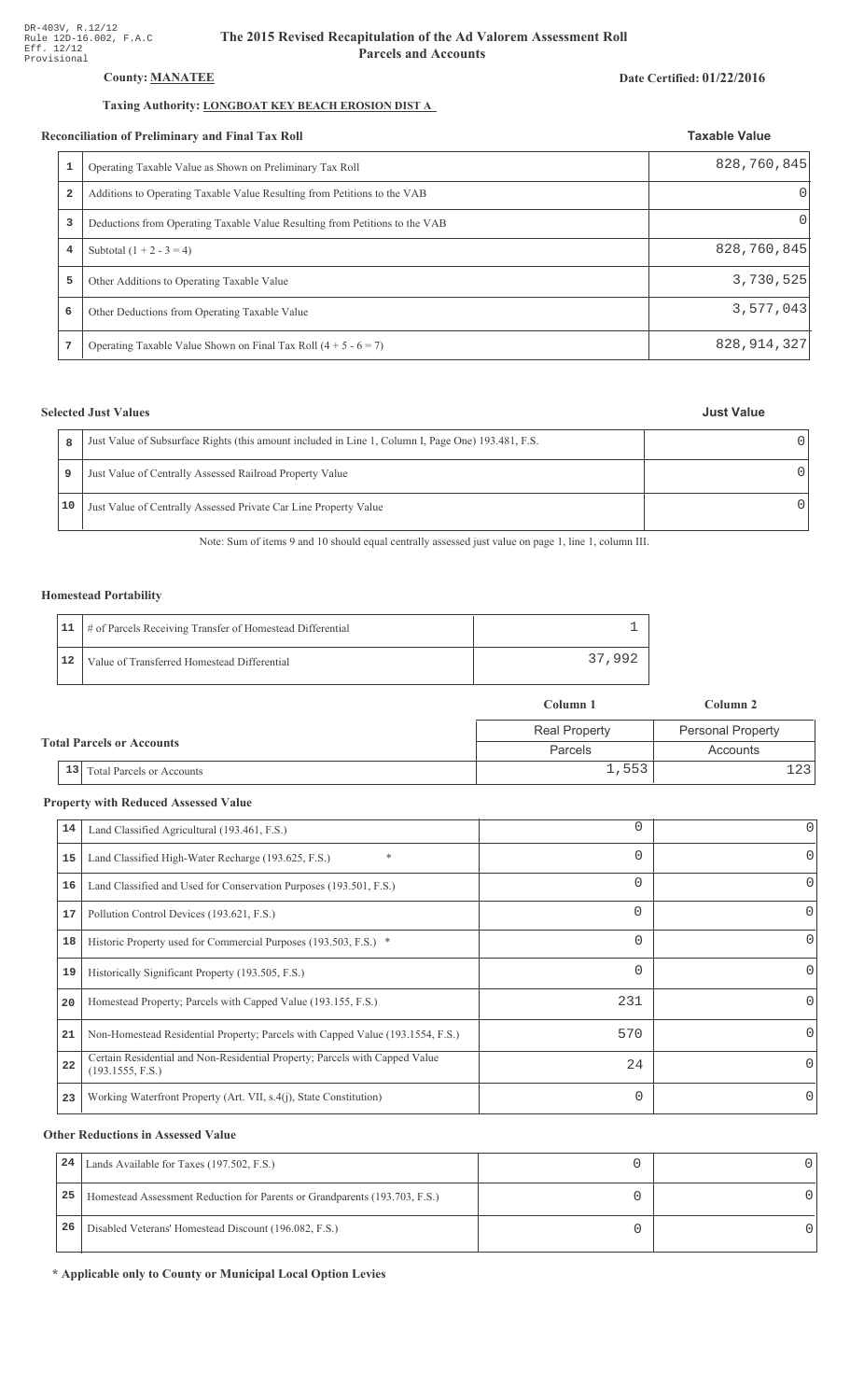#### The 2015 Revised Recapitulation of th The 2015 Revised Recapitulation of the Ad Valorem Assessment Roll **Value Data**

# Taxing Authority: LONGBOAT KEY BEACH EROSION DIST B County: MANATEE

Date Certified: 01/22/2016

| Check one of the following:<br>x_Municipality<br>County                                                                                | Column I                                  | Column II                     | Column III                | <b>Column IV</b>                            |
|----------------------------------------------------------------------------------------------------------------------------------------|-------------------------------------------|-------------------------------|---------------------------|---------------------------------------------|
| School District<br>Independent Special District<br>Separate Reports for MSTUs, Dependent Districts and                                 | <b>Real Property Including</b>            | Personal                      | <b>Centrally Assessed</b> | <b>Total Property</b>                       |
| Water Management Basins are not required<br><b>Just Value</b><br>1 Just Value (193.011, F.S.)                                          | <b>Subsurface Rights</b><br>798, 143, 662 | <b>Property</b><br>638,640    | <b>Property</b><br>0      | $798, 782, 302$ 1                           |
| Just Value of All Property in the Following Categories                                                                                 |                                           |                               |                           |                                             |
| 2 Just Value of Land Classified Agricultural (193.461, F.S.)                                                                           | 0                                         | 0                             | 0                         | $0\vert 2$                                  |
| 3 Just Value of Land Classified High-Water Recharge (193.625, F.S.)                                                                    | $\Omega$                                  | 0                             | 0                         | $0\vert 3$                                  |
| 4 Just Value of Land Classified and Used for Conservation Purposes                                                                     | $\Omega$                                  | 0                             | 0                         | $0 \mid 4$                                  |
| (193.501, F.S.)                                                                                                                        |                                           |                               |                           |                                             |
| 5 Just Value of Pollution Control Devices (193.621, F.S.)                                                                              | $\Omega$                                  | 0                             | 0                         | $0\overline{5}$                             |
| 6<br>Just Value of Historic Property used for Commercial Purposes<br>(193.503, F.S.)                                                   | U                                         | 0                             | 0                         | 0 6                                         |
| 7 Just Value of Historically Significant Property (193.505, F.S.)                                                                      | $\cap$                                    | 0                             | 0                         | 0 <sub>7</sub>                              |
| Just Value of Homestead Property (193.155, F.S.)<br>8                                                                                  | 342, 338, 485                             | 0                             | 0                         | $342, 338, 485$ 8                           |
| 9 Just Value of Non-Homestead Residential Property (193.1554, F.S.)                                                                    | 428,862,242                               | 0                             | 0                         | $428,862,242$ 9                             |
| 10 Just Value of Certain Residential and Non-Residential Property<br>(193.1555, F.S.)                                                  | 26,942,935                                | 0                             | 0                         | $26,942,935$ <sub>10</sub>                  |
| 11 Just Value of Working Waterfront Property                                                                                           |                                           | 0                             | 0                         | 0 11                                        |
| (Art. VII, s.4(j), State Constitution)<br><b>Assessed Value of Differentials</b>                                                       |                                           |                               |                           |                                             |
| Homestead Assessment Differential: Just Value Minus Capped                                                                             | 81, 337, 348                              | $\mathbf 0$                   | $\Omega$                  | 81, 337, 348 12                             |
| 12<br>Value (193.155, F.S.)                                                                                                            |                                           |                               |                           |                                             |
| 13 Nonhomestead Residential Property Differential: Just Value<br>Minus Capped Value (193.1554, F.S.)                                   | 13, 314, 709                              | $\mathbf 0$                   | $\Omega$                  | 13, 314, 709 13                             |
| 14 Certain Res. and Nonres. Real Property differential: Just Value                                                                     | 8,859,336                                 | $\mathbf{0}$                  | $\mathbf 0$               | 8,859,336 14                                |
| Minus Capped Value (193.1555, F.S.)                                                                                                    |                                           |                               |                           |                                             |
| <b>Assessed Value of All Property in the Following Categories</b><br>15 Assessed Value of Land Classified Agricultural (193.461, F.S.) | $\mathbf 0$                               | $\circ$                       | $\mathsf{O}\xspace$       | 015                                         |
| 16 Assessed Value of Land Classified High-Water Recharge                                                                               | $\bigcap$                                 | $\Omega$                      | $\Omega$                  | 016                                         |
| (193.625, F.S.)                                                                                                                        |                                           |                               |                           |                                             |
| 17 Assessed Value of Land Classified and used for Conservation<br>Purposes (193.501, F.S.)                                             | $\bigcap$                                 | $\mathbf 0$                   | $\Omega$                  | 017                                         |
| 18 Assessed Value of Pollution Control Devices (193.621, F.S.)                                                                         | $\mathbf{0}$                              | $\mathbb O$                   | $\mathsf{O}\xspace$       | 018                                         |
| 19 Assessed Value of Historic Property used for Commercial                                                                             | $\bigcap$                                 | $\mathbf 0$                   | 0                         | 0 19                                        |
| Purposes (193.503, F.S.)                                                                                                               |                                           |                               |                           |                                             |
| 20 Assessed Value of Historically Significant Property (193.505, F.S.)                                                                 |                                           | 0                             | 0                         | 0 20                                        |
| 21 Assessed Value of Homestead Property (193.155, F.S.)<br>22 Assessed Value of Non-Homestead Residential Property                     | 261,001,137                               | $\mathbf 0$                   | $\circ$                   | $\overline{261,001,137}$ 21                 |
| (193.1554, F.S.)                                                                                                                       | 415, 547, 533                             | $\mathbf 0$                   | $\Omega$                  | $415, 547, 533$ 22                          |
| 23 Assessed Value of Certain Residential and Non-Residential<br>Property (193.1555, F.S.)                                              | 18,083,599                                | $\mathbf 0$                   | $\Omega$                  | 18,083,599 23                               |
| 24 Assessed Value of Working Waterfront Property<br>(Art. VII, s.4(j), State Constitution)                                             | $\mathbf{0}$                              | $\mathbf{0}$                  | $\mathbf 0$               | 0 24                                        |
| <b>Total Assessed Value</b>                                                                                                            |                                           |                               |                           |                                             |
| 25 Total Assessed Value                                                                                                                | 694,632,269                               | 638,640                       | 0                         | 695, 270, 909 25                            |
| [Line 1 minus $(2 \text{ through } 11)$ plus $(15 \text{ through } 24)$ ]                                                              |                                           |                               |                           |                                             |
| <b>Exemptions</b>                                                                                                                      |                                           |                               |                           |                                             |
| 26 \$25,000 Homestead Exemption (196.031(1)(a), F.S.)<br>$27$ Additional \$25,000 Homestead Exemption (196.031(1)(b), F.S.)            | 17,625,000<br>17,519,891                  | $\mathbf 0$<br>$\overline{0}$ | $\circ$<br>$\Omega$       | 17,625,000 26<br>$17,519,891$ <sub>27</sub> |
| 28 Additional Homestead Exemption Age 65 & Older up to                                                                                 |                                           |                               |                           |                                             |
| \$50,000 (196.075, F.S.)                                                                                                               | 474,500                                   | 0                             | $\cap$                    | 474,500 28                                  |
| 29 Tangible Personal Property \$25,000 Exemption (196.183, F.S.)                                                                       |                                           | 265, 274                      | 0                         | $265, 274$ 29                               |
| 30 Governmental Exemption (196.199, 196.1993, F.S.)                                                                                    | 6,389,196                                 | $\mathbf 0$                   | $\mathbf{0}$              | $6,389,196$ 30                              |
| 31 Institutional Exemptions - Charitable, Religious, Scientific,<br>Literary, Educational (196.196, 196.197, 196.1975, 196.1977,       | 8,200,229                                 | 46,218                        | $\Omega$                  | 8, 246, 447 31                              |
| 196.1978, 196.198, 196.1983, 196.1985, 196.1986, 196.1987,<br>196.1999, 196.2001, 196.2002, F.S.)                                      |                                           |                               |                           |                                             |
| 32 Widows / Widowers Exemption (196.202, F.S.)                                                                                         | 71,500                                    | $\mathbf 0$                   | $\Omega$                  | $71,500$ 32                                 |
| 33 Disability / Blind Exemptions                                                                                                       | 2,262,607                                 | $\mathbf 0$                   | $\Omega$                  | 2, 262, 607 33                              |
| (196.081, 196.091, 196.101, 196.202, 196.24, F.S.)                                                                                     |                                           |                               |                           |                                             |
| 34 Land Dedicated in Perpetuity for Conservation Purposes<br>(196.26, F.S)                                                             |                                           | $\mathbf 0$                   | $\cap$                    | $0 \overline{\smash{34}}$                   |
| Historic Property Exemption (196.1961, 196.1997,<br>35                                                                                 | 0                                         | $\mathbf 0$                   | $\mathbf{0}$              | 0 35                                        |
| 196.1998, F.S.)<br>36 Econ. Dev. Exemption (196.1995, F.S.), Licensed Child Care                                                       | 0                                         | $\mathbf 0$                   | $\Omega$                  | $\overline{0}$ 36                           |
| Facility in Ent. Zone (196.095, F.S.)                                                                                                  |                                           |                               |                           |                                             |
| 37 Lands Available for Taxes (197.502, F.S.)<br>38 Homestead Assessment Reduction for Parents or Grandparents                          | 0                                         | $\mathbf 0$                   | $\mathbf{0}$              | $\circ$<br>37                               |
| (193.703, F.S.)                                                                                                                        | $\Omega$                                  | $\mathbf 0$                   | $\Omega$                  | $\overline{0}$<br>38                        |
| pisabled Veterans' Homestead Discount (196.082, F.S.)                                                                                  | 88,199                                    | $\overline{0}$                | $\mathsf{O}\xspace$       | $88,199$ 39                                 |
| 40 Deployed Service Member's Homestead Exemption (196.173, F.S.)                                                                       |                                           | $\circ$                       | $\Omega$                  | 0 40                                        |
| 41 Additional Homestead Exemption Age 65 and Older & 25 yr<br>Residence (196.075, F.S.)                                                | 54,651<br>$\star$                         | $\mathsf{O}\xspace$           | $\mathbf 0$               | $54,651$ <sup>41</sup>                      |
| <b>Total Exempt Value</b>                                                                                                              |                                           |                               |                           |                                             |
| 42 Total Exempt Value (add 26 through 41)                                                                                              | 52,685,773                                | 311,492                       | $\mathsf{O}\xspace$       | 52, 997, 265 42                             |
| <b>Total Taxable Value</b>                                                                                                             |                                           |                               |                           |                                             |
| 43 Total Taxable Value (25 minus 42)                                                                                                   | 641,946,496                               | 327,148                       | 0                         | $642, 273, 644$ 43                          |

\* Applicable only to County or Municipal Local Option Levies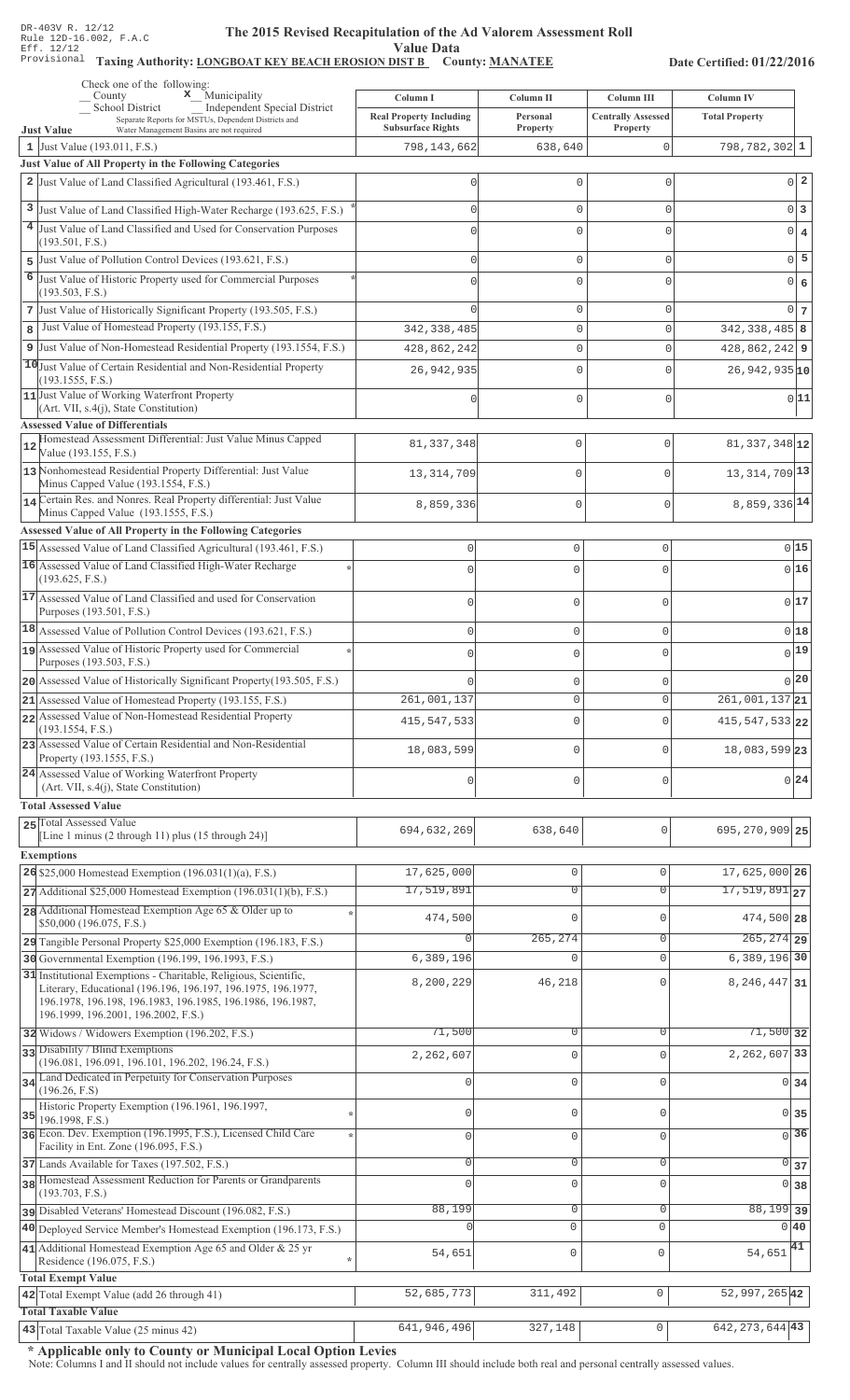## **County: MANATEE**

## Taxing Authority: **LONGBOAT KEY BEACH EROSION DIST B**

#### **Reconciliation of Preliminary and Final Tax Roll**

| conciliation of Preliminary and Final Tax Roll |                                                                             | <b>Taxable Value</b> |
|------------------------------------------------|-----------------------------------------------------------------------------|----------------------|
|                                                | Operating Taxable Value as Shown on Preliminary Tax Roll                    | 643,606,192          |
| 2                                              | Additions to Operating Taxable Value Resulting from Petitions to the VAB    |                      |
| 3                                              | Deductions from Operating Taxable Value Resulting from Petitions to the VAB | $\Omega$             |
| 4                                              | Subtotal $(1 + 2 - 3 = 4)$                                                  | 643,606,192          |
| 5                                              | Other Additions to Operating Taxable Value                                  | 786,403              |
| 6                                              | Other Deductions from Operating Taxable Value                               | 2, 118, 951          |
| 7                                              | Operating Taxable Value Shown on Final Tax Roll $(4 + 5 - 6 = 7)$           | 642, 273, 644        |

## **Selected Just Values**

| <b>Just Value</b> |
|-------------------|
|-------------------|

Date Certified: 01/22/2016

| R  | Just Value of Subsurface Rights (this amount included in Line 1, Column I, Page One) 193.481, F.S. |  |
|----|----------------------------------------------------------------------------------------------------|--|
| 9  | Just Value of Centrally Assessed Railroad Property Value                                           |  |
| 10 | Just Value of Centrally Assessed Private Car Line Property Value                                   |  |

Note: Sum of items 9 and 10 should equal centrally assessed just value on page 1, line 1, column III.

### **Homestead Portability**

|              | 11   # of Parcels Receiving Transfer of Homestead Differential |         |
|--------------|----------------------------------------------------------------|---------|
| $ 12\rangle$ | Value of Transferred Homestead Differential                    | 677.299 |

|                                  |                                      | Column 1             | Column 2                 |  |
|----------------------------------|--------------------------------------|----------------------|--------------------------|--|
|                                  |                                      | <b>Real Property</b> | <b>Personal Property</b> |  |
| <b>Total Parcels or Accounts</b> |                                      | Parcels              | Accounts                 |  |
|                                  | $\vert$ 13 Total Parcels or Accounts | 2,084                | 82 I                     |  |

## **Property with Reduced Assessed Value**

| 14 | Land Classified Agricultural (193.461, F.S.)                                                    | 0        | 0        |
|----|-------------------------------------------------------------------------------------------------|----------|----------|
| 15 | Land Classified High-Water Recharge (193.625, F.S.)                                             | $\Omega$ | $\Omega$ |
| 16 | Land Classified and Used for Conservation Purposes (193.501, F.S.)                              | $\Omega$ | $\Omega$ |
| 17 | Pollution Control Devices (193.621, F.S.)                                                       | 0        | 0        |
| 18 | Historic Property used for Commercial Purposes (193.503, F.S.) *                                | $\Omega$ | $\Omega$ |
| 19 | Historically Significant Property (193.505, F.S.)                                               | $\Omega$ | $\Omega$ |
| 20 | Homestead Property; Parcels with Capped Value (193.155, F.S.)                                   | 648      | $\Omega$ |
| 21 | Non-Homestead Residential Property; Parcels with Capped Value (193.1554, F.S.)                  | 604      | 0        |
| 22 | Certain Residential and Non-Residential Property; Parcels with Capped Value<br>(193.1555, F.S.) | 45       | 0        |
| 23 | Working Waterfront Property (Art. VII, s.4(j), State Constitution)                              | $\Omega$ | 0        |

## **Other Reductions in Assessed Value**

| 24 | Lands Available for Taxes (197.502, F.S.)                                  |  |
|----|----------------------------------------------------------------------------|--|
| 25 | Homestead Assessment Reduction for Parents or Grandparents (193.703, F.S.) |  |
| 26 | Disabled Veterans' Homestead Discount (196.082, F.S.)                      |  |

\* Applicable only to County or Municipal Local Option Levies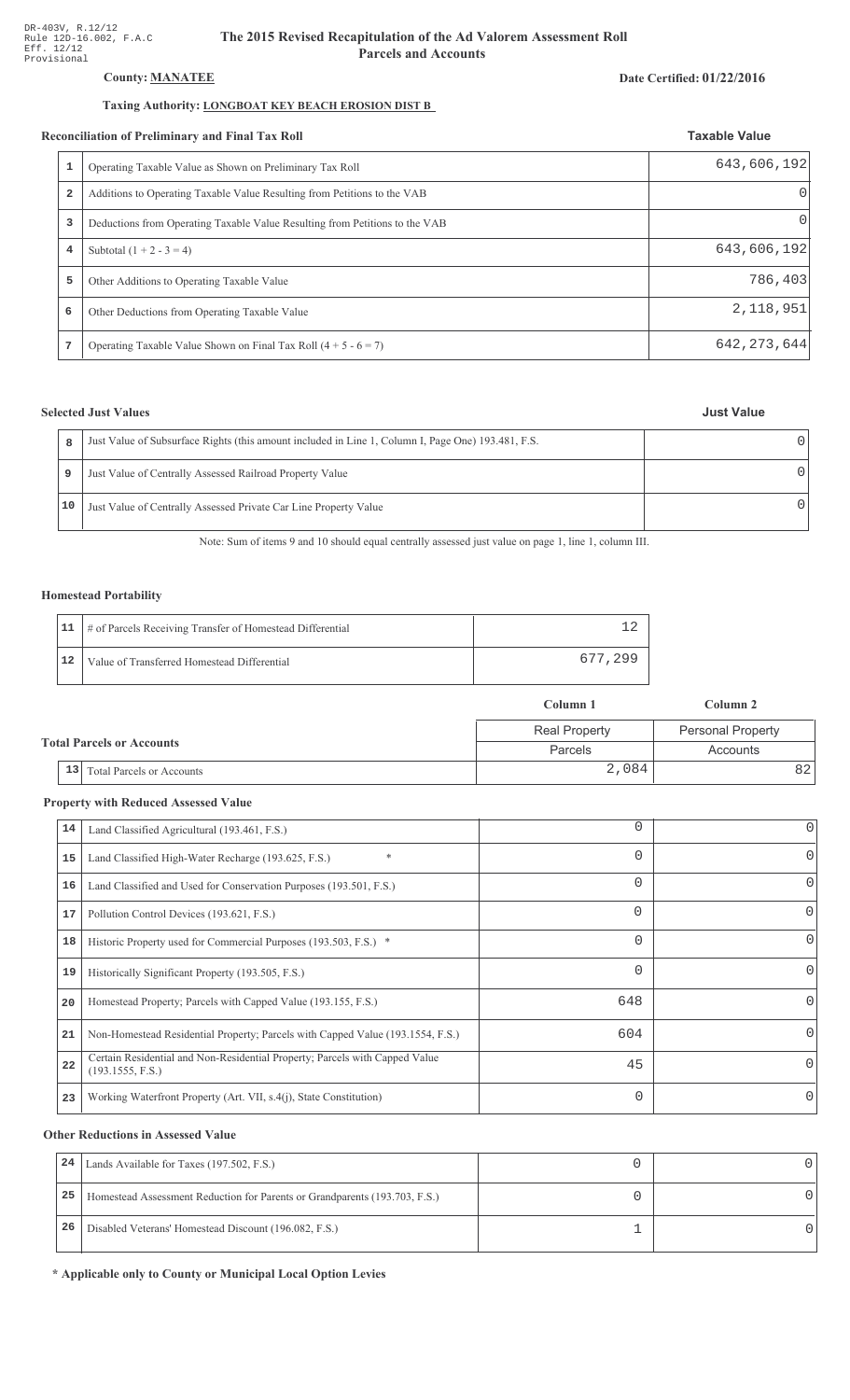**Taxing Auth** 

#### **The 2015 Rev** ised Recapitulation of the Ad Valorem Assessment Roll

**Value Data** ority: <u>CITY OF PALMETTO</u> County: MANATEE

Date Certified: 01/22/2016

|    | Check one of the following:<br>$\mathbf x$ Municipality<br>County                                                                                                                                                                     | Column I                                                   | Column II            | Column III                            | <b>Column IV</b>              |            |
|----|---------------------------------------------------------------------------------------------------------------------------------------------------------------------------------------------------------------------------------------|------------------------------------------------------------|----------------------|---------------------------------------|-------------------------------|------------|
|    | School District<br><b>Independent Special District</b><br>Separate Reports for MSTUs, Dependent Districts and<br>Water Management Basins are not required<br><b>Just Value</b>                                                        | <b>Real Property Including</b><br><b>Subsurface Rights</b> | Personal<br>Property | <b>Centrally Assessed</b><br>Property | <b>Total Property</b>         |            |
|    | 1 Just Value $(193.011, F.S.)$                                                                                                                                                                                                        | 1,004,809,515                                              | 52,876,932           | 667,452                               | $1,058,353,899$ 1             |            |
|    | Just Value of All Property in the Following Categories                                                                                                                                                                                |                                                            |                      |                                       |                               |            |
|    | 2 Just Value of Land Classified Agricultural (193.461, F.S.)                                                                                                                                                                          | 4,858,055                                                  | $\mathbf 0$          | $\mathbf{0}$                          | $4,858,055$ 2                 |            |
| 3  | Just Value of Land Classified High-Water Recharge (193.625, F.S.)                                                                                                                                                                     |                                                            | $\mathbf{0}$         | $\mathbf 0$                           | 0 3                           |            |
|    | 4 Just Value of Land Classified and Used for Conservation Purposes                                                                                                                                                                    | $\Omega$                                                   | $\mathbf{0}$         | $\mathbf 0$                           | $0 \mid 4$                    |            |
|    | (193.501, F.S.)                                                                                                                                                                                                                       |                                                            |                      |                                       |                               |            |
|    | 5 Just Value of Pollution Control Devices (193.621, F.S.)<br>6 Just Value of Historic Property used for Commercial Purposes                                                                                                           | $\Omega$                                                   | 50,705               | $\mathbf 0$                           | $50,705$ 5                    |            |
|    | (193.503, F.S.)                                                                                                                                                                                                                       | O                                                          | $\mathbf 0$          | $\mathbf{0}$                          | 0                             | $\epsilon$ |
|    | 7 Just Value of Historically Significant Property (193.505, F.S.)                                                                                                                                                                     | n                                                          | $\mathbf 0$          | $\mathbf 0$                           | $0\overline{7}$               |            |
| 8  | Just Value of Homestead Property (193.155, F.S.)                                                                                                                                                                                      | 346, 593, 057                                              | $\mathbf{0}$         | $\mathbf 0$                           | $346, 593, 057$ 8             |            |
|    | 9 Just Value of Non-Homestead Residential Property (193.1554, F.S.)                                                                                                                                                                   | 285,649,817                                                | $\mathbb O$          | $\mathbf 0$                           | $285, 649, 817$ 9             |            |
|    | 10 Just Value of Certain Residential and Non-Residential Property<br>(193.1555, F.S.)                                                                                                                                                 | 367,708,586                                                | $\mathbf 0$          | 433,635                               | $368, 142, 221$ <sub>10</sub> |            |
|    | 11 Just Value of Working Waterfront Property                                                                                                                                                                                          | U                                                          | $\mathbf 0$          | $\mathbf 0$                           | 0 11                          |            |
|    | (Art. VII, s.4(j), State Constitution)                                                                                                                                                                                                |                                                            |                      |                                       |                               |            |
|    | <b>Assessed Value of Differentials</b><br>Homestead Assessment Differential: Just Value Minus Capped                                                                                                                                  |                                                            |                      |                                       |                               |            |
| 12 | Value (193.155, F.S.)                                                                                                                                                                                                                 | 61,039,404                                                 | $\mathbf 0$          | 0                                     | $61,039,404$ <sup>12</sup>    |            |
|    | 13 Nonhomestead Residential Property Differential: Just Value<br>Minus Capped Value (193.1554, F.S.)                                                                                                                                  | 12,546,591                                                 | $\mathbf{0}$         | 0                                     | $12,546,591$ <sup>13</sup>    |            |
|    | 14 Certain Res. and Nonres. Real Property differential: Just Value                                                                                                                                                                    | 19, 331, 198                                               | $\mathbf 0$          | $\overline{0}$                        | 19, 331, 198 14               |            |
|    | Minus Capped Value (193.1555, F.S.)<br>Assessed Value of All Property in the Following Categories                                                                                                                                     |                                                            |                      |                                       |                               |            |
|    | 15 Assessed Value of Land Classified Agricultural (193.461, F.S.)                                                                                                                                                                     | 130,461                                                    | $\mathsf{O}\xspace$  | 0                                     | 130,461 15                    |            |
|    | 16 Assessed Value of Land Classified High-Water Recharge                                                                                                                                                                              | U                                                          | $\Omega$             | $\cap$                                | 0 16                          |            |
|    | (193.625, F.S.)                                                                                                                                                                                                                       |                                                            |                      |                                       |                               |            |
|    | 17 Assessed Value of Land Classified and used for Conservation<br>Purposes (193.501, F.S.)                                                                                                                                            | $\Omega$                                                   | $\mathbf 0$          | $\Omega$                              | 0 17                          |            |
|    | 18 Assessed Value of Pollution Control Devices (193.621, F.S.)                                                                                                                                                                        | $\mathbf 0$                                                | 5,070                | $\mathbf 0$                           | $5,070$ 18                    |            |
|    | 19 Assessed Value of Historic Property used for Commercial                                                                                                                                                                            | O                                                          | $\mathbf 0$          | $\Omega$                              | $0$ 19                        |            |
|    | Purposes (193.503, F.S.)                                                                                                                                                                                                              |                                                            |                      |                                       |                               |            |
|    | 20 Assessed Value of Historically Significant Property (193.505, F.S.)                                                                                                                                                                |                                                            | $\mathbf 0$          | $\mathbf{0}$                          | 0 20                          |            |
|    | 21 Assessed Value of Homestead Property (193.155, F.S.)<br>22 Assessed Value of Non-Homestead Residential Property                                                                                                                    | 285, 553, 653                                              | 0                    | $\Omega$                              | 285, 553, 653 21              |            |
|    | (193.1554, F.S.)                                                                                                                                                                                                                      | 273, 103, 226                                              | $\mathbf 0$          |                                       | $273, 103, 226$ 22            |            |
|    | 23 Assessed Value of Certain Residential and Non-Residential<br>Property (193.1555, F.S.)                                                                                                                                             | 348, 377, 388                                              | $\mathbf 0$          | 433,635                               | 348, 811, 023 23              |            |
|    | 24 Assessed Value of Working Waterfront Property                                                                                                                                                                                      | 0                                                          | $\mathbf 0$          | $\mathbf{0}$                          | 0 24                          |            |
|    | (Art. VII, s.4(j), State Constitution)<br><b>Total Assessed Value</b>                                                                                                                                                                 |                                                            |                      |                                       |                               |            |
|    | 25 Total Assessed Value                                                                                                                                                                                                               |                                                            |                      |                                       |                               |            |
|    | [Line 1 minus (2 through 11) plus (15 through 24)]                                                                                                                                                                                    | 907, 164, 728                                              | 52,831,297           | 667,452                               | 960, 663, 477 25              |            |
|    | <b>Exemptions</b>                                                                                                                                                                                                                     |                                                            |                      |                                       |                               |            |
|    | 26 \$25,000 Homestead Exemption $(196.031(1)(a), F.S.)$                                                                                                                                                                               | 55, 324, 947                                               | $\mathsf{O}\xspace$  | $\mathbf{0}$                          | 55, 324, 947 26               |            |
|    | $27$ Additional \$25,000 Homestead Exemption (196.031(1)(b), F.S.)                                                                                                                                                                    | 38,392,060                                                 | $\overline{0}$       | $\overline{0}$                        | $38,392,060$ <sub>27</sub>    |            |
|    | 28 Additional Homestead Exemption Age 65 & Older up to<br>\$50,000 (196.075, F.S.)                                                                                                                                                    |                                                            | 0                    | $\Omega$                              | 0 28                          |            |
|    | 29 Tangible Personal Property \$25,000 Exemption (196.183, F.S.)                                                                                                                                                                      | $\Omega$                                                   | 6,481,220            | 91,619                                | $6,572,839$ 29                |            |
|    | 30 Governmental Exemption (196.199, 196.1993, F.S.)                                                                                                                                                                                   | 70,578,390                                                 | $\mathbf 0$          | $\mathbf{0}$                          | 70,578,390 30                 |            |
|    | 31 Institutional Exemptions - Charitable, Religious, Scientific,<br>Literary, Educational (196.196, 196.197, 196.1975, 196.1977,<br>196.1978, 196.198, 196.1983, 196.1985, 196.1986, 196.1987,<br>196.1999, 196.2001, 196.2002, F.S.) | 67, 227, 570                                               | 1,829,313            | $\Omega$                              | 69,056,883 31                 |            |
|    | 32 Widows / Widowers Exemption (196.202, F.S.)                                                                                                                                                                                        | 145,000                                                    | 1,070                | 0                                     | $146,070$ 32                  |            |
|    | 33 Disability / Blind Exemptions<br>(196.081, 196.091, 196.101, 196.202, 196.24, F.S.)                                                                                                                                                | 3,988,806                                                  | 920                  | $\mathbf{0}$                          | 3,989,726 33                  |            |
| 34 | Land Dedicated in Perpetuity for Conservation Purposes                                                                                                                                                                                | U                                                          | $\mathbf 0$          | $\mathbf 0$                           | $0 \overline{\smash{34}}$     |            |
|    | (196.26, F.S)<br>Historic Property Exemption (196.1961, 196.1997,                                                                                                                                                                     |                                                            |                      |                                       |                               |            |
| 35 | 196.1998, F.S.)                                                                                                                                                                                                                       | 0                                                          | $\mathbf 0$          | $\mathbf{0}$                          | $0 \overline{\smash)35}$      |            |
|    | 36 Econ. Dev. Exemption (196.1995, F.S.), Licensed Child Care<br>Facility in Ent. Zone (196.095, F.S.)                                                                                                                                | 0                                                          | $\mathbf 0$          | $\mathbf 0$                           | $\overline{0}$ 36             |            |
|    | 37 Lands Available for Taxes (197.502, F.S.)                                                                                                                                                                                          | 0                                                          | $\mathsf{O}\xspace$  | $\mathbf 0$                           | $\overline{0}$ 37             |            |
|    | 38 Homestead Assessment Reduction for Parents or Grandparents                                                                                                                                                                         | $\Omega$                                                   | $\mathbf 0$          | $\mathbf 0$                           | 0 38                          |            |
|    | (193.703, F.S.)<br>pisabled Veterans' Homestead Discount (196.082, F.S.)                                                                                                                                                              | 440,269                                                    | $\overline{0}$       | $\mathbb O$                           | $440, 269$ 39                 |            |
|    | 40 Deployed Service Member's Homestead Exemption (196.173, F.S.)                                                                                                                                                                      | $\cap$                                                     | $\mathbf 0$          | 0                                     | $0\,40$                       |            |
|    | 41 Additional Homestead Exemption Age 65 and Older & 25 yr                                                                                                                                                                            |                                                            |                      |                                       | $\sqrt{41}$                   |            |
|    | Residence (196.075, F.S.)                                                                                                                                                                                                             | 0                                                          | $\mathbb O$          | $\mathbf 0$                           |                               |            |
|    | <b>Total Exempt Value</b>                                                                                                                                                                                                             |                                                            |                      | 91,619                                | 244, 501, 184 42              |            |
|    | 42 Total Exempt Value (add 26 through 41)<br><b>Total Taxable Value</b>                                                                                                                                                               | 236,097,042                                                | 8, 312, 523          |                                       |                               |            |
|    | $ 43 $ Total Taxable Value (25 minus 42)                                                                                                                                                                                              | 671,067,686                                                | 44,518,774           | 575,833                               | $\overline{716,162,293 43}$   |            |

\* Applicable only to County or Municipal Local Option Levies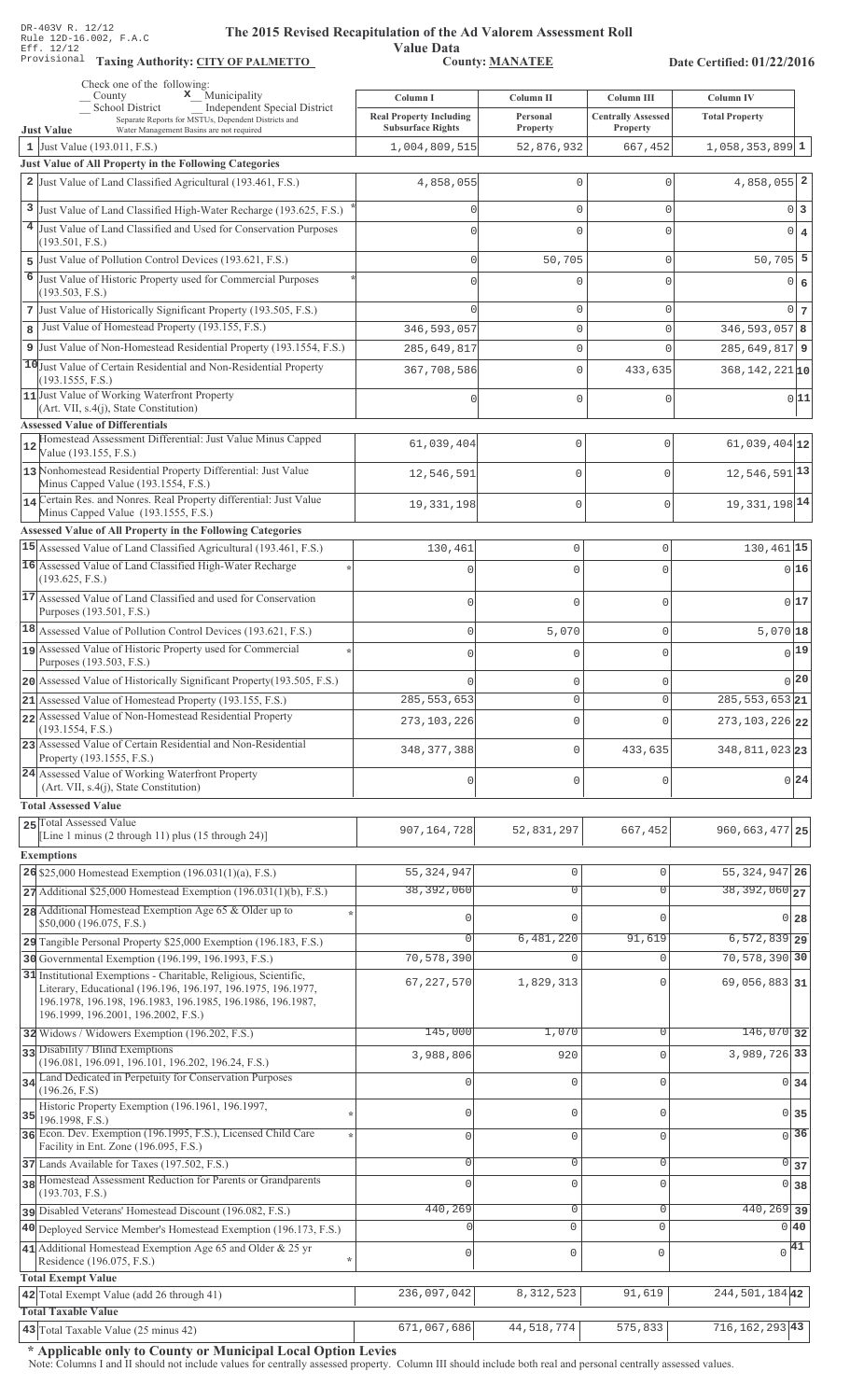## County: **MANATEE**

### Taxing Authority: CITY OF PALMETTO

#### Reconciliation of Preliminary and Final Tax Roll

| 1              | Operating Taxable Value as Shown on Preliminary Tax Roll                    | 716,329,546 |
|----------------|-----------------------------------------------------------------------------|-------------|
| $\overline{a}$ | Additions to Operating Taxable Value Resulting from Petitions to the VAB    | $\Omega$    |
| 3              | Deductions from Operating Taxable Value Resulting from Petitions to the VAB | $\Omega$    |
| $\overline{4}$ | Subtotal $(1 + 2 - 3 = 4)$                                                  | 716,329,546 |
| 5              | Other Additions to Operating Taxable Value                                  | 4,610,122   |
| 6              | Other Deductions from Operating Taxable Value                               | 4,777,375   |
| 7              | Operating Taxable Value Shown on Final Tax Roll $(4 + 5 - 6 = 7)$           | 716,162,293 |

# **Selected Just Values**

|    | Just Value of Subsurface Rights (this amount included in Line 1, Column I, Page One) 193.481, F.S. | 39      |
|----|----------------------------------------------------------------------------------------------------|---------|
|    | Just Value of Centrally Assessed Railroad Property Value                                           | 514,533 |
| 10 | Just Value of Centrally Assessed Private Car Line Property Value                                   | 152.919 |

Note: Sum of items 9 and 10 should equal centrally assessed just value on page 1, line 1, column III.

## Homestead Portability

|    | 11   # of Parcels Receiving Transfer of Homestead Differential |           |
|----|----------------------------------------------------------------|-----------|
| 12 | Value of Transferred Homestead Differential                    | 1,216,719 |

| Column 1                         |                                        |                      | Column 2                 |  |
|----------------------------------|----------------------------------------|----------------------|--------------------------|--|
| <b>Total Parcels or Accounts</b> |                                        | <b>Real Property</b> | <b>Personal Property</b> |  |
|                                  |                                        | <b>Parcels</b>       | Accounts                 |  |
|                                  | 13<br><b>Total Parcels or Accounts</b> | 6,168                | 2,099                    |  |

#### **Property with Reduced Assessed Value**

| 14 | Land Classified Agricultural (193.461, F.S.)                                                    | 10       | 0            |
|----|-------------------------------------------------------------------------------------------------|----------|--------------|
| 15 | $\ast$<br>Land Classified High-Water Recharge (193.625, F.S.)                                   | $\Omega$ | 0            |
| 16 | Land Classified and Used for Conservation Purposes (193.501, F.S.)                              | $\Omega$ | $\Omega$     |
| 17 | Pollution Control Devices (193.621, F.S.)                                                       | $\Omega$ | 2            |
| 18 | Historic Property used for Commercial Purposes (193.503, F.S.) *                                | $\Omega$ | 0            |
| 19 | Historically Significant Property (193.505, F.S.)                                               | $\Omega$ | 0            |
| 20 | Homestead Property; Parcels with Capped Value (193.155, F.S.)                                   | 1,865    | <sup>o</sup> |
| 21 | Non-Homestead Residential Property; Parcels with Capped Value (193.1554, F.S.)                  | 930      | <sup>o</sup> |
| 22 | Certain Residential and Non-Residential Property; Parcels with Capped Value<br>(193.1555, F.S.) | 280      | 0            |
| 23 | Working Waterfront Property (Art. VII, s.4(j), State Constitution)                              | $\Omega$ | 0            |

#### **Other Reductions in Assessed Value**

| 24 | Lands Available for Taxes (197.502, F.S.)                                  |  |
|----|----------------------------------------------------------------------------|--|
| 25 | Homestead Assessment Reduction for Parents or Grandparents (193.703, F.S.) |  |
| 26 | Disabled Veterans' Homestead Discount (196.082, F.S.)                      |  |

\* Applicable only to County or Municipal Local Option Levies

#### Date Certified: 01/22/2016

**Taxable Value**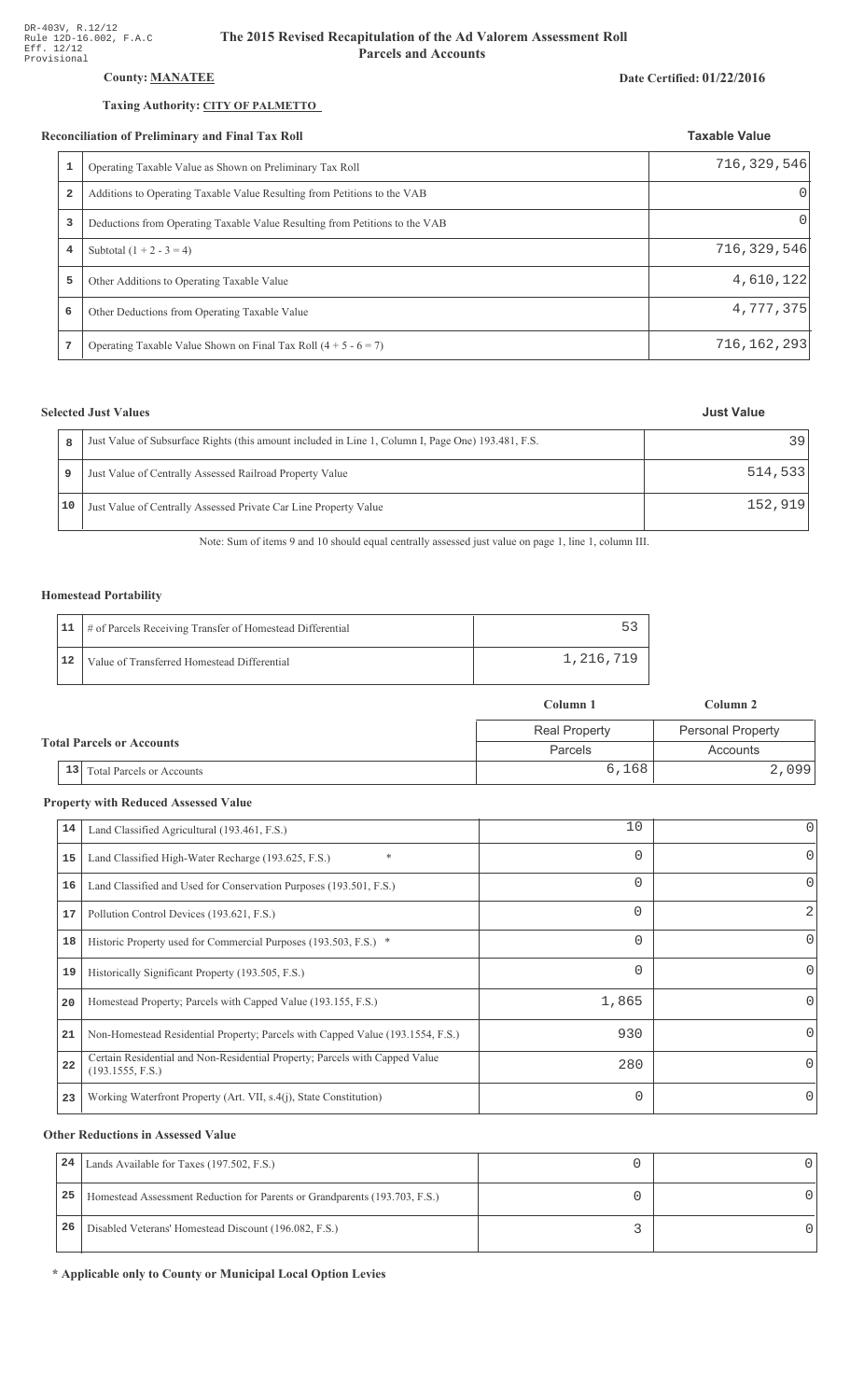Value Data<br>County: MANATEE

Taxing Authority: CEDAR HAMMOCK FIRE RESCUE County: MANATEE

Date Certified: 01/22/2016

| Check one of the following:<br>Municipality<br>County                                                                                                                                                                                 | Column I                                                   | Column II                      | Column III                | Column IV                                       |  |
|---------------------------------------------------------------------------------------------------------------------------------------------------------------------------------------------------------------------------------------|------------------------------------------------------------|--------------------------------|---------------------------|-------------------------------------------------|--|
| x Independent Special District<br><b>School District</b><br>Separate Reports for MSTUs, Dependent Districts and                                                                                                                       | <b>Real Property Including</b><br><b>Subsurface Rights</b> | Personal                       | <b>Centrally Assessed</b> | <b>Total Property</b>                           |  |
| <b>Just Value</b><br>Water Management Basins are not required<br>1 Just Value (193.011, F.S.)                                                                                                                                         | 3, 221, 142, 453                                           | <b>Property</b><br>$\mathbf 0$ | Property<br>0             | $3,221,142,453$ 1                               |  |
| Just Value of All Property in the Following Categories                                                                                                                                                                                |                                                            |                                |                           |                                                 |  |
| 2 Just Value of Land Classified Agricultural (193.461, F.S.)                                                                                                                                                                          | 33, 308, 412                                               | 0                              | 0                         | $33,308,412$ 2                                  |  |
| 3 Just Value of Land Classified High-Water Recharge (193.625, F.S.)                                                                                                                                                                   |                                                            | $\mathbf 0$                    | $\mathbf{0}$              | $0\vert 3$                                      |  |
| 4 Just Value of Land Classified and Used for Conservation Purposes                                                                                                                                                                    |                                                            | $\Omega$                       | $\Omega$                  | $0 \mid 4$                                      |  |
| (193.501, F.S.)                                                                                                                                                                                                                       |                                                            |                                |                           |                                                 |  |
| 5 Just Value of Pollution Control Devices (193.621, F.S.)                                                                                                                                                                             | $\Omega$                                                   | $\mathbf 0$                    | $\mathbf{0}$              | $0\overline{5}$                                 |  |
| 6 Just Value of Historic Property used for Commercial Purposes<br>(193.503, F.S.)                                                                                                                                                     | U                                                          | 0                              | $\Omega$                  | $0 \big  6$                                     |  |
| 7 Just Value of Historically Significant Property (193.505, F.S.)                                                                                                                                                                     |                                                            | $\mathbf{0}$                   | $\mathbf{0}$              | $0\vert 7$                                      |  |
| Just Value of Homestead Property (193.155, F.S.)<br>8                                                                                                                                                                                 | 1,018,015,652                                              | $\mathsf{O}\xspace$            | $\mathsf 0$               | $1,018,015,652$ 8                               |  |
| 9 Just Value of Non-Homestead Residential Property (193.1554, F.S.)                                                                                                                                                                   | 950, 470, 412                                              | $\mathbf 0$                    | $\mathbf{0}$              | $950, 470, 412$ 9                               |  |
| 10 Just Value of Certain Residential and Non-Residential Property                                                                                                                                                                     | 1, 219, 347, 977                                           | $\Omega$                       | $\mathbf 0$               | $1,219,347,977$ 10                              |  |
| (193.1555, F.S.)                                                                                                                                                                                                                      |                                                            |                                |                           |                                                 |  |
| 11 Just Value of Working Waterfront Property<br>(Art. VII, s.4(j), State Constitution)                                                                                                                                                | Ω                                                          | $\Omega$                       | $\mathbf 0$               | 0 11                                            |  |
| <b>Assessed Value of Differentials</b>                                                                                                                                                                                                |                                                            |                                |                           |                                                 |  |
| Homestead Assessment Differential: Just Value Minus Capped<br>$12$<br>Value (193.155, F.S.)                                                                                                                                           | 188, 356, 064                                              | 0                              | $\mathbf{0}$              | $188, 356, 064$ 12                              |  |
| 13 Nonhomestead Residential Property Differential: Just Value<br>Minus Capped Value (193.1554, F.S.)                                                                                                                                  | 68,986,078                                                 | 0                              | $\mathbf{0}$              | 68,986,078 13                                   |  |
| 14 Certain Res. and Nonres. Real Property differential: Just Value                                                                                                                                                                    | 48, 477, 832                                               | $\mathbf 0$                    | $\mathbf{0}$              | 48, 477, 832 14                                 |  |
| Minus Capped Value (193.1555, F.S.)                                                                                                                                                                                                   |                                                            |                                |                           |                                                 |  |
| Assessed Value of All Property in the Following Categories                                                                                                                                                                            |                                                            |                                |                           |                                                 |  |
| 15 Assessed Value of Land Classified Agricultural (193.461, F.S.)<br>16 Assessed Value of Land Classified High-Water Recharge                                                                                                         | 1,133,999                                                  | $\mathbf 0$                    | $\mathbf 0$               | 1, 133, 999 15                                  |  |
| (193.625, F.S.)                                                                                                                                                                                                                       |                                                            | $\Omega$                       | O                         | 0 16                                            |  |
| 17 Assessed Value of Land Classified and used for Conservation<br>Purposes (193.501, F.S.)                                                                                                                                            | $\bigcap$                                                  | $\mathbf 0$                    | 0                         | 0 17                                            |  |
| 18 Assessed Value of Pollution Control Devices (193.621, F.S.)                                                                                                                                                                        | $\bigcap$                                                  | $\mathbf 0$                    | 0                         | 018                                             |  |
| 19 Assessed Value of Historic Property used for Commercial                                                                                                                                                                            |                                                            | $\mathbf 0$                    | $\Omega$                  | $0$ <sup>19</sup>                               |  |
| Purposes (193.503, F.S.)                                                                                                                                                                                                              |                                                            |                                |                           |                                                 |  |
| 20 Assessed Value of Historically Significant Property (193.505, F.S.)                                                                                                                                                                |                                                            | $\mathbf 0$                    | 0                         | 0 20                                            |  |
| 21 Assessed Value of Homestead Property (193.155, F.S.)                                                                                                                                                                               | 829,659,588                                                | $\mathbf{0}$                   | 0                         | $829,659,588$ 21                                |  |
| 22 Assessed Value of Non-Homestead Residential Property<br>(193.1554, F.S.)                                                                                                                                                           | 881, 484, 334                                              | $\mathbf 0$                    | 0                         | 881, 484, 334 22                                |  |
| 23 Assessed Value of Certain Residential and Non-Residential<br>Property (193.1555, F.S.)                                                                                                                                             | 1,170,870,145                                              | $\mathbf{0}$                   | 0                         | 1,170,870,145 23                                |  |
| 24 Assessed Value of Working Waterfront Property<br>(Art. VII, s.4(j), State Constitution)                                                                                                                                            | $\cap$                                                     | $\mathbf{0}$                   | $\Omega$                  | 0 24                                            |  |
| <b>Total Assessed Value</b>                                                                                                                                                                                                           |                                                            |                                |                           |                                                 |  |
| 25 Total Assessed Value                                                                                                                                                                                                               | 2,883,148,066                                              | 0                              | 0                         | 2,883,148,066 25                                |  |
| [Line 1 minus (2 through 11) plus (15 through 24)]                                                                                                                                                                                    |                                                            |                                |                           |                                                 |  |
| <b>Exemptions</b>                                                                                                                                                                                                                     |                                                            |                                |                           |                                                 |  |
| 26 \$25,000 Homestead Exemption $(196.031(1)(a), F.S.)$                                                                                                                                                                               | 233, 466, 368<br>128,629,562                               | $\mathbb O$<br>$\overline{0}$  | $\mathbf{0}$<br>$\Omega$  | 233, 466, 368 26<br>$128,629,562$ <sub>27</sub> |  |
| 27 Additional \$25,000 Homestead Exemption (196.031(1)(b), F.S.)<br>28 Additional Homestead Exemption Age 65 & Older up to                                                                                                            |                                                            |                                |                           |                                                 |  |
| \$50,000 (196.075, F.S.)                                                                                                                                                                                                              | $\Omega$                                                   | $\mathbb O$                    | $\Omega$                  | $0$ 28                                          |  |
| 29 Tangible Personal Property \$25,000 Exemption (196.183, F.S.)                                                                                                                                                                      | $\cap$                                                     | $\overline{0}$                 | 0                         | 0 29                                            |  |
| 30 Governmental Exemption (196.199, 196.1993, F.S.)                                                                                                                                                                                   | 189, 755, 314                                              | $\mathbb O$                    | $\Omega$                  | 189, 755, 314 30                                |  |
| 31 Institutional Exemptions - Charitable, Religious, Scientific,<br>Literary, Educational (196.196, 196.197, 196.1975, 196.1977,<br>196.1978, 196.198, 196.1983, 196.1985, 196.1986, 196.1987,<br>196.1999, 196.2001, 196.2002, F.S.) | 95,088,761                                                 | $\Omega$                       | $\Omega$                  | 95,088,761 31                                   |  |
| 32 Widows / Widowers Exemption (196.202, F.S.)                                                                                                                                                                                        | 749,366                                                    | $\overline{0}$                 | $\Omega$                  | 749, 366 32                                     |  |
| 33 Disability / Blind Exemptions<br>(196.081, 196.091, 196.101, 196.202, 196.24, F.S.)                                                                                                                                                | 9,764,164                                                  | $\mathbf 0$                    | $\Omega$                  | 9,764,164 33                                    |  |
| 34 Land Dedicated in Perpetuity for Conservation Purposes                                                                                                                                                                             | 0                                                          | $\mathbf 0$                    | $\Omega$                  | $0\overline{34}$                                |  |
| (196.26, F.S)<br>Historic Property Exemption (196.1961, 196.1997,                                                                                                                                                                     |                                                            |                                |                           |                                                 |  |
| $35$ 196.1998, F.S.)                                                                                                                                                                                                                  | $\mathbf{0}$                                               | $\mathbf 0$                    | $\mathbf{0}$              | 0 35                                            |  |
| 36 Econ. Dev. Exemption (196.1995, F.S.), Licensed Child Care<br>Facility in Ent. Zone (196.095, F.S.)                                                                                                                                | $\Omega$                                                   | $\mathsf{O}\xspace$            | $\mathbf 0$               | $\overline{0}$ 36                               |  |
| 37 Lands Available for Taxes (197.502, F.S.)                                                                                                                                                                                          | 100                                                        | $\circ$                        | 0                         | 10037                                           |  |
| 38 Homestead Assessment Reduction for Parents or Grandparents<br>(193.703, F.S.)                                                                                                                                                      | $\Omega$                                                   | $\mathbf 0$                    | $\Omega$                  | 0 38                                            |  |
| Disabled Veterans' Homestead Discount (196.082, F.S.)                                                                                                                                                                                 | 137,023                                                    | $\mathbb O$                    | $\mathbf 0$               | $137,023$ 39                                    |  |
| 40 Deployed Service Member's Homestead Exemption (196.173, F.S.)                                                                                                                                                                      |                                                            | 0                              | $\mathbf{0}$              | 0 40                                            |  |
| 41 Additional Homestead Exemption Age 65 and Older & 25 yr                                                                                                                                                                            | $\mathsf{O}\xspace$                                        | $\mathsf{O}\xspace$            | $\mathbf 0$               | $\sqrt{41}$                                     |  |
| Residence (196.075, F.S.)<br><b>Total Exempt Value</b>                                                                                                                                                                                |                                                            |                                |                           |                                                 |  |
| 42 Total Exempt Value (add 26 through 41)                                                                                                                                                                                             | 657,590,658                                                | $\mathsf 0$                    | $\mathbf{0}$              | 657,590,65842                                   |  |
| <b>Total Taxable Value</b>                                                                                                                                                                                                            |                                                            |                                |                           |                                                 |  |
| $\vert$ 43 Total Taxable Value (25 minus 42)                                                                                                                                                                                          | 2, 225, 557, 408                                           | 0                              |                           | $2,225,557,408$ 43                              |  |

\* Applicable only to County or Municipal Local Option Levies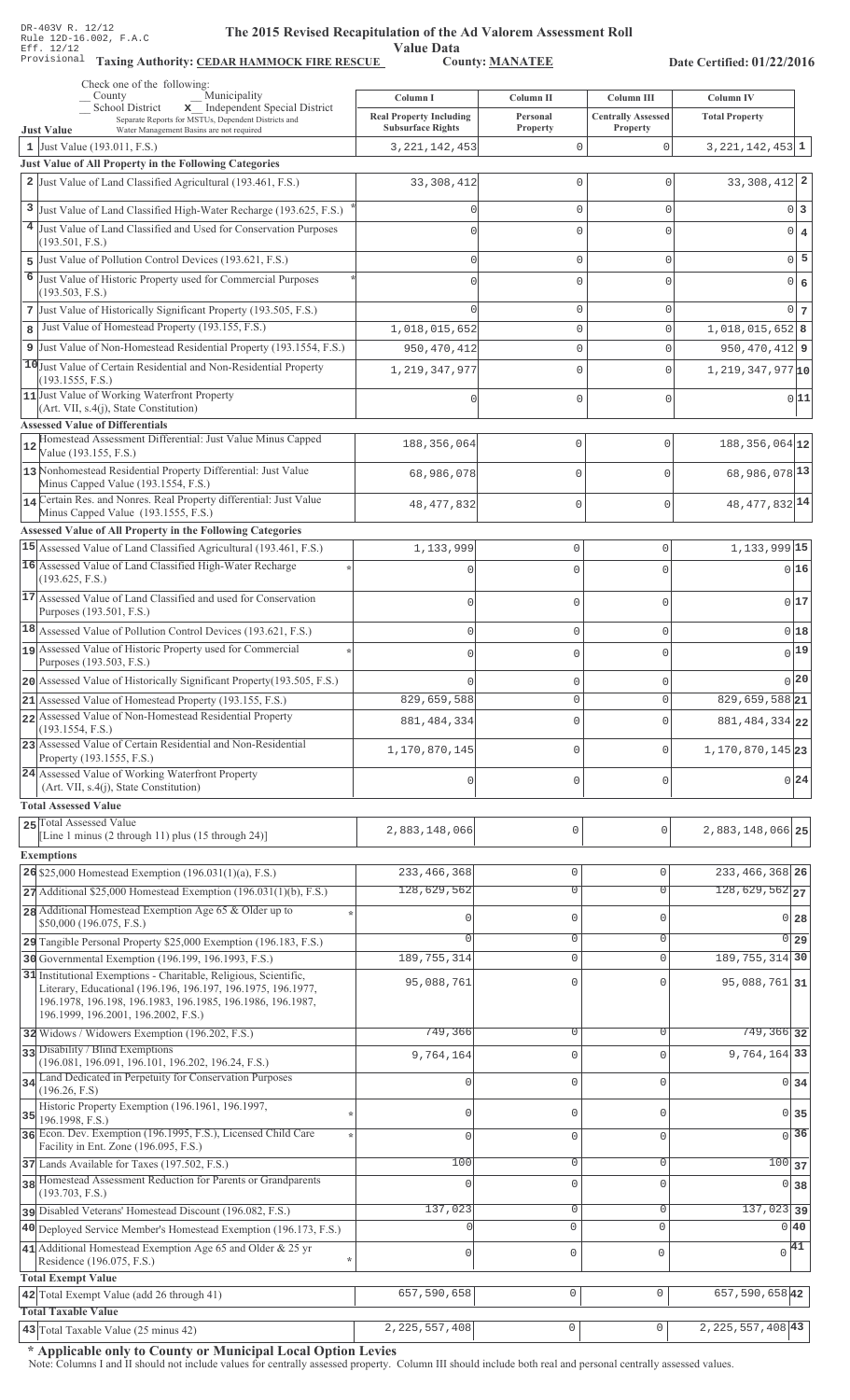## **County: MANATEE**

# Taxing Authority: CEDAR HAMMOCK FIRE RESCUE

#### Reconciliation of Preliminary and Final Tax Roll

| conciliation of Preliminary and Final Tax Roll |                                                                             | <b>Taxable Value</b> |
|------------------------------------------------|-----------------------------------------------------------------------------|----------------------|
|                                                | Operating Taxable Value as Shown on Preliminary Tax Roll                    | 2, 234, 260, 452     |
| 2                                              | Additions to Operating Taxable Value Resulting from Petitions to the VAB    | 0                    |
| 3                                              | Deductions from Operating Taxable Value Resulting from Petitions to the VAB | 0                    |
| 4                                              | Subtotal $(1 + 2 - 3 = 4)$                                                  | 2, 234, 260, 452     |
| 5                                              | Other Additions to Operating Taxable Value                                  | 11,405,871           |
| 6                                              | Other Deductions from Operating Taxable Value                               | 20,108,915           |
|                                                | Operating Taxable Value Shown on Final Tax Roll $(4 + 5 - 6 = 7)$           | 2,225,557,408        |

# **Selected Just Values**

| 8  | Just Value of Subsurface Rights (this amount included in Line 1, Column I, Page One) 193.481, F.S. | 235    |
|----|----------------------------------------------------------------------------------------------------|--------|
| 9  | Just Value of Centrally Assessed Railroad Property Value                                           | $\cap$ |
| 10 | Just Value of Centrally Assessed Private Car Line Property Value                                   | $\cap$ |

Note: Sum of items 9 and 10 should equal centrally assessed just value on page 1, line 1, column III.

### **Homestead Portability**

|    | 11   # of Parcels Receiving Transfer of Homestead Differential | 4 <sup>1</sup> |
|----|----------------------------------------------------------------|----------------|
| 12 | Value of Transferred Homestead Differential                    | 1,414,266      |

|                                        | Column 1             | Column 2                 |
|----------------------------------------|----------------------|--------------------------|
|                                        | <b>Real Property</b> | <b>Personal Property</b> |
| <b>Total Parcels or Accounts</b>       | Parcels              | Accounts                 |
| 13<br><b>Total Parcels or Accounts</b> | 23,667               |                          |

## **Property with Reduced Assessed Value**

| 14 | Land Classified Agricultural (193.461, F.S.)                                                    | 21       | 0            |
|----|-------------------------------------------------------------------------------------------------|----------|--------------|
| 15 | $\ast$<br>Land Classified High-Water Recharge (193.625, F.S.)                                   | $\Omega$ | 0            |
| 16 | Land Classified and Used for Conservation Purposes (193.501, F.S.)                              | 0        | O            |
| 17 | Pollution Control Devices (193.621, F.S.)                                                       | 0        | 0            |
| 18 | Historic Property used for Commercial Purposes (193.503, F.S.) *                                | 0        | 0            |
| 19 | Historically Significant Property (193.505, F.S.)                                               | 0        | 0            |
| 20 | Homestead Property; Parcels with Capped Value (193.155, F.S.)                                   | 8,307    | <sup>0</sup> |
| 21 | Non-Homestead Residential Property; Parcels with Capped Value (193.1554, F.S.)                  | 7,253    | <sup>o</sup> |
| 22 | Certain Residential and Non-Residential Property; Parcels with Capped Value<br>(193.1555, F.S.) | 302      | 0            |
| 23 | Working Waterfront Property (Art. VII, s.4(j), State Constitution)                              | $\Omega$ | $\Omega$     |

## **Other Reductions in Assessed Value**

| 24 | Lands Available for Taxes (197.502, F.S.)                                  |  |
|----|----------------------------------------------------------------------------|--|
| 25 | Homestead Assessment Reduction for Parents or Grandparents (193.703, F.S.) |  |
| 26 | Disabled Veterans' Homestead Discount (196.082, F.S.)                      |  |

\* Applicable only to County or Municipal Local Option Levies

#### Date Certified: 01/22/2016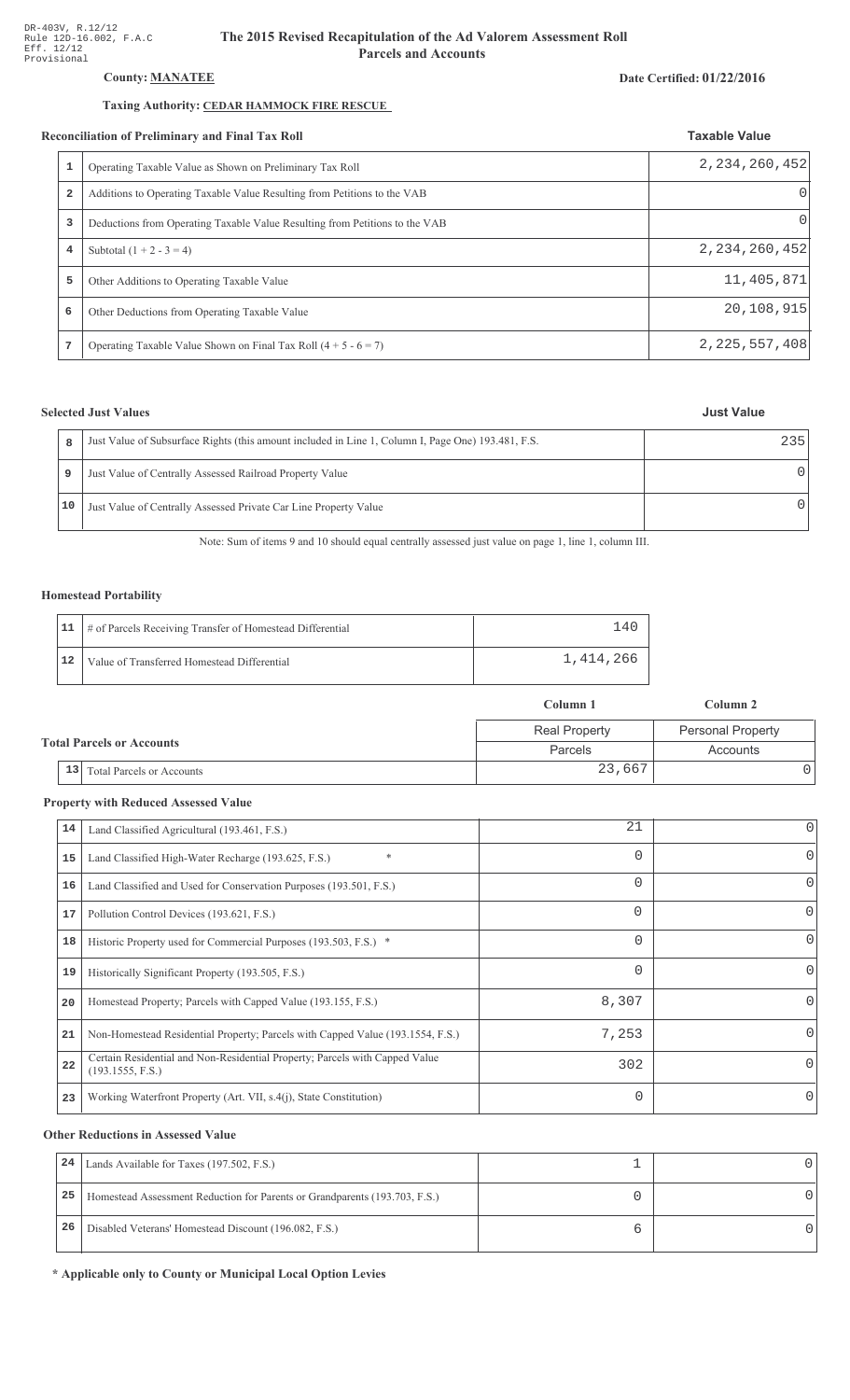# **The 2015 Rev** ised Recapitulation of the Ad Valorem Assessment Roll ation of ....<br>Value Data<br>County: <u>MANATEE</u>

Taxing Authority: SOUTHERN MAN FIRE RESCUE County: MANATEE

Date Certified: 01/22/2016

| Check one of the following:<br>Municipality<br>County                                                                      |                                                            |                               |                                       |                                                   |
|----------------------------------------------------------------------------------------------------------------------------|------------------------------------------------------------|-------------------------------|---------------------------------------|---------------------------------------------------|
| x Independent Special District<br>School District                                                                          | Column I                                                   | Column II                     | Column III                            | <b>Column IV</b>                                  |
| Separate Reports for MSTUs, Dependent Districts and<br><b>Just Value</b><br>Water Management Basins are not required       | <b>Real Property Including</b><br><b>Subsurface Rights</b> | Personal<br>Property          | <b>Centrally Assessed</b><br>Property | <b>Total Property</b>                             |
| 1 Just Value (193.011, F.S.)                                                                                               | 5,350,069,913                                              | 0                             | $\mathbf 0$                           | $5,350,069,913$ 1                                 |
| <b>Just Value of All Property in the Following Categories</b>                                                              |                                                            |                               |                                       |                                                   |
| 2 Just Value of Land Classified Agricultural (193.461, F.S.)                                                               | 24,901,664                                                 | 0                             | 0                                     | $24,901,664$ 2                                    |
| 3 Just Value of Land Classified High-Water Recharge (193.625, F.S.)                                                        |                                                            | 0                             | 0                                     | 0 <sup>3</sup>                                    |
| 4 Just Value of Land Classified and Used for Conservation Purposes                                                         |                                                            | 0                             | $\Omega$                              |                                                   |
| (193.501, F.S.)                                                                                                            |                                                            |                               |                                       | $0 \mid 4$                                        |
| 5 Just Value of Pollution Control Devices (193.621, F.S.)                                                                  | $\cap$                                                     | 0                             | 0                                     | $0\overline{5}$                                   |
| 6<br>Just Value of Historic Property used for Commercial Purposes                                                          |                                                            | 0                             | $\Omega$                              | $0 \big  6$                                       |
| (193.503, F.S.)                                                                                                            |                                                            |                               |                                       |                                                   |
| 7 Just Value of Historically Significant Property (193.505, F.S.)                                                          |                                                            | 0                             | 0                                     | 0 <sub>7</sub>                                    |
| Just Value of Homestead Property (193.155, F.S.)<br>8                                                                      | 2,605,405,891                                              | 0                             | 0                                     | $2,605,405,891$ 8                                 |
| 9 Just Value of Non-Homestead Residential Property (193.1554, F.S.)                                                        | 1,381,473,269                                              | 0                             | 0                                     | $1,381,473,269$ 9                                 |
| 10 Just Value of Certain Residential and Non-Residential Property<br>(193.1555, F.S.)                                      | 1,338,289,089                                              | 0                             | 0                                     | $1,338,289,089$ <sup>10</sup>                     |
| 11 Just Value of Working Waterfront Property                                                                               | Ω                                                          | 0                             | 0                                     | 0 11                                              |
| (Art. VII, s.4(j), State Constitution)                                                                                     |                                                            |                               |                                       |                                                   |
| <b>Assessed Value of Differentials</b><br>Homestead Assessment Differential: Just Value Minus Capped                       |                                                            |                               |                                       |                                                   |
| 12<br>Value (193.155, F.S.)                                                                                                | 457,621,100                                                | $\mathbf{0}$                  | $\mathbf 0$                           | 457,621,100 12                                    |
| 13 Nonhomestead Residential Property Differential: Just Value                                                              | 57,559,827                                                 | $\mathbf{0}$                  | $\Omega$                              | $57,559,827$ <sup>13</sup>                        |
| Minus Capped Value (193.1554, F.S.)                                                                                        |                                                            |                               |                                       |                                                   |
| 14 Certain Res. and Nonres. Real Property differential: Just Value<br>Minus Capped Value (193.1555, F.S.)                  | 36,186,438                                                 | $\mathbf{0}$                  | $\Omega$                              | 36, 186, 438 14                                   |
| Assessed Value of All Property in the Following Categories                                                                 |                                                            |                               |                                       |                                                   |
| 15 Assessed Value of Land Classified Agricultural (193.461, F.S.)                                                          | 584,457                                                    | $\mathbb O$                   | $\mathbf 0$                           | 584,457 15                                        |
| 16 Assessed Value of Land Classified High-Water Recharge                                                                   |                                                            | $\Omega$                      | $\Omega$                              | 016                                               |
| (193.625, F.S.)                                                                                                            |                                                            |                               |                                       |                                                   |
| 17 Assessed Value of Land Classified and used for Conservation                                                             | $\bigcap$                                                  | $\circ$                       | $\Omega$                              | 017                                               |
| Purposes (193.501, F.S.)                                                                                                   |                                                            |                               |                                       |                                                   |
| 18 Assessed Value of Pollution Control Devices (193.621, F.S.)                                                             | $\mathbf{0}$                                               | $\mathbf 0$                   | $\Omega$                              | 018                                               |
| 19 Assessed Value of Historic Property used for Commercial<br>Purposes (193.503, F.S.)                                     | $\Omega$                                                   | $\mathbf{0}$                  | $\Omega$                              | 0 19                                              |
| 20 Assessed Value of Historically Significant Property (193.505, F.S.)                                                     |                                                            | $\circ$                       | $\Omega$                              | 0 20                                              |
| 21 Assessed Value of Homestead Property (193.155, F.S.)                                                                    | 2, 147, 784, 791                                           | $\circ$                       | 0                                     | $\overline{2,147,784,791}$ 21                     |
| 22 Assessed Value of Non-Homestead Residential Property                                                                    |                                                            |                               | $\Omega$                              |                                                   |
| (193.1554, F.S.)                                                                                                           | 1,323,913,442                                              | $\mathbf{0}$                  |                                       | 1, 323, 913, 442 22                               |
| 23 Assessed Value of Certain Residential and Non-Residential<br>Property (193.1555, F.S.)                                  | 1,302,102,651                                              | $\circ$                       | $\Omega$                              | 1,302,102,651 23                                  |
| 24 Assessed Value of Working Waterfront Property                                                                           |                                                            |                               |                                       |                                                   |
| (Art. VII, s.4(j), State Constitution)                                                                                     | $\cap$                                                     | $\mathbf 0$                   | $\Omega$                              | $0\vert 24$                                       |
| <b>Total Assessed Value</b>                                                                                                |                                                            |                               |                                       |                                                   |
| 25 Total Assessed Value                                                                                                    | 4,774,385,341                                              | 0                             | 0                                     | 4, 774, 385, 341 25                               |
| [Line 1 minus (2 through 11) plus (15 through 24)]                                                                         |                                                            |                               |                                       |                                                   |
| <b>Exemptions</b>                                                                                                          |                                                            |                               |                                       |                                                   |
| 26 \$25,000 Homestead Exemption $(196.031(1)(a), F.S.)$                                                                    | 361, 246, 666<br>293, 271, 037                             | $\mathbb O$<br>$\overline{0}$ | $\mathbf{0}$<br>$\Omega$              | 361, 246, 666 26<br>$293, 271, 037$ <sub>27</sub> |
| 27 Additional \$25,000 Homestead Exemption (196.031(1)(b), F.S.)                                                           |                                                            |                               |                                       |                                                   |
| 28 Additional Homestead Exemption Age 65 & Older up to<br>\$50,000 (196.075, F.S.)                                         |                                                            | $\mathbf 0$                   | $\cap$                                | $0$ 28                                            |
| 29 Tangible Personal Property \$25,000 Exemption (196.183, F.S.)                                                           |                                                            | $\overline{0}$                | $\Omega$                              | $0\overline{29}$                                  |
| 30 Governmental Exemption (196.199, 196.1993, F.S.)                                                                        | 118, 422, 595                                              | $\mathbb O$                   | $\mathbf 0$                           | 118, 422, 595 30                                  |
| 31 Institutional Exemptions - Charitable, Religious, Scientific,                                                           | 71,484,817                                                 | $\mathbf{0}$                  |                                       | $71,484,817$ 31                                   |
| Literary, Educational (196.196, 196.197, 196.1975, 196.1977,<br>196.1978, 196.198, 196.1983, 196.1985, 196.1986, 196.1987, |                                                            |                               |                                       |                                                   |
| 196.1999, 196.2001, 196.2002, F.S.)                                                                                        |                                                            |                               |                                       |                                                   |
| 32 Widows / Widowers Exemption (196.202, F.S.)                                                                             | 952,345                                                    | $\overline{0}$                | $\Omega$                              | $952, 345$ 32                                     |
| 33 Disability / Blind Exemptions                                                                                           | 22,380,739                                                 | $\mathbf 0$                   | $\cap$                                | 22,380,739 33                                     |
| (196.081, 196.091, 196.101, 196.202, 196.24, F.S.)<br>34 Land Dedicated in Perpetuity for Conservation Purposes            |                                                            |                               |                                       |                                                   |
| (196.26, F.S)                                                                                                              |                                                            | $\mathbb O$                   | $\cap$                                | 0 34                                              |
| Historic Property Exemption (196.1961, 196.1997,                                                                           |                                                            | $\mathbf 0$                   | $\mathbf{0}$                          | 0 35                                              |
| 35<br>196.1998, F.S.)<br>36 Econ. Dev. Exemption (196.1995, F.S.), Licensed Child Care                                     |                                                            |                               |                                       | $\overline{0}$ 36                                 |
| Facility in Ent. Zone (196.095, F.S.)                                                                                      | O                                                          | $\mathbb O$                   | $\mathbf{0}$                          |                                                   |
| 37 Lands Available for Taxes (197.502, F.S.)                                                                               | Ω                                                          | $\mathbb O$                   | 0                                     | $\overline{0}$<br>37                              |
| 38 Homestead Assessment Reduction for Parents or Grandparents                                                              | 83,852                                                     | $\mathbf 0$                   | $\Omega$                              | 83,852 38                                         |
| (193.703, F.S.)                                                                                                            |                                                            |                               | $\mathbf 0$                           | $1,183,548$ 39                                    |
| pisabled Veterans' Homestead Discount (196.082, F.S.)                                                                      | 1,183,548                                                  | $\mathbf 0$<br>$\mathbf{0}$   | $\Omega$                              | 0 40                                              |
| 40 Deployed Service Member's Homestead Exemption (196.173, F.S.)                                                           |                                                            |                               |                                       |                                                   |
| 41 Additional Homestead Exemption Age 65 and Older & 25 yr<br>Residence (196.075, F.S.)                                    | 0                                                          | $\mathbf 0$                   | $\mathbf 0$                           | $\sqrt{41}$                                       |
| <b>Total Exempt Value</b>                                                                                                  |                                                            |                               |                                       |                                                   |
| 42 Total Exempt Value (add 26 through 41)                                                                                  | 869,025,599                                                | $\mathsf 0$                   | 0                                     | 869,025,599 42                                    |
| <b>Total Taxable Value</b>                                                                                                 |                                                            |                               |                                       |                                                   |
| 43 Total Taxable Value (25 minus 42)                                                                                       | 3,905,359,742                                              | U                             | U                                     | $3,905,359,742$ 43                                |

\* Applicable only to County or Municipal Local Option Levies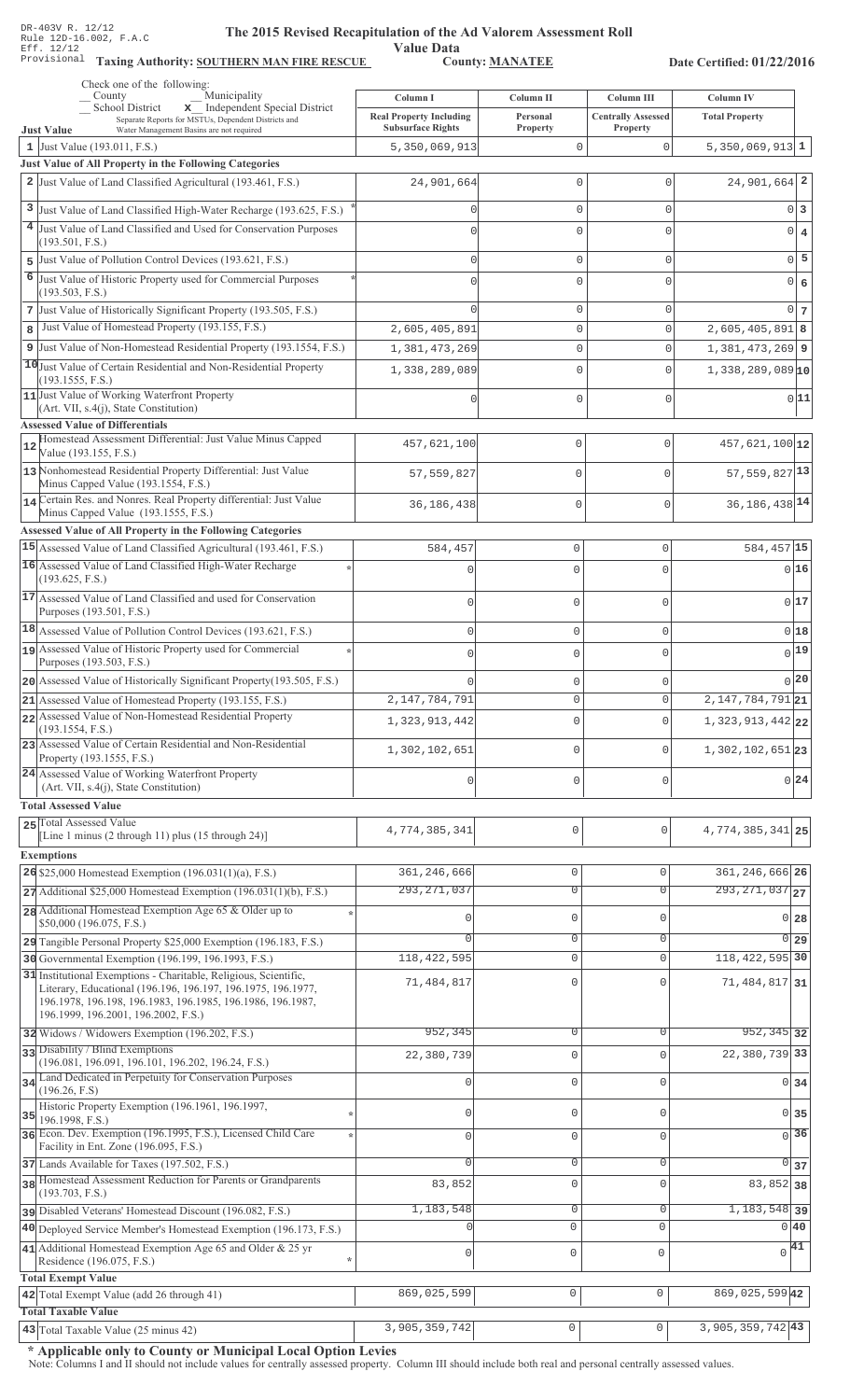# **County: MANATEE**

# Taxing Authority: SOUTHERN MAN FIRE RESCUE

#### **Reconciliation of Preliminary and Final Tax Roll**

|   | conciliation of Preliminary and Final Tax Roll                              | <b>Taxable Value</b> |
|---|-----------------------------------------------------------------------------|----------------------|
| 1 | Operating Taxable Value as Shown on Preliminary Tax Roll                    | 3,910,308,952        |
| 2 | Additions to Operating Taxable Value Resulting from Petitions to the VAB    | $\Omega$             |
| 3 | Deductions from Operating Taxable Value Resulting from Petitions to the VAB | $\Omega$             |
| 4 | Subtotal $(1 + 2 - 3 = 4)$                                                  | 3,910,308,952        |
| 5 | Other Additions to Operating Taxable Value                                  | 10,548,468           |
| 6 | Other Deductions from Operating Taxable Value                               | 15,497,678           |
| 7 | Operating Taxable Value Shown on Final Tax Roll $(4 + 5 - 6 = 7)$           | 3,905,359,742        |

## **Selected Just Values**

| R  | Just Value of Subsurface Rights (this amount included in Line 1, Column I, Page One) 193.481, F.S. | 7,271 |
|----|----------------------------------------------------------------------------------------------------|-------|
| 9  | Just Value of Centrally Assessed Railroad Property Value                                           |       |
| 10 | Just Value of Centrally Assessed Private Car Line Property Value                                   |       |

Note: Sum of items 9 and 10 should equal centrally assessed just value on page 1, line 1, column III.

### **Homestead Portability**

|    | 11   # of Parcels Receiving Transfer of Homestead Differential | 244       |
|----|----------------------------------------------------------------|-----------|
| 12 | Value of Transferred Homestead Differential                    | 5,715,326 |

|                                        | Column 1             | Column 2                 |
|----------------------------------------|----------------------|--------------------------|
|                                        | <b>Real Property</b> | <b>Personal Property</b> |
| <b>Total Parcels or Accounts</b>       | Parcels              | Accounts                 |
| 13<br><b>Total Parcels or Accounts</b> | 30,624               |                          |

## **Property with Reduced Assessed Value**

| 14 | Land Classified Agricultural (193.461, F.S.)                                                    | 61       | 0            |
|----|-------------------------------------------------------------------------------------------------|----------|--------------|
| 15 | $\ast$<br>Land Classified High-Water Recharge (193.625, F.S.)                                   | $\Omega$ | 0            |
| 16 | Land Classified and Used for Conservation Purposes (193.501, F.S.)                              | $\Omega$ | O            |
| 17 | Pollution Control Devices (193.621, F.S.)                                                       | $\Omega$ | 0            |
| 18 | Historic Property used for Commercial Purposes (193.503, F.S.) *                                | $\Omega$ | 0            |
| 19 | Historically Significant Property (193.505, F.S.)                                               | $\Omega$ | 0            |
| 20 | Homestead Property; Parcels with Capped Value (193.155, F.S.)                                   | 13,014   | <sup>o</sup> |
| 21 | Non-Homestead Residential Property; Parcels with Capped Value (193.1554, F.S.)                  | 6,036    | <sup>o</sup> |
| 22 | Certain Residential and Non-Residential Property; Parcels with Capped Value<br>(193.1555, F.S.) | 386      | 0            |
| 23 | Working Waterfront Property (Art. VII, s.4(j), State Constitution)                              | $\Omega$ | 0            |

## **Other Reductions in Assessed Value**

| 24 | Lands Available for Taxes (197.502, F.S.)                                  |    |  |
|----|----------------------------------------------------------------------------|----|--|
| 25 | Homestead Assessment Reduction for Parents or Grandparents (193.703, F.S.) |    |  |
| 26 | Disabled Veterans' Homestead Discount (196.082, F.S.)                      | 18 |  |

\* Applicable only to County or Municipal Local Option Levies

#### Date Certified: 01/22/2016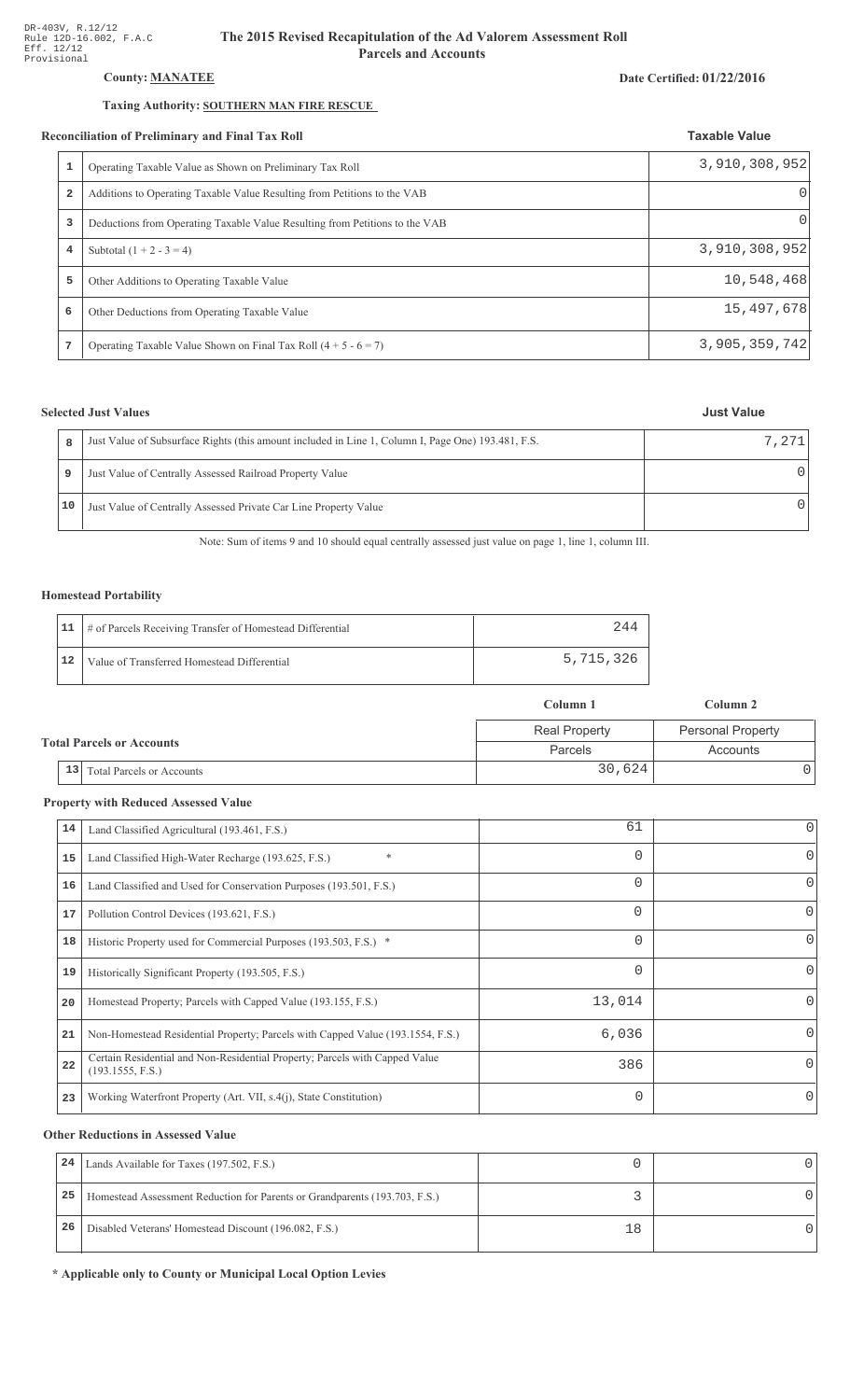Value Data<br>County: MANATEE Taxing Authority: **EAST MANATEE FIRE RESCUE** County: **MANATEE** 

Date Certified: 01/22/2016

|   | Check one of the following:<br>Municipality<br>County                                                                      |                                            |                              |                                         |                                    |  |
|---|----------------------------------------------------------------------------------------------------------------------------|--------------------------------------------|------------------------------|-----------------------------------------|------------------------------------|--|
|   | School District<br>x Independent Special District                                                                          | Column I<br><b>Real Property Including</b> | <b>Column II</b><br>Personal | Column III<br><b>Centrally Assessed</b> | Column IV<br><b>Total Property</b> |  |
|   | Separate Reports for MSTUs, Dependent Districts and<br><b>Just Value</b><br>Water Management Basins are not required       | <b>Subsurface Rights</b>                   | Property                     | Property                                |                                    |  |
|   | 1 Just Value $(193.011, F.S.)$                                                                                             | 8,891,488,579                              | $\mathbb O$                  | 0                                       | $8,891,488,579$ 1                  |  |
|   | Just Value of All Property in the Following Categories                                                                     |                                            |                              |                                         |                                    |  |
|   | 2 Just Value of Land Classified Agricultural (193.461, F.S.)                                                               | 234, 177, 159                              | $\mathbf{0}$                 | 0                                       | $234, 177, 159$ 2                  |  |
|   | 3 Just Value of Land Classified High-Water Recharge (193.625, F.S.)                                                        | O                                          | $\mathbf{0}$                 | 0                                       | $0\vert 3$                         |  |
|   | 4 Just Value of Land Classified and Used for Conservation Purposes<br>(193.501, F.S.)                                      |                                            | 0                            | $\Omega$                                | $0 \mid 4$                         |  |
| 5 | Just Value of Pollution Control Devices (193.621, F.S.)                                                                    | $\Omega$                                   | $\mathbf{0}$                 | 0                                       | $0\overline{5}$                    |  |
| 6 | Just Value of Historic Property used for Commercial Purposes                                                               |                                            | 0                            | $\Omega$                                | $0 \big  6$                        |  |
|   | (193.503, F.S.)                                                                                                            |                                            |                              |                                         |                                    |  |
| 8 | 7 Just Value of Historically Significant Property (193.505, F.S.)<br>Just Value of Homestead Property (193.155, F.S.)      | 4,945,891,837                              | $\mathbf{0}$<br>$\mathbf{0}$ | 0<br>0                                  | $0\vert$ 7<br>$4,945,891,837$ 8    |  |
|   | 9 Just Value of Non-Homestead Residential Property (193.1554, F.S.)                                                        | 2,514,000,652                              | $\mathbf 0$                  | 0                                       | $2,514,000,652$ 9                  |  |
|   | 10 Just Value of Certain Residential and Non-Residential Property                                                          | 1,197,418,931                              | 0                            | 0                                       | $1,197,418,931$ <sub>10</sub>      |  |
|   | (193.1555, F.S.)                                                                                                           |                                            |                              |                                         |                                    |  |
|   | 11 Just Value of Working Waterfront Property<br>(Art. VII, s.4(j), State Constitution)                                     | O                                          | 0                            | 0                                       | 0 11                               |  |
|   | <b>Assessed Value of Differentials</b>                                                                                     |                                            |                              |                                         |                                    |  |
|   | Homestead Assessment Differential: Just Value Minus Capped<br>Value (193.155, F.S.)                                        | 886,830,893                                | $\mathbf{0}$                 | $\mathbf{0}$                            | 886,830,893 12                     |  |
|   | 13 Nonhomestead Residential Property Differential: Just Value                                                              | 104,006,855                                | $\mathbf{0}$                 | $\mathbf{0}$                            | 104,006,855 13                     |  |
|   | Minus Capped Value (193.1554, F.S.)<br>14 Certain Res. and Nonres. Real Property differential: Just Value                  |                                            |                              |                                         | 29, 554, 575 14                    |  |
|   | Minus Capped Value (193.1555, F.S.)                                                                                        | 29,554,575                                 | $\mathbf{0}$                 | $\mathbf{0}$                            |                                    |  |
|   | <b>Assessed Value of All Property in the Following Categories</b>                                                          |                                            |                              |                                         |                                    |  |
|   | 15 Assessed Value of Land Classified Agricultural (193.461, F.S.)                                                          | 9,970,472                                  | $\mathbf 0$                  | 0                                       | $9,970,472$ 15                     |  |
|   | 16 Assessed Value of Land Classified High-Water Recharge<br>(193.625, F.S.)                                                | n                                          | $\mathbf 0$                  | 0                                       | 0 16                               |  |
|   | 17 Assessed Value of Land Classified and used for Conservation                                                             | $\cap$                                     | $\Omega$                     | 0                                       | 0 17                               |  |
|   | Purposes (193.501, F.S.)                                                                                                   |                                            |                              |                                         |                                    |  |
|   | 18 Assessed Value of Pollution Control Devices (193.621, F.S.)                                                             | $\mathbf 0$                                | $\mathbf 0$                  | 0                                       | 0 18                               |  |
|   | 19 Assessed Value of Historic Property used for Commercial<br>Purposes (193.503, F.S.)                                     | $\Omega$                                   | $\mathbf 0$                  | O                                       | $_{0} 19 $                         |  |
|   | 20 Assessed Value of Historically Significant Property (193.505, F.S.)                                                     |                                            | $\Omega$                     |                                         | 0 20                               |  |
|   | 21 Assessed Value of Homestead Property (193.155, F.S.)                                                                    | 4,059,060,944                              | U                            |                                         | $4,059,060,944$ 21                 |  |
|   | 22 Assessed Value of Non-Homestead Residential Property<br>(193.1554, F.S.)                                                | 2,409,993,797                              | $\Omega$                     | $\Omega$                                | 2,409,993,797 22                   |  |
|   | 23 Assessed Value of Certain Residential and Non-Residential<br>Property (193.1555, F.S.)                                  | 1,167,864,356                              | 0                            | $\mathbf{0}$                            | 1, 167, 864, 356 23                |  |
|   | 24 Assessed Value of Working Waterfront Property                                                                           |                                            |                              |                                         | 0 24                               |  |
|   | (Art. VII, s.4(j), State Constitution)                                                                                     | 0                                          | $\mathbf 0$                  | 0                                       |                                    |  |
|   | <b>Total Assessed Value</b>                                                                                                |                                            |                              |                                         |                                    |  |
|   | 25 Total Assessed Value<br>[Line 1 minus $(2 \text{ through } 11)$ plus $(15 \text{ through } 24)$ ]                       | 7,646,889,569                              | $\mathbf 0$                  | 0                                       | 7,646,889,569 25                   |  |
|   | <b>Exemptions</b>                                                                                                          |                                            |                              |                                         |                                    |  |
|   | 26 \$25,000 Homestead Exemption $(196.031(1)(a), F.S.)$                                                                    | 406,698,540                                | $\mathsf{O}\xspace$          | $\mathbf{0}$                            | 406,698,540 26                     |  |
|   | $27$ Additional \$25,000 Homestead Exemption (196.031(1)(b), F.S.)                                                         | 397, 169, 899                              | $\overline{0}$               | 0                                       | $397, 169, 899$ <sub>27</sub>      |  |
|   | 28 Additional Homestead Exemption Age 65 & Older up to<br>\$50,000 (196.075, F.S.)                                         | 0                                          | $\mathbf 0$                  | $\mathbf{0}$                            | 0 <sub>28</sub>                    |  |
|   | 29 Tangible Personal Property \$25,000 Exemption (196.183, F.S.)                                                           |                                            | 0                            | 0                                       | $0\,$ 29                           |  |
|   | 30 Governmental Exemption (196.199, 196.1993, F.S.)                                                                        | 151,988,993                                | $\mathbb O$                  | 0                                       | 151,988,993 30                     |  |
|   | 31 Institutional Exemptions - Charitable, Religious, Scientific,                                                           | 142, 205, 081                              | $\mathbf 0$                  | $\mathbf{0}$                            | 142, 205, 081 31                   |  |
|   | Literary, Educational (196.196, 196.197, 196.1975, 196.1977,<br>196.1978, 196.198, 196.1983, 196.1985, 196.1986, 196.1987, |                                            |                              |                                         |                                    |  |
|   | 196.1999, 196.2001, 196.2002, F.S.)<br>32 Widows / Widowers Exemption (196.202, F.S.)                                      | 603,841                                    | 0                            | 0                                       | $603,841$ 32                       |  |
|   | 33 Disability / Blind Exemptions                                                                                           | 34,615,692                                 | $\mathsf{O}\xspace$          | $\Omega$                                | 34, 615, 692 33                    |  |
|   | (196.081, 196.091, 196.101, 196.202, 196.24, F.S.)                                                                         |                                            |                              |                                         |                                    |  |
|   | 34 Land Dedicated in Perpetuity for Conservation Purposes<br>(196.26, F.S)                                                 | $\mathbf{0}$                               | $\mathsf{O}\xspace$          | $\mathbf{0}$                            | $0 \overline{\smash)34}$           |  |
|   | Historic Property Exemption (196.1961, 196.1997,                                                                           | $\circ$                                    | $\mathbb O$                  | $\mathbf{0}$                            | $0 \overline{\smash{\big)}\ 35}$   |  |
|   | $35$ 196.1998, F.S.)<br>36 Econ. Dev. Exemption (196.1995, F.S.), Licensed Child Care                                      | $\circ$                                    | $\mathsf{O}\xspace$          | $\Omega$                                | $\sqrt{36}$                        |  |
|   | Facility in Ent. Zone (196.095, F.S.)                                                                                      |                                            |                              |                                         |                                    |  |
|   | 37 Lands Available for Taxes (197.502, F.S.)                                                                               | $\mathbf{0}$                               | $\mathbb O$                  | $\mathbf 0$                             | $\overline{0}$ 37                  |  |
|   | 38 Homestead Assessment Reduction for Parents or Grandparents<br>(193.703, F.S.)                                           | 427,640                                    | $\mathsf{O}\xspace$          | $\Omega$                                | 427,640 38                         |  |
|   | pisabled Veterans' Homestead Discount (196.082, F.S.)                                                                      | 2,424,376                                  | $\mathbb O$                  | $\mathbf 0$                             | $\overline{2,424,376}$ 39          |  |
|   | 40 Deployed Service Member's Homestead Exemption (196.173, F.S.)                                                           |                                            | $\circ$                      | $\mathbf{0}$                            | $0\,40$                            |  |
|   | 41 Additional Homestead Exemption Age 65 and Older & 25 yr                                                                 | $\mathbf{0}$                               | $\mathsf 0$                  | 0                                       | 41<br>$\overline{0}$               |  |
|   | Residence (196.075, F.S.)<br><b>Total Exempt Value</b>                                                                     |                                            |                              |                                         |                                    |  |
|   | 42 Total Exempt Value (add 26 through 41)                                                                                  | 1, 136, 134, 062                           | $\mathsf 0$                  | $\circ$                                 | 1, 136, 134, 062 42                |  |
|   | <b>Total Taxable Value</b>                                                                                                 |                                            |                              |                                         |                                    |  |
|   | 43 Total Taxable Value (25 minus 42)                                                                                       | 6,510,755,507                              | $\mathbb O$                  | $\mathsf{O}\xspace$                     | $6,510,755,507$ 43                 |  |

\* Applicable only to County or Municipal Local Option Levies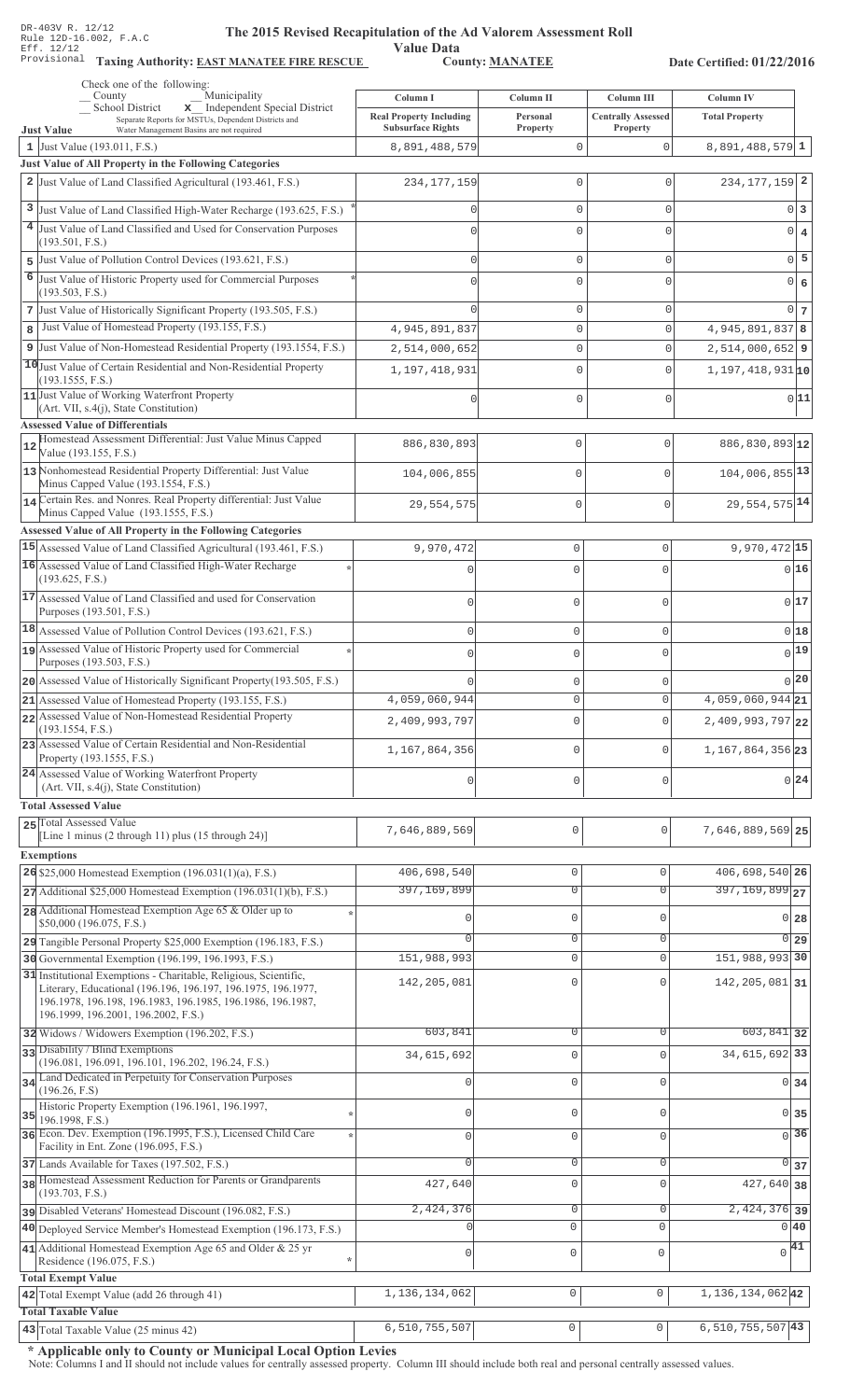## County: **MANATEE**

### Taxing Authority: **EAST MANATEE FIRE RESCUE**

#### Reconciliation of Preliminary and Final Tax Roll

|                | conciliation of Preliminary and Final Tax Roll                              | <b>Taxable Value</b> |
|----------------|-----------------------------------------------------------------------------|----------------------|
| 1              | Operating Taxable Value as Shown on Preliminary Tax Roll                    | 6,536,711,505        |
| $\overline{a}$ | Additions to Operating Taxable Value Resulting from Petitions to the VAB    | $\Omega$             |
| 3              | Deductions from Operating Taxable Value Resulting from Petitions to the VAB | $\Omega$             |
| 4              | Subtotal $(1 + 2 - 3 = 4)$                                                  | 6,536,711,505        |
| 5              | Other Additions to Operating Taxable Value                                  | 63,128,100           |
| 6              | Other Deductions from Operating Taxable Value                               | 89,084,098           |
| 7              | Operating Taxable Value Shown on Final Tax Roll $(4 + 5 - 6 = 7)$           | 6,510,755,507        |

## **Selected Just Values**

| R    | Just Value of Subsurface Rights (this amount included in Line 1, Column I, Page One) 193.481, F.S. | 21.913 |
|------|----------------------------------------------------------------------------------------------------|--------|
| 9    | Just Value of Centrally Assessed Railroad Property Value                                           |        |
| 10 I | Just Value of Centrally Assessed Private Car Line Property Value                                   |        |

Note: Sum of items 9 and 10 should equal centrally assessed just value on page 1, line 1, column III.

### Homestead Portability

|    | 11   # of Parcels Receiving Transfer of Homestead Differential |            |
|----|----------------------------------------------------------------|------------|
| 12 | Value of Transferred Homestead Differential                    | 15,086,411 |

|                                  | Column 1             | Column 2                 |
|----------------------------------|----------------------|--------------------------|
|                                  | <b>Real Property</b> | <b>Personal Property</b> |
| <b>Total Parcels or Accounts</b> | <b>Parcels</b>       | Accounts                 |
| $13$ Total Parcels or Accounts   | 33,450               |                          |

#### **Property with Reduced Assessed Value**

| 14 | Land Classified Agricultural (193.461, F.S.)                                                    | 301      | 0                |
|----|-------------------------------------------------------------------------------------------------|----------|------------------|
| 15 | *<br>Land Classified High-Water Recharge (193.625, F.S.)                                        | $\Omega$ | 0                |
| 16 | Land Classified and Used for Conservation Purposes (193.501, F.S.)                              | $\Omega$ | 0                |
| 17 | Pollution Control Devices (193.621, F.S.)                                                       | $\Omega$ | $\left( \right)$ |
| 18 | Historic Property used for Commercial Purposes (193.503, F.S.) *                                | $\Omega$ | O                |
| 19 | Historically Significant Property (193.505, F.S.)                                               | $\Omega$ | 0                |
| 20 | Homestead Property; Parcels with Capped Value (193.155, F.S.)                                   | 14,866   |                  |
| 21 | Non-Homestead Residential Property; Parcels with Capped Value (193.1554, F.S.)                  | 5,558    |                  |
| 22 | Certain Residential and Non-Residential Property; Parcels with Capped Value<br>(193.1555, F.S.) | 405      | 0                |
| 23 | Working Waterfront Property (Art. VII, s.4(j), State Constitution)                              | $\Omega$ |                  |

#### **Other Reductions in Assessed Value**

| 24 | Lands Available for Taxes (197.502, F.S.)                                  |  |
|----|----------------------------------------------------------------------------|--|
| 25 | Homestead Assessment Reduction for Parents or Grandparents (193.703, F.S.) |  |
| 26 | Disabled Veterans' Homestead Discount (196.082, F.S.)                      |  |

\* Applicable only to County or Municipal Local Option Levies

#### Date Certified: 01/22/2016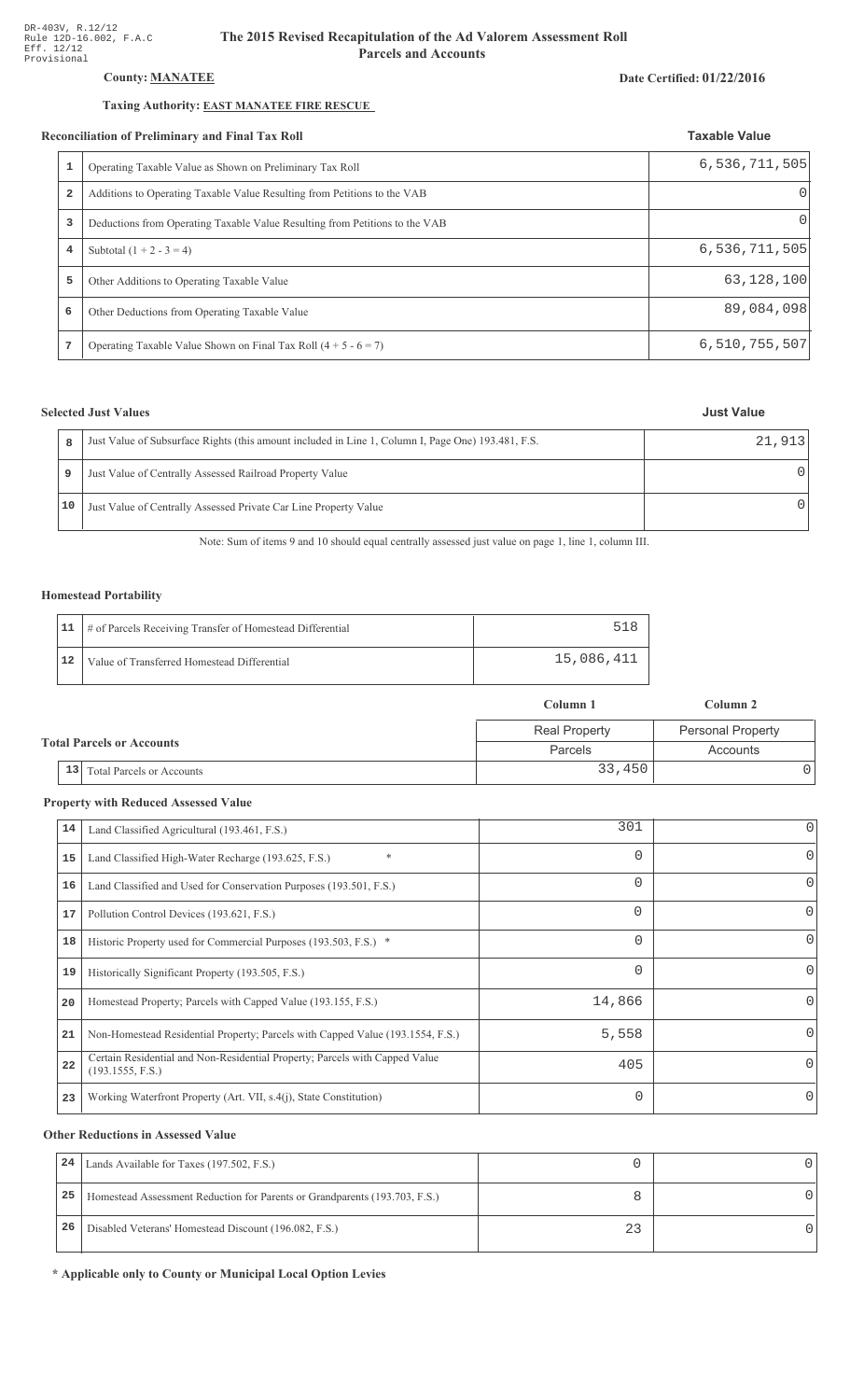Value Data<br>County: MANATEE Taxing Authority: **MOSQUITO CONTROL DISTRICT** County: **MANATEE** 

Date Certified: 01/22/2016

| Check one of the following:<br>Municipality<br>County                                                                                                                                                                                 | Column I                                                   | Column II            | Column III                            | Column IV                                         |  |
|---------------------------------------------------------------------------------------------------------------------------------------------------------------------------------------------------------------------------------------|------------------------------------------------------------|----------------------|---------------------------------------|---------------------------------------------------|--|
| School District<br>x Independent Special District<br>Separate Reports for MSTUs, Dependent Districts and<br><b>Just Value</b><br>Water Management Basins are not required                                                             | <b>Real Property Including</b><br><b>Subsurface Rights</b> | Personal<br>Property | <b>Centrally Assessed</b><br>Property | <b>Total Property</b>                             |  |
| 1 Just Value (193.011, F.S.)                                                                                                                                                                                                          | 35, 972, 553, 249                                          | 3,083,871,966        | 7,971,396                             | $39,064,396,611$ 1                                |  |
| Just Value of All Property in the Following Categories                                                                                                                                                                                |                                                            |                      |                                       |                                                   |  |
| 2 Just Value of Land Classified Agricultural (193.461, F.S.)                                                                                                                                                                          | 1,035,232,275                                              | 0                    | $\Omega$                              | $1,035,232,275$ 2                                 |  |
| 3 Just Value of Land Classified High-Water Recharge (193.625, F.S.)                                                                                                                                                                   |                                                            | 0                    | $\mathbf 0$                           | 0 <sup>3</sup>                                    |  |
| 4 Just Value of Land Classified and Used for Conservation Purposes                                                                                                                                                                    |                                                            | $\Omega$             | $\cap$                                | $0 \mid 4$                                        |  |
| (193.501, F.S.)                                                                                                                                                                                                                       |                                                            |                      |                                       |                                                   |  |
| 5 Just Value of Pollution Control Devices (193.621, F.S.)                                                                                                                                                                             | 73,280                                                     | 233, 451, 780        | $\mathbf 0$                           | $233,525,060$ 5                                   |  |
| 6<br>Just Value of Historic Property used for Commercial Purposes<br>(193.503, F.S.)                                                                                                                                                  |                                                            | 0                    | U                                     | $0 \mid 6$                                        |  |
| 7 Just Value of Historically Significant Property (193.505, F.S.)                                                                                                                                                                     |                                                            | 0                    | $\mathbf 0$                           | $0\vert 7$                                        |  |
| Just Value of Homestead Property (193.155, F.S.)<br>8                                                                                                                                                                                 | 16, 268, 246, 041                                          | $\mathbf 0$          | $\mathbf 0$                           | $16, 268, 246, 041$ 8                             |  |
| 9 Just Value of Non-Homestead Residential Property (193.1554, F.S.)                                                                                                                                                                   | 11, 411, 226, 214                                          | 0                    | $\Omega$                              | $11,411,226,214$ 9                                |  |
| 10 Just Value of Certain Residential and Non-Residential Property                                                                                                                                                                     | 7,258,049,610                                              | 0                    | 5,049,244                             | $7,263,098,854$ <sup>10</sup>                     |  |
| (193.1555, F.S.)<br>11 Just Value of Working Waterfront Property<br>(Art. VII, s.4(j), State Constitution)                                                                                                                            |                                                            | $\Omega$             | $\Omega$                              | 0 11                                              |  |
| <b>Assessed Value of Differentials</b><br>Homestead Assessment Differential: Just Value Minus Capped                                                                                                                                  |                                                            |                      |                                       |                                                   |  |
| 12<br>Value (193.155, F.S.)                                                                                                                                                                                                           | 3, 123, 719, 155                                           | $\mathbf 0$          | 0                                     | $3,123,719,155$ <sup>12</sup>                     |  |
| 13 Nonhomestead Residential Property Differential: Just Value<br>Minus Capped Value (193.1554, F.S.)                                                                                                                                  | 599,948,585                                                | 0                    | 0                                     | 599, 948, 585 13                                  |  |
| 14 Certain Res. and Nonres. Real Property differential: Just Value<br>Minus Capped Value (193.1555, F.S.)                                                                                                                             | 316,018,633                                                | 0                    | $\mathbf 0$                           | 316, 018, 633 14                                  |  |
| Assessed Value of All Property in the Following Categories                                                                                                                                                                            |                                                            |                      |                                       |                                                   |  |
| 15 Assessed Value of Land Classified Agricultural (193.461, F.S.)                                                                                                                                                                     | 133,896,237                                                | $\mathbb O$          | 0                                     | 133,896,237 15                                    |  |
| 16 Assessed Value of Land Classified High-Water Recharge                                                                                                                                                                              |                                                            | $\Omega$             | $\Omega$                              | 0 16                                              |  |
| (193.625, F.S.)<br>17 Assessed Value of Land Classified and used for Conservation                                                                                                                                                     |                                                            |                      |                                       |                                                   |  |
| Purposes (193.501, F.S.)                                                                                                                                                                                                              |                                                            | $\Omega$             | 0                                     | 017                                               |  |
| $18$ Assessed Value of Pollution Control Devices (193.621, F.S.)                                                                                                                                                                      | 73,280                                                     | 10,971,991           | 0                                     | 11,045,271 18                                     |  |
| 19 Assessed Value of Historic Property used for Commercial<br>Purposes (193.503, F.S.)                                                                                                                                                |                                                            | $\Omega$             | 0                                     | 0 19                                              |  |
| 20 Assessed Value of Historically Significant Property (193.505, F.S.)                                                                                                                                                                |                                                            | $\mathbf{0}$         | 0                                     | 0 20                                              |  |
| 21 Assessed Value of Homestead Property (193.155, F.S.)                                                                                                                                                                               | 13, 144, 526, 886                                          | $\mathbf 0$          | 0                                     | 13, 144, 526, 886 21                              |  |
| 22 Assessed Value of Non-Homestead Residential Property                                                                                                                                                                               | 10,811,277,629                                             | $\mathbf 0$          | 0                                     | 10,811,277,629 22                                 |  |
| (193.1554, F.S.)<br>23 Assessed Value of Certain Residential and Non-Residential                                                                                                                                                      | 6,942,030,977                                              | $\mathbf{0}$         | 5,049,244                             | $6,947,080,221$ 23                                |  |
| Property (193.1555, F.S.)<br>24 Assessed Value of Working Waterfront Property                                                                                                                                                         | $\sqrt{ }$                                                 | $\Omega$             |                                       | 0 24                                              |  |
| (Art. VII, s.4(j), State Constitution)<br><b>Total Assessed Value</b>                                                                                                                                                                 |                                                            |                      | 0                                     |                                                   |  |
| 25 Total Assessed Value                                                                                                                                                                                                               | 31,031,530,838                                             | 2,861,392,177        | 7,971,396                             | 33,900,894,411 25                                 |  |
| [Line 1 minus (2 through 11) plus (15 through 24)]                                                                                                                                                                                    |                                                            |                      |                                       |                                                   |  |
| <b>Exemptions</b>                                                                                                                                                                                                                     |                                                            |                      |                                       |                                                   |  |
| 26 \$25,000 Homestead Exemption $(196.031(1)(a), F.S.)$                                                                                                                                                                               | 1,954,517,207<br>1,607,362,529                             | 0<br>$\overline{0}$  | 0<br>$\Omega$                         | 1,954,517,207 26<br>$1,607,362,529$ <sub>27</sub> |  |
| $27$ Additional \$25,000 Homestead Exemption (196.031(1)(b), F.S.)                                                                                                                                                                    |                                                            |                      |                                       |                                                   |  |
| 28 Additional Homestead Exemption Age 65 & Older up to<br>\$50,000 (196.075, F.S.)                                                                                                                                                    |                                                            | $\Omega$             |                                       | $0\,$ 28                                          |  |
| 29 Tangible Personal Property \$25,000 Exemption (196.183, F.S.)                                                                                                                                                                      | O                                                          | 141, 357, 234        | 899,150                               | 142, 256, 384 29                                  |  |
| 30 Governmental Exemption (196.199, 196.1993, F.S.)                                                                                                                                                                                   | 1,054,925,872                                              | 8,058,529            | $\Omega$                              | 1,062,984,401 30                                  |  |
| 31 Institutional Exemptions - Charitable, Religious, Scientific,<br>Literary, Educational (196.196, 196.197, 196.1975, 196.1977,<br>196.1978, 196.198, 196.1983, 196.1985, 196.1986, 196.1987,<br>196.1999, 196.2001, 196.2002, F.S.) | 669,105,447                                                | 27,169,014           |                                       | 696, 274, 461 31                                  |  |
| 32 Widows / Widowers Exemption (196.202, F.S.)                                                                                                                                                                                        | 4,845,566                                                  | 35,010               | O                                     | 4,880,576 32                                      |  |
| 33 Disability / Blind Exemptions<br>(196.081, 196.091, 196.101, 196.202, 196.24, F.S.)                                                                                                                                                | 139, 352, 429                                              | 33,925               | $\mathbf 0$                           | 139, 386, 354 33                                  |  |
| 34 Land Dedicated in Perpetuity for Conservation Purposes                                                                                                                                                                             |                                                            | 0                    | O                                     | $0 \overline{\smash{34}}$                         |  |
| (196.26, F.S)<br>Historic Property Exemption (196.1961, 196.1997,                                                                                                                                                                     |                                                            |                      |                                       |                                                   |  |
| 35<br>196.1998, F.S.)                                                                                                                                                                                                                 | 0                                                          | 0                    | O                                     | $0 \overline{\smash{35}}$                         |  |
| 36 Econ. Dev. Exemption (196.1995, F.S.), Licensed Child Care<br>Facility in Ent. Zone (196.095, F.S.)                                                                                                                                | $\Omega$                                                   | $\overline{0}$       | $\mathbf 0$                           | $\overline{0}$ 36                                 |  |
| 37 Lands Available for Taxes (197.502, F.S.)                                                                                                                                                                                          | 5,710                                                      | 0                    | $\mathbf{0}$                          | $\overline{5,710}$ 37                             |  |
| 38 Homestead Assessment Reduction for Parents or Grandparents<br>(193.703, F.S.)                                                                                                                                                      | 601,260                                                    | $\mathbf 0$          | $\mathbf 0$                           | $601, 260$ 38                                     |  |
| pisabled Veterans' Homestead Discount (196.082, F.S.)                                                                                                                                                                                 | 6, 249, 731                                                | 0                    | $\mathbf 0$                           | $\overline{6,249,731}$ 39                         |  |
| 40 Deployed Service Member's Homestead Exemption (196.173, F.S.)                                                                                                                                                                      | 187,463                                                    | $\circ$              | $\Omega$                              | 187,463 40                                        |  |
| 41 Additional Homestead Exemption Age 65 and Older & 25 yr<br>Residence (196.075, F.S.)                                                                                                                                               | 0                                                          | $\circ$              | $\mathbf 0$                           | $\sqrt{41}$                                       |  |
| <b>Total Exempt Value</b>                                                                                                                                                                                                             |                                                            |                      |                                       |                                                   |  |
| 42 Total Exempt Value (add 26 through 41)                                                                                                                                                                                             | 5, 437, 153, 214                                           | 176,653,712          | 899,150                               | $5,614,706,076$ 42                                |  |
| <b>Total Taxable Value</b>                                                                                                                                                                                                            |                                                            |                      |                                       |                                                   |  |
| 43 Total Taxable Value (25 minus 42)                                                                                                                                                                                                  | 25, 594, 377, 624                                          | 2,684,738,465        | 7,072,246                             | 28, 286, 188, 335 43                              |  |

\* Applicable only to County or Municipal Local Option Levies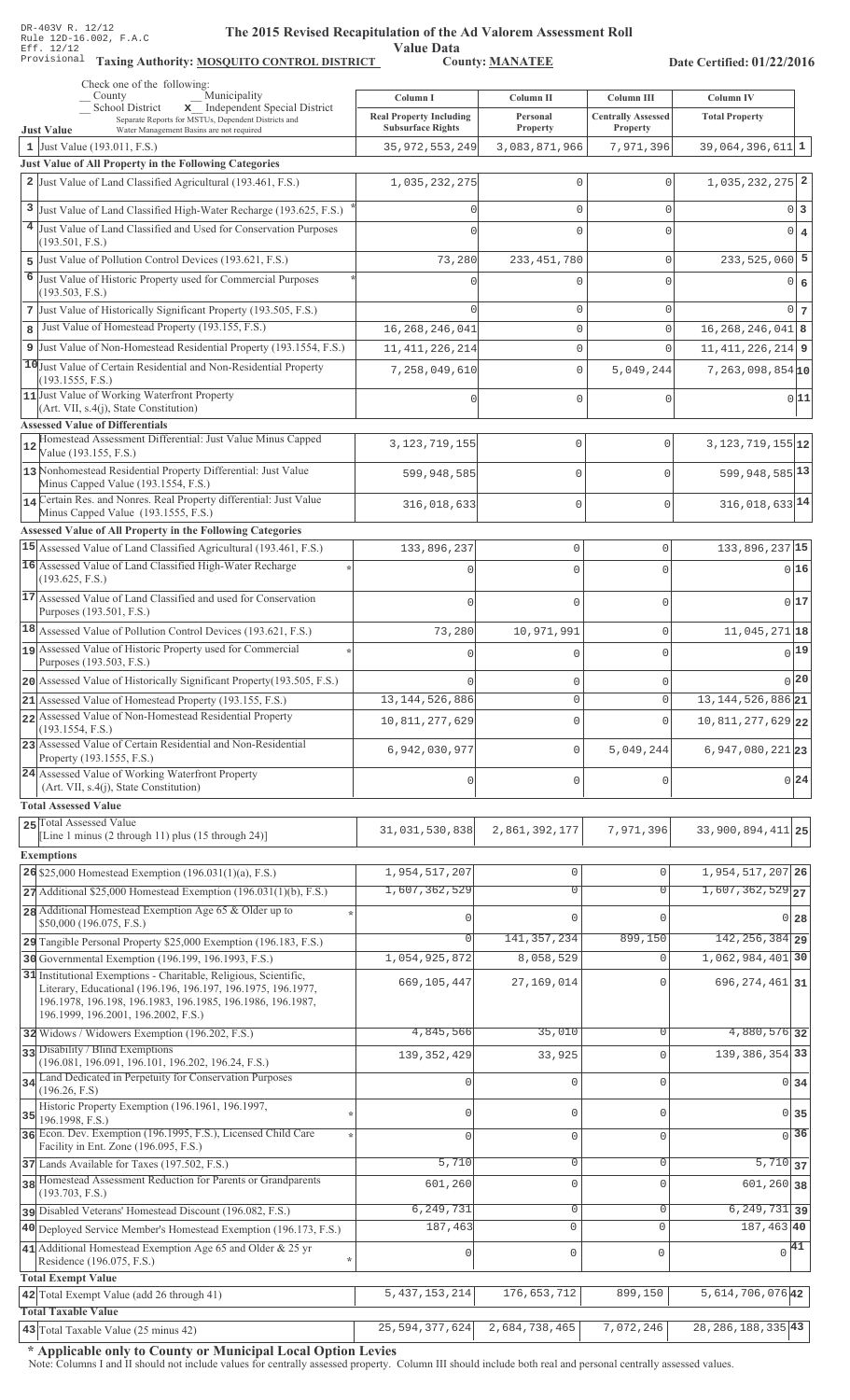## County: **MANATEE**

## Taxing Authority: **MOSQUITO CONTROL DISTRICT**

#### Reconciliation of Preliminary and Final Tax Roll

|                | conciliation of Preliminary and Final Tax Roll                              | <b>Taxable Value</b> |
|----------------|-----------------------------------------------------------------------------|----------------------|
| 1              | Operating Taxable Value as Shown on Preliminary Tax Roll                    | 28, 156, 175, 348    |
| $\overline{a}$ | Additions to Operating Taxable Value Resulting from Petitions to the VAB    | $\Omega$             |
| 3              | Deductions from Operating Taxable Value Resulting from Petitions to the VAB | 334,004              |
| 4              | Subtotal $(1 + 2 - 3 = 4)$                                                  | 28, 155, 841, 344    |
| 5              | Other Additions to Operating Taxable Value                                  | 406,081,958          |
| 6              | Other Deductions from Operating Taxable Value                               | 275, 734, 967        |
|                | Operating Taxable Value Shown on Final Tax Roll $(4 + 5 - 6 = 7)$           | 28, 286, 188, 335    |

## **Selected Just Values**

|    | Just Value of Subsurface Rights (this amount included in Line 1, Column I, Page One) 193.481, F.S. | 979,089   |
|----|----------------------------------------------------------------------------------------------------|-----------|
|    | Just Value of Centrally Assessed Railroad Property Value                                           | 6,422,918 |
| 10 | Just Value of Centrally Assessed Private Car Line Property Value                                   | 1,548,478 |

Note: Sum of items 9 and 10 should equal centrally assessed just value on page 1, line 1, column III.

### Homestead Portability

|    | 11   # of Parcels Receiving Transfer of Homestead Differential | .612       |
|----|----------------------------------------------------------------|------------|
| 12 | Value of Transferred Homestead Differential                    | 40,344,047 |

|  |                                  |                                  | Column 1             | Column 2                 |
|--|----------------------------------|----------------------------------|----------------------|--------------------------|
|  | <b>Total Parcels or Accounts</b> |                                  | <b>Real Property</b> | <b>Personal Property</b> |
|  |                                  |                                  | Parcels              | Accounts                 |
|  | 13                               | <b>Total Parcels or Accounts</b> | 175,601              | 27,276                   |

#### **Property with Reduced Assessed Value**

| 14 | Land Classified Agricultural (193.461, F.S.)                                                    | 2,376    |          |
|----|-------------------------------------------------------------------------------------------------|----------|----------|
| 15 | $\ast$<br>Land Classified High-Water Recharge (193.625, F.S.)                                   | 0        | $\Omega$ |
| 16 | Land Classified and Used for Conservation Purposes (193.501, F.S.)                              | $\Omega$ | 0        |
| 17 | Pollution Control Devices (193.621, F.S.)                                                       | 1        | 22       |
| 18 | Historic Property used for Commercial Purposes (193.503, F.S.) *                                | 0        | $\Omega$ |
| 19 | Historically Significant Property (193.505, F.S.)                                               | 0        | $\Omega$ |
| 20 | Homestead Property; Parcels with Capped Value (193.155, F.S.)                                   | 69,982   |          |
| 21 | Non-Homestead Residential Property; Parcels with Capped Value (193.1554, F.S.)                  | 36,534   |          |
| 22 | Certain Residential and Non-Residential Property; Parcels with Capped Value<br>(193.1555, F.S.) | 3,692    | $\Omega$ |
| 23 | Working Waterfront Property (Art. VII, s.4(j), State Constitution)                              | $\Omega$ | $\Omega$ |

#### **Other Reductions in Assessed Value**

| 24 | Lands Available for Taxes (197.502, F.S.)                                  |    |  |
|----|----------------------------------------------------------------------------|----|--|
| 25 | Homestead Assessment Reduction for Parents or Grandparents (193.703, F.S.) | 14 |  |
| 26 | Disabled Veterans' Homestead Discount (196.082, F.S.)                      |    |  |

\* Applicable only to County or Municipal Local Option Levies

## Date Certified: 01/22/2016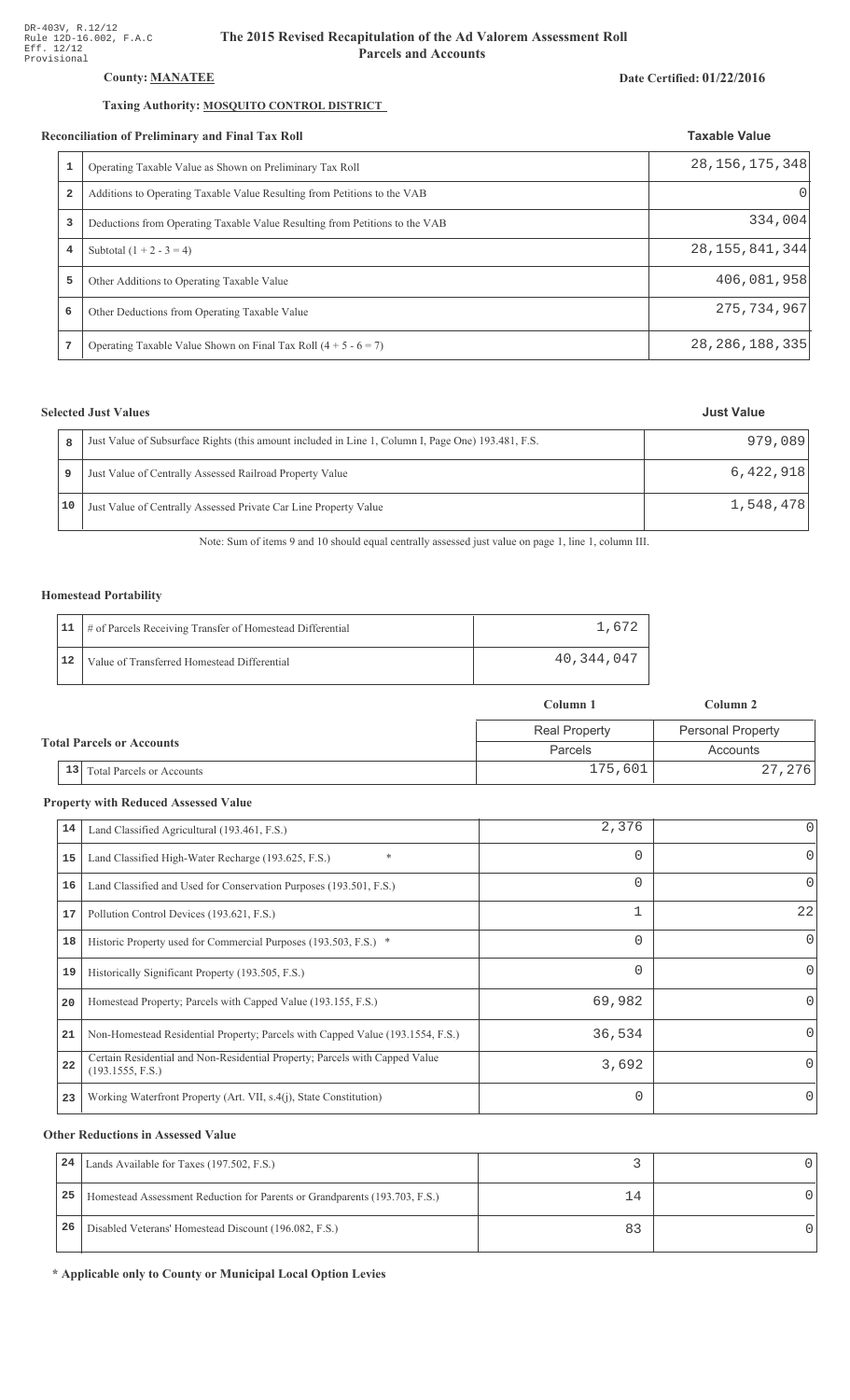Value Data<br>County: MANATEE

Taxing Authority: PALMS OF TERRA CEIA COUNTY: MANATEE

Date Certified: 01/22/2016

| School District<br>x Independent Special District<br><b>Real Property Including</b><br><b>Centrally Assessed</b><br><b>Total Property</b><br>Personal<br>Separate Reports for MSTUs, Dependent Districts and<br><b>Subsurface Rights</b><br><b>Property</b><br>Property<br><b>Just Value</b><br>Water Management Basins are not required<br>1 Just Value $(193.011, F.S.)$<br>84,797,334<br>0<br>370,977<br>$85, 168, 311$ 1<br><b>Just Value of All Property in the Following Categories</b><br>$560, 561$ 2<br>2 Just Value of Land Classified Agricultural (193.461, F.S.)<br>560,561<br>$\mathbf{0}$<br>O<br>3<br>Just Value of Land Classified High-Water Recharge (193.625, F.S.)<br>$0\vert 3$<br>$\mathbf{0}$<br>$\mathbf{0}$<br>$\Omega$<br>4 Just Value of Land Classified and Used for Conservation Purposes<br>$0 \mid 4$<br>$\Omega$<br>$\mathbf{0}$<br>$\Omega$<br>(193.501, F.S.)<br>$0\overline{5}$<br>Just Value of Pollution Control Devices (193.621, F.S.)<br>$\mathbf{0}$<br>$\mathsf{O}\xspace$<br>$\Omega$<br>5<br>6<br>Just Value of Historic Property used for Commercial Purposes<br>0 6<br>$\Omega$<br>$\Omega$<br>$\Omega$<br>(193.503, F.S.)<br>7 Just Value of Historically Significant Property (193.505, F.S.)<br>$\mathbf{0}$<br>$\mathbf{0}$<br>$\Omega$<br>Just Value of Homestead Property (193.155, F.S.)<br>46,023,562<br>8<br>$\mathbf 0$<br>$\Omega$<br>9 Just Value of Non-Homestead Residential Property (193.1554, F.S.)<br>$\mathbf 0$<br>37,360,479<br>$\mathbf{0}$<br>10 Just Value of Certain Residential and Non-Residential Property<br>852,732<br>$\Omega$<br>$\Omega$<br>(193.1555, F.S.)<br>11 Just Value of Working Waterfront Property<br>$\Omega$<br>$\mathbf{0}$<br>$\Omega$<br>(Art. VII, s.4(j), State Constitution)<br><b>Assessed Value of Differentials</b><br>Homestead Assessment Differential: Just Value Minus Capped<br>5,387,641<br>0<br>$\mathbf{0}$<br>12<br>Value (193.155, F.S.)<br>13 Nonhomestead Residential Property Differential: Just Value<br>423,743<br>0<br>$\bigcap$<br>Minus Capped Value (193.1554, F.S.)<br>14 Certain Res. and Nonres. Real Property differential: Just Value<br>1,028<br>0<br>$\Omega$<br>Minus Capped Value (193.1555, F.S.)<br>Assessed Value of All Property in the Following Categories<br>15 Assessed Value of Land Classified Agricultural (193.461, F.S.)<br>$9,941$ 15<br>9,941<br>$\mathbf 0$<br>$\mathbf 0$<br>16 Assessed Value of Land Classified High-Water Recharge<br>0 16<br>$\Omega$<br>$\Omega$<br>(193.625, F.S.)<br>17 Assessed Value of Land Classified and used for Conservation<br>0 17<br>$\Omega$<br>$\Omega$<br>$\Omega$<br>Purposes (193.501, F.S.)<br>18 Assessed Value of Pollution Control Devices (193.621, F.S.)<br>0 18<br>$\mathbf 0$<br>$\mathbf 0$<br>$\Omega$<br>19 Assessed Value of Historic Property used for Commercial<br>$0$ <sup>19</sup><br>$\mathbf 0$<br>$\Omega$<br>Purposes (193.503, F.S.)<br>0 20<br>20 Assessed Value of Historically Significant Property (193.505, F.S.)<br>$\mathbf 0$<br>$\mathbf 0$<br>$40,635,921$ 21<br>40,635,921<br>21 Assessed Value of Homestead Property (193.155, F.S.)<br>$\mathsf 0$<br>0<br>22 Assessed Value of Non-Homestead Residential Property<br>36, 936, 736 22<br>36,936,736<br>$\mathbf 0$<br>$\Omega$<br>(193.1554, F.S.)<br>23 Assessed Value of Certain Residential and Non-Residential<br>851,704<br>$\mathbf 0$<br>851,704 23<br>$\Omega$<br>Property (193.1555, F.S.)<br>24 Assessed Value of Working Waterfront Property<br>0 24<br>$\mathbf 0$<br>$\mathbf 0$<br>$\Omega$<br>(Art. VII, s.4(j), State Constitution)<br><b>Total Assessed Value</b><br>25 Total Assessed Value<br>78,805,279 25<br>78, 434, 302<br>370,977<br>0<br>[Line 1 minus (2 through 11) plus (15 through 24)]<br><b>Exemptions</b><br>26 \$25,000 Homestead Exemption $(196.031(1)(a), F.S.)$<br>7,625,000 26<br>7,625,000<br>$\mathsf{O}\xspace$<br>$\Omega$<br>$7,102,836$ <sub>27</sub><br>7,102,836<br>$\overline{0}$<br>$\overline{0}$<br>$27$ Additional \$25,000 Homestead Exemption (196.031(1)(b), F.S.)<br>28 Additional Homestead Exemption Age 65 & Older up to<br>$\mathbf 0$<br>$\mathbf{0}$<br>$\mathbf{0}$<br>0 28<br>\$50,000 (196.075, F.S.)<br>$98,957$ 29<br>98,957<br>$\Omega$<br>$\mathbf 0$<br>29 Tangible Personal Property \$25,000 Exemption (196.183, F.S.)<br>2,906 30<br>30 Governmental Exemption (196.199, 196.1993, F.S.)<br>2,906<br>$\mathbf{0}$<br>$\Omega$<br>31 Institutional Exemptions - Charitable, Religious, Scientific,<br>35,000<br>$35,000$ 31<br>$\Omega$<br>0<br>Literary, Educational (196.196, 196.197, 196.1975, 196.1977,<br>196.1978, 196.198, 196.1983, 196.1985, 196.1986, 196.1987,<br>196.1999, 196.2001, 196.2002, F.S.)<br>39,500<br>39,500 32<br>0<br>0<br>32 Widows / Widowers Exemption (196.202, F.S.)<br>33 Disability / Blind Exemptions<br>876,856 33<br>876,856<br>$\mathbf{0}$<br>$\Omega$<br>(196.081, 196.091, 196.101, 196.202, 196.24, F.S.)<br>34 Land Dedicated in Perpetuity for Conservation Purposes<br>$\mathbf{0}$<br>$\Omega$<br>$0 \overline{\smash{34}}$<br>$\mathbf 0$<br>(196.26, F.S)<br>Historic Property Exemption (196.1961, 196.1997,<br>$\mathbf 0$<br>$0\overline{35}$<br>$\mathbf 0$<br>$\mathbf{0}$<br>35<br>196.1998, F.S.)<br>36 Econ. Dev. Exemption (196.1995, F.S.), Licensed Child Care<br>$\sqrt{36}$<br>$\mathbf 0$<br>$\mathbf{0}$<br>$\Omega$<br>Facility in Ent. Zone (196.095, F.S.)<br>$\mathsf{O}\xspace$<br>$\mathbf{0}$<br>$0 \overline{\smash{\big)}\ 37}$<br>$\mathbf 0$<br>37 Lands Available for Taxes (197.502, F.S.)<br>38 Homestead Assessment Reduction for Parents or Grandparents<br>$\mathbf 0$<br>$\Omega$<br>$\mathbf{0}$<br>0 38<br>(193.703, F.S.)<br>9,342<br>$9,342$ 39<br>0<br>0<br>pisabled Veterans' Homestead Discount (196.082, F.S.)<br>$\Omega$<br>0 40<br>$\mathbf{0}$<br>40 Deployed Service Member's Homestead Exemption (196.173, F.S.)<br>41 Additional Homestead Exemption Age 65 and Older & 25 yr<br>41<br>$\Omega$<br>$\mathsf 0$<br>$\mathbf 0$<br>$\mathbf{0}$<br>Residence (196.075, F.S.)<br><b>Total Exempt Value</b><br>15,790,39742<br>15,691,440<br>$\mathsf{O}\xspace$<br>42 Total Exempt Value (add 26 through 41)<br>98,957<br><b>Total Taxable Value</b><br>43 Total Taxable Value (25 minus 42)<br>62,742,862<br>272,020<br>0<br>63,014,882 43 | Check one of the following:<br>Municipality<br>County | Column I | Column II | Column III | <b>Column IV</b> |
|--------------------------------------------------------------------------------------------------------------------------------------------------------------------------------------------------------------------------------------------------------------------------------------------------------------------------------------------------------------------------------------------------------------------------------------------------------------------------------------------------------------------------------------------------------------------------------------------------------------------------------------------------------------------------------------------------------------------------------------------------------------------------------------------------------------------------------------------------------------------------------------------------------------------------------------------------------------------------------------------------------------------------------------------------------------------------------------------------------------------------------------------------------------------------------------------------------------------------------------------------------------------------------------------------------------------------------------------------------------------------------------------------------------------------------------------------------------------------------------------------------------------------------------------------------------------------------------------------------------------------------------------------------------------------------------------------------------------------------------------------------------------------------------------------------------------------------------------------------------------------------------------------------------------------------------------------------------------------------------------------------------------------------------------------------------------------------------------------------------------------------------------------------------------------------------------------------------------------------------------------------------------------------------------------------------------------------------------------------------------------------------------------------------------------------------------------------------------------------------------------------------------------------------------------------------------------------------------------------------------------------------------------------------------------------------------------------------------------------------------------------------------------------------------------------------------------------------------------------------------------------------------------------------------------------------------------------------------------------------------------------------------------------------------------------------------------------------------------------------------------------------------------------------------------------------------------------------------------------------------------------------------------------------------------------------------------------------------------------------------------------------------------------------------------------------------------------------------------------------------------------------------------------------------------------------------------------------------------------------------------------------------------------------------------------------------------------------------------------------------------------------------------------------------------------------------------------------------------------------------------------------------------------------------------------------------------------------------------------------------------------------------------------------------------------------------------------------------------------------------------------------------------------------------------------------------------------------------------------------------------------------------------------------------------------------------------------------------------------------------------------------------------------------------------------------------------------------------------------------------------------------------------------------------------------------------------------------------------------------------------------------------------------------------------------------------------------------------------------------------------------------------------------------------------------------------------------------------------------------------------------------------------------------------------------------------------------------------------------------------------------------------------------------------------------------------------------------------------------------------------------------------------------------------------------------------------------------------------------------------------------------------------------------------------------------------------------------------------------------------------------------------------------------------------------------------------------------------------------------------------------------------------------------------------------------------------------------------------------------------------------------------------------------------------------------------------------------------------------------------------------------------------------------------------------------------------------------------------------------------------------------------------------------------------------------------------------------------------------------------------------------------------------------------------------------------------------------------------------------------------------------------------------------------------------------------------------------------------------------------------------------------------------------------------------------------------------------------------------------------------------------------|-------------------------------------------------------|----------|-----------|------------|------------------|
|                                                                                                                                                                                                                                                                                                                                                                                                                                                                                                                                                                                                                                                                                                                                                                                                                                                                                                                                                                                                                                                                                                                                                                                                                                                                                                                                                                                                                                                                                                                                                                                                                                                                                                                                                                                                                                                                                                                                                                                                                                                                                                                                                                                                                                                                                                                                                                                                                                                                                                                                                                                                                                                                                                                                                                                                                                                                                                                                                                                                                                                                                                                                                                                                                                                                                                                                                                                                                                                                                                                                                                                                                                                                                                                                                                                                                                                                                                                                                                                                                                                                                                                                                                                                                                                                                                                                                                                                                                                                                                                                                                                                                                                                                                                                                                                                                                                                                                                                                                                                                                                                                                                                                                                                                                                                                                                                                                                                                                                                                                                                                                                                                                                                                                                                                                                                                                                                                                                                                                                                                                                                                                                                                                                                                                                                                                                                                                                            |                                                       |          |           |            |                  |
| $0 \vert 7 \vert$<br>$46,023,562$ 8<br>$37,360,479$ 9<br>852,732 10<br>0 11 <br>$5,387,641$ 12<br>423, 743 13<br>$1,028$ <sup>14</sup>                                                                                                                                                                                                                                                                                                                                                                                                                                                                                                                                                                                                                                                                                                                                                                                                                                                                                                                                                                                                                                                                                                                                                                                                                                                                                                                                                                                                                                                                                                                                                                                                                                                                                                                                                                                                                                                                                                                                                                                                                                                                                                                                                                                                                                                                                                                                                                                                                                                                                                                                                                                                                                                                                                                                                                                                                                                                                                                                                                                                                                                                                                                                                                                                                                                                                                                                                                                                                                                                                                                                                                                                                                                                                                                                                                                                                                                                                                                                                                                                                                                                                                                                                                                                                                                                                                                                                                                                                                                                                                                                                                                                                                                                                                                                                                                                                                                                                                                                                                                                                                                                                                                                                                                                                                                                                                                                                                                                                                                                                                                                                                                                                                                                                                                                                                                                                                                                                                                                                                                                                                                                                                                                                                                                                                                     |                                                       |          |           |            |                  |
|                                                                                                                                                                                                                                                                                                                                                                                                                                                                                                                                                                                                                                                                                                                                                                                                                                                                                                                                                                                                                                                                                                                                                                                                                                                                                                                                                                                                                                                                                                                                                                                                                                                                                                                                                                                                                                                                                                                                                                                                                                                                                                                                                                                                                                                                                                                                                                                                                                                                                                                                                                                                                                                                                                                                                                                                                                                                                                                                                                                                                                                                                                                                                                                                                                                                                                                                                                                                                                                                                                                                                                                                                                                                                                                                                                                                                                                                                                                                                                                                                                                                                                                                                                                                                                                                                                                                                                                                                                                                                                                                                                                                                                                                                                                                                                                                                                                                                                                                                                                                                                                                                                                                                                                                                                                                                                                                                                                                                                                                                                                                                                                                                                                                                                                                                                                                                                                                                                                                                                                                                                                                                                                                                                                                                                                                                                                                                                                            |                                                       |          |           |            |                  |
|                                                                                                                                                                                                                                                                                                                                                                                                                                                                                                                                                                                                                                                                                                                                                                                                                                                                                                                                                                                                                                                                                                                                                                                                                                                                                                                                                                                                                                                                                                                                                                                                                                                                                                                                                                                                                                                                                                                                                                                                                                                                                                                                                                                                                                                                                                                                                                                                                                                                                                                                                                                                                                                                                                                                                                                                                                                                                                                                                                                                                                                                                                                                                                                                                                                                                                                                                                                                                                                                                                                                                                                                                                                                                                                                                                                                                                                                                                                                                                                                                                                                                                                                                                                                                                                                                                                                                                                                                                                                                                                                                                                                                                                                                                                                                                                                                                                                                                                                                                                                                                                                                                                                                                                                                                                                                                                                                                                                                                                                                                                                                                                                                                                                                                                                                                                                                                                                                                                                                                                                                                                                                                                                                                                                                                                                                                                                                                                            |                                                       |          |           |            |                  |
|                                                                                                                                                                                                                                                                                                                                                                                                                                                                                                                                                                                                                                                                                                                                                                                                                                                                                                                                                                                                                                                                                                                                                                                                                                                                                                                                                                                                                                                                                                                                                                                                                                                                                                                                                                                                                                                                                                                                                                                                                                                                                                                                                                                                                                                                                                                                                                                                                                                                                                                                                                                                                                                                                                                                                                                                                                                                                                                                                                                                                                                                                                                                                                                                                                                                                                                                                                                                                                                                                                                                                                                                                                                                                                                                                                                                                                                                                                                                                                                                                                                                                                                                                                                                                                                                                                                                                                                                                                                                                                                                                                                                                                                                                                                                                                                                                                                                                                                                                                                                                                                                                                                                                                                                                                                                                                                                                                                                                                                                                                                                                                                                                                                                                                                                                                                                                                                                                                                                                                                                                                                                                                                                                                                                                                                                                                                                                                                            |                                                       |          |           |            |                  |
|                                                                                                                                                                                                                                                                                                                                                                                                                                                                                                                                                                                                                                                                                                                                                                                                                                                                                                                                                                                                                                                                                                                                                                                                                                                                                                                                                                                                                                                                                                                                                                                                                                                                                                                                                                                                                                                                                                                                                                                                                                                                                                                                                                                                                                                                                                                                                                                                                                                                                                                                                                                                                                                                                                                                                                                                                                                                                                                                                                                                                                                                                                                                                                                                                                                                                                                                                                                                                                                                                                                                                                                                                                                                                                                                                                                                                                                                                                                                                                                                                                                                                                                                                                                                                                                                                                                                                                                                                                                                                                                                                                                                                                                                                                                                                                                                                                                                                                                                                                                                                                                                                                                                                                                                                                                                                                                                                                                                                                                                                                                                                                                                                                                                                                                                                                                                                                                                                                                                                                                                                                                                                                                                                                                                                                                                                                                                                                                            |                                                       |          |           |            |                  |
|                                                                                                                                                                                                                                                                                                                                                                                                                                                                                                                                                                                                                                                                                                                                                                                                                                                                                                                                                                                                                                                                                                                                                                                                                                                                                                                                                                                                                                                                                                                                                                                                                                                                                                                                                                                                                                                                                                                                                                                                                                                                                                                                                                                                                                                                                                                                                                                                                                                                                                                                                                                                                                                                                                                                                                                                                                                                                                                                                                                                                                                                                                                                                                                                                                                                                                                                                                                                                                                                                                                                                                                                                                                                                                                                                                                                                                                                                                                                                                                                                                                                                                                                                                                                                                                                                                                                                                                                                                                                                                                                                                                                                                                                                                                                                                                                                                                                                                                                                                                                                                                                                                                                                                                                                                                                                                                                                                                                                                                                                                                                                                                                                                                                                                                                                                                                                                                                                                                                                                                                                                                                                                                                                                                                                                                                                                                                                                                            |                                                       |          |           |            |                  |
|                                                                                                                                                                                                                                                                                                                                                                                                                                                                                                                                                                                                                                                                                                                                                                                                                                                                                                                                                                                                                                                                                                                                                                                                                                                                                                                                                                                                                                                                                                                                                                                                                                                                                                                                                                                                                                                                                                                                                                                                                                                                                                                                                                                                                                                                                                                                                                                                                                                                                                                                                                                                                                                                                                                                                                                                                                                                                                                                                                                                                                                                                                                                                                                                                                                                                                                                                                                                                                                                                                                                                                                                                                                                                                                                                                                                                                                                                                                                                                                                                                                                                                                                                                                                                                                                                                                                                                                                                                                                                                                                                                                                                                                                                                                                                                                                                                                                                                                                                                                                                                                                                                                                                                                                                                                                                                                                                                                                                                                                                                                                                                                                                                                                                                                                                                                                                                                                                                                                                                                                                                                                                                                                                                                                                                                                                                                                                                                            |                                                       |          |           |            |                  |
|                                                                                                                                                                                                                                                                                                                                                                                                                                                                                                                                                                                                                                                                                                                                                                                                                                                                                                                                                                                                                                                                                                                                                                                                                                                                                                                                                                                                                                                                                                                                                                                                                                                                                                                                                                                                                                                                                                                                                                                                                                                                                                                                                                                                                                                                                                                                                                                                                                                                                                                                                                                                                                                                                                                                                                                                                                                                                                                                                                                                                                                                                                                                                                                                                                                                                                                                                                                                                                                                                                                                                                                                                                                                                                                                                                                                                                                                                                                                                                                                                                                                                                                                                                                                                                                                                                                                                                                                                                                                                                                                                                                                                                                                                                                                                                                                                                                                                                                                                                                                                                                                                                                                                                                                                                                                                                                                                                                                                                                                                                                                                                                                                                                                                                                                                                                                                                                                                                                                                                                                                                                                                                                                                                                                                                                                                                                                                                                            |                                                       |          |           |            |                  |
|                                                                                                                                                                                                                                                                                                                                                                                                                                                                                                                                                                                                                                                                                                                                                                                                                                                                                                                                                                                                                                                                                                                                                                                                                                                                                                                                                                                                                                                                                                                                                                                                                                                                                                                                                                                                                                                                                                                                                                                                                                                                                                                                                                                                                                                                                                                                                                                                                                                                                                                                                                                                                                                                                                                                                                                                                                                                                                                                                                                                                                                                                                                                                                                                                                                                                                                                                                                                                                                                                                                                                                                                                                                                                                                                                                                                                                                                                                                                                                                                                                                                                                                                                                                                                                                                                                                                                                                                                                                                                                                                                                                                                                                                                                                                                                                                                                                                                                                                                                                                                                                                                                                                                                                                                                                                                                                                                                                                                                                                                                                                                                                                                                                                                                                                                                                                                                                                                                                                                                                                                                                                                                                                                                                                                                                                                                                                                                                            |                                                       |          |           |            |                  |
|                                                                                                                                                                                                                                                                                                                                                                                                                                                                                                                                                                                                                                                                                                                                                                                                                                                                                                                                                                                                                                                                                                                                                                                                                                                                                                                                                                                                                                                                                                                                                                                                                                                                                                                                                                                                                                                                                                                                                                                                                                                                                                                                                                                                                                                                                                                                                                                                                                                                                                                                                                                                                                                                                                                                                                                                                                                                                                                                                                                                                                                                                                                                                                                                                                                                                                                                                                                                                                                                                                                                                                                                                                                                                                                                                                                                                                                                                                                                                                                                                                                                                                                                                                                                                                                                                                                                                                                                                                                                                                                                                                                                                                                                                                                                                                                                                                                                                                                                                                                                                                                                                                                                                                                                                                                                                                                                                                                                                                                                                                                                                                                                                                                                                                                                                                                                                                                                                                                                                                                                                                                                                                                                                                                                                                                                                                                                                                                            |                                                       |          |           |            |                  |
|                                                                                                                                                                                                                                                                                                                                                                                                                                                                                                                                                                                                                                                                                                                                                                                                                                                                                                                                                                                                                                                                                                                                                                                                                                                                                                                                                                                                                                                                                                                                                                                                                                                                                                                                                                                                                                                                                                                                                                                                                                                                                                                                                                                                                                                                                                                                                                                                                                                                                                                                                                                                                                                                                                                                                                                                                                                                                                                                                                                                                                                                                                                                                                                                                                                                                                                                                                                                                                                                                                                                                                                                                                                                                                                                                                                                                                                                                                                                                                                                                                                                                                                                                                                                                                                                                                                                                                                                                                                                                                                                                                                                                                                                                                                                                                                                                                                                                                                                                                                                                                                                                                                                                                                                                                                                                                                                                                                                                                                                                                                                                                                                                                                                                                                                                                                                                                                                                                                                                                                                                                                                                                                                                                                                                                                                                                                                                                                            |                                                       |          |           |            |                  |
|                                                                                                                                                                                                                                                                                                                                                                                                                                                                                                                                                                                                                                                                                                                                                                                                                                                                                                                                                                                                                                                                                                                                                                                                                                                                                                                                                                                                                                                                                                                                                                                                                                                                                                                                                                                                                                                                                                                                                                                                                                                                                                                                                                                                                                                                                                                                                                                                                                                                                                                                                                                                                                                                                                                                                                                                                                                                                                                                                                                                                                                                                                                                                                                                                                                                                                                                                                                                                                                                                                                                                                                                                                                                                                                                                                                                                                                                                                                                                                                                                                                                                                                                                                                                                                                                                                                                                                                                                                                                                                                                                                                                                                                                                                                                                                                                                                                                                                                                                                                                                                                                                                                                                                                                                                                                                                                                                                                                                                                                                                                                                                                                                                                                                                                                                                                                                                                                                                                                                                                                                                                                                                                                                                                                                                                                                                                                                                                            |                                                       |          |           |            |                  |
|                                                                                                                                                                                                                                                                                                                                                                                                                                                                                                                                                                                                                                                                                                                                                                                                                                                                                                                                                                                                                                                                                                                                                                                                                                                                                                                                                                                                                                                                                                                                                                                                                                                                                                                                                                                                                                                                                                                                                                                                                                                                                                                                                                                                                                                                                                                                                                                                                                                                                                                                                                                                                                                                                                                                                                                                                                                                                                                                                                                                                                                                                                                                                                                                                                                                                                                                                                                                                                                                                                                                                                                                                                                                                                                                                                                                                                                                                                                                                                                                                                                                                                                                                                                                                                                                                                                                                                                                                                                                                                                                                                                                                                                                                                                                                                                                                                                                                                                                                                                                                                                                                                                                                                                                                                                                                                                                                                                                                                                                                                                                                                                                                                                                                                                                                                                                                                                                                                                                                                                                                                                                                                                                                                                                                                                                                                                                                                                            |                                                       |          |           |            |                  |
|                                                                                                                                                                                                                                                                                                                                                                                                                                                                                                                                                                                                                                                                                                                                                                                                                                                                                                                                                                                                                                                                                                                                                                                                                                                                                                                                                                                                                                                                                                                                                                                                                                                                                                                                                                                                                                                                                                                                                                                                                                                                                                                                                                                                                                                                                                                                                                                                                                                                                                                                                                                                                                                                                                                                                                                                                                                                                                                                                                                                                                                                                                                                                                                                                                                                                                                                                                                                                                                                                                                                                                                                                                                                                                                                                                                                                                                                                                                                                                                                                                                                                                                                                                                                                                                                                                                                                                                                                                                                                                                                                                                                                                                                                                                                                                                                                                                                                                                                                                                                                                                                                                                                                                                                                                                                                                                                                                                                                                                                                                                                                                                                                                                                                                                                                                                                                                                                                                                                                                                                                                                                                                                                                                                                                                                                                                                                                                                            |                                                       |          |           |            |                  |
|                                                                                                                                                                                                                                                                                                                                                                                                                                                                                                                                                                                                                                                                                                                                                                                                                                                                                                                                                                                                                                                                                                                                                                                                                                                                                                                                                                                                                                                                                                                                                                                                                                                                                                                                                                                                                                                                                                                                                                                                                                                                                                                                                                                                                                                                                                                                                                                                                                                                                                                                                                                                                                                                                                                                                                                                                                                                                                                                                                                                                                                                                                                                                                                                                                                                                                                                                                                                                                                                                                                                                                                                                                                                                                                                                                                                                                                                                                                                                                                                                                                                                                                                                                                                                                                                                                                                                                                                                                                                                                                                                                                                                                                                                                                                                                                                                                                                                                                                                                                                                                                                                                                                                                                                                                                                                                                                                                                                                                                                                                                                                                                                                                                                                                                                                                                                                                                                                                                                                                                                                                                                                                                                                                                                                                                                                                                                                                                            |                                                       |          |           |            |                  |
|                                                                                                                                                                                                                                                                                                                                                                                                                                                                                                                                                                                                                                                                                                                                                                                                                                                                                                                                                                                                                                                                                                                                                                                                                                                                                                                                                                                                                                                                                                                                                                                                                                                                                                                                                                                                                                                                                                                                                                                                                                                                                                                                                                                                                                                                                                                                                                                                                                                                                                                                                                                                                                                                                                                                                                                                                                                                                                                                                                                                                                                                                                                                                                                                                                                                                                                                                                                                                                                                                                                                                                                                                                                                                                                                                                                                                                                                                                                                                                                                                                                                                                                                                                                                                                                                                                                                                                                                                                                                                                                                                                                                                                                                                                                                                                                                                                                                                                                                                                                                                                                                                                                                                                                                                                                                                                                                                                                                                                                                                                                                                                                                                                                                                                                                                                                                                                                                                                                                                                                                                                                                                                                                                                                                                                                                                                                                                                                            |                                                       |          |           |            |                  |
|                                                                                                                                                                                                                                                                                                                                                                                                                                                                                                                                                                                                                                                                                                                                                                                                                                                                                                                                                                                                                                                                                                                                                                                                                                                                                                                                                                                                                                                                                                                                                                                                                                                                                                                                                                                                                                                                                                                                                                                                                                                                                                                                                                                                                                                                                                                                                                                                                                                                                                                                                                                                                                                                                                                                                                                                                                                                                                                                                                                                                                                                                                                                                                                                                                                                                                                                                                                                                                                                                                                                                                                                                                                                                                                                                                                                                                                                                                                                                                                                                                                                                                                                                                                                                                                                                                                                                                                                                                                                                                                                                                                                                                                                                                                                                                                                                                                                                                                                                                                                                                                                                                                                                                                                                                                                                                                                                                                                                                                                                                                                                                                                                                                                                                                                                                                                                                                                                                                                                                                                                                                                                                                                                                                                                                                                                                                                                                                            |                                                       |          |           |            |                  |
|                                                                                                                                                                                                                                                                                                                                                                                                                                                                                                                                                                                                                                                                                                                                                                                                                                                                                                                                                                                                                                                                                                                                                                                                                                                                                                                                                                                                                                                                                                                                                                                                                                                                                                                                                                                                                                                                                                                                                                                                                                                                                                                                                                                                                                                                                                                                                                                                                                                                                                                                                                                                                                                                                                                                                                                                                                                                                                                                                                                                                                                                                                                                                                                                                                                                                                                                                                                                                                                                                                                                                                                                                                                                                                                                                                                                                                                                                                                                                                                                                                                                                                                                                                                                                                                                                                                                                                                                                                                                                                                                                                                                                                                                                                                                                                                                                                                                                                                                                                                                                                                                                                                                                                                                                                                                                                                                                                                                                                                                                                                                                                                                                                                                                                                                                                                                                                                                                                                                                                                                                                                                                                                                                                                                                                                                                                                                                                                            |                                                       |          |           |            |                  |
|                                                                                                                                                                                                                                                                                                                                                                                                                                                                                                                                                                                                                                                                                                                                                                                                                                                                                                                                                                                                                                                                                                                                                                                                                                                                                                                                                                                                                                                                                                                                                                                                                                                                                                                                                                                                                                                                                                                                                                                                                                                                                                                                                                                                                                                                                                                                                                                                                                                                                                                                                                                                                                                                                                                                                                                                                                                                                                                                                                                                                                                                                                                                                                                                                                                                                                                                                                                                                                                                                                                                                                                                                                                                                                                                                                                                                                                                                                                                                                                                                                                                                                                                                                                                                                                                                                                                                                                                                                                                                                                                                                                                                                                                                                                                                                                                                                                                                                                                                                                                                                                                                                                                                                                                                                                                                                                                                                                                                                                                                                                                                                                                                                                                                                                                                                                                                                                                                                                                                                                                                                                                                                                                                                                                                                                                                                                                                                                            |                                                       |          |           |            |                  |
|                                                                                                                                                                                                                                                                                                                                                                                                                                                                                                                                                                                                                                                                                                                                                                                                                                                                                                                                                                                                                                                                                                                                                                                                                                                                                                                                                                                                                                                                                                                                                                                                                                                                                                                                                                                                                                                                                                                                                                                                                                                                                                                                                                                                                                                                                                                                                                                                                                                                                                                                                                                                                                                                                                                                                                                                                                                                                                                                                                                                                                                                                                                                                                                                                                                                                                                                                                                                                                                                                                                                                                                                                                                                                                                                                                                                                                                                                                                                                                                                                                                                                                                                                                                                                                                                                                                                                                                                                                                                                                                                                                                                                                                                                                                                                                                                                                                                                                                                                                                                                                                                                                                                                                                                                                                                                                                                                                                                                                                                                                                                                                                                                                                                                                                                                                                                                                                                                                                                                                                                                                                                                                                                                                                                                                                                                                                                                                                            |                                                       |          |           |            |                  |
|                                                                                                                                                                                                                                                                                                                                                                                                                                                                                                                                                                                                                                                                                                                                                                                                                                                                                                                                                                                                                                                                                                                                                                                                                                                                                                                                                                                                                                                                                                                                                                                                                                                                                                                                                                                                                                                                                                                                                                                                                                                                                                                                                                                                                                                                                                                                                                                                                                                                                                                                                                                                                                                                                                                                                                                                                                                                                                                                                                                                                                                                                                                                                                                                                                                                                                                                                                                                                                                                                                                                                                                                                                                                                                                                                                                                                                                                                                                                                                                                                                                                                                                                                                                                                                                                                                                                                                                                                                                                                                                                                                                                                                                                                                                                                                                                                                                                                                                                                                                                                                                                                                                                                                                                                                                                                                                                                                                                                                                                                                                                                                                                                                                                                                                                                                                                                                                                                                                                                                                                                                                                                                                                                                                                                                                                                                                                                                                            |                                                       |          |           |            |                  |
|                                                                                                                                                                                                                                                                                                                                                                                                                                                                                                                                                                                                                                                                                                                                                                                                                                                                                                                                                                                                                                                                                                                                                                                                                                                                                                                                                                                                                                                                                                                                                                                                                                                                                                                                                                                                                                                                                                                                                                                                                                                                                                                                                                                                                                                                                                                                                                                                                                                                                                                                                                                                                                                                                                                                                                                                                                                                                                                                                                                                                                                                                                                                                                                                                                                                                                                                                                                                                                                                                                                                                                                                                                                                                                                                                                                                                                                                                                                                                                                                                                                                                                                                                                                                                                                                                                                                                                                                                                                                                                                                                                                                                                                                                                                                                                                                                                                                                                                                                                                                                                                                                                                                                                                                                                                                                                                                                                                                                                                                                                                                                                                                                                                                                                                                                                                                                                                                                                                                                                                                                                                                                                                                                                                                                                                                                                                                                                                            |                                                       |          |           |            |                  |
|                                                                                                                                                                                                                                                                                                                                                                                                                                                                                                                                                                                                                                                                                                                                                                                                                                                                                                                                                                                                                                                                                                                                                                                                                                                                                                                                                                                                                                                                                                                                                                                                                                                                                                                                                                                                                                                                                                                                                                                                                                                                                                                                                                                                                                                                                                                                                                                                                                                                                                                                                                                                                                                                                                                                                                                                                                                                                                                                                                                                                                                                                                                                                                                                                                                                                                                                                                                                                                                                                                                                                                                                                                                                                                                                                                                                                                                                                                                                                                                                                                                                                                                                                                                                                                                                                                                                                                                                                                                                                                                                                                                                                                                                                                                                                                                                                                                                                                                                                                                                                                                                                                                                                                                                                                                                                                                                                                                                                                                                                                                                                                                                                                                                                                                                                                                                                                                                                                                                                                                                                                                                                                                                                                                                                                                                                                                                                                                            |                                                       |          |           |            |                  |
|                                                                                                                                                                                                                                                                                                                                                                                                                                                                                                                                                                                                                                                                                                                                                                                                                                                                                                                                                                                                                                                                                                                                                                                                                                                                                                                                                                                                                                                                                                                                                                                                                                                                                                                                                                                                                                                                                                                                                                                                                                                                                                                                                                                                                                                                                                                                                                                                                                                                                                                                                                                                                                                                                                                                                                                                                                                                                                                                                                                                                                                                                                                                                                                                                                                                                                                                                                                                                                                                                                                                                                                                                                                                                                                                                                                                                                                                                                                                                                                                                                                                                                                                                                                                                                                                                                                                                                                                                                                                                                                                                                                                                                                                                                                                                                                                                                                                                                                                                                                                                                                                                                                                                                                                                                                                                                                                                                                                                                                                                                                                                                                                                                                                                                                                                                                                                                                                                                                                                                                                                                                                                                                                                                                                                                                                                                                                                                                            |                                                       |          |           |            |                  |
|                                                                                                                                                                                                                                                                                                                                                                                                                                                                                                                                                                                                                                                                                                                                                                                                                                                                                                                                                                                                                                                                                                                                                                                                                                                                                                                                                                                                                                                                                                                                                                                                                                                                                                                                                                                                                                                                                                                                                                                                                                                                                                                                                                                                                                                                                                                                                                                                                                                                                                                                                                                                                                                                                                                                                                                                                                                                                                                                                                                                                                                                                                                                                                                                                                                                                                                                                                                                                                                                                                                                                                                                                                                                                                                                                                                                                                                                                                                                                                                                                                                                                                                                                                                                                                                                                                                                                                                                                                                                                                                                                                                                                                                                                                                                                                                                                                                                                                                                                                                                                                                                                                                                                                                                                                                                                                                                                                                                                                                                                                                                                                                                                                                                                                                                                                                                                                                                                                                                                                                                                                                                                                                                                                                                                                                                                                                                                                                            |                                                       |          |           |            |                  |
|                                                                                                                                                                                                                                                                                                                                                                                                                                                                                                                                                                                                                                                                                                                                                                                                                                                                                                                                                                                                                                                                                                                                                                                                                                                                                                                                                                                                                                                                                                                                                                                                                                                                                                                                                                                                                                                                                                                                                                                                                                                                                                                                                                                                                                                                                                                                                                                                                                                                                                                                                                                                                                                                                                                                                                                                                                                                                                                                                                                                                                                                                                                                                                                                                                                                                                                                                                                                                                                                                                                                                                                                                                                                                                                                                                                                                                                                                                                                                                                                                                                                                                                                                                                                                                                                                                                                                                                                                                                                                                                                                                                                                                                                                                                                                                                                                                                                                                                                                                                                                                                                                                                                                                                                                                                                                                                                                                                                                                                                                                                                                                                                                                                                                                                                                                                                                                                                                                                                                                                                                                                                                                                                                                                                                                                                                                                                                                                            |                                                       |          |           |            |                  |
|                                                                                                                                                                                                                                                                                                                                                                                                                                                                                                                                                                                                                                                                                                                                                                                                                                                                                                                                                                                                                                                                                                                                                                                                                                                                                                                                                                                                                                                                                                                                                                                                                                                                                                                                                                                                                                                                                                                                                                                                                                                                                                                                                                                                                                                                                                                                                                                                                                                                                                                                                                                                                                                                                                                                                                                                                                                                                                                                                                                                                                                                                                                                                                                                                                                                                                                                                                                                                                                                                                                                                                                                                                                                                                                                                                                                                                                                                                                                                                                                                                                                                                                                                                                                                                                                                                                                                                                                                                                                                                                                                                                                                                                                                                                                                                                                                                                                                                                                                                                                                                                                                                                                                                                                                                                                                                                                                                                                                                                                                                                                                                                                                                                                                                                                                                                                                                                                                                                                                                                                                                                                                                                                                                                                                                                                                                                                                                                            |                                                       |          |           |            |                  |
|                                                                                                                                                                                                                                                                                                                                                                                                                                                                                                                                                                                                                                                                                                                                                                                                                                                                                                                                                                                                                                                                                                                                                                                                                                                                                                                                                                                                                                                                                                                                                                                                                                                                                                                                                                                                                                                                                                                                                                                                                                                                                                                                                                                                                                                                                                                                                                                                                                                                                                                                                                                                                                                                                                                                                                                                                                                                                                                                                                                                                                                                                                                                                                                                                                                                                                                                                                                                                                                                                                                                                                                                                                                                                                                                                                                                                                                                                                                                                                                                                                                                                                                                                                                                                                                                                                                                                                                                                                                                                                                                                                                                                                                                                                                                                                                                                                                                                                                                                                                                                                                                                                                                                                                                                                                                                                                                                                                                                                                                                                                                                                                                                                                                                                                                                                                                                                                                                                                                                                                                                                                                                                                                                                                                                                                                                                                                                                                            |                                                       |          |           |            |                  |
|                                                                                                                                                                                                                                                                                                                                                                                                                                                                                                                                                                                                                                                                                                                                                                                                                                                                                                                                                                                                                                                                                                                                                                                                                                                                                                                                                                                                                                                                                                                                                                                                                                                                                                                                                                                                                                                                                                                                                                                                                                                                                                                                                                                                                                                                                                                                                                                                                                                                                                                                                                                                                                                                                                                                                                                                                                                                                                                                                                                                                                                                                                                                                                                                                                                                                                                                                                                                                                                                                                                                                                                                                                                                                                                                                                                                                                                                                                                                                                                                                                                                                                                                                                                                                                                                                                                                                                                                                                                                                                                                                                                                                                                                                                                                                                                                                                                                                                                                                                                                                                                                                                                                                                                                                                                                                                                                                                                                                                                                                                                                                                                                                                                                                                                                                                                                                                                                                                                                                                                                                                                                                                                                                                                                                                                                                                                                                                                            |                                                       |          |           |            |                  |
|                                                                                                                                                                                                                                                                                                                                                                                                                                                                                                                                                                                                                                                                                                                                                                                                                                                                                                                                                                                                                                                                                                                                                                                                                                                                                                                                                                                                                                                                                                                                                                                                                                                                                                                                                                                                                                                                                                                                                                                                                                                                                                                                                                                                                                                                                                                                                                                                                                                                                                                                                                                                                                                                                                                                                                                                                                                                                                                                                                                                                                                                                                                                                                                                                                                                                                                                                                                                                                                                                                                                                                                                                                                                                                                                                                                                                                                                                                                                                                                                                                                                                                                                                                                                                                                                                                                                                                                                                                                                                                                                                                                                                                                                                                                                                                                                                                                                                                                                                                                                                                                                                                                                                                                                                                                                                                                                                                                                                                                                                                                                                                                                                                                                                                                                                                                                                                                                                                                                                                                                                                                                                                                                                                                                                                                                                                                                                                                            |                                                       |          |           |            |                  |
|                                                                                                                                                                                                                                                                                                                                                                                                                                                                                                                                                                                                                                                                                                                                                                                                                                                                                                                                                                                                                                                                                                                                                                                                                                                                                                                                                                                                                                                                                                                                                                                                                                                                                                                                                                                                                                                                                                                                                                                                                                                                                                                                                                                                                                                                                                                                                                                                                                                                                                                                                                                                                                                                                                                                                                                                                                                                                                                                                                                                                                                                                                                                                                                                                                                                                                                                                                                                                                                                                                                                                                                                                                                                                                                                                                                                                                                                                                                                                                                                                                                                                                                                                                                                                                                                                                                                                                                                                                                                                                                                                                                                                                                                                                                                                                                                                                                                                                                                                                                                                                                                                                                                                                                                                                                                                                                                                                                                                                                                                                                                                                                                                                                                                                                                                                                                                                                                                                                                                                                                                                                                                                                                                                                                                                                                                                                                                                                            |                                                       |          |           |            |                  |
|                                                                                                                                                                                                                                                                                                                                                                                                                                                                                                                                                                                                                                                                                                                                                                                                                                                                                                                                                                                                                                                                                                                                                                                                                                                                                                                                                                                                                                                                                                                                                                                                                                                                                                                                                                                                                                                                                                                                                                                                                                                                                                                                                                                                                                                                                                                                                                                                                                                                                                                                                                                                                                                                                                                                                                                                                                                                                                                                                                                                                                                                                                                                                                                                                                                                                                                                                                                                                                                                                                                                                                                                                                                                                                                                                                                                                                                                                                                                                                                                                                                                                                                                                                                                                                                                                                                                                                                                                                                                                                                                                                                                                                                                                                                                                                                                                                                                                                                                                                                                                                                                                                                                                                                                                                                                                                                                                                                                                                                                                                                                                                                                                                                                                                                                                                                                                                                                                                                                                                                                                                                                                                                                                                                                                                                                                                                                                                                            |                                                       |          |           |            |                  |
|                                                                                                                                                                                                                                                                                                                                                                                                                                                                                                                                                                                                                                                                                                                                                                                                                                                                                                                                                                                                                                                                                                                                                                                                                                                                                                                                                                                                                                                                                                                                                                                                                                                                                                                                                                                                                                                                                                                                                                                                                                                                                                                                                                                                                                                                                                                                                                                                                                                                                                                                                                                                                                                                                                                                                                                                                                                                                                                                                                                                                                                                                                                                                                                                                                                                                                                                                                                                                                                                                                                                                                                                                                                                                                                                                                                                                                                                                                                                                                                                                                                                                                                                                                                                                                                                                                                                                                                                                                                                                                                                                                                                                                                                                                                                                                                                                                                                                                                                                                                                                                                                                                                                                                                                                                                                                                                                                                                                                                                                                                                                                                                                                                                                                                                                                                                                                                                                                                                                                                                                                                                                                                                                                                                                                                                                                                                                                                                            |                                                       |          |           |            |                  |
|                                                                                                                                                                                                                                                                                                                                                                                                                                                                                                                                                                                                                                                                                                                                                                                                                                                                                                                                                                                                                                                                                                                                                                                                                                                                                                                                                                                                                                                                                                                                                                                                                                                                                                                                                                                                                                                                                                                                                                                                                                                                                                                                                                                                                                                                                                                                                                                                                                                                                                                                                                                                                                                                                                                                                                                                                                                                                                                                                                                                                                                                                                                                                                                                                                                                                                                                                                                                                                                                                                                                                                                                                                                                                                                                                                                                                                                                                                                                                                                                                                                                                                                                                                                                                                                                                                                                                                                                                                                                                                                                                                                                                                                                                                                                                                                                                                                                                                                                                                                                                                                                                                                                                                                                                                                                                                                                                                                                                                                                                                                                                                                                                                                                                                                                                                                                                                                                                                                                                                                                                                                                                                                                                                                                                                                                                                                                                                                            |                                                       |          |           |            |                  |
|                                                                                                                                                                                                                                                                                                                                                                                                                                                                                                                                                                                                                                                                                                                                                                                                                                                                                                                                                                                                                                                                                                                                                                                                                                                                                                                                                                                                                                                                                                                                                                                                                                                                                                                                                                                                                                                                                                                                                                                                                                                                                                                                                                                                                                                                                                                                                                                                                                                                                                                                                                                                                                                                                                                                                                                                                                                                                                                                                                                                                                                                                                                                                                                                                                                                                                                                                                                                                                                                                                                                                                                                                                                                                                                                                                                                                                                                                                                                                                                                                                                                                                                                                                                                                                                                                                                                                                                                                                                                                                                                                                                                                                                                                                                                                                                                                                                                                                                                                                                                                                                                                                                                                                                                                                                                                                                                                                                                                                                                                                                                                                                                                                                                                                                                                                                                                                                                                                                                                                                                                                                                                                                                                                                                                                                                                                                                                                                            |                                                       |          |           |            |                  |
|                                                                                                                                                                                                                                                                                                                                                                                                                                                                                                                                                                                                                                                                                                                                                                                                                                                                                                                                                                                                                                                                                                                                                                                                                                                                                                                                                                                                                                                                                                                                                                                                                                                                                                                                                                                                                                                                                                                                                                                                                                                                                                                                                                                                                                                                                                                                                                                                                                                                                                                                                                                                                                                                                                                                                                                                                                                                                                                                                                                                                                                                                                                                                                                                                                                                                                                                                                                                                                                                                                                                                                                                                                                                                                                                                                                                                                                                                                                                                                                                                                                                                                                                                                                                                                                                                                                                                                                                                                                                                                                                                                                                                                                                                                                                                                                                                                                                                                                                                                                                                                                                                                                                                                                                                                                                                                                                                                                                                                                                                                                                                                                                                                                                                                                                                                                                                                                                                                                                                                                                                                                                                                                                                                                                                                                                                                                                                                                            |                                                       |          |           |            |                  |
|                                                                                                                                                                                                                                                                                                                                                                                                                                                                                                                                                                                                                                                                                                                                                                                                                                                                                                                                                                                                                                                                                                                                                                                                                                                                                                                                                                                                                                                                                                                                                                                                                                                                                                                                                                                                                                                                                                                                                                                                                                                                                                                                                                                                                                                                                                                                                                                                                                                                                                                                                                                                                                                                                                                                                                                                                                                                                                                                                                                                                                                                                                                                                                                                                                                                                                                                                                                                                                                                                                                                                                                                                                                                                                                                                                                                                                                                                                                                                                                                                                                                                                                                                                                                                                                                                                                                                                                                                                                                                                                                                                                                                                                                                                                                                                                                                                                                                                                                                                                                                                                                                                                                                                                                                                                                                                                                                                                                                                                                                                                                                                                                                                                                                                                                                                                                                                                                                                                                                                                                                                                                                                                                                                                                                                                                                                                                                                                            |                                                       |          |           |            |                  |
|                                                                                                                                                                                                                                                                                                                                                                                                                                                                                                                                                                                                                                                                                                                                                                                                                                                                                                                                                                                                                                                                                                                                                                                                                                                                                                                                                                                                                                                                                                                                                                                                                                                                                                                                                                                                                                                                                                                                                                                                                                                                                                                                                                                                                                                                                                                                                                                                                                                                                                                                                                                                                                                                                                                                                                                                                                                                                                                                                                                                                                                                                                                                                                                                                                                                                                                                                                                                                                                                                                                                                                                                                                                                                                                                                                                                                                                                                                                                                                                                                                                                                                                                                                                                                                                                                                                                                                                                                                                                                                                                                                                                                                                                                                                                                                                                                                                                                                                                                                                                                                                                                                                                                                                                                                                                                                                                                                                                                                                                                                                                                                                                                                                                                                                                                                                                                                                                                                                                                                                                                                                                                                                                                                                                                                                                                                                                                                                            |                                                       |          |           |            |                  |
|                                                                                                                                                                                                                                                                                                                                                                                                                                                                                                                                                                                                                                                                                                                                                                                                                                                                                                                                                                                                                                                                                                                                                                                                                                                                                                                                                                                                                                                                                                                                                                                                                                                                                                                                                                                                                                                                                                                                                                                                                                                                                                                                                                                                                                                                                                                                                                                                                                                                                                                                                                                                                                                                                                                                                                                                                                                                                                                                                                                                                                                                                                                                                                                                                                                                                                                                                                                                                                                                                                                                                                                                                                                                                                                                                                                                                                                                                                                                                                                                                                                                                                                                                                                                                                                                                                                                                                                                                                                                                                                                                                                                                                                                                                                                                                                                                                                                                                                                                                                                                                                                                                                                                                                                                                                                                                                                                                                                                                                                                                                                                                                                                                                                                                                                                                                                                                                                                                                                                                                                                                                                                                                                                                                                                                                                                                                                                                                            |                                                       |          |           |            |                  |
|                                                                                                                                                                                                                                                                                                                                                                                                                                                                                                                                                                                                                                                                                                                                                                                                                                                                                                                                                                                                                                                                                                                                                                                                                                                                                                                                                                                                                                                                                                                                                                                                                                                                                                                                                                                                                                                                                                                                                                                                                                                                                                                                                                                                                                                                                                                                                                                                                                                                                                                                                                                                                                                                                                                                                                                                                                                                                                                                                                                                                                                                                                                                                                                                                                                                                                                                                                                                                                                                                                                                                                                                                                                                                                                                                                                                                                                                                                                                                                                                                                                                                                                                                                                                                                                                                                                                                                                                                                                                                                                                                                                                                                                                                                                                                                                                                                                                                                                                                                                                                                                                                                                                                                                                                                                                                                                                                                                                                                                                                                                                                                                                                                                                                                                                                                                                                                                                                                                                                                                                                                                                                                                                                                                                                                                                                                                                                                                            |                                                       |          |           |            |                  |
|                                                                                                                                                                                                                                                                                                                                                                                                                                                                                                                                                                                                                                                                                                                                                                                                                                                                                                                                                                                                                                                                                                                                                                                                                                                                                                                                                                                                                                                                                                                                                                                                                                                                                                                                                                                                                                                                                                                                                                                                                                                                                                                                                                                                                                                                                                                                                                                                                                                                                                                                                                                                                                                                                                                                                                                                                                                                                                                                                                                                                                                                                                                                                                                                                                                                                                                                                                                                                                                                                                                                                                                                                                                                                                                                                                                                                                                                                                                                                                                                                                                                                                                                                                                                                                                                                                                                                                                                                                                                                                                                                                                                                                                                                                                                                                                                                                                                                                                                                                                                                                                                                                                                                                                                                                                                                                                                                                                                                                                                                                                                                                                                                                                                                                                                                                                                                                                                                                                                                                                                                                                                                                                                                                                                                                                                                                                                                                                            |                                                       |          |           |            |                  |
|                                                                                                                                                                                                                                                                                                                                                                                                                                                                                                                                                                                                                                                                                                                                                                                                                                                                                                                                                                                                                                                                                                                                                                                                                                                                                                                                                                                                                                                                                                                                                                                                                                                                                                                                                                                                                                                                                                                                                                                                                                                                                                                                                                                                                                                                                                                                                                                                                                                                                                                                                                                                                                                                                                                                                                                                                                                                                                                                                                                                                                                                                                                                                                                                                                                                                                                                                                                                                                                                                                                                                                                                                                                                                                                                                                                                                                                                                                                                                                                                                                                                                                                                                                                                                                                                                                                                                                                                                                                                                                                                                                                                                                                                                                                                                                                                                                                                                                                                                                                                                                                                                                                                                                                                                                                                                                                                                                                                                                                                                                                                                                                                                                                                                                                                                                                                                                                                                                                                                                                                                                                                                                                                                                                                                                                                                                                                                                                            |                                                       |          |           |            |                  |
|                                                                                                                                                                                                                                                                                                                                                                                                                                                                                                                                                                                                                                                                                                                                                                                                                                                                                                                                                                                                                                                                                                                                                                                                                                                                                                                                                                                                                                                                                                                                                                                                                                                                                                                                                                                                                                                                                                                                                                                                                                                                                                                                                                                                                                                                                                                                                                                                                                                                                                                                                                                                                                                                                                                                                                                                                                                                                                                                                                                                                                                                                                                                                                                                                                                                                                                                                                                                                                                                                                                                                                                                                                                                                                                                                                                                                                                                                                                                                                                                                                                                                                                                                                                                                                                                                                                                                                                                                                                                                                                                                                                                                                                                                                                                                                                                                                                                                                                                                                                                                                                                                                                                                                                                                                                                                                                                                                                                                                                                                                                                                                                                                                                                                                                                                                                                                                                                                                                                                                                                                                                                                                                                                                                                                                                                                                                                                                                            |                                                       |          |           |            |                  |
|                                                                                                                                                                                                                                                                                                                                                                                                                                                                                                                                                                                                                                                                                                                                                                                                                                                                                                                                                                                                                                                                                                                                                                                                                                                                                                                                                                                                                                                                                                                                                                                                                                                                                                                                                                                                                                                                                                                                                                                                                                                                                                                                                                                                                                                                                                                                                                                                                                                                                                                                                                                                                                                                                                                                                                                                                                                                                                                                                                                                                                                                                                                                                                                                                                                                                                                                                                                                                                                                                                                                                                                                                                                                                                                                                                                                                                                                                                                                                                                                                                                                                                                                                                                                                                                                                                                                                                                                                                                                                                                                                                                                                                                                                                                                                                                                                                                                                                                                                                                                                                                                                                                                                                                                                                                                                                                                                                                                                                                                                                                                                                                                                                                                                                                                                                                                                                                                                                                                                                                                                                                                                                                                                                                                                                                                                                                                                                                            |                                                       |          |           |            |                  |
|                                                                                                                                                                                                                                                                                                                                                                                                                                                                                                                                                                                                                                                                                                                                                                                                                                                                                                                                                                                                                                                                                                                                                                                                                                                                                                                                                                                                                                                                                                                                                                                                                                                                                                                                                                                                                                                                                                                                                                                                                                                                                                                                                                                                                                                                                                                                                                                                                                                                                                                                                                                                                                                                                                                                                                                                                                                                                                                                                                                                                                                                                                                                                                                                                                                                                                                                                                                                                                                                                                                                                                                                                                                                                                                                                                                                                                                                                                                                                                                                                                                                                                                                                                                                                                                                                                                                                                                                                                                                                                                                                                                                                                                                                                                                                                                                                                                                                                                                                                                                                                                                                                                                                                                                                                                                                                                                                                                                                                                                                                                                                                                                                                                                                                                                                                                                                                                                                                                                                                                                                                                                                                                                                                                                                                                                                                                                                                                            |                                                       |          |           |            |                  |
|                                                                                                                                                                                                                                                                                                                                                                                                                                                                                                                                                                                                                                                                                                                                                                                                                                                                                                                                                                                                                                                                                                                                                                                                                                                                                                                                                                                                                                                                                                                                                                                                                                                                                                                                                                                                                                                                                                                                                                                                                                                                                                                                                                                                                                                                                                                                                                                                                                                                                                                                                                                                                                                                                                                                                                                                                                                                                                                                                                                                                                                                                                                                                                                                                                                                                                                                                                                                                                                                                                                                                                                                                                                                                                                                                                                                                                                                                                                                                                                                                                                                                                                                                                                                                                                                                                                                                                                                                                                                                                                                                                                                                                                                                                                                                                                                                                                                                                                                                                                                                                                                                                                                                                                                                                                                                                                                                                                                                                                                                                                                                                                                                                                                                                                                                                                                                                                                                                                                                                                                                                                                                                                                                                                                                                                                                                                                                                                            |                                                       |          |           |            |                  |
|                                                                                                                                                                                                                                                                                                                                                                                                                                                                                                                                                                                                                                                                                                                                                                                                                                                                                                                                                                                                                                                                                                                                                                                                                                                                                                                                                                                                                                                                                                                                                                                                                                                                                                                                                                                                                                                                                                                                                                                                                                                                                                                                                                                                                                                                                                                                                                                                                                                                                                                                                                                                                                                                                                                                                                                                                                                                                                                                                                                                                                                                                                                                                                                                                                                                                                                                                                                                                                                                                                                                                                                                                                                                                                                                                                                                                                                                                                                                                                                                                                                                                                                                                                                                                                                                                                                                                                                                                                                                                                                                                                                                                                                                                                                                                                                                                                                                                                                                                                                                                                                                                                                                                                                                                                                                                                                                                                                                                                                                                                                                                                                                                                                                                                                                                                                                                                                                                                                                                                                                                                                                                                                                                                                                                                                                                                                                                                                            |                                                       |          |           |            |                  |
|                                                                                                                                                                                                                                                                                                                                                                                                                                                                                                                                                                                                                                                                                                                                                                                                                                                                                                                                                                                                                                                                                                                                                                                                                                                                                                                                                                                                                                                                                                                                                                                                                                                                                                                                                                                                                                                                                                                                                                                                                                                                                                                                                                                                                                                                                                                                                                                                                                                                                                                                                                                                                                                                                                                                                                                                                                                                                                                                                                                                                                                                                                                                                                                                                                                                                                                                                                                                                                                                                                                                                                                                                                                                                                                                                                                                                                                                                                                                                                                                                                                                                                                                                                                                                                                                                                                                                                                                                                                                                                                                                                                                                                                                                                                                                                                                                                                                                                                                                                                                                                                                                                                                                                                                                                                                                                                                                                                                                                                                                                                                                                                                                                                                                                                                                                                                                                                                                                                                                                                                                                                                                                                                                                                                                                                                                                                                                                                            |                                                       |          |           |            |                  |
|                                                                                                                                                                                                                                                                                                                                                                                                                                                                                                                                                                                                                                                                                                                                                                                                                                                                                                                                                                                                                                                                                                                                                                                                                                                                                                                                                                                                                                                                                                                                                                                                                                                                                                                                                                                                                                                                                                                                                                                                                                                                                                                                                                                                                                                                                                                                                                                                                                                                                                                                                                                                                                                                                                                                                                                                                                                                                                                                                                                                                                                                                                                                                                                                                                                                                                                                                                                                                                                                                                                                                                                                                                                                                                                                                                                                                                                                                                                                                                                                                                                                                                                                                                                                                                                                                                                                                                                                                                                                                                                                                                                                                                                                                                                                                                                                                                                                                                                                                                                                                                                                                                                                                                                                                                                                                                                                                                                                                                                                                                                                                                                                                                                                                                                                                                                                                                                                                                                                                                                                                                                                                                                                                                                                                                                                                                                                                                                            |                                                       |          |           |            |                  |
|                                                                                                                                                                                                                                                                                                                                                                                                                                                                                                                                                                                                                                                                                                                                                                                                                                                                                                                                                                                                                                                                                                                                                                                                                                                                                                                                                                                                                                                                                                                                                                                                                                                                                                                                                                                                                                                                                                                                                                                                                                                                                                                                                                                                                                                                                                                                                                                                                                                                                                                                                                                                                                                                                                                                                                                                                                                                                                                                                                                                                                                                                                                                                                                                                                                                                                                                                                                                                                                                                                                                                                                                                                                                                                                                                                                                                                                                                                                                                                                                                                                                                                                                                                                                                                                                                                                                                                                                                                                                                                                                                                                                                                                                                                                                                                                                                                                                                                                                                                                                                                                                                                                                                                                                                                                                                                                                                                                                                                                                                                                                                                                                                                                                                                                                                                                                                                                                                                                                                                                                                                                                                                                                                                                                                                                                                                                                                                                            |                                                       |          |           |            |                  |
|                                                                                                                                                                                                                                                                                                                                                                                                                                                                                                                                                                                                                                                                                                                                                                                                                                                                                                                                                                                                                                                                                                                                                                                                                                                                                                                                                                                                                                                                                                                                                                                                                                                                                                                                                                                                                                                                                                                                                                                                                                                                                                                                                                                                                                                                                                                                                                                                                                                                                                                                                                                                                                                                                                                                                                                                                                                                                                                                                                                                                                                                                                                                                                                                                                                                                                                                                                                                                                                                                                                                                                                                                                                                                                                                                                                                                                                                                                                                                                                                                                                                                                                                                                                                                                                                                                                                                                                                                                                                                                                                                                                                                                                                                                                                                                                                                                                                                                                                                                                                                                                                                                                                                                                                                                                                                                                                                                                                                                                                                                                                                                                                                                                                                                                                                                                                                                                                                                                                                                                                                                                                                                                                                                                                                                                                                                                                                                                            |                                                       |          |           |            |                  |
|                                                                                                                                                                                                                                                                                                                                                                                                                                                                                                                                                                                                                                                                                                                                                                                                                                                                                                                                                                                                                                                                                                                                                                                                                                                                                                                                                                                                                                                                                                                                                                                                                                                                                                                                                                                                                                                                                                                                                                                                                                                                                                                                                                                                                                                                                                                                                                                                                                                                                                                                                                                                                                                                                                                                                                                                                                                                                                                                                                                                                                                                                                                                                                                                                                                                                                                                                                                                                                                                                                                                                                                                                                                                                                                                                                                                                                                                                                                                                                                                                                                                                                                                                                                                                                                                                                                                                                                                                                                                                                                                                                                                                                                                                                                                                                                                                                                                                                                                                                                                                                                                                                                                                                                                                                                                                                                                                                                                                                                                                                                                                                                                                                                                                                                                                                                                                                                                                                                                                                                                                                                                                                                                                                                                                                                                                                                                                                                            |                                                       |          |           |            |                  |
|                                                                                                                                                                                                                                                                                                                                                                                                                                                                                                                                                                                                                                                                                                                                                                                                                                                                                                                                                                                                                                                                                                                                                                                                                                                                                                                                                                                                                                                                                                                                                                                                                                                                                                                                                                                                                                                                                                                                                                                                                                                                                                                                                                                                                                                                                                                                                                                                                                                                                                                                                                                                                                                                                                                                                                                                                                                                                                                                                                                                                                                                                                                                                                                                                                                                                                                                                                                                                                                                                                                                                                                                                                                                                                                                                                                                                                                                                                                                                                                                                                                                                                                                                                                                                                                                                                                                                                                                                                                                                                                                                                                                                                                                                                                                                                                                                                                                                                                                                                                                                                                                                                                                                                                                                                                                                                                                                                                                                                                                                                                                                                                                                                                                                                                                                                                                                                                                                                                                                                                                                                                                                                                                                                                                                                                                                                                                                                                            |                                                       |          |           |            |                  |
|                                                                                                                                                                                                                                                                                                                                                                                                                                                                                                                                                                                                                                                                                                                                                                                                                                                                                                                                                                                                                                                                                                                                                                                                                                                                                                                                                                                                                                                                                                                                                                                                                                                                                                                                                                                                                                                                                                                                                                                                                                                                                                                                                                                                                                                                                                                                                                                                                                                                                                                                                                                                                                                                                                                                                                                                                                                                                                                                                                                                                                                                                                                                                                                                                                                                                                                                                                                                                                                                                                                                                                                                                                                                                                                                                                                                                                                                                                                                                                                                                                                                                                                                                                                                                                                                                                                                                                                                                                                                                                                                                                                                                                                                                                                                                                                                                                                                                                                                                                                                                                                                                                                                                                                                                                                                                                                                                                                                                                                                                                                                                                                                                                                                                                                                                                                                                                                                                                                                                                                                                                                                                                                                                                                                                                                                                                                                                                                            |                                                       |          |           |            |                  |
|                                                                                                                                                                                                                                                                                                                                                                                                                                                                                                                                                                                                                                                                                                                                                                                                                                                                                                                                                                                                                                                                                                                                                                                                                                                                                                                                                                                                                                                                                                                                                                                                                                                                                                                                                                                                                                                                                                                                                                                                                                                                                                                                                                                                                                                                                                                                                                                                                                                                                                                                                                                                                                                                                                                                                                                                                                                                                                                                                                                                                                                                                                                                                                                                                                                                                                                                                                                                                                                                                                                                                                                                                                                                                                                                                                                                                                                                                                                                                                                                                                                                                                                                                                                                                                                                                                                                                                                                                                                                                                                                                                                                                                                                                                                                                                                                                                                                                                                                                                                                                                                                                                                                                                                                                                                                                                                                                                                                                                                                                                                                                                                                                                                                                                                                                                                                                                                                                                                                                                                                                                                                                                                                                                                                                                                                                                                                                                                            |                                                       |          |           |            |                  |
|                                                                                                                                                                                                                                                                                                                                                                                                                                                                                                                                                                                                                                                                                                                                                                                                                                                                                                                                                                                                                                                                                                                                                                                                                                                                                                                                                                                                                                                                                                                                                                                                                                                                                                                                                                                                                                                                                                                                                                                                                                                                                                                                                                                                                                                                                                                                                                                                                                                                                                                                                                                                                                                                                                                                                                                                                                                                                                                                                                                                                                                                                                                                                                                                                                                                                                                                                                                                                                                                                                                                                                                                                                                                                                                                                                                                                                                                                                                                                                                                                                                                                                                                                                                                                                                                                                                                                                                                                                                                                                                                                                                                                                                                                                                                                                                                                                                                                                                                                                                                                                                                                                                                                                                                                                                                                                                                                                                                                                                                                                                                                                                                                                                                                                                                                                                                                                                                                                                                                                                                                                                                                                                                                                                                                                                                                                                                                                                            |                                                       |          |           |            |                  |
|                                                                                                                                                                                                                                                                                                                                                                                                                                                                                                                                                                                                                                                                                                                                                                                                                                                                                                                                                                                                                                                                                                                                                                                                                                                                                                                                                                                                                                                                                                                                                                                                                                                                                                                                                                                                                                                                                                                                                                                                                                                                                                                                                                                                                                                                                                                                                                                                                                                                                                                                                                                                                                                                                                                                                                                                                                                                                                                                                                                                                                                                                                                                                                                                                                                                                                                                                                                                                                                                                                                                                                                                                                                                                                                                                                                                                                                                                                                                                                                                                                                                                                                                                                                                                                                                                                                                                                                                                                                                                                                                                                                                                                                                                                                                                                                                                                                                                                                                                                                                                                                                                                                                                                                                                                                                                                                                                                                                                                                                                                                                                                                                                                                                                                                                                                                                                                                                                                                                                                                                                                                                                                                                                                                                                                                                                                                                                                                            |                                                       |          |           |            |                  |

\* Applicable only to County or Municipal Local Option Levies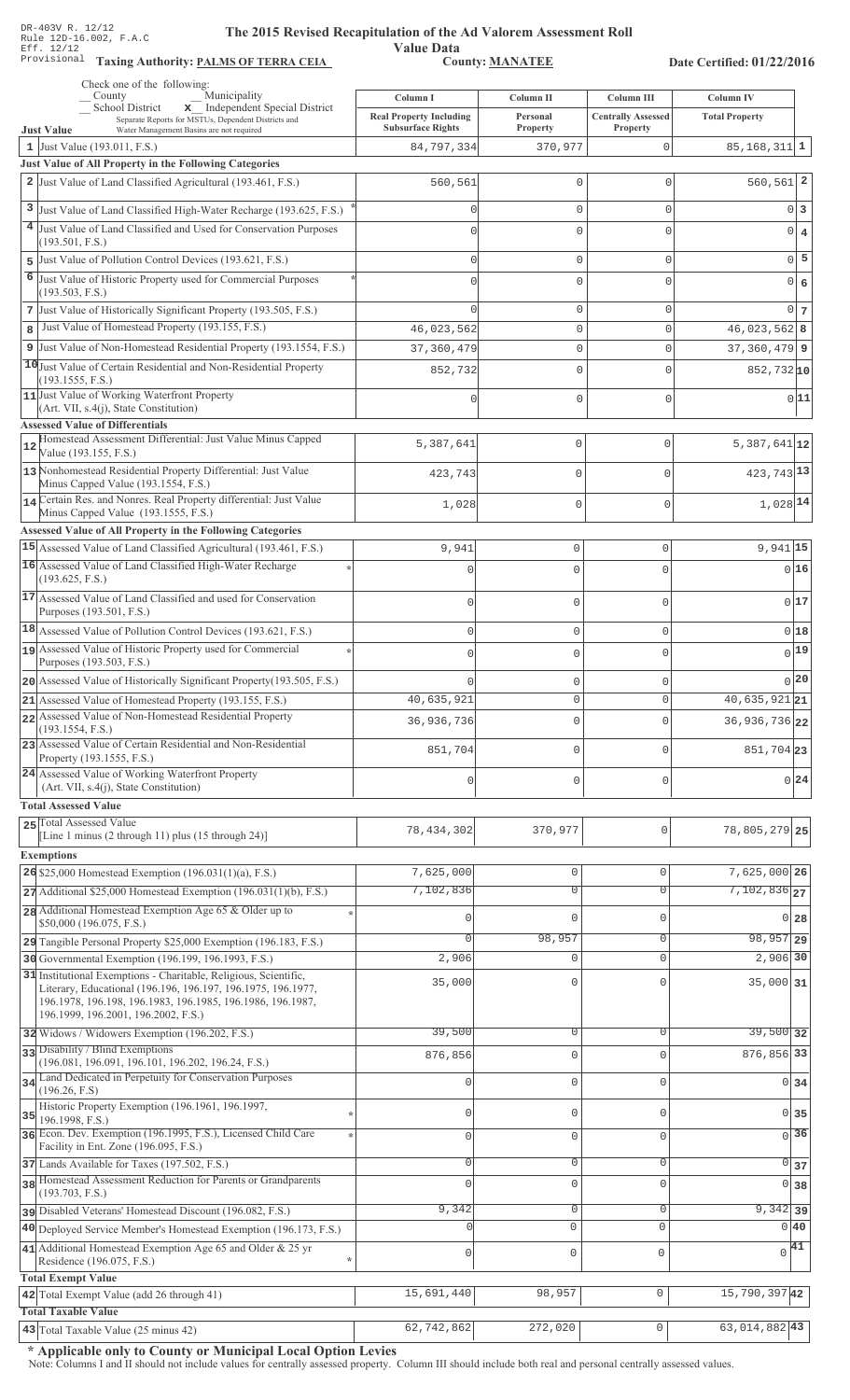# **County: MANATEE**

## Taxing Authority: PALMS OF TERRA CEIA

#### Reconciliation of Preliminary and Final Tax Roll

|   | conciliation of Preliminary and Final Tax Roll                              | <b>Taxable Value</b> |
|---|-----------------------------------------------------------------------------|----------------------|
|   | Operating Taxable Value as Shown on Preliminary Tax Roll                    | 63,360,609           |
| 2 | Additions to Operating Taxable Value Resulting from Petitions to the VAB    | $\Omega$             |
| 3 | Deductions from Operating Taxable Value Resulting from Petitions to the VAB | $\Omega$             |
| 4 | Subtotal $(1 + 2 - 3 = 4)$                                                  | 63,360,609           |
| 5 | Other Additions to Operating Taxable Value                                  | 5,727                |
| 6 | Other Deductions from Operating Taxable Value                               | 351,454              |
| 7 | Operating Taxable Value Shown on Final Tax Roll $(4 + 5 - 6 = 7)$           | 63,014,882           |

## **Selected Just Values**

|    | Just Value of Subsurface Rights (this amount included in Line 1, Column I, Page One) 193.481, F.S. |  |
|----|----------------------------------------------------------------------------------------------------|--|
| q  | Just Value of Centrally Assessed Railroad Property Value                                           |  |
| 10 | Just Value of Centrally Assessed Private Car Line Property Value                                   |  |

Note: Sum of items 9 and 10 should equal centrally assessed just value on page 1, line 1, column III.

### **Homestead Portability**

|    | 11   # of Parcels Receiving Transfer of Homestead Differential |         |
|----|----------------------------------------------------------------|---------|
| 12 | Value of Transferred Homestead Differential                    | 423,353 |

|    |                                  | Column 1             | Column 2                 |
|----|----------------------------------|----------------------|--------------------------|
|    |                                  | <b>Real Property</b> | <b>Personal Property</b> |
|    | <b>Total Parcels or Accounts</b> | Parcels              | Accounts                 |
| 13 | <b>Total Parcels or Accounts</b> | 613                  | ⊥5 '                     |

## **Property with Reduced Assessed Value**

| 14 | Land Classified Agricultural (193.461, F.S.)                                                    |          | 0        |
|----|-------------------------------------------------------------------------------------------------|----------|----------|
| 15 | *<br>Land Classified High-Water Recharge (193.625, F.S.)                                        | 0        | 0        |
| 16 | Land Classified and Used for Conservation Purposes (193.501, F.S.)                              | 0        |          |
| 17 | Pollution Control Devices (193.621, F.S.)                                                       | 0        | 0        |
| 18 | Historic Property used for Commercial Purposes (193.503, F.S.) *                                | 0        |          |
| 19 | Historically Significant Property (193.505, F.S.)                                               | $\Omega$ | 0        |
| 20 | Homestead Property; Parcels with Capped Value (193.155, F.S.)                                   | 248      | 0        |
| 21 | Non-Homestead Residential Property; Parcels with Capped Value (193.1554, F.S.)                  | 64       | 0        |
| 22 | Certain Residential and Non-Residential Property; Parcels with Capped Value<br>(193.1555, F.S.) | 4        | $\Omega$ |
| 23 | Working Waterfront Property (Art. VII, s.4(j), State Constitution)                              | $\Omega$ |          |
|    |                                                                                                 |          |          |

### **Other Reductions in Assessed Value**

| 24 | Lands Available for Taxes (197.502, F.S.)                                  |  |
|----|----------------------------------------------------------------------------|--|
| 25 | Homestead Assessment Reduction for Parents or Grandparents (193.703, F.S.) |  |
| 26 | Disabled Veterans' Homestead Discount (196.082, F.S.)                      |  |

\* Applicable only to County or Municipal Local Option Levies

#### Date Certified: 01/22/2016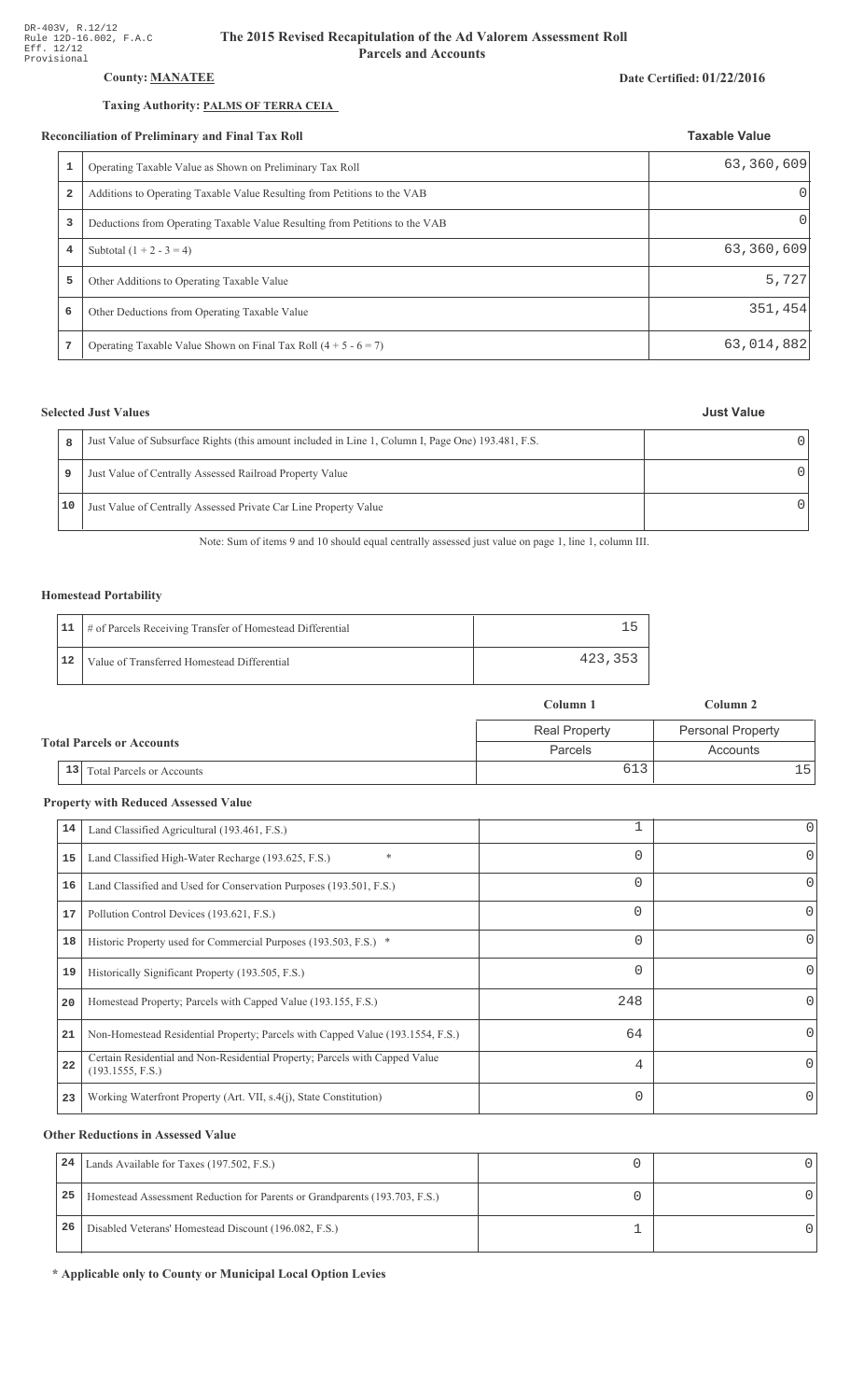Value Data<br>
County: <u>MANATEE</u>

Taxing Authority: SOUTHWEST FLA WATER MGT DIST County: MANATEE

Date Certified: 01/22/2016

| Check one of the following:<br>Municipality<br>County                                                                                                                                                                                 | Column I                                                   | Column II                   | Column III                            | <b>Column IV</b>                 |
|---------------------------------------------------------------------------------------------------------------------------------------------------------------------------------------------------------------------------------------|------------------------------------------------------------|-----------------------------|---------------------------------------|----------------------------------|
| School District<br>x Independent Special District<br>Separate Reports for MSTUs, Dependent Districts and<br>Water Management Basins are not required                                                                                  | <b>Real Property Including</b><br><b>Subsurface Rights</b> | Personal<br><b>Property</b> | <b>Centrally Assessed</b><br>Property | <b>Total Property</b>            |
| <b>Just Value</b><br>1 Just Value (193.011, F.S.)                                                                                                                                                                                     | 35, 972, 553, 249                                          | 3,083,871,966               | 7,971,396                             | 39,064,396,611 1                 |
| Just Value of All Property in the Following Categories                                                                                                                                                                                |                                                            |                             |                                       |                                  |
| 2 Just Value of Land Classified Agricultural (193.461, F.S.)                                                                                                                                                                          | 1,035,232,275                                              | 0                           | $\Omega$                              | $1,035,232,275$ 2                |
| 3 Just Value of Land Classified High-Water Recharge (193.625, F.S.)                                                                                                                                                                   |                                                            | $\mathbf 0$                 | $\Omega$                              | 0 3                              |
| <sup>4</sup> Just Value of Land Classified and Used for Conservation Purposes                                                                                                                                                         |                                                            | $\Omega$                    | $\cap$                                | $\circ$<br>$\bf{4}$              |
| (193.501, F.S.)                                                                                                                                                                                                                       |                                                            |                             |                                       |                                  |
| 5 Just Value of Pollution Control Devices (193.621, F.S.)                                                                                                                                                                             | 73,280                                                     | 233, 451, 780               | 0                                     | $233,525,060$ 5                  |
| 6<br>Just Value of Historic Property used for Commercial Purposes<br>(193.503, F.S.)                                                                                                                                                  |                                                            | 0                           |                                       | 0 <br>6                          |
| 7 Just Value of Historically Significant Property (193.505, F.S.)                                                                                                                                                                     |                                                            | $\mathbf 0$                 | $\Omega$                              | $0\vert 7$                       |
| Just Value of Homestead Property (193.155, F.S.)<br>8                                                                                                                                                                                 | 16, 268, 246, 041                                          | $\mathbb O$                 | $\Omega$                              | $16, 268, 246, 041$ 8            |
| 9 Just Value of Non-Homestead Residential Property (193.1554, F.S.)                                                                                                                                                                   | 11, 411, 226, 214                                          | $\mathbf 0$                 | $\Omega$                              | $11,411,226,214$ 9               |
| 10 Just Value of Certain Residential and Non-Residential Property                                                                                                                                                                     | 7,258,049,610                                              | $\mathbf 0$                 | 5,049,244                             | $7,263,098,854$ <sup>10</sup>    |
| (193.1555, F.S.)<br>11 Just Value of Working Waterfront Property                                                                                                                                                                      |                                                            |                             |                                       |                                  |
| (Art. VII, s.4(j), State Constitution)                                                                                                                                                                                                |                                                            | $\Omega$                    | $\Omega$                              | 0 11                             |
| <b>Assessed Value of Differentials</b>                                                                                                                                                                                                |                                                            |                             |                                       |                                  |
| Homestead Assessment Differential: Just Value Minus Capped<br>12<br>Value (193.155, F.S.)                                                                                                                                             | 3, 123, 719, 155                                           | $\mathbf{0}$                | $\mathbf{0}$                          | $3,123,719,155$ <sup>12</sup>    |
| 13 Nonhomestead Residential Property Differential: Just Value<br>Minus Capped Value (193.1554, F.S.)                                                                                                                                  | 599,948,585                                                | $\mathbf{0}$                | $\bigcap$                             | 599, 948, 585 13                 |
| 14 Certain Res. and Nonres. Real Property differential: Just Value                                                                                                                                                                    | 316,018,633                                                | $\mathbf{0}$                | $\mathbf{0}$                          | $316,018,633$ <sup>14</sup>      |
| Minus Capped Value (193.1555, F.S.)                                                                                                                                                                                                   |                                                            |                             |                                       |                                  |
| Assessed Value of All Property in the Following Categories                                                                                                                                                                            |                                                            |                             |                                       |                                  |
| 15 Assessed Value of Land Classified Agricultural (193.461, F.S.)<br>16 Assessed Value of Land Classified High-Water Recharge                                                                                                         | 133,896,237                                                | $\mathbf 0$                 | 0                                     | 133,896,237 15                   |
| (193.625, F.S.)                                                                                                                                                                                                                       |                                                            | $\Omega$                    | 0                                     | 0 16                             |
| 17 Assessed Value of Land Classified and used for Conservation<br>Purposes (193.501, F.S.)                                                                                                                                            | $\Omega$                                                   | $\Omega$                    | 0                                     | 017                              |
| 18 Assessed Value of Pollution Control Devices (193.621, F.S.)                                                                                                                                                                        | 73,280                                                     | 10,971,991                  | 0                                     | $11,045,271$ 18                  |
| 19 Assessed Value of Historic Property used for Commercial                                                                                                                                                                            |                                                            | $\cap$                      | 0                                     | $0$ 19                           |
| Purposes (193.503, F.S.)                                                                                                                                                                                                              |                                                            |                             |                                       |                                  |
| 20 Assessed Value of Historically Significant Property (193.505, F.S.)                                                                                                                                                                |                                                            | $\mathbf{0}$                | 0                                     | $0$ 20                           |
| 21 Assessed Value of Homestead Property (193.155, F.S.)<br>22 Assessed Value of Non-Homestead Residential Property                                                                                                                    | 13, 144, 526, 886                                          | $\mathbf{0}$                | 0                                     | 13, 144, 526, 886 21             |
| (193.1554, F.S.)                                                                                                                                                                                                                      | 10,811,277,629                                             | $\mathbf{0}$                | 0                                     | 10,811,277,629 22                |
| 23 Assessed Value of Certain Residential and Non-Residential<br>Property (193.1555, F.S.)                                                                                                                                             | 6,942,030,977                                              | $\mathbb O$                 | 5,049,244                             | 6,947,080,221 23                 |
| 24 Assessed Value of Working Waterfront Property<br>(Art. VII, s.4(j), State Constitution)                                                                                                                                            | $\mathbf{0}$                                               | $\mathbf{0}$                | 0                                     | 0 24                             |
| <b>Total Assessed Value</b>                                                                                                                                                                                                           |                                                            |                             |                                       |                                  |
| 25 Total Assessed Value                                                                                                                                                                                                               |                                                            |                             |                                       |                                  |
| [Line 1 minus (2 through 11) plus (15 through 24)]                                                                                                                                                                                    | 31,031,530,838                                             | 2,861,392,177               | 7,971,396                             | 33,900,894,411 25                |
| <b>Exemptions</b>                                                                                                                                                                                                                     |                                                            |                             |                                       |                                  |
| 26 \$25,000 Homestead Exemption $(196.031(1)(a), F.S.)$                                                                                                                                                                               | 1,954,517,207                                              | 0                           | $\mathbf 0$                           | 1,954,517,207 26                 |
| $27$ Additional \$25,000 Homestead Exemption (196.031(1)(b), F.S.)                                                                                                                                                                    | 1,607,362,529                                              | $\overline{0}$              | 0                                     | $1,607,362,529$ <sub>27</sub>    |
| 28 Additional Homestead Exemption Age 65 & Older up to<br>\$50,000 (196.075, F.S.)                                                                                                                                                    |                                                            | $\Omega$                    | $\cap$                                | $0$ 28                           |
| 29 Tangible Personal Property \$25,000 Exemption (196.183, F.S.)                                                                                                                                                                      | $\Omega$                                                   | 141, 357, 234               | 899,150                               | $142, 256, 384$ 29               |
| 30 Governmental Exemption (196.199, 196.1993, F.S.)                                                                                                                                                                                   | 1,054,925,872                                              | 8,058,529                   | $\Omega$                              | 1,062,984,401 30                 |
| 31 Institutional Exemptions - Charitable, Religious, Scientific,<br>Literary, Educational (196.196, 196.197, 196.1975, 196.1977,<br>196.1978, 196.198, 196.1983, 196.1985, 196.1986, 196.1987,<br>196.1999, 196.2001, 196.2002, F.S.) | 669,105,447                                                | 27,169,014                  | $\Omega$                              | 696, 274, 461 31                 |
| 32 Widows / Widowers Exemption (196.202, F.S.)                                                                                                                                                                                        | 4,845,566                                                  | 35,010                      | $\Omega$                              | 4,880,576 32                     |
| 33 Disability / Blind Exemptions<br>(196.081, 196.091, 196.101, 196.202, 196.24, F.S.)                                                                                                                                                | 139, 352, 429                                              | 33,925                      | $\Omega$                              | 139, 386, 354 33                 |
| 34 Land Dedicated in Perpetuity for Conservation Purposes                                                                                                                                                                             |                                                            |                             |                                       |                                  |
| (196.26, F.S)                                                                                                                                                                                                                         |                                                            | $\mathbf 0$                 | $\Omega$                              | $0 \overline{\smash{34}}$        |
| Historic Property Exemption (196.1961, 196.1997,<br>35<br>196.1998, F.S.)                                                                                                                                                             | Ω                                                          | 0                           | 0                                     | $0 \overline{\smash{\big)}\ 35}$ |
| 36 Econ. Dev. Exemption (196.1995, F.S.), Licensed Child Care                                                                                                                                                                         | $\Omega$                                                   | $\mathbf 0$                 | $\overline{0}$                        | $\overline{0}$ 36                |
| Facility in Ent. Zone (196.095, F.S.)                                                                                                                                                                                                 |                                                            |                             |                                       |                                  |
| 37 Lands Available for Taxes (197.502, F.S.)<br>38 Homestead Assessment Reduction for Parents or Grandparents                                                                                                                         | 5,710                                                      | $\circ$                     | 0                                     | $5,710$ 37                       |
| (193.703, F.S.)                                                                                                                                                                                                                       | 601,260                                                    | $\mathbf 0$                 | $\Omega$                              | $601,260$ 38                     |
| pisabled Veterans' Homestead Discount (196.082, F.S.)                                                                                                                                                                                 | 6, 249, 731                                                | $\mathsf{O}\xspace$         | 0                                     | $6, 249, 731$ 39                 |
| 40 Deployed Service Member's Homestead Exemption (196.173, F.S.)                                                                                                                                                                      | 187,463                                                    | 0                           | $\mathbf{0}$                          | 187,463 40                       |
| 41 Additional Homestead Exemption Age 65 and Older & 25 yr<br>Residence (196.075, F.S.)                                                                                                                                               | 0                                                          | $\mathsf 0$                 | 0                                     | $\sqrt{41}$                      |
| <b>Total Exempt Value</b>                                                                                                                                                                                                             |                                                            |                             |                                       |                                  |
| 42 Total Exempt Value (add 26 through 41)                                                                                                                                                                                             | 5, 437, 153, 214                                           | 176,653,712                 | 899,150                               | $5,614,706,076$ 42               |
| <b>Total Taxable Value</b>                                                                                                                                                                                                            |                                                            |                             |                                       |                                  |
| 43 Total Taxable Value (25 minus 42)                                                                                                                                                                                                  | 25, 594, 377, 624                                          | 2,684,738,465               | 7,072,246                             | 28, 286, 188, 335 43             |

\* Applicable only to County or Municipal Local Option Levies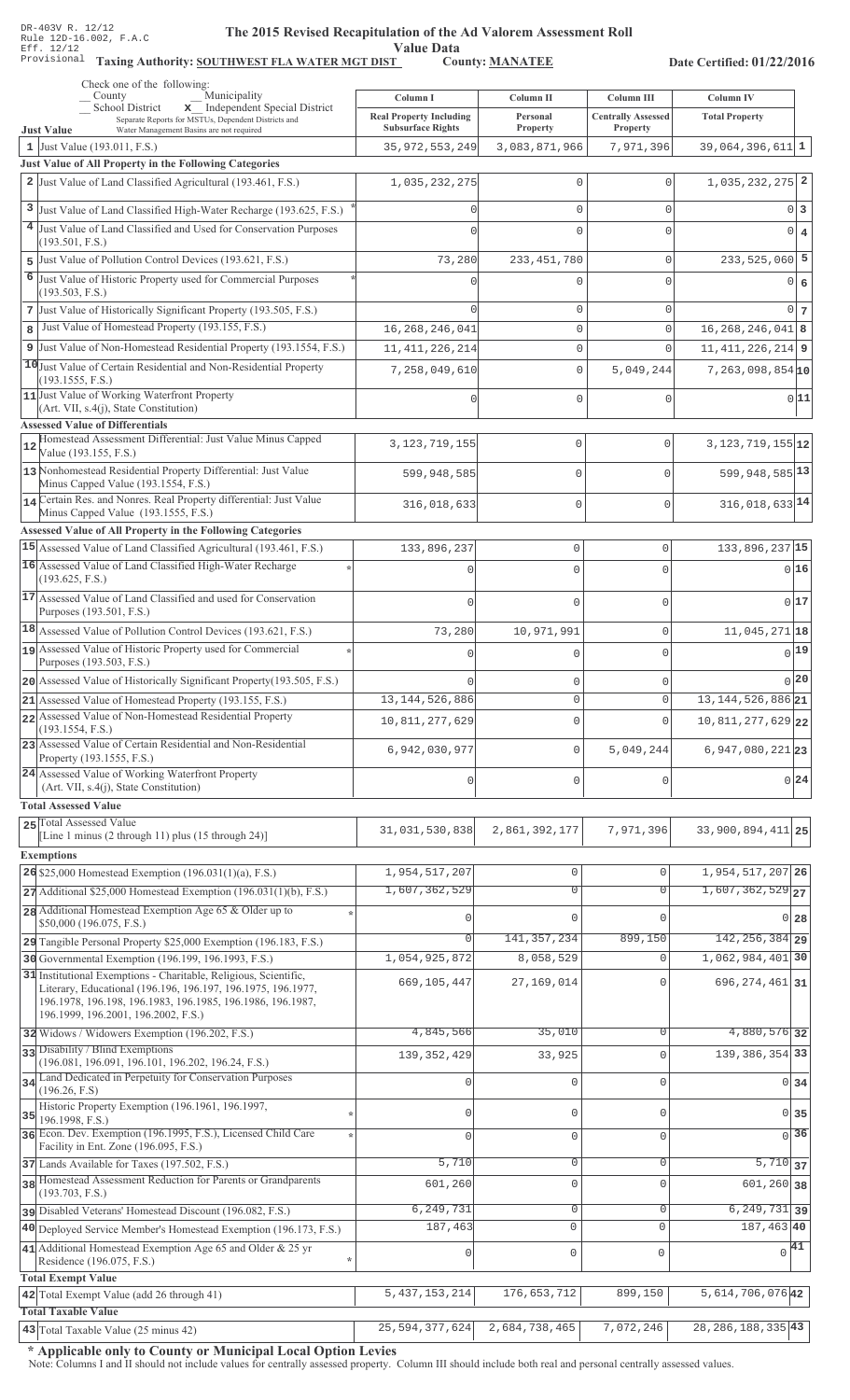## County: **MANATEE**

### Taxing Authority: SOUTHWEST FLA WATER MGT DIST

#### Reconciliation of Preliminary and Final Tax Roll

|                | Operating Taxable Value as Shown on Preliminary Tax Roll                    | 28, 156, 175, 348 |
|----------------|-----------------------------------------------------------------------------|-------------------|
| $\overline{a}$ | Additions to Operating Taxable Value Resulting from Petitions to the VAB    |                   |
| 3              | Deductions from Operating Taxable Value Resulting from Petitions to the VAB | 334,004           |
| 4              | Subtotal $(1 + 2 - 3 = 4)$                                                  | 28, 155, 841, 344 |
| 5              | Other Additions to Operating Taxable Value                                  | 406,081,958       |
| 6              | Other Deductions from Operating Taxable Value                               | 275, 734, 967     |
| 7              | Operating Taxable Value Shown on Final Tax Roll $(4 + 5 - 6 = 7)$           | 28, 286, 188, 335 |

## **Selected Just Values**

|    | Just Value of Subsurface Rights (this amount included in Line 1, Column I, Page One) 193.481, F.S. | 979,089   |
|----|----------------------------------------------------------------------------------------------------|-----------|
|    | Just Value of Centrally Assessed Railroad Property Value                                           | 6,422,918 |
| 10 | Just Value of Centrally Assessed Private Car Line Property Value                                   | 1,548,478 |

Note: Sum of items 9 and 10 should equal centrally assessed just value on page 1, line 1, column III.

### Homestead Portability

|      | 11   # of Parcels Receiving Transfer of Homestead Differential | 1,672      |
|------|----------------------------------------------------------------|------------|
| ' 12 | Value of Transferred Homestead Differential                    | 40,344,047 |

|                                        | Column 1             | Column 2                             |  |
|----------------------------------------|----------------------|--------------------------------------|--|
|                                        | <b>Real Property</b> | <b>Personal Property</b><br>Accounts |  |
| <b>Total Parcels or Accounts</b>       | Parcels              |                                      |  |
| 13<br><b>Total Parcels or Accounts</b> | 175,601              | 27,276                               |  |

#### **Property with Reduced Assessed Value**

| 14 | Land Classified Agricultural (193.461, F.S.)                                                    | 2,376    |          |
|----|-------------------------------------------------------------------------------------------------|----------|----------|
| 15 | $\ast$<br>Land Classified High-Water Recharge (193.625, F.S.)                                   | 0        | $\Omega$ |
| 16 | Land Classified and Used for Conservation Purposes (193.501, F.S.)                              | $\Omega$ | 0        |
| 17 | Pollution Control Devices (193.621, F.S.)                                                       | 1        | 22       |
| 18 | Historic Property used for Commercial Purposes (193.503, F.S.) *                                | 0        | $\Omega$ |
| 19 | Historically Significant Property (193.505, F.S.)                                               | 0        | $\Omega$ |
| 20 | Homestead Property; Parcels with Capped Value (193.155, F.S.)                                   | 69,982   |          |
| 21 | Non-Homestead Residential Property; Parcels with Capped Value (193.1554, F.S.)                  | 36,534   |          |
| 22 | Certain Residential and Non-Residential Property; Parcels with Capped Value<br>(193.1555, F.S.) | 3,692    | $\Omega$ |
| 23 | Working Waterfront Property (Art. VII, s.4(j), State Constitution)                              | $\Omega$ | $\Omega$ |

#### **Other Reductions in Assessed Value**

| 24 | Lands Available for Taxes (197.502, F.S.)                                  |    |  |
|----|----------------------------------------------------------------------------|----|--|
| 25 | Homestead Assessment Reduction for Parents or Grandparents (193.703, F.S.) | 14 |  |
| 26 | Disabled Veterans' Homestead Discount (196.082, F.S.)                      |    |  |

\* Applicable only to County or Municipal Local Option Levies

### Date Certified: 01/22/2016

**Taxable Value**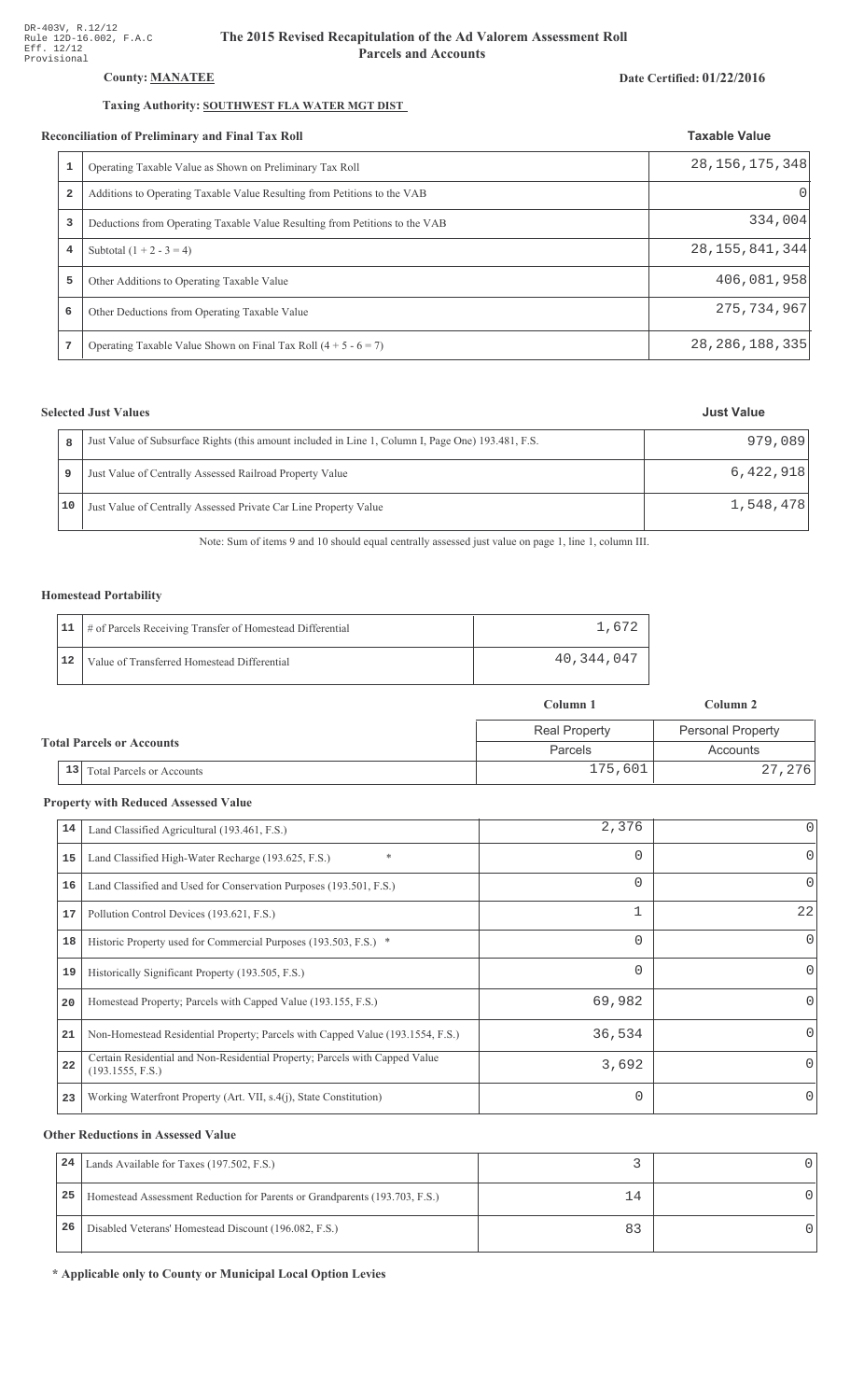#### The 2015 Revised Recapitulation of th The 2015 Revised Recapitulation of the Ad Valorem Assessment Roll **Value Data**

# Taxing Authority: WEST COAST INLAND NAVIGATION DIST County: MANATEE

Date Certified: 01/22/2016

| County                                 | Check one of the following:<br>Municipality                                                                                       | Column I                       | Column II                          | Column III                | Column IV                     |                  |
|----------------------------------------|-----------------------------------------------------------------------------------------------------------------------------------|--------------------------------|------------------------------------|---------------------------|-------------------------------|------------------|
|                                        | School District<br>x Independent Special District<br>Separate Reports for MSTUs, Dependent Districts and                          | <b>Real Property Including</b> | Personal                           | <b>Centrally Assessed</b> | <b>Total Property</b>         |                  |
| <b>Just Value</b>                      | Water Management Basins are not required                                                                                          | <b>Subsurface Rights</b>       | Property                           | Property                  |                               |                  |
| 1 Just Value (193.011, F.S.)           | Just Value of All Property in the Following Categories                                                                            | 35, 972, 553, 249              | 3,083,871,966                      | 7,971,396                 | $39,064,396,611$ 1            |                  |
|                                        | 2 Just Value of Land Classified Agricultural (193.461, F.S.)                                                                      | 1,035,232,275                  | $\mathbf 0$                        | $\mathbf 0$               | $1,035,232,275$ 2             |                  |
|                                        |                                                                                                                                   |                                |                                    |                           |                               |                  |
|                                        | 3 Just Value of Land Classified High-Water Recharge (193.625, F.S.)                                                               |                                | $\mathbf{0}$                       | $\Omega$                  |                               | $0\vert 3$       |
| (193.501, F.S.)                        | 4 Just Value of Land Classified and Used for Conservation Purposes                                                                |                                | $\mathbf 0$                        | $\Omega$                  |                               | $0 \mid 4$       |
|                                        | 5 Just Value of Pollution Control Devices (193.621, F.S.)                                                                         | 73,280                         | 233, 451, 780                      | $\mathbf 0$               | $233,525,060$ 5               |                  |
|                                        | 6 Just Value of Historic Property used for Commercial Purposes                                                                    |                                | 0                                  | $\Omega$                  |                               | 0 6              |
| (193.503, F.S.)                        | 7 Just Value of Historically Significant Property (193.505, F.S.)                                                                 |                                |                                    |                           |                               | $0\vert$ 7       |
| 8                                      | Just Value of Homestead Property (193.155, F.S.)                                                                                  | 16, 268, 246, 041              | $\mathsf{O}\xspace$<br>$\mathbb O$ | $\mathbf 0$<br>$\circ$    | $16, 268, 246, 041$ 8         |                  |
|                                        | 9 Just Value of Non-Homestead Residential Property (193.1554, F.S.)                                                               | 11, 411, 226, 214              | $\mathsf{O}\xspace$                | $\Omega$                  | $11, 411, 226, 214$ 9         |                  |
|                                        | 10 Just Value of Certain Residential and Non-Residential Property                                                                 | 7,258,049,610                  | $\mathbb O$                        | 5,049,244                 | $7,263,098,854$ 10            |                  |
| (193.1555, F.S.)                       |                                                                                                                                   |                                |                                    |                           |                               |                  |
|                                        | 11 Just Value of Working Waterfront Property<br>(Art. VII, s.4(j), State Constitution)                                            |                                | $\mathbf 0$                        | $\mathbf 0$               |                               | 0 11             |
| <b>Assessed Value of Differentials</b> |                                                                                                                                   |                                |                                    |                           |                               |                  |
| 12<br>Value (193.155, F.S.)            | Homestead Assessment Differential: Just Value Minus Capped                                                                        | 3, 123, 719, 155               | 0                                  | $\mathbf{0}$              | $3, 123, 719, 155$ 12         |                  |
|                                        | 13 Nonhomestead Residential Property Differential: Just Value                                                                     | 599,948,585                    | 0                                  | $\Omega$                  | 599, 948, 585 13              |                  |
|                                        | Minus Capped Value (193.1554, F.S.)<br>14 Certain Res. and Nonres. Real Property differential: Just Value                         |                                | 0                                  | $\mathbf 0$               | $316,018,633$ <sup>14</sup>   |                  |
|                                        | Minus Capped Value (193.1555, F.S.)                                                                                               | 316,018,633                    |                                    |                           |                               |                  |
|                                        | Assessed Value of All Property in the Following Categories                                                                        |                                |                                    |                           |                               |                  |
|                                        | 15 Assessed Value of Land Classified Agricultural (193.461, F.S.)<br>16 Assessed Value of Land Classified High-Water Recharge     | 133,896,237                    | $\mathbb O$                        | 0                         | 133,896,237 15                |                  |
| (193.625, F.S.)                        |                                                                                                                                   | n                              | $\Omega$                           | $\Omega$                  |                               | 0 16             |
| Purposes (193.501, F.S.)               | 17 Assessed Value of Land Classified and used for Conservation                                                                    | $\Omega$                       | $\Omega$                           | $\Omega$                  |                               | 0 17             |
|                                        | 18 Assessed Value of Pollution Control Devices (193.621, F.S.)                                                                    | 73,280                         | 10,971,991                         | 0                         | 11,045,271 18                 |                  |
|                                        | 19 Assessed Value of Historic Property used for Commercial                                                                        | $\Omega$                       | $\mathbf{0}$                       | O                         |                               | 0 19             |
| Purposes (193.503, F.S.)               |                                                                                                                                   |                                |                                    |                           |                               | $0$  20          |
|                                        | 20 Assessed Value of Historically Significant Property (193.505, F.S.)<br>21 Assessed Value of Homestead Property (193.155, F.S.) | 13, 144, 526, 886              | $\mathbf 0$<br>$\mathbf{0}$        | 0<br>0                    | 13, 144, 526, 886 21          |                  |
|                                        | 22 Assessed Value of Non-Homestead Residential Property                                                                           | 10,811,277,629                 | $\mathbf 0$                        | $\Omega$                  |                               |                  |
| (193.1554, F.S.)                       | 23 Assessed Value of Certain Residential and Non-Residential                                                                      |                                |                                    |                           | $10,811,277,629$ 22           |                  |
| Property (193.1555, F.S.)              |                                                                                                                                   | 6,942,030,977                  | $\mathbf 0$                        | 5,049,244                 | $6,947,080,221$ 23            |                  |
|                                        | 24 Assessed Value of Working Waterfront Property<br>(Art. VII, s.4(j), State Constitution)                                        | $\mathbf 0$                    | $\mathbf 0$                        | 0                         |                               | 0 24             |
| <b>Total Assessed Value</b>            |                                                                                                                                   |                                |                                    |                           |                               |                  |
| 25 Total Assessed Value                | [Line 1 minus (2 through 11) plus (15 through 24)]                                                                                | 31,031,530,838                 | 2,861,392,177                      | 7,971,396                 | 33,900,894,411 25             |                  |
| <b>Exemptions</b>                      |                                                                                                                                   |                                |                                    |                           |                               |                  |
|                                        | 26 \$25,000 Homestead Exemption $(196.031(1)(a), F.S.)$                                                                           | 1,954,517,207                  | $\mathbb O$                        | $\circ$                   | 1,954,517,207 26              |                  |
|                                        | $27$ Additional \$25,000 Homestead Exemption (196.031(1)(b), F.S.)                                                                | 1,607,362,529                  | $\overline{0}$                     | $\Omega$                  | $1,607,362,529$ <sub>27</sub> |                  |
|                                        | 28 Additional Homestead Exemption Age 65 & Older up to                                                                            |                                | $\Omega$                           | U                         |                               | 0 <sub>28</sub>  |
| \$50,000 (196.075, F.S.)               | 29 Tangible Personal Property \$25,000 Exemption (196.183, F.S.)                                                                  |                                | 141, 357, 234                      | 899,150                   | $142, 256, 384$ 29            |                  |
|                                        | 30 Governmental Exemption (196.199, 196.1993, F.S.)                                                                               | 1,054,925,872                  | 8,058,529                          | $\mathbf 0$               | 1,062,984,401 30              |                  |
|                                        | 31 Institutional Exemptions - Charitable, Religious, Scientific,                                                                  | 669, 105, 447                  | 27,169,014                         | $\Omega$                  | 696, 274, 461 31              |                  |
|                                        | Literary, Educational (196.196, 196.197, 196.1975, 196.1977,<br>196.1978, 196.198, 196.1983, 196.1985, 196.1986, 196.1987,        |                                |                                    |                           |                               |                  |
|                                        | 196.1999, 196.2001, 196.2002, F.S.)                                                                                               |                                |                                    |                           |                               |                  |
|                                        | 32 Widows / Widowers Exemption (196.202, F.S.)                                                                                    | 4,845,566                      | 35,010                             | $\Omega$                  | 4,880,576 32                  |                  |
| 33 Disability / Blind Exemptions       | (196.081, 196.091, 196.101, 196.202, 196.24, F.S.)                                                                                | 139, 352, 429                  | 33,925                             | $\Omega$                  | 139, 386, 354 33              |                  |
| (196.26, F.S)                          | 34 Land Dedicated in Perpetuity for Conservation Purposes                                                                         |                                | $\mathbf 0$                        | $\Omega$                  |                               | 0 <sub>34</sub>  |
|                                        | Historic Property Exemption (196.1961, 196.1997,                                                                                  | $\Omega$                       | $\mathbf 0$                        | $\Omega$                  |                               | $0\overline{35}$ |
| 35<br>196.1998, F.S.)                  | 36 Econ. Dev. Exemption (196.1995, F.S.), Licensed Child Care                                                                     |                                |                                    |                           |                               | $0\overline{36}$ |
|                                        | Facility in Ent. Zone (196.095, F.S.)                                                                                             | $\Omega$                       | $\mathbf 0$                        | $\mathbf 0$               |                               |                  |
|                                        | 37 Lands Available for Taxes (197.502, F.S.)                                                                                      | 5,710                          | $\mathbf 0$                        | $\mathbf 0$               | $5,710$ 37                    |                  |
| (193.703, F.S.)                        | 38 Homestead Assessment Reduction for Parents or Grandparents                                                                     | 601,260                        | $\mathbb O$                        | $\Omega$                  | $601, 260$ 38                 |                  |
|                                        | pisabled Veterans' Homestead Discount (196.082, F.S.)                                                                             | 6, 249, 731                    | $\overline{0}$                     | $\mathbb O$               | $6, 249, 731$ 39              |                  |
|                                        | 40 Deployed Service Member's Homestead Exemption (196.173, F.S.)                                                                  | 187,463                        | $\overline{0}$                     | $\mathbf 0$               | 187,463 40                    |                  |
| Residence (196.075, F.S.)              | 41 Additional Homestead Exemption Age 65 and Older & 25 yr                                                                        | $\mathbf 0$                    | 0                                  | $\mathbf 0$               | $\sqrt{41}$                   |                  |
| <b>Total Exempt Value</b>              |                                                                                                                                   |                                |                                    |                           |                               |                  |
|                                        | 42 Total Exempt Value (add 26 through 41)                                                                                         | 5, 437, 153, 214               | 176,653,712                        | 899,150                   | 5, 614, 706, 076 42           |                  |
| <b>Total Taxable Value</b>             |                                                                                                                                   |                                |                                    |                           |                               |                  |
| 43 Total Taxable Value (25 minus 42)   |                                                                                                                                   | 25, 594, 377, 624              | 2,684,738,465                      | 7,072,246                 | 28, 286, 188, 335 43          |                  |

\* Applicable only to County or Municipal Local Option Levies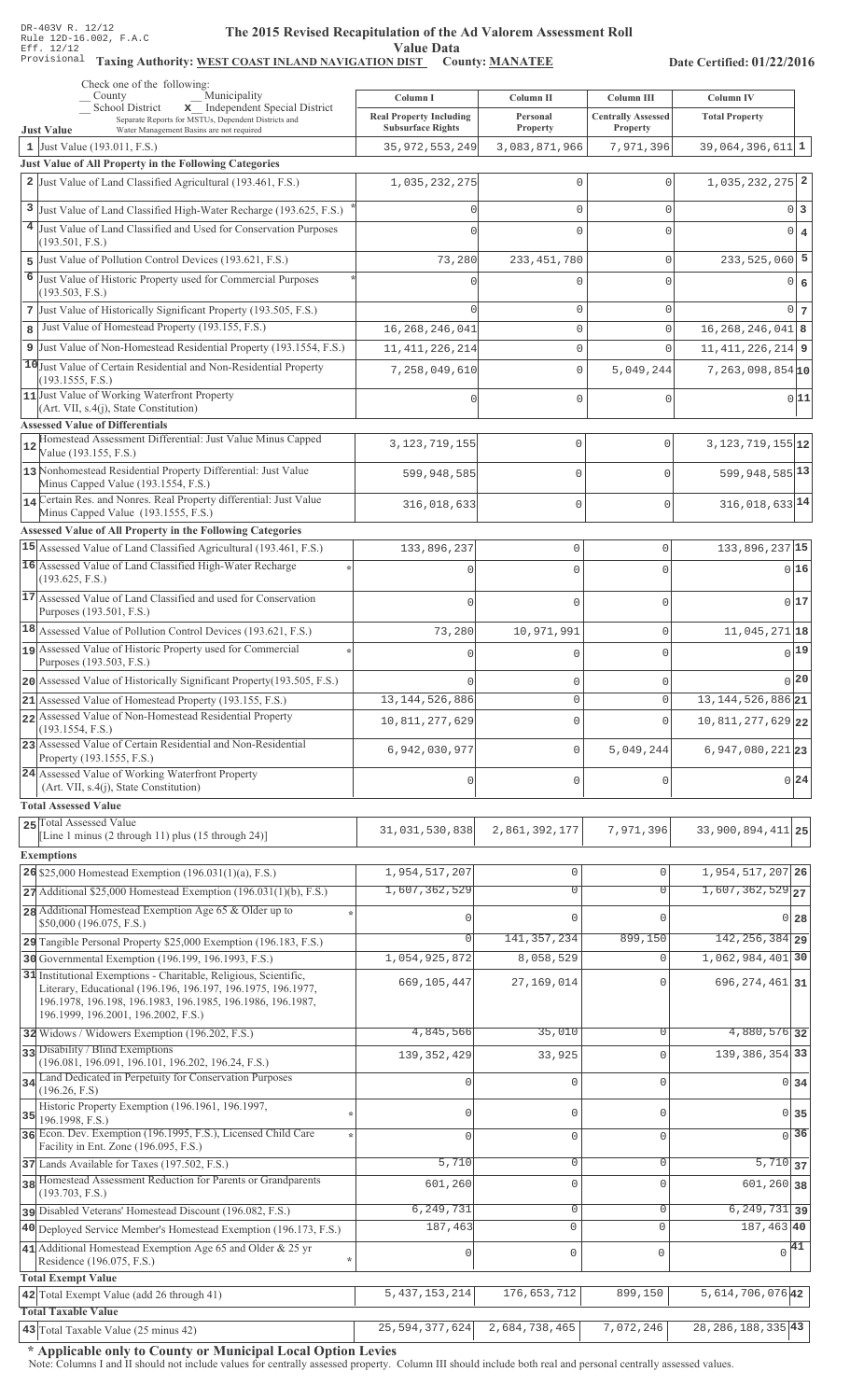## County: **MANATEE**

### Taxing Authority: WEST COAST INLAND NAVIGATION DIST

#### Reconciliation of Preliminary and Final Tax Roll

|                | conciliation of Preliminary and Final Tax Roll                              | <b>Taxable Value</b> |
|----------------|-----------------------------------------------------------------------------|----------------------|
| 1              | Operating Taxable Value as Shown on Preliminary Tax Roll                    | 28, 156, 175, 348    |
| $\overline{a}$ | Additions to Operating Taxable Value Resulting from Petitions to the VAB    | $\cup$               |
| 3              | Deductions from Operating Taxable Value Resulting from Petitions to the VAB | 334,004              |
| 4              | Subtotal $(1 + 2 - 3 = 4)$                                                  | 28, 155, 841, 344    |
| 5              | Other Additions to Operating Taxable Value                                  | 406,081,958          |
| 6              | Other Deductions from Operating Taxable Value                               | 275, 734, 967        |
|                | Operating Taxable Value Shown on Final Tax Roll $(4 + 5 - 6 = 7)$           | 28, 286, 188, 335    |

## **Selected Just Values**

|    | Just Value of Subsurface Rights (this amount included in Line 1, Column I, Page One) 193.481, F.S. | 979,089   |
|----|----------------------------------------------------------------------------------------------------|-----------|
|    | Just Value of Centrally Assessed Railroad Property Value                                           | 6,422,918 |
| 10 | Just Value of Centrally Assessed Private Car Line Property Value                                   | 1,548,478 |

Note: Sum of items 9 and 10 should equal centrally assessed just value on page 1, line 1, column III.

### Homestead Portability

|    | 11   # of Parcels Receiving Transfer of Homestead Differential | 1,672      |
|----|----------------------------------------------------------------|------------|
| 12 | Value of Transferred Homestead Differential                    | 40,344,047 |

|                                  |                                        | Column 1             | Column 2                 |
|----------------------------------|----------------------------------------|----------------------|--------------------------|
| <b>Total Parcels or Accounts</b> |                                        | <b>Real Property</b> | <b>Personal Property</b> |
|                                  |                                        | Parcels              | Accounts                 |
|                                  | 13<br><b>Total Parcels or Accounts</b> | 175,601              | 27,276                   |

#### **Property with Reduced Assessed Value**

| 14 | Land Classified Agricultural (193.461, F.S.)                                                    | 2,376    | 0        |
|----|-------------------------------------------------------------------------------------------------|----------|----------|
| 15 | $\ast$<br>Land Classified High-Water Recharge (193.625, F.S.)                                   | 0        | 0        |
| 16 | Land Classified and Used for Conservation Purposes (193.501, F.S.)                              | 0        | $\Omega$ |
| 17 | Pollution Control Devices (193.621, F.S.)                                                       |          | 22       |
| 18 | Historic Property used for Commercial Purposes (193.503, F.S.) *                                | 0        | 0        |
| 19 | Historically Significant Property (193.505, F.S.)                                               | $\Omega$ | 0        |
| 20 | Homestead Property; Parcels with Capped Value (193.155, F.S.)                                   | 69,982   | 0        |
| 21 | Non-Homestead Residential Property; Parcels with Capped Value (193.1554, F.S.)                  | 36,534   | 0        |
| 22 | Certain Residential and Non-Residential Property; Parcels with Capped Value<br>(193.1555, F.S.) | 3,692    |          |
| 23 | Working Waterfront Property (Art. VII, s.4(j), State Constitution)                              | $\Omega$ | 0        |

#### **Other Reductions in Assessed Value**

| 24 | Lands Available for Taxes (197.502, F.S.)                                  |    |  |
|----|----------------------------------------------------------------------------|----|--|
| 25 | Homestead Assessment Reduction for Parents or Grandparents (193.703, F.S.) | 14 |  |
| 26 | Disabled Veterans' Homestead Discount (196.082, F.S.)                      |    |  |

\* Applicable only to County or Municipal Local Option Levies

# Date Certified: 01/22/2016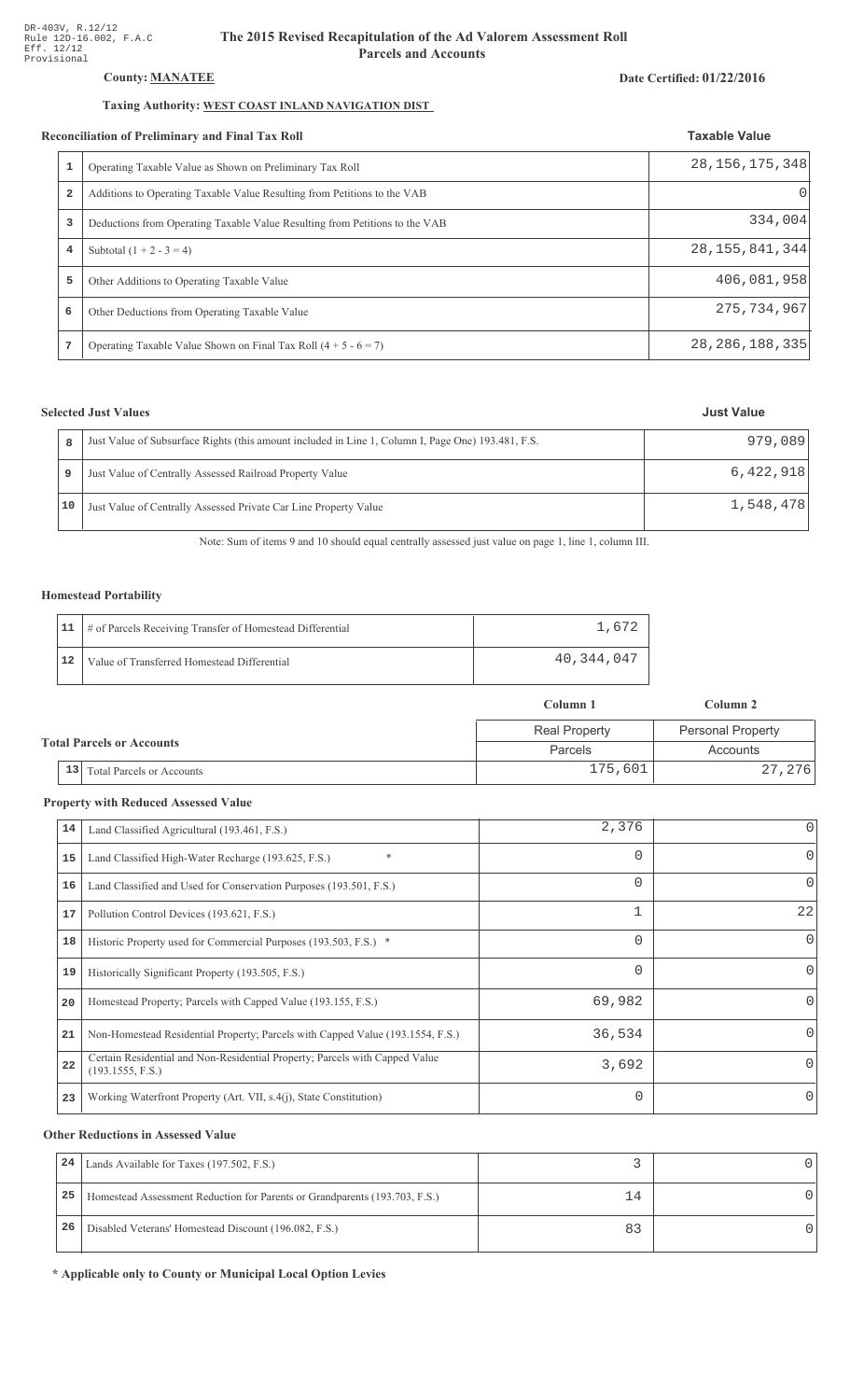Value Data<br>D County: MANATEE

Taxing Authority: MANATEE COUNTY SCHOOL BOARD County: MANATEE

Date Certified: 01/22/2016

| Check one of the following:<br>Municipality<br>County                                                                           | Column I                       | Column II           | Column III                |                                    |  |
|---------------------------------------------------------------------------------------------------------------------------------|--------------------------------|---------------------|---------------------------|------------------------------------|--|
| <b>Independent Special District</b><br>x School District                                                                        | <b>Real Property Including</b> | Personal            | <b>Centrally Assessed</b> | Column IV<br><b>Total Property</b> |  |
| Separate Reports for MSTUs, Dependent Districts and<br><b>Just Value</b><br>Water Management Basins are not required            | <b>Subsurface Rights</b>       | Property            | Property                  |                                    |  |
| 1 Just Value (193.011, F.S.)                                                                                                    | 35, 972, 553, 249              | 3,083,871,966       | 7,971,396                 | 39,064,396,611 1                   |  |
| Just Value of All Property in the Following Categories                                                                          |                                |                     |                           |                                    |  |
| 2 Just Value of Land Classified Agricultural (193.461, F.S.)                                                                    | 1,035,232,275                  | $\mathbf{0}$        | $\Omega$                  | $1,035,232,275$ <sup>2</sup>       |  |
| 3 Just Value of Land Classified High-Water Recharge (193.625, F.S.)                                                             |                                | $\mathbf{0}$        | $\Omega$                  | 0 3                                |  |
| 4 Just Value of Land Classified and Used for Conservation Purposes<br>(193.501, F.S.)                                           |                                | $\Omega$            | U                         | $0 \mid 4$                         |  |
| 5 Just Value of Pollution Control Devices (193.621, F.S.)                                                                       | 73,280                         | 233, 451, 780       | $\mathbf 0$               | $233,525,060$ 5                    |  |
| 6<br>Just Value of Historic Property used for Commercial Purposes                                                               |                                | $\Omega$            | U                         | 0 6                                |  |
| (193.503, F.S.)                                                                                                                 |                                |                     |                           |                                    |  |
| 7 Just Value of Historically Significant Property (193.505, F.S.)                                                               |                                | $\mathbf{0}$        | $\mathbf 0$               | 0 <sub>7</sub>                     |  |
| Just Value of Homestead Property (193.155, F.S.)<br>8                                                                           | 16, 268, 246, 041              | $\mathsf{O}\xspace$ | $\circ$                   | $16, 268, 246, 041$ 8              |  |
| 9 Just Value of Non-Homestead Residential Property (193.1554, F.S.)                                                             | 11, 411, 226, 214              | $\mathsf{O}\xspace$ | $\Omega$                  | $11,411,226,214$ 9                 |  |
| 10 Just Value of Certain Residential and Non-Residential Property<br>(193.1555, F.S.)                                           | 7,258,049,610                  | $\mathbb O$         | 5,049,244                 | $7,263,098,854$ <sub>10</sub>      |  |
| 11 Just Value of Working Waterfront Property                                                                                    |                                | $\mathbf{0}$        | $\Omega$                  | 0 11                               |  |
| (Art. VII, s.4(j), State Constitution)<br><b>Assessed Value of Differentials</b>                                                |                                |                     |                           |                                    |  |
| Homestead Assessment Differential: Just Value Minus Capped<br>12                                                                | 3, 123, 719, 155               | 0                   | 0                         | $3, 123, 719, 155$ 12              |  |
| Value (193.155, F.S.)                                                                                                           |                                |                     |                           |                                    |  |
| 13 Nonhomestead Residential Property Differential: Just Value<br>Minus Capped Value (193.1554, F.S.)                            |                                | 0                   | $\mathbf 0$               | $0^{13}$                           |  |
| 14 Certain Res. and Nonres. Real Property differential: Just Value                                                              |                                | 0                   | $\mathbf{0}$              | 0 14                               |  |
| Minus Capped Value (193.1555, F.S.)                                                                                             |                                |                     |                           |                                    |  |
| Assessed Value of All Property in the Following Categories<br>15 Assessed Value of Land Classified Agricultural (193.461, F.S.) |                                |                     | 0                         | 133,896,237 15                     |  |
| 16 Assessed Value of Land Classified High-Water Recharge                                                                        | 133,896,237                    | $\mathbf 0$         |                           |                                    |  |
| (193.625, F.S.)                                                                                                                 | n                              | $\Omega$            | $\cap$                    | 0 16                               |  |
| 17 Assessed Value of Land Classified and used for Conservation                                                                  | $\Omega$                       | $\mathbf 0$         | O                         | 017                                |  |
| Purposes (193.501, F.S.)                                                                                                        |                                |                     |                           |                                    |  |
| 18 Assessed Value of Pollution Control Devices (193.621, F.S.)<br>19 Assessed Value of Historic Property used for Commercial    | 73,280                         | 10,971,991          | 0                         | $11,045,271$ 18                    |  |
| Purposes (193.503, F.S.)                                                                                                        |                                | $\Omega$            | 0                         | 0 19                               |  |
| 20 Assessed Value of Historically Significant Property (193.505, F.S.)                                                          |                                | $\mathbf 0$         | 0                         | 0 20                               |  |
| 21 Assessed Value of Homestead Property (193.155, F.S.)                                                                         | 13, 144, 526, 886              | $\circ$             | 0                         | 13, 144, 526, 886 21               |  |
| 22 Assessed Value of Non-Homestead Residential Property<br>(193.1554, F.S.)                                                     | 11, 411, 226, 214              | $\mathbf{0}$        | O                         | 11, 411, 226, 214 22               |  |
| 23 Assessed Value of Certain Residential and Non-Residential                                                                    | 7,258,049,610                  | $\mathbb O$         | 5,049,244                 | 7, 263, 098, 854 23                |  |
| Property (193.1555, F.S.)                                                                                                       |                                |                     |                           |                                    |  |
| 24 Assessed Value of Working Waterfront Property<br>(Art. VII, s.4(j), State Constitution)                                      | $\theta$                       | $\mathbf 0$         | U                         | 0 24                               |  |
| <b>Total Assessed Value</b>                                                                                                     |                                |                     |                           |                                    |  |
| 25 Total Assessed Value                                                                                                         | 31, 947, 498, 056              | 2,861,392,177       | 7,971,396                 | 34, 816, 861, 629 25               |  |
| [Line 1 minus (2 through 11) plus (15 through 24)]                                                                              |                                |                     |                           |                                    |  |
| <b>Exemptions</b><br>26 \$25,000 Homestead Exemption (196.031(1)(a), F.S.)                                                      | 1,954,517,207                  | $\mathbb O$         | $\mathbf 0$               | 1,954,517,207 26                   |  |
| $27$ Additional \$25,000 Homestead Exemption (196.031(1)(b), F.S.)                                                              |                                | $\overline{0}$      | $\overline{0}$            | $0\overline{27}$                   |  |
| 28 Additional Homestead Exemption Age 65 & Older up to                                                                          |                                |                     |                           |                                    |  |
| \$50,000 (196.075, F.S.)                                                                                                        |                                | $\mathbf{0}$        | $\Omega$                  | $0$ 28                             |  |
| 29 Tangible Personal Property \$25,000 Exemption (196.183, F.S.)                                                                | O                              | 141, 357, 234       | 899,150                   | $142, 256, 384$ 29                 |  |
| 30 Governmental Exemption (196.199, 196.1993, F.S.)<br>31 Institutional Exemptions - Charitable, Religious, Scientific,         | 1,189,108,581                  | 8,058,529           | $\mathbf 0$               | 1, 197, 167, 110 30                |  |
| Literary, Educational (196.196, 196.197, 196.1975, 196.1977,                                                                    | 726, 775, 546                  | 27,169,014          | $\Omega$                  | 753, 944, 560 31                   |  |
| 196.1978, 196.198, 196.1983, 196.1985, 196.1986, 196.1987,<br>196.1999, 196.2001, 196.2002, F.S.)                               |                                |                     |                           |                                    |  |
| 32 Widows / Widowers Exemption (196.202, F.S.)                                                                                  | 4,845,566                      | 35,010              | 0                         | 4,880,576 32                       |  |
| 33 Disability / Blind Exemptions                                                                                                | 139, 352, 429                  | 33,925              | $\Omega$                  | 139, 386, 354 33                   |  |
| (196.081, 196.091, 196.101, 196.202, 196.24, F.S.)<br>34 Land Dedicated in Perpetuity for Conservation Purposes                 |                                |                     |                           |                                    |  |
| (196.26, F.S)                                                                                                                   | 0                              | $\mathbf 0$         | $\Omega$                  | 0 <sub>34</sub>                    |  |
| Historic Property Exemption (196.1961, 196.1997,<br>35                                                                          |                                | 0                   | $\Omega$                  | $0$ 35                             |  |
| 196.1998, F.S.)<br>36 Econ. Dev. Exemption (196.1995, F.S.), Licensed Child Care                                                |                                | $\mathbf 0$         | $\mathbf 0$               | $\overline{0}$ 36                  |  |
| Facility in Ent. Zone (196.095, F.S.)                                                                                           |                                |                     |                           |                                    |  |
| 37 Lands Available for Taxes (197.502, F.S.)                                                                                    | 6,100                          | 0                   | $\mathbf{0}$              | $6,100$ 37                         |  |
| 38 Homestead Assessment Reduction for Parents or Grandparents<br>(193.703, F.S.)                                                | 601,260                        | $\mathbf 0$         | $\Omega$                  | $601,260$ 38                       |  |
| pisabled Veterans' Homestead Discount (196.082, F.S.)                                                                           | 7,242,069                      | $\mathbf 0$         | $\mathbf 0$               | $7,242,069$ 39                     |  |
| 40 Deployed Service Member's Homestead Exemption (196.173, F.S.)                                                                | 229,463                        | $\mathbf 0$         | $\mathbf{0}$              | $229,463$ 40                       |  |
| 41 Additional Homestead Exemption Age 65 and Older & 25 yr<br>Residence (196.075, F.S.)                                         | 0                              | $\mathsf 0$         | $\mathbf 0$               | $\sqrt{41}$                        |  |
| <b>Total Exempt Value</b>                                                                                                       |                                |                     |                           |                                    |  |
| 42 Total Exempt Value (add 26 through 41)                                                                                       | 4,022,678,221                  | 176,653,712         | 899,150                   | 4, 200, 231, 083 42                |  |
| <b>Total Taxable Value</b>                                                                                                      |                                |                     |                           |                                    |  |
| 43 Total Taxable Value (25 minus 42)                                                                                            | 27,924,819,835                 | 2,684,738,465       | 7,072,246                 | $30,616,630,546$ <sup>43</sup>     |  |

\* Applicable only to County or Municipal Local Option Levies